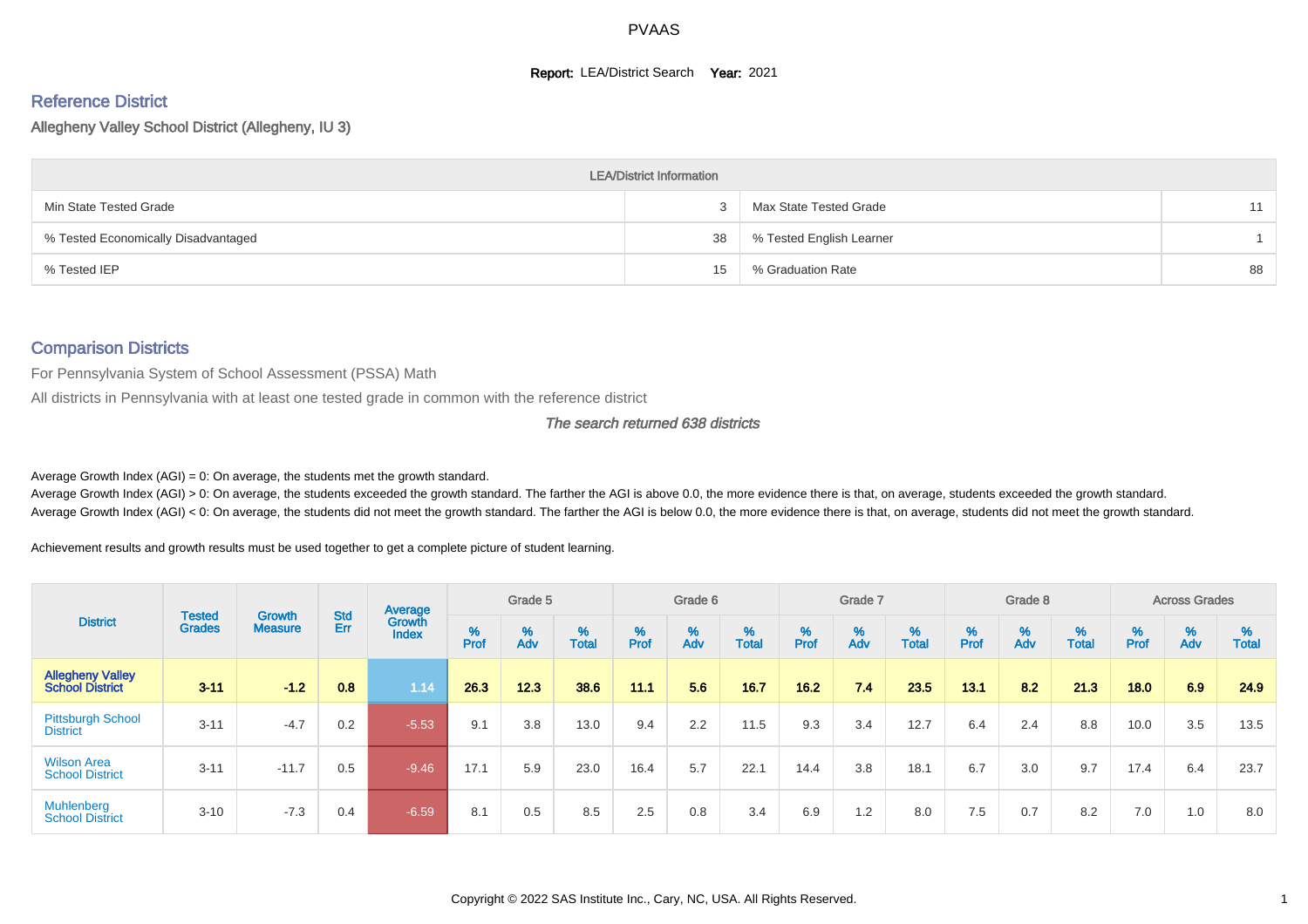|                                                    |                                |                                 | <b>Std</b> | Average                |           | Grade 5  |                   |           | Grade 6  |                   |           | Grade 7  |                   |                  | Grade 8  |                   |           | <b>Across Grades</b> |                   |
|----------------------------------------------------|--------------------------------|---------------------------------|------------|------------------------|-----------|----------|-------------------|-----------|----------|-------------------|-----------|----------|-------------------|------------------|----------|-------------------|-----------|----------------------|-------------------|
| <b>District</b>                                    | <b>Tested</b><br><b>Grades</b> | <b>Growth</b><br><b>Measure</b> | Err        | Growth<br><b>Index</b> | %<br>Prof | %<br>Adv | %<br><b>Total</b> | %<br>Prof | %<br>Adv | %<br><b>Total</b> | %<br>Prof | %<br>Adv | %<br><b>Total</b> | %<br><b>Prof</b> | %<br>Adv | %<br><b>Total</b> | %<br>Prof | %<br>Adv             | %<br><b>Total</b> |
| <b>Allegheny Valley</b><br><b>School District</b>  | $3 - 11$                       | $-1.2$                          | 0.8        | 1.14                   | 26.3      | 12.3     | 38.6              | 11.1      | 5.6      | 16.7              | 16.2      | 7.4      | 23.5              | 13.1             | 8.2      | 21.3              | 18.0      | 6.9                  | 24.9              |
| <b>Shaler Area</b><br><b>School District</b>       | $3 - 11$                       | $-6.1$                          | 0.4        | 1.00                   | 26.2      | 5.8      | 32.0              | 12.6      | 1.9      | 14.5              | 22.1      | 5.5      | 27.7              | 19.6             | 5.2      | 24.8              | 23.3      | 7.8                  | 31.2              |
| <b>West Mifflin Area</b><br><b>School District</b> | $3 - 12$                       | $-8.5$                          | 0.5        | $-2.29$                | 18.4      | 5.7      | 24.1              | 6.8       | 0.7      | 7.4               | 6.7       | 0.0      | 6.7               | 5.5              | 0.0      | 5.5               | 11.1      | 2.8                  | 13.9              |
| <b>MaST Community</b><br><b>Charter School</b>     | $3 - 10$                       | $-8.7$                          | 0.6        | $-3.76$                | 30.0      | 3.0      | 33.0              | 20.0      | 3.8      | 23.8              | 24.3      | 3.9      | 28.2              | 17.5             | 1.9      | 19.4              | 23.1      | 3.6                  | 26.7              |
| <b>Baldwin-Whitehall</b><br><b>School District</b> | $3 - 11$                       | $-5.8$                          | 0.4        | $-2.93$                | 24.7      | 6.6      | 31.4              | 18.6      | 1.2      | 19.8              | 16.0      | 1.6      | 17.7              | 11.5             | 2.1      | 13.6              | 22.2      | 6.8                  | 29.0              |
| <b>Abington School</b><br><b>District</b>          | $3 - 10$                       | $-3.8$                          | 0.3        | 0.35                   | 25.7      | 12.4     | 38.1              | 30.8      | 10.8     | 41.6              | 23.9      | 6.4      | 30.2              | 14.9             | 1.1      | 15.9              | 26.9      | 10.4                 | 37.3              |
| <b>Pennridge School</b><br><b>District</b>         | $3 - 10$                       | $-1.2$                          | 0.3        | 6.80                   | 35.5      | 15.4     | 50.9              | 19.1      | 2.9      | 22.0              | 21.4      | 13.9     | 35.3              | 21.6             | 3.4      | 25.1              | 28.5      | 12.0                 | 40.5              |
| <b>Allentown City</b><br><b>School District</b>    | $3 - 12$                       | $-4.5$                          | 0.3        | $-9.09$                |           |          |                   | 2.0       | 0.7      | 2.8               | 2.2       | 0.3      | 2.5               |                  |          |                   | 4.3       | 1.1                  | 5.4               |
| <b>Parkland School</b><br><b>District</b>          | $3 - 11$                       | $-3.5$                          | 0.3        | $-5.03$                | 33.6      | 26.4     | 60.0              | 33.4      | 15.9     | 49.3              | 27.1      | 18.6     | 45.7              | 23.1             | 11.8     | 34.9              | 30.8      | 24.1                 | 54.9              |
| <b>Wyoming Area</b><br><b>School District</b>      | $3 - 10$                       | $-7.7$                          | 0.6        | $-1.00$                | 22.1      | 8.8      | 31.0              | 4.8       | 1.0      | 5.8               | 9.3       | 3.1      | 12.4              | 7.4              | 1.8      | 9.3               | 14.1      | 4.3                  | 18.4              |
| <b>MaST Community</b><br><b>Charter School II</b>  | $3 - 10$                       | $-8.4$                          | 0.7        | $-4.62$                | 5.0       | 2.0      | 6.9               | 7.2       | 1.0      | 8.2               | 8.9       | 2.0      | 10.9              |                  |          |                   | 12.6      | 3.2                  | 15.8              |
| <b>Pittston Area</b><br><b>School District</b>     | $3 - 11$                       | $-8.4$                          | 0.8        | 0.10                   | 5.7       | 0.0      | 5.7               | 4.2       | 0.0      | 4.2               | 4.8       | 3.2      | 7.9               | 7.1              | 1.8      | 8.9               | 10.7      | 3.8                  | 14.4              |
| <b>Seneca Valley</b><br><b>School District</b>     | $3 - 11$                       | $-2.1$                          | 0.3        | 1.45                   | 28.8      | 15.8     | 44.6              | 33.8      | 9.8      | 43.6              | 26.6      | 12.0     | 38.5              | 18.6             | 6.0      | 24.6              | 30.0      | 14.4                 | 44.4              |
| <b>Woodland Hills</b><br><b>School District</b>    | $3 - 12$                       | $-6.1$                          | 0.5        | $-2.24$                | 5.7       | 5.1      | 10.8              | 4.8       | 1.4      | 6.2               | 8.7       | 2.9      | 11.6              | 2.3              | 3.0      | 5.3               | 7.9       | 2.7                  | 10.6              |
| <b>Kiski Area School</b><br><b>District</b>        | $3 - 11$                       | $-4.9$                          | 0.4        | $-1.08$                | 15.4      | 5.6      | 21.0              | 11.1      | 1.8      | 13.0              | 22.9      | 5.0      | 27.9              | 9.6              | 2.8      | 12.4              | 20.2      | 7.5                  | 27.7              |
| <b>Lancaster School</b><br><b>District</b>         | $3 - 12$                       | $-3.2$                          | 0.3        | $-3.06$                | 8.8       | 3.0      | 11.8              | 3.9       | 0.8      | 4.7               | 4.4       | 0.9      | 5.3               | 2.3              | 0.6      | 3.0               | 7.4       | 1.9                  | 9.3               |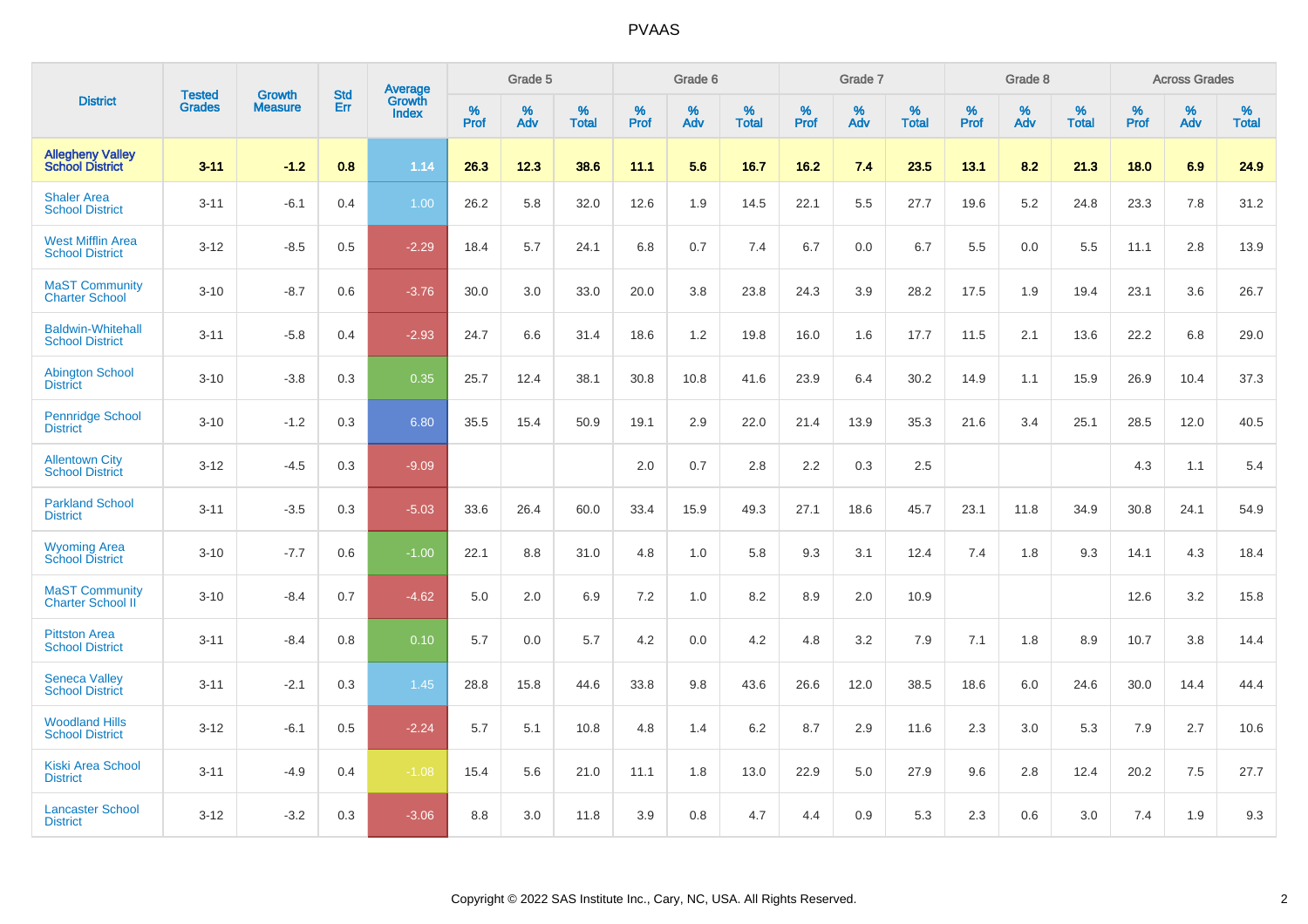|                                                                |                                | <b>Growth</b>  | <b>Std</b> | Average                |           | Grade 5  |                   |           | Grade 6  |                   |           | Grade 7  |                   |           | Grade 8  |                   |           | <b>Across Grades</b> |                   |
|----------------------------------------------------------------|--------------------------------|----------------|------------|------------------------|-----------|----------|-------------------|-----------|----------|-------------------|-----------|----------|-------------------|-----------|----------|-------------------|-----------|----------------------|-------------------|
| <b>District</b>                                                | <b>Tested</b><br><b>Grades</b> | <b>Measure</b> | Err        | Growth<br><b>Index</b> | %<br>Prof | %<br>Adv | %<br><b>Total</b> | %<br>Prof | %<br>Adv | %<br><b>Total</b> | %<br>Prof | %<br>Adv | %<br><b>Total</b> | %<br>Prof | %<br>Adv | %<br><b>Total</b> | %<br>Prof | %<br>Adv             | %<br><b>Total</b> |
| <b>Allegheny Valley</b><br><b>School District</b>              | $3 - 11$                       | $-1.2$         | 0.8        | 1.14                   | 26.3      | 12.3     | 38.6              | 11.1      | 5.6      | 16.7              | 16.2      | 7.4      | 23.5              | 13.1      | 8.2      | 21.3              | 18.0      | 6.9                  | 24.9              |
| <b>Dallas School</b><br><b>District</b>                        | $3 - 11$                       | $-5.7$         | 0.5        | 5.42                   | 43.8      | 15.6     | 59.4              | 24.3      | 2.8      | 27.1              | 18.1      | 6.3      | 24.4              | 17.9      | 0.0      | 17.9              | 30.9      | 12.9                 | 43.8              |
| Southeastern<br><b>Greene School</b><br><b>District</b>        | $3 - 10$                       | $-11.8$        | 1.0        | $-3.05$                | 34.5      | 13.8     | 48.3              | 32.4      | 2.9      | 35.3              | 8.2       | 4.1      | 12.2              | 25.6      | 2.3      | 27.9              | 26.6      | 12.9                 | 39.5              |
| <b>Bristol Township</b><br><b>School District</b>              | $3 - 11$                       | $-4.1$         | 0.4        | $-1.98$                | 12.4      | 2.9      | 15.3              | 2.7       | 0.7      | 3.4               | 7.5       | 1.1      | 8.6               | 3.8       | 0.4      | 4.2               | 10.6      | 2.1                  | 12.7              |
| <b>Central Bucks</b><br><b>School District</b>                 | $3 - 11$                       | 0.2            | 0.2        | 7.38                   | 36.0      | 18.4     | 54.4              | 31.8      | 16.6     | 48.4              | 29.2      | 13.4     | 42.6              | 22.8      | 7.4      | 30.1              | 32.0      | 16.6                 | 48.6              |
| <b>Pine-Richland</b><br><b>School District</b>                 | $3 - 11$                       | $-1.8$         | 0.3        | 0.90                   | 35.0      | 21.7     | 56.7              | 35.6      | 11.5     | 47.1              | 37.1      | 18.2     | 55.4              | 30.1      | 15.8     | 45.9              | 34.9      | 21.2                 | 56.1              |
| Northwestern<br><b>School District</b>                         | $3 - 11$                       | $-6.8$         | 0.6        | $-3.84$                | 34.7      | 6.3      | 41.0              | 21.8      | 1.2      | 23.0              | 16.8      | 7.5      | 24.3              | 9.1       | 1.8      | 10.9              | 25.1      | 6.0                  | 31.1              |
| Wissahickon<br><b>Charter School</b>                           | $3 - 8$                        | $-0.8$         | 0.7        | 4.54                   | 0.0       | 0.0      | 0.0               | 2.4       | $0.0\,$  | 2.4               | 3.7       | 0.0      | 3.7               | 1.5       | 0.0      | 1.5               | 4.0       | $0.2\,$              | 4.2               |
| <b>Owen J Roberts</b><br><b>School District</b>                | $3 - 11$                       | $-3.2$         | 0.3        | $-0.55$                | 35.7      | 21.9     | 57.7              | 29.6      | 17.3     | 46.9              | 28.3      | 12.5     | 40.8              | 22.8      | 5.5      | 28.4              | 31.9      | 16.7                 | 48.6              |
| <b>Gateway School</b><br><b>District</b>                       | $3 - 11$                       | $-4.4$         | 0.4        | $-2.08$                | 15.3      | 7.4      | 22.7              | 16.5      | 7.1      | 23.6              | 14.6      | 4.2      | 18.8              | 16.2      | 6.9      | 23.2              | 21.5      | 9.7                  | 31.2              |
| <b>Conrad Weiser</b><br><b>Area School</b><br><b>District</b>  | $3 - 11$                       | $-1.9$         | 0.5        | 2.69                   | 15.3      | 1.8      | 17.2              | 18.5      | 2.6      | 21.2              | 15.6      | 1.6      | 17.2              | 9.4       | 3.0      | 12.3              | 17.9      | 5.0                  | 23.0              |
| <b>Trinity Area School</b><br><b>District</b>                  | $3 - 11$                       | $-4.0$         | 0.4        | 3.77                   | 35.4      | 13.4     | 48.9              | 20.9      | 3.2      | 24.1              | 21.5      | 8.0      | 29.5              | 15.3      | 3.2      | 18.6              | 25.6      | 9.6                  | 35.2              |
| <b>Penn-Trafford</b><br><b>School District</b>                 | $3 - 11$                       | $-3.6$         | 0.4        | 3.72                   | 40.3      | 24.6     | 64.9              | 36.1      | 20.9     | 57.0              | 33.3      | 18.7     | 52.0              | 19.3      | 3.7      | 23.0              | 34.4      | 21.1                 | 55.5              |
| <b>Tuscarora School</b><br><b>District</b>                     | $3 - 11$                       | $-2.4$         | 0.5        | 3.82                   | 16.5      | 7.4      | 23.9              | 11.3      | 2.7      | 14.0              | 13.4      | 4.5      | 17.9              | 11.0      | 2.1      | 13.1              | 17.7      | 6.0                  | 23.6              |
| <b>Mount Pleasant</b><br><b>Area School</b><br><b>District</b> | $3 - 11$                       | $-5.7$         | 0.5        | $-0.96$                | 18.0      | 1.6      | 19.7              | 12.8      | 2.4      | 15.2              | 12.7      | 2.8      | 15.5              | 7.4       | 0.8      | 8.3               | 18.3      | 4.3                  | 22.6              |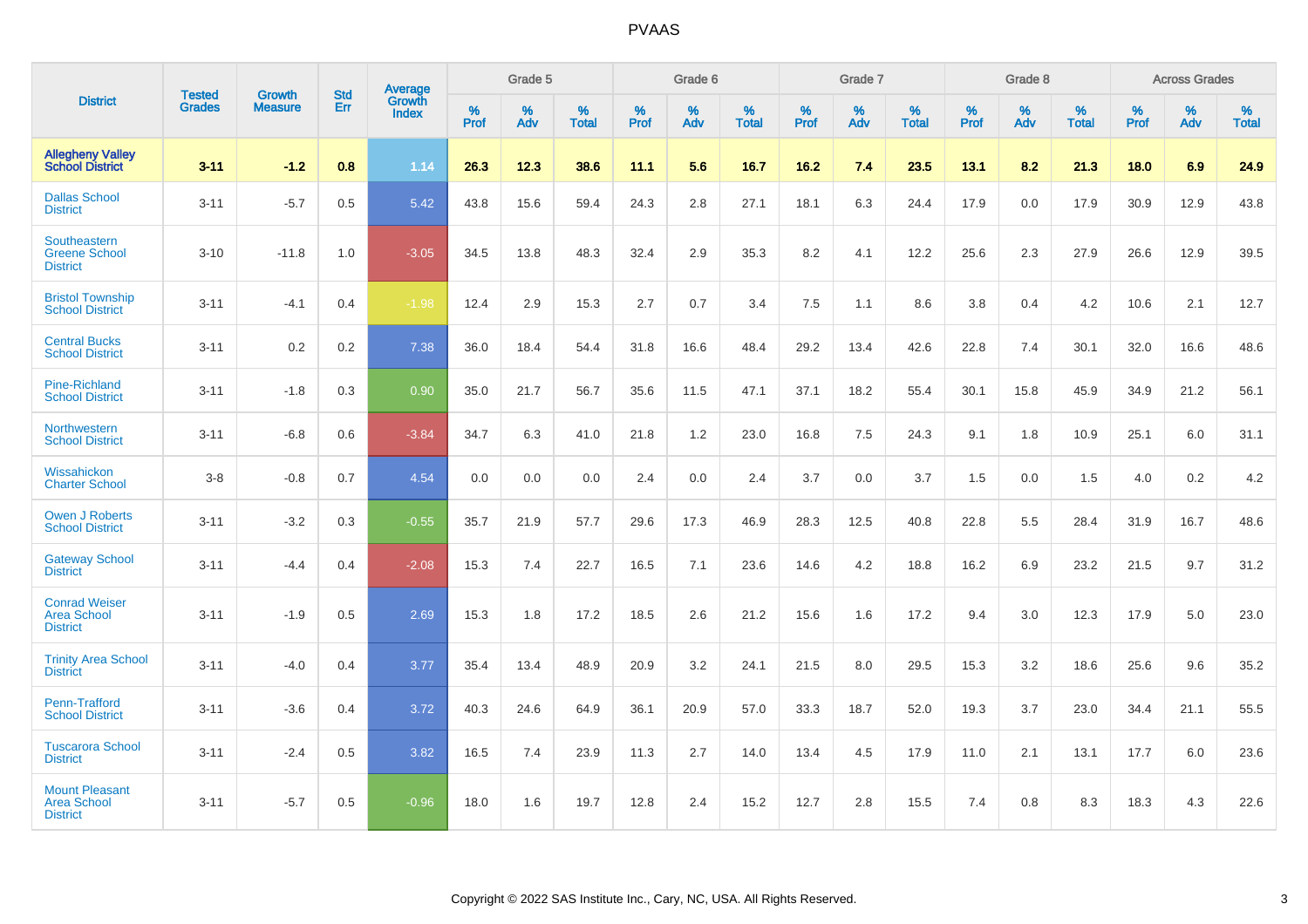|                                                                   |                                |                                 | <b>Std</b> | Average                       |           | Grade 5  |                   |           | Grade 6  |                   |           | Grade 7  |                   |           | Grade 8  |                   |           | <b>Across Grades</b> |                   |
|-------------------------------------------------------------------|--------------------------------|---------------------------------|------------|-------------------------------|-----------|----------|-------------------|-----------|----------|-------------------|-----------|----------|-------------------|-----------|----------|-------------------|-----------|----------------------|-------------------|
| <b>District</b>                                                   | <b>Tested</b><br><b>Grades</b> | <b>Growth</b><br><b>Measure</b> | Err        | <b>Growth</b><br><b>Index</b> | %<br>Prof | %<br>Adv | %<br><b>Total</b> | %<br>Prof | %<br>Adv | %<br><b>Total</b> | %<br>Prof | %<br>Adv | %<br><b>Total</b> | %<br>Prof | %<br>Adv | %<br><b>Total</b> | %<br>Prof | %<br>Adv             | %<br><b>Total</b> |
| <b>Allegheny Valley</b><br><b>School District</b>                 | $3 - 11$                       | $-1.2$                          | 0.8        | 1.14                          | 26.3      | 12.3     | 38.6              | 11.1      | 5.6      | 16.7              | 16.2      | 7.4      | 23.5              | 13.1      | 8.2      | 21.3              | 18.0      | 6.9                  | 24.9              |
| <b>Penn-Delco School</b><br><b>District</b>                       | $3 - 11$                       | $-4.5$                          | 0.4        | $-1.99$                       | 31.7      | 11.9     | 43.6              | 20.2      | 6.6      | 26.8              | 22.0      | 6.8      | 28.8              | 10.9      | 1.6      | 12.5              | 25.2      | 8.0                  | 33.2              |
| <b>Ringgold School</b><br><b>District</b>                         | $3 - 11$                       | $-4.9$                          | 0.5        | $-3.96$                       | 13.5      | 1.8      | 15.3              | 5.7       | 0.0      | 5.7               | 8.3       | 1.2      | 9.5               | 6.4       | 0.5      | 6.9               | 12.7      | 1.7                  | 14.4              |
| <b>Springfield School</b><br><b>District</b>                      | $3 - 11$                       | $-3.6$                          | 0.4        | $-2.60$                       | 35.0      | 20.1     | 55.1              | 30.6      | 7.7      | 38.4              | 35.8      | 10.7     | 46.5              | 26.0      | 12.6     | 38.6              | 33.8      | 18.4                 | 52.2              |
| Penn Hills School<br><b>District</b>                              | $3 - 11$                       | $-4.0$                          | 0.5        | 1.96                          | 4.7       | 1.8      | 6.4               | 2.7       | 0.7      | 3.4               | 2.1       | 1.6      | 3.7               | 3.4       | 0.0      | 3.4               | 6.8       | 2.1                  | 8.9               |
| <b>Nazareth Area</b><br><b>School District</b>                    | $3 - 11$                       | $-2.2$                          | 0.4        | 3.03                          | 30.3      | 13.0     | 43.3              | 27.3      | 13.5     | 40.8              | 27.8      | 6.8      | 34.6              | 17.3      | 3.5      | 20.9              | 28.9      | 10.3                 | 39.2              |
| <b>Connellsville Area</b><br><b>School District</b>               | $3 - 11$                       | $-3.8$                          | 0.4        | $-0.77$                       | 19.0      | 7.5      | 26.5              | 10.8      | 3.6      | 14.3              | 9.5       | 2.4      | 11.9              | 9.4       | 2.2      | 11.6              | 15.5      | 4.5                  | 20.0              |
| <b>East Stroudsburg</b><br><b>Area School</b><br><b>District</b>  | $3 - 11$                       | $-4.6$                          | 0.5        | $-0.82$                       | 19.0      | 5.3      | 24.3              | 8.8       | 1.6      | 10.4              | 9.7       | 3.0      | 12.7              | 7.7       | 1.9      | 9.7               | 16.0      | 4.5                  | 20.5              |
| <b>Eastern Lebanon</b><br><b>County School</b><br><b>District</b> | $3 - 11$                       | $-3.3$                          | 0.5        | 2.09                          | 19.8      | 7.9      | 27.7              | 9.1       | 0.6      | 9.7               | 13.1      | 3.1      | 16.2              | 8.9       | 1.8      | 10.6              | 17.0      | 5.0                  | 22.0              |
| <b>Pottstown School</b><br><b>District</b>                        | $3 - 12$                       | $-5.0$                          | 0.5        | $-2.29$                       | 6.0       | 3.6      | 9.5               | 2.1       | 0.0      | 2.1               | 5.3       | 0.7      | 5.9               | 5.6       | 0.0      | 5.6               | 6.5       | 1.2                  | 7.7               |
| <b>Beaver Area</b><br><b>School District</b>                      | $3 - 10$                       | $-4.4$                          | 0.6        | 1.92                          | 36.2      | 23.8     | 60.0              | 37.3      | 28.8     | 66.1              | 22.6      | 13.0     | 35.6              | 17.1      | 7.2      | 24.3              | 29.2      | 25.6                 | 54.8              |
| <b>Greensburg Salem</b><br><b>School District</b>                 | $3 - 11$                       | $-3.8$                          | 0.5        | $-1.81$                       | 31.1      | 7.9      | 39.0              | 12.0      | 1.2      | 13.2              | 16.5      | 3.8      | 20.3              | 17.6      | 4.6      | 22.2              | 20.7      | 7.4                  | 28.2              |
| Susquehanna<br><b>Township School</b><br><b>District</b>          | $3 - 12$                       | $-3.4$                          | 0.5        | 0.05                          | 13.7      | 3.7      | 17.4              | 3.0       | 0.5      | 3.5               | 6.2       | 2.3      | 8.5               | 9.8       | 0.5      | 10.3              | 11.5      | 3.0                  | 14.4              |
| <b>York Suburban</b><br><b>School District</b>                    | $3 - 11$                       | $-1.0$                          | 0.5        | 6.95                          | 28.6      | 23.2     | 51.7              | 17.1      | 6.5      | 23.6              | 23.6      | 15.3     | 38.9              | 20.6      | 9.2      | 29.9              | 27.3      | 17.9                 | 45.3              |
| <b>Pleasant Valley</b><br><b>School District</b>                  | $3 - 11$                       | $-2.3$                          | 0.4        | 2.77                          | 20.4      | 6.2      | 26.6              | 17.4      | 2.3      | 19.7              | 23.2      | 3.5      | 26.8              | 8.3       | 3.2      | 11.5              | 20.4      | 5.0                  | 25.4              |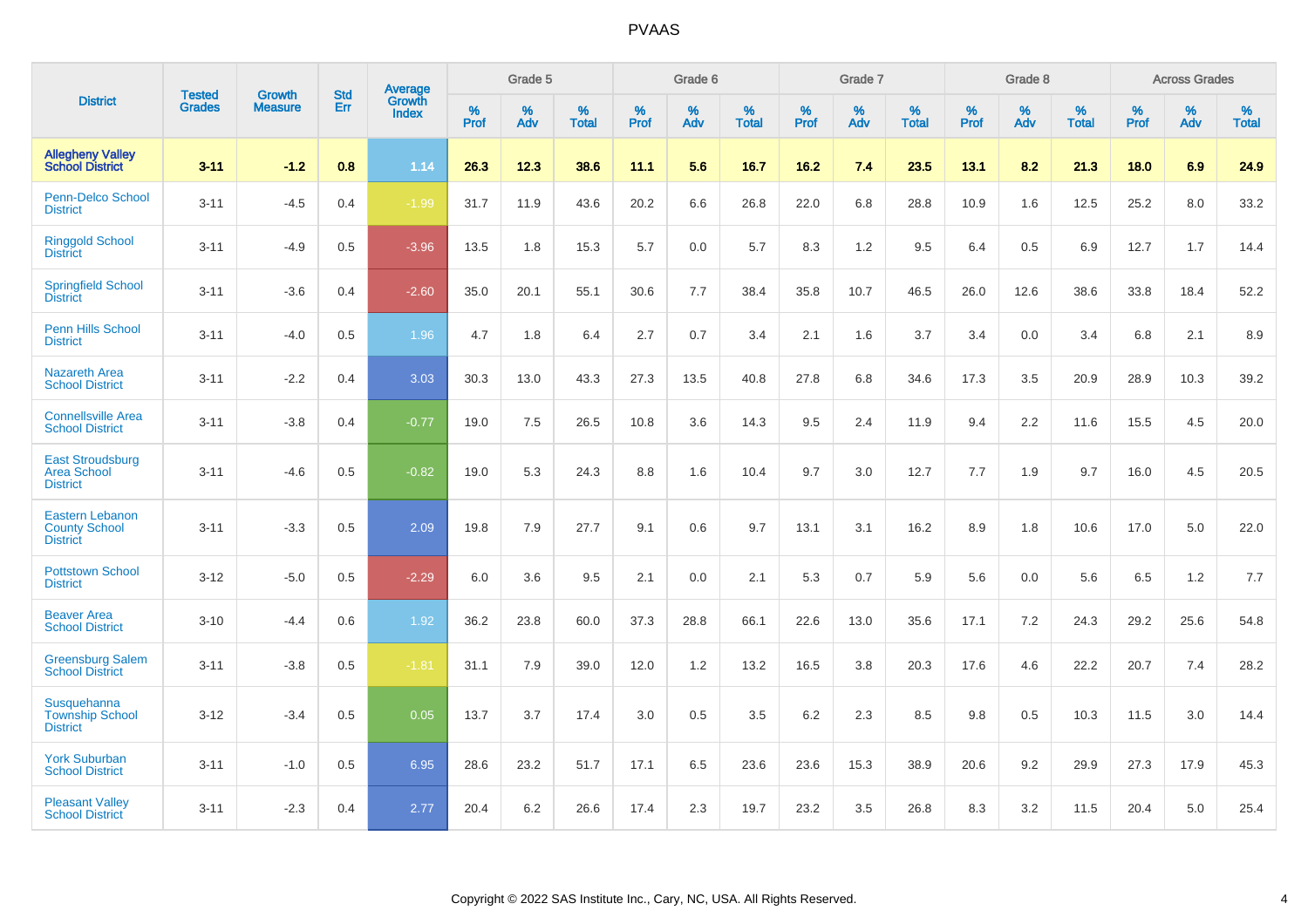|                                                             | <b>Tested</b> | <b>Growth</b>  | <b>Std</b> | Average         |              | Grade 5  |                   |              | Grade 6  |                   |              | Grade 7  |                   |              | Grade 8  |                   |              | <b>Across Grades</b> |                   |
|-------------------------------------------------------------|---------------|----------------|------------|-----------------|--------------|----------|-------------------|--------------|----------|-------------------|--------------|----------|-------------------|--------------|----------|-------------------|--------------|----------------------|-------------------|
| <b>District</b>                                             | <b>Grades</b> | <b>Measure</b> | Err        | Growth<br>Index | $\%$<br>Prof | %<br>Adv | %<br><b>Total</b> | $\%$<br>Prof | %<br>Adv | %<br><b>Total</b> | $\%$<br>Prof | %<br>Adv | %<br><b>Total</b> | $\%$<br>Prof | %<br>Adv | %<br><b>Total</b> | $\%$<br>Prof | $\%$<br>Adv          | %<br><b>Total</b> |
| <b>Allegheny Valley</b><br><b>School District</b>           | $3 - 11$      | $-1.2$         | 0.8        | 1.14            | 26.3         | 12.3     | 38.6              | 11.1         | 5.6      | 16.7              | 16.2         | 7.4      | 23.5              | 13.1         | 8.2      | 21.3              | 18.0         | 6.9                  | 24.9              |
| <b>Crestwood School</b><br><b>District</b>                  | $3 - 11$      | $-2.8$         | 0.5        | 3.04            | 19.1         | 5.6      | 24.7              | 24.3         | 7.7      | 32.0              | 21.0         | 8.7      | 29.7              | 19.0         | 6.6      | 25.6              | 23.4         | 8.3                  | 31.7              |
| <b>Pennsbury School</b><br><b>District</b>                  | $3 - 11$      | $-2.3$         | 0.3        | 0.78            | 32.1         | 19.0     | 51.1              | 23.0         | 10.9     | 34.0              | 19.4         | 7.0      | 26.4              | 15.8         | 9.8      | 25.6              | 26.7         | 15.5                 | 42.2              |
| <b>Neshaminy School</b><br><b>District</b>                  | $3 - 11$      | $-0.6$         | 0.3        | 4.21            | 26.6         | 8.4      | 35.0              | 18.4         | 3.5      | 21.9              | 21.1         | 6.5      | 27.6              | 17.0         | 5.4      | 22.4              | 24.8         | 10.8                 | 35.6              |
| <b>Plum Borough</b><br><b>School District</b>               | $3 - 11$      | $-3.1$         | 0.4        | 3.08            | 34.5         | 8.4      | 42.9              | 32.3         | 19.5     | 51.8              | 22.5         | 13.0     | 35.5              | 17.6         | 4.3      | 21.9              | 28.8         | 15.8                 | 44.6              |
| Jefferson-Morgan<br><b>School District</b>                  | $3 - 10$      | $-0.4$         | 0.8        | 4.12            | 7.1          | 1.4      | 8.6               | 23.6         | 0.0      | 23.6              | 10.9         | 3.6      | 14.6              | 24.4         | 2.2      | 26.7              | 17.1         | 4.8                  | 21.9              |
| <b>Tacony Academy</b><br><b>Charter School</b>              | $3 - 11$      | $-3.3$         | 0.8        | 3.79            | 4.1          | 1.4      | 5.5               | 2.9          | 0.0      | 2.9               | 6.8          | 0.0      | 6.8               | 5.7          | 2.9      | 8.6               | 5.0          | 1.0                  | 6.0               |
| <b>Philadelphia City</b><br><b>School District</b>          | $3 - 12$      | $-0.5$         | 0.2        | 3.67            | 8.4          | 4.9      | 13.3              | 9.6          | 3.1      | 12.7              | 10.6         | 4.5      | 15.1              | 5.0          | 4.4      | 9.4               | 9.8          | 5.2                  | 15.0              |
| <b>North Penn School</b><br><b>District</b>                 | $3 - 11$      | 0.9            | 0.2        | 9.59            | 30.6         | 14.1     | 44.6              | 25.7         | 14.1     | 39.7              | 29.4         | 8.8      | 38.2              | 25.4         | 7.7      | 33.2              | 29.6         | 14.0                 | 43.7              |
| <b>Whitehall-Coplay</b><br><b>School District</b>           | $3 - 11$      | $-3.3$         | 0.4        | $-2.64$         | 23.4         | 6.6      | 30.0              | 12.7         | 1.9      | 14.7              | 11.1         | 2.5      | 13.6              | 10.5         | 3.2      | 13.7              | 18.5         | 4.9                  | 23.5              |
| Downingtown Area<br><b>School District</b>                  | $3 - 11$      | $-1.3$         | 0.3        | 5.44            | 40.5         | 24.2     | 64.7              | 28.9         | 24.6     | 53.5              | 31.4         | 21.1     | 52.5              | 27.1         | 28.6     | 55.7              | 36.8         | 25.9                 | 62.7              |
| <b>Manheim</b><br><b>Township School</b><br><b>District</b> | $3 - 12$      | $-0.7$         | 0.3        | 6.38            | 29.8         | 17.1     | 46.9              | 33.2         | 23.2     | 56.3              | 28.9         | 9.6      | 38.6              | 18.1         | 11.2     | 29.3              | 28.7         | 21.3                 | 49.9              |
| <b>Shippensburg Area</b><br><b>School District</b>          | $3 - 11$      | $-3.6$         | 0.4        | 1.09            | 18.3         | 13.7     | 32.0              | 12.9         | 4.2      | 17.0              | 13.4         | 2.4      | 15.8              | 13.6         | 4.0      | 17.7              | 17.3         | 7.6                  | 24.9              |
| <b>Interboro School</b><br><b>District</b>                  | $3 - 12$      | $-3.0$         | 0.4        | 0.02            | 13.5         | 2.2      | 15.8              | 11.8         | 2.4      | 14.2              | 14.4         | 3.4      | 17.8              | 10.7         | 2.1      | 12.8              | 16.4         | 3.1                  | 19.6              |
| <b>Burgettstown Area</b><br><b>School District</b>          | $3 - 11$      | $-6.3$         | 0.7        | $-3.35$         | 16.9         | 2.6      | 19.5              | 15.4         | 0.0      | 15.4              | 3.6          | 2.4      | 6.0               | 9.3          | 4.0      | 13.3              | 15.1         | 3.7                  | 18.9              |
| <b>Yough School</b><br><b>District</b>                      | $3 - 10$      | $-4.9$         | 0.6        | $-3.11$         | 19.1         | 5.3      | 24.4              | 17.8         | 5.2      | 23.0              | 16.5         | 1.0      | 17.5              | 6.6          | 0.8      | 7.4               | 19.1         | 4.3                  | 23.4              |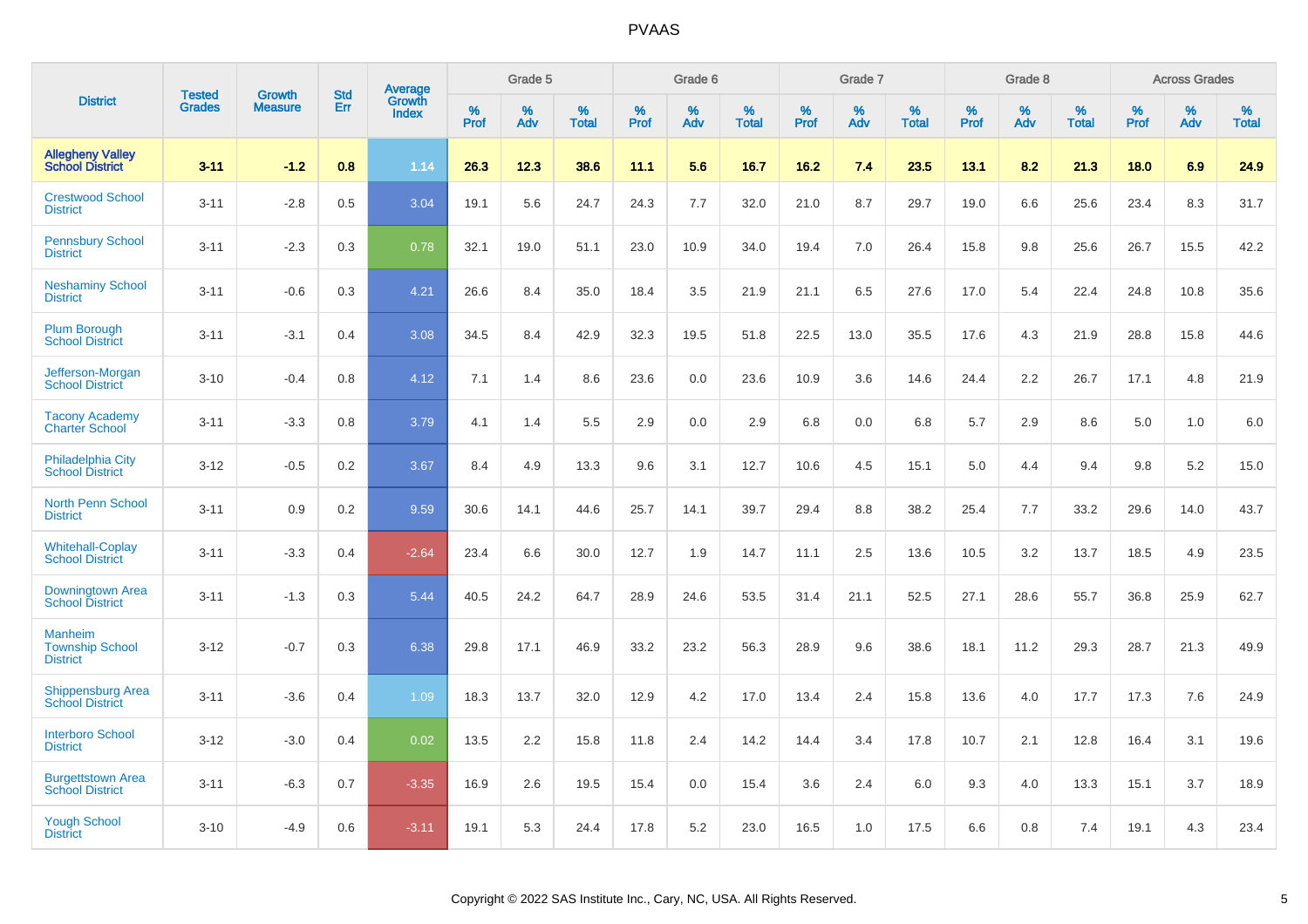|                                                        | <b>Tested</b> | <b>Growth</b>  | <b>Std</b> |                                   |                     | Grade 5  |                   |              | Grade 6  |                   |              | Grade 7  |                   |              | Grade 8  |                   |              | <b>Across Grades</b> |                   |
|--------------------------------------------------------|---------------|----------------|------------|-----------------------------------|---------------------|----------|-------------------|--------------|----------|-------------------|--------------|----------|-------------------|--------------|----------|-------------------|--------------|----------------------|-------------------|
| <b>District</b>                                        | <b>Grades</b> | <b>Measure</b> | Err        | Average<br>Growth<br><b>Index</b> | $\%$<br><b>Prof</b> | %<br>Adv | %<br><b>Total</b> | $\%$<br>Prof | %<br>Adv | %<br><b>Total</b> | $\%$<br>Prof | %<br>Adv | %<br><b>Total</b> | $\%$<br>Prof | %<br>Adv | %<br><b>Total</b> | $\%$<br>Prof | %<br>Adv             | %<br><b>Total</b> |
| <b>Allegheny Valley</b><br><b>School District</b>      | $3 - 11$      | $-1.2$         | 0.8        | 1.14                              | 26.3                | 12.3     | 38.6              | 11.1         | 5.6      | 16.7              | 16.2         | 7.4      | 23.5              | 13.1         | 8.2      | 21.3              | 18.0         | 6.9                  | 24.9              |
| <b>Phoenixville Area</b><br><b>School District</b>     | $3 - 11$      | $-3.6$         | 0.4        | 4.13                              | 37.1                | 16.7     | 53.8              | 17.6         | 8.6      | 26.1              | 18.6         | 3.8      | 22.5              | 13.4         | 3.6      | 17.0              | 25.5         | 11.8                 | 37.3              |
| Philipsburg-<br>Osceola Area<br><b>School District</b> | $3 - 11$      | $-4.9$         | 0.6        | 0.04                              | 35.5                | 10.5     | 46.0              | 27.8         | 7.4      | 35.2              | 23.0         | 3.2      | 26.2              | 15.6         | 5.2      | 20.8              | 27.5         | 12.4                 | 40.0              |
| <b>Blackhawk School</b><br><b>District</b>             | $3 - 11$      | $-1.6$         | 0.5        | 4.57                              | 38.0                | 8.8      | 46.7              | 28.3         | 8.8      | 37.1              | 27.3         | 7.4      | 34.8              | 13.5         | 1.7      | 15.2              | 28.7         | 9.2                  | 37.8              |
| <b>Riverview School</b><br><b>District</b>             | $3 - 11$      | $-6.6$         | 0.8        | $-0.07$                           | 28.8                | 5.8      | 34.6              | 29.9         | 9.1      | 39.0              | 21.7         | 3.3      | 25.0              | 12.7         | 5.1      | 17.7              | 25.8         | 15.0                 | 40.8              |
| <b>Laurel Highlands</b><br><b>School District</b>      | $3 - 11$      | $-4.3$         | 0.5        | $-1.98$                           | 13.3                | 5.7      | 19.0              | 9.7          | 7.1      | 16.8              | 11.0         | 3.9      | 15.0              | 12.6         | 4.8      | 17.5              | 17.1         | 7.0                  | 24.1              |
| <b>North Hills School</b><br><b>District</b>           | $3 - 11$      | $-3.1$         | 0.4        | $-1.31$                           | 34.1                | 14.0     | 48.1              | 30.1         | 11.4     | 41.5              | 28.1         | 11.5     | 39.6              | 21.9         | 9.6      | 31.5              | 30.4         | 13.8                 | 44.2              |
| <b>Hopewell Area</b><br><b>School District</b>         | $3 - 11$      | $-1.6$         | 0.5        | 4.04                              | 31.1                | 8.2      | 39.3              | 28.6         | 11.8     | 40.3              | 18.7         | 4.5      | 23.1              | 12.5         | 2.5      | 15.0              | 23.5         | 8.4                  | 32.0              |
| <b>Governor Mifflin</b><br><b>School District</b>      | $3 - 11$      | $-1.6$         | 0.4        | 2.23                              | 20.4                | 9.3      | 29.6              | 18.8         | 4.8      | 23.6              | 20.6         | 3.2      | 23.7              | 11.2         | 2.2      | 13.4              | 20.0         | 7.5                  | 27.4              |
| <b>Bethlehem-Center</b><br><b>School District</b>      | $3 - 10$      | $-6.4$         | 0.7        | $-0.87$                           | 5.6                 | 1.4      | 6.9               | 0.0          | 0.0      | 0.0               | 4.0          | 0.0      | 4.0               | 3.2          | 1.6      | 4.8               | 9.6          | 3.9                  | 13.6              |
| <b>West Chester Area</b><br><b>School District</b>     | $3 - 11$      | $-1.3$         | 0.3        | 6.72                              | 35.0                | 18.9     | 53.9              | 29.1         | 9.5      | 38.7              | 26.7         | 11.1     | 37.8              | 22.1         | 13.0     | 35.1              | 32.0         | 17.9                 | 49.8              |
| <b>Central Dauphin</b><br><b>School District</b>       | $3 - 11$      | $-0.5$         | 0.2        | 4.10                              | 22.0                | 11.6     | 33.6              | 14.9         | 2.6      | 17.4              | 14.8         | 7.0      | 21.8              | 12.5         | 4.2      | 16.7              | 19.3         | 7.8                  | 27.1              |
| <b>Central Valley</b><br><b>School District</b>        | $3 - 10$      | $-3.2$         | 0.5        | 2.71                              | 24.6                | 4.9      | 29.6              | 22.1         | 2.2      | 24.3              | 20.3         | 7.2      | 27.4              | 20.4         | 8.0      | 28.5              | 26.6         | 9.0                  | 35.6              |
| <b>Norristown Area</b><br><b>School District</b>       | $3 - 12$      | $-2.3$         | 0.4        | 0.04                              | 10.2                | 0.6      | 10.8              | 9.0          | 1.1      | 10.0              | 9.3          | 1.3      | 10.7              | 7.4          | 3.0      | 10.4              | 11.0         | 1.9                  | 13.0              |
| <b>Northern Lebanon</b><br><b>School District</b>      | $3 - 11$      | $-3.8$         | 0.5        | $-1.80$                           | 30.5                | 8.6      | 39.1              | 12.8         | 0.8      | 13.6              | 8.1          | 2.7      | 10.8              | 7.2          | 0.6      | 7.8               | 19.9         | 7.9                  | 27.9              |
| Renaissance<br><b>Academy Charter</b><br><b>School</b> | $3 - 11$      | $-5.7$         | 0.7        | $-3.32$                           | 16.7                | 11.1     | 27.8              | 19.2         | 4.1      | 23.3              | 20.0         | 1.3      | 21.3              | 10.1         | 7.2      | 17.4              | 18.7         | 5.7                  | 24.4              |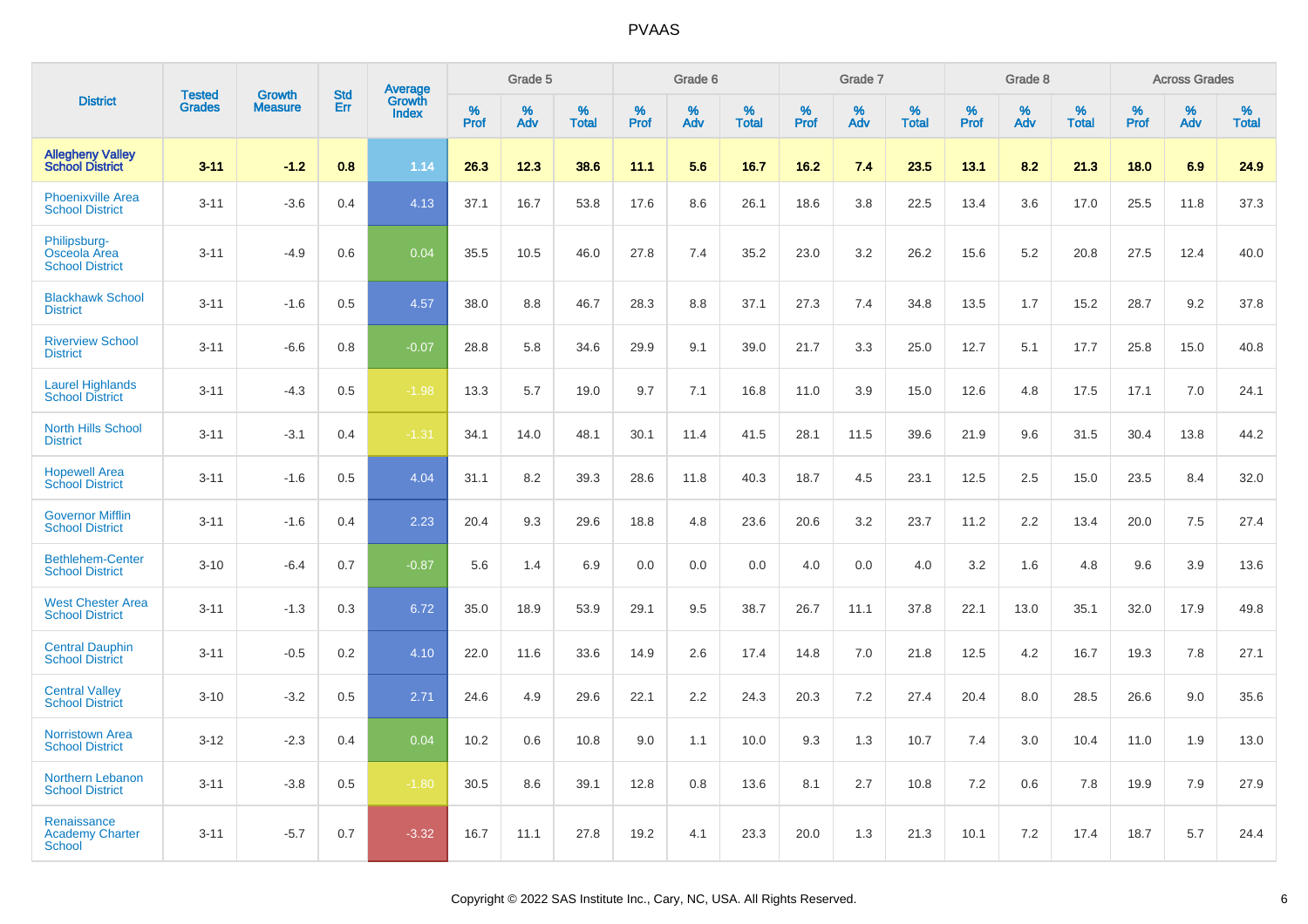|                                                      |                                |                                 | <b>Std</b> | Average                |           | Grade 5  |                   |           | Grade 6  |                   |           | Grade 7  |                   |           | Grade 8  |                   |           | <b>Across Grades</b> |                   |
|------------------------------------------------------|--------------------------------|---------------------------------|------------|------------------------|-----------|----------|-------------------|-----------|----------|-------------------|-----------|----------|-------------------|-----------|----------|-------------------|-----------|----------------------|-------------------|
| <b>District</b>                                      | <b>Tested</b><br><b>Grades</b> | <b>Growth</b><br><b>Measure</b> | Err        | Growth<br><b>Index</b> | %<br>Prof | %<br>Adv | %<br><b>Total</b> | %<br>Prof | %<br>Adv | %<br><b>Total</b> | %<br>Prof | %<br>Adv | %<br><b>Total</b> | %<br>Prof | %<br>Adv | %<br><b>Total</b> | %<br>Prof | %<br>Adv             | %<br><b>Total</b> |
| <b>Allegheny Valley</b><br><b>School District</b>    | $3 - 11$                       | $-1.2$                          | 0.8        | 1.14                   | 26.3      | 12.3     | 38.6              | 11.1      | 5.6      | 16.7              | 16.2      | 7.4      | 23.5              | 13.1      | 8.2      | 21.3              | 18.0      | 6.9                  | 24.9              |
| Mt Lebanon<br><b>School District</b>                 | $3 - 11$                       | $-2.1$                          | 0.4        | 4.72                   | 39.7      | 34.6     | 74.3              | 42.0      | 15.7     | 57.7              | 32.6      | 20.7     | 53.3              | 31.6      | 17.4     | 49.1              | 36.2      | 29.4                 | 65.5              |
| <b>Chartiers Valley</b><br><b>School District</b>    | $3 - 11$                       | $-2.3$                          | 0.4        | 1.51                   | 33.8      | 14.7     | 48.5              | 16.8      | 5.3      | 22.1              | 15.6      | 7.4      | 22.9              | 10.8      | 4.2      | 15.1              | 23.4      | 11.6                 | 35.0              |
| <b>Ridley School</b><br><b>District</b>              | $3 - 12$                       | $-1.6$                          | 0.3        | 0.71                   | 24.4      | 10.9     | 35.3              | 16.6      | 2.2      | 18.8              | 11.2      | 6.6      | 17.8              | 12.6      | 6.5      | 19.1              | 19.6      | 9.1                  | 28.7              |
| <b>Council Rock</b><br><b>School District</b>        | $3 - 11$                       | $-0.6$                          | 0.2        | 4.05                   | 30.5      | 16.8     | 47.3              | 33.6      | 14.1     | 47.6              | 27.3      | 16.1     | 43.4              | 21.3      | 13.1     | 34.4              | 31.0      | 18.6                 | 49.7              |
| <b>Tri-Valley School</b><br><b>District</b>          | $3 - 10$                       | $-6.5$                          | 0.8        | $-1.14$                | 13.2      | 2.4      | 15.7              | 13.2      | 0.0      | 13.2              | 7.3       | 0.0      | 7.3               | 2.4       | 7.3      | 9.8               | 15.8      | 3.7                  | 19.4              |
| <b>School Lane</b><br><b>Charter School</b>          | $3 - 11$                       | $-4.8$                          | 0.7        | 0.49                   | 26.9      | 7.5      | 34.3              | 11.9      | 1.7      | 13.6              | 7.0       | 2.8      | 9.9               | 18.8      | 3.1      | 21.9              | 21.0      | 6.5                  | 27.5              |
| Octorara Area<br><b>School District</b>              | $3 - 11$                       | $-2.8$                          | 0.6        | 1.31                   | 25.9      | 6.5      | 32.4              | 17.5      | 4.2      | 21.7              | 13.9      | 0.0      | 13.9              | 10.2      | 0.0      | 10.2              | 21.2      | 4.1                  | 25.4              |
| <b>Pottsgrove School</b><br><b>District</b>          | $3 - 11$                       | $-3.5$                          | 0.4        | $-0.89$                | 27.2      | 6.5      | 33.7              | 10.2      | 5.4      | 15.6              | 21.6      | 4.1      | 25.7              | 9.8       | 1.6      | 11.4              | 19.2      | 4.4                  | 23.5              |
| <b>Wilson School</b><br><b>District</b>              | $3 - 12$                       | $-3.7$                          | 0.5        | $-3.10$                | 27.9      | 12.6     | 40.5              | 24.6      | 4.2      | 28.8              | 19.9      | 7.0      | 26.9              | 13.0      | 9.8      | 22.8              | 28.3      | 14.3                 | 42.6              |
| <b>Marple Newtown</b><br><b>School District</b>      | $3 - 11$                       | $-3.4$                          | 0.4        | $-1.81$                | 36.2      | 21.4     | 57.6              | 31.7      | 20.2     | 51.9              | 27.1      | 8.3      | 35.4              | 20.5      | 6.0      | 26.5              | 32.9      | 20.2                 | 53.1              |
| <b>Morrisville Borough</b><br><b>School District</b> | $3 - 11$                       | $-6.7$                          | 0.9        | $-1.42$                | 9.8       | 0.0      | 9.8               | 1.9       | 0.0      | 1.9               | 3.9       | 0.0      | 3.9               | 0.0       | 0.0      | 0.0               | 5.1       | 0.6                  | 5.7               |
| <b>Charleroi School</b><br><b>District</b>           | $3 - 11$                       | $-4.8$                          | 0.6        | 2.44                   | 10.8      | 1.0      | 11.8              | 13.1      | 0.0      | 13.1              | 8.5       | 3.8      | 12.3              | 11.6      | 1.0      | 12.6              | 12.5      | 2.4                  | 14.9              |
| <b>Carmichaels Area</b><br><b>School District</b>    | $3 - 10$                       | $-5.5$                          | 0.7        | 1.91                   | 13.8      | 1.2      | 15.0              | 1.5       | 0.0      | 1.5               | 3.0       | 3.0      | 6.0               | 6.8       | 0.0      | 6.8               | 11.3      | 2.2                  | 13.4              |
| <b>Berwick Area</b><br><b>School District</b>        | $3 - 11$                       | $-3.7$                          | 0.5        | $-0.18$                | 17.8      | 6.3      | 24.1              | 18.3      | 3.0      | 21.3              | 16.8      | 3.2      | 20.0              | 12.0      | 2.0      | 14.0              | 20.4      | 9.0                  | 29.4              |
| <b>Tyrone Area</b><br><b>School District</b>         | $3 - 12$                       | $-0.7$                          | 0.5        | 4.35                   | 18.0      | 3.8      | 21.8              | 12.4      | 4.6      | 17.0              | 18.0      | 2.5      | 20.5              | 12.4      | 5.3      | 17.7              | 20.5      | 8.1                  | 28.6              |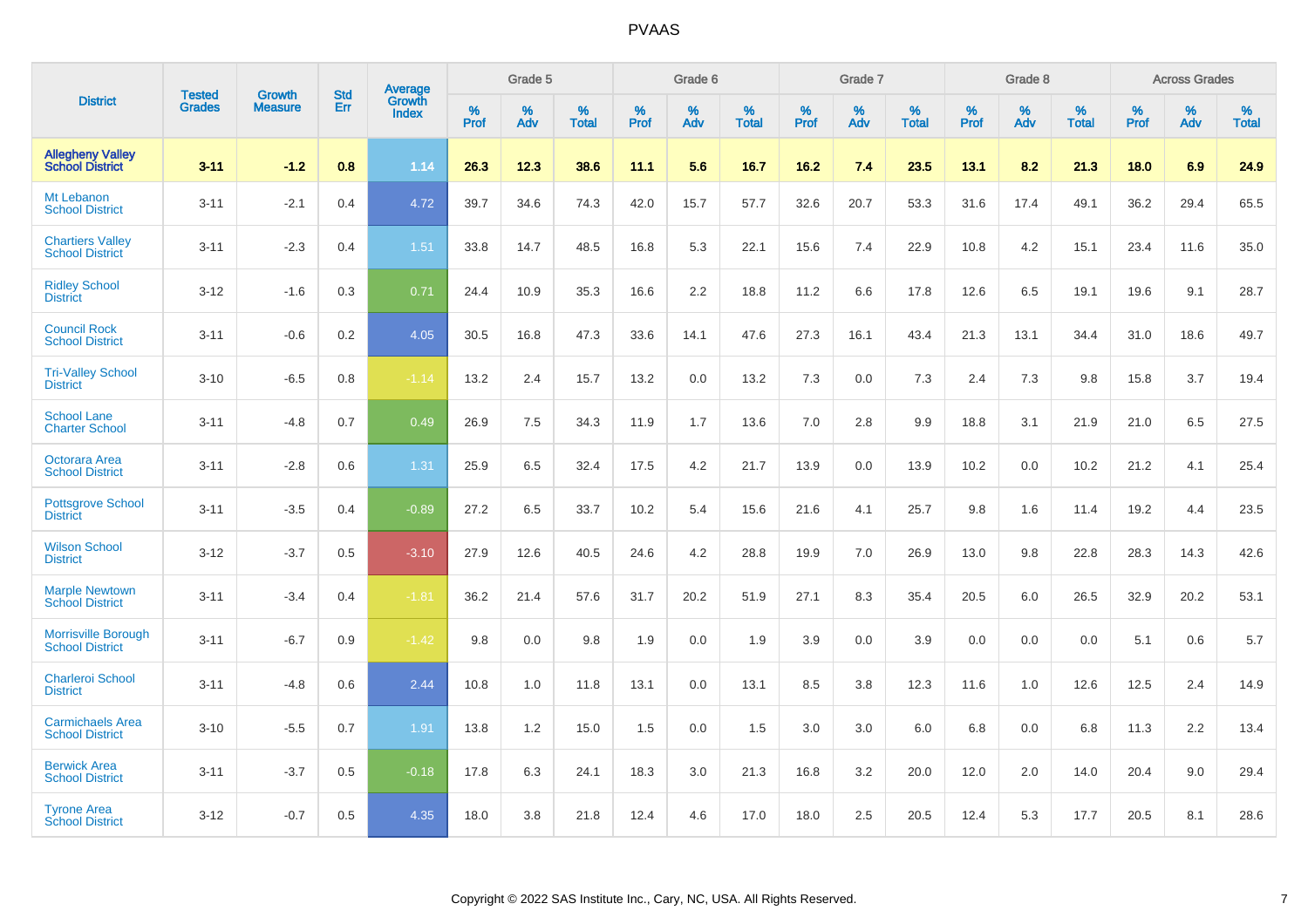|                                                                            | <b>Tested</b> | <b>Growth</b>  | <b>Std</b> | Average                |           | Grade 5  |                   |           | Grade 6  |                   |           | Grade 7  |                   |           | Grade 8  |                   |           | <b>Across Grades</b> |                   |
|----------------------------------------------------------------------------|---------------|----------------|------------|------------------------|-----------|----------|-------------------|-----------|----------|-------------------|-----------|----------|-------------------|-----------|----------|-------------------|-----------|----------------------|-------------------|
| <b>District</b>                                                            | <b>Grades</b> | <b>Measure</b> | Err        | Growth<br><b>Index</b> | %<br>Prof | %<br>Adv | %<br><b>Total</b> | %<br>Prof | %<br>Adv | %<br><b>Total</b> | %<br>Prof | %<br>Adv | %<br><b>Total</b> | %<br>Prof | %<br>Adv | %<br><b>Total</b> | %<br>Prof | %<br>Adv             | %<br><b>Total</b> |
| <b>Allegheny Valley</b><br><b>School District</b>                          | $3 - 11$      | $-1.2$         | 0.8        | 1.14                   | 26.3      | 12.3     | 38.6              | 11.1      | 5.6      | 16.7              | 16.2      | 7.4      | 23.5              | 13.1      | 8.2      | 21.3              | 18.0      | 6.9                  | 24.9              |
| <b>Maritime Academy</b><br><b>Charter School</b>                           | $3 - 10$      | $-3.7$         | 0.6        | 1.10                   | 3.5       | 1.2      | 4.7               | 1.2       | 3.6      | 4.8               | 7.9       | 5.6      | 13.5              | 3.3       | 0.0      | 3.3               | 4.6       | 2.1                  | 6.7               |
| <b>Uniontown Area</b><br><b>School District</b>                            | $3 - 11$      | $-4.0$         | 0.6        | $-0.51$                | 17.1      | 3.8      | 21.0              | 18.7      | 3.7      | 22.4              | 6.5       | 0.9      | 7.5               | 0.0       | 0.0      | 0.0               | 15.0      | 4.4                  | 19.3              |
| <b>Souderton Area</b><br><b>School District</b>                            | $3 - 11$      | 0.8            | 0.3        | 7.15                   | 35.8      | 26.1     | 61.9              | 29.8      | 8.6      | 38.4              | 30.6      | 10.4     | 41.0              | 24.3      | 4.2      | 28.5              | 30.8      | 18.3                 | 49.1              |
| <b>Erie City School</b><br><b>District</b>                                 | $3 - 12$      | $-1.7$         | 0.3        | 1.03                   | 7.6       | 2.4      | 10.0              | 2.9       | 0.5      | 3.4               | 5.9       | 1.6      | 7.4               | 5.2       | 0.3      | 5.5               | 6.4       | 1.4                  | 7.8               |
| <b>Clearfield Area</b><br><b>School District</b>                           | $3 - 10$      | $-3.9$         | 0.5        | $-2.41$                | 16.5      | 3.3      | 19.8              | 4.7       | 1.6      | 6.3               | 9.3       | 0.8      | 10.1              | 6.3       | 3.5      | 9.8               | 12.1      | 2.5                  | 14.6              |
| <b>Chester Charter</b><br><b>Scholars Academy</b><br><b>Charter School</b> | $3 - 12$      | $-3.3$         | 0.8        | 2.00                   | 0.0       | 0.0      | 0.0               | 2.1       | 0.0      | 2.1               | 6.2       | 0.0      | 6.2               | 0.0       | 0.0      | 0.0               | 1.8       | 0.4                  | 2.2               |
| <b>Hampton Township</b><br><b>School District</b>                          | $3 - 11$      | 0.5            | 0.4        | 5.96                   | 33.5      | 35.2     | 68.7              | 30.6      | 12.9     | 43.6              | 33.3      | 26.9     | 60.2              | 33.0      | 21.4     | 54.3              | 33.4      | 29.9                 | 63.3              |
| <b>Boyertown Area</b><br><b>School District</b>                            | $3 - 11$      | $-2.5$         | 0.3        | 1.59                   | 29.0      | 8.5      | 37.4              | 24.6      | 4.6      | 29.2              | 28.2      | 14.4     | 42.6              | 24.8      | 6.0      | 30.8              | 29.1      | 9.0                  | 38.2              |
| <b>Brentwood</b><br><b>Borough School</b><br><b>District</b>               | $3 - 11$      | $-2.3$         | 0.7        | 3.94                   | 25.6      | 4.6      | 30.2              | 8.5       | 2.4      | 11.0              | 9.2       | 0.0      | 9.2               | 19.4      | 1.4      | 20.8              | 19.6      | 5.3                  | 24.9              |
| <b>Scranton School</b><br><b>District</b>                                  | $3 - 12$      | $-3.3$         | 0.5        | $-1.47$                | 10.4      | 0.8      | 11.2              | 2.1       | 1.3      | 3.4               | 3.7       | 1.1      | 4.8               | 3.4       | 2.3      | 5.7               | 7.0       | 1.7                  | 8.6               |
| <b>Colonial School</b><br><b>District</b>                                  | $3 - 11$      | $-0.9$         | 0.3        | 2.48                   | 32.7      | 27.3     | 60.0              | 35.6      | 15.3     | 50.9              | 29.4      | 16.8     | 46.2              | 21.2      | 15.0     | 36.2              | 31.5      | 21.3                 | 52.8              |
| <b>Reynolds School</b><br><b>District</b>                                  | $3 - 10$      | $-3.3$         | 0.8        | 0.34                   | 13.0      | 1.4      | 14.5              | 18.2      | 1.3      | 19.5              | 14.0      | 10.0     | 24.0              | 11.8      | 1.5      | 13.2              | 15.2      | 2.8                  | 18.0              |
| <b>Ligonier Valley</b><br><b>School District</b>                           | $3 - 11$      | $-3.6$         | 0.7        | 1.35                   | 14.6      | 3.7      | 18.3              | 16.5      | 0.0      | 16.5              | 12.3      | 0.0      | 12.3              | 6.9       | 0.0      | 6.9               | 17.2      | 2.9                  | 20.0              |
| <b>North Pocono</b><br><b>School District</b>                              | $3 - 11$      | $-3.6$         | 0.6        | 0.08                   | 34.1      | 6.2      | 40.3              | 12.8      | 1.8      | 14.7              | 24.2      | 8.3      | 32.5              | 19.3      | 7.9      | 27.2              | 27.9      | 10.4                 | 38.3              |
| <b>Lower Dauphin</b><br><b>School District</b>                             | $3 - 11$      | $-1.8$         | 0.4        | 2.03                   | 29.8      | 22.8     | 52.6              | 23.7      | 4.8      | 28.5              | 22.0      | 6.4      | 28.4              | 18.6      | 9.5      | 28.0              | 25.6      | 14.4                 | 39.9              |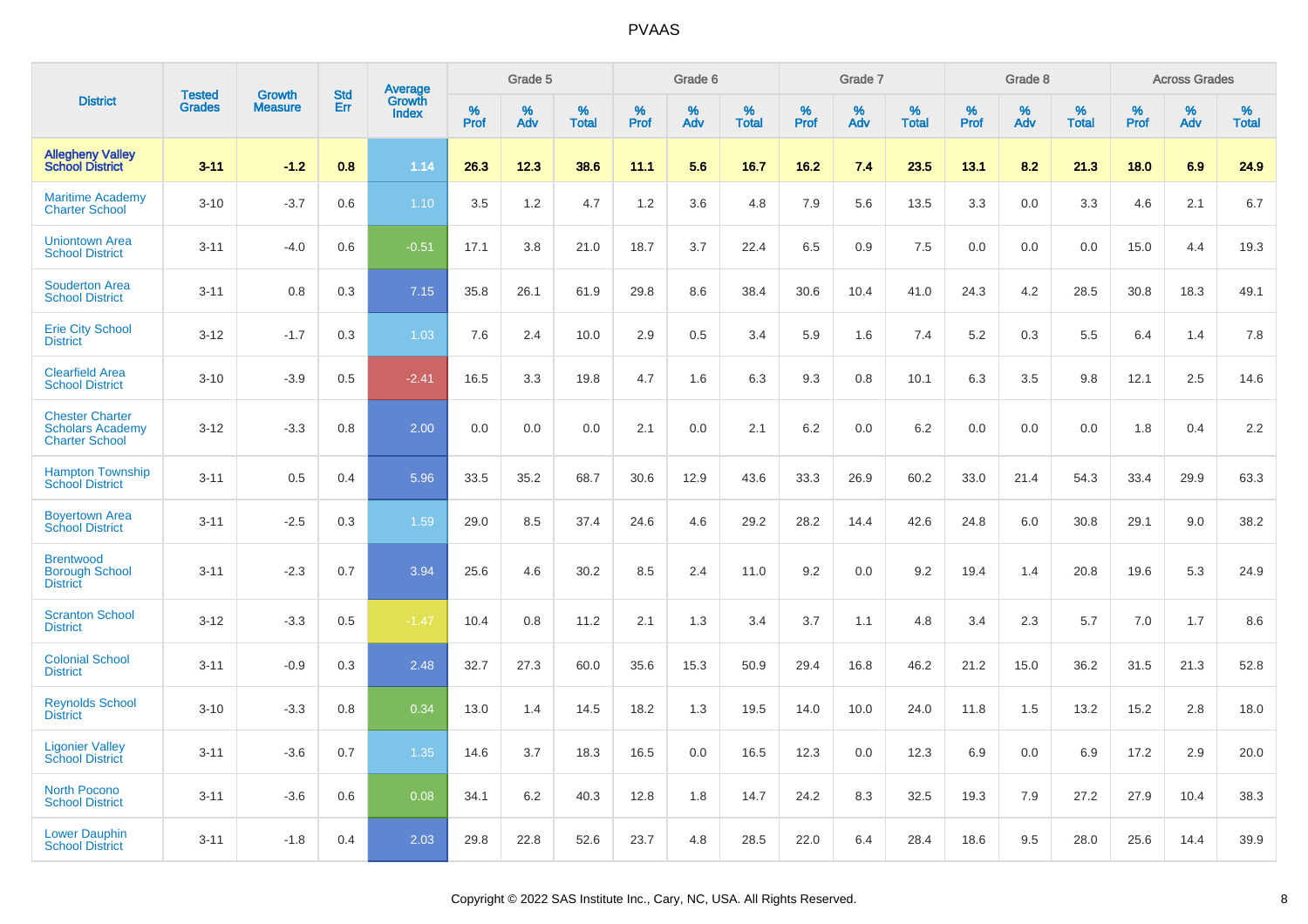|                                                                 |                                |                                 | <b>Std</b> | Average                |           | Grade 5  |                   |           | Grade 6  |                   |           | Grade 7  |                   |           | Grade 8  |                   |           | <b>Across Grades</b> |                   |
|-----------------------------------------------------------------|--------------------------------|---------------------------------|------------|------------------------|-----------|----------|-------------------|-----------|----------|-------------------|-----------|----------|-------------------|-----------|----------|-------------------|-----------|----------------------|-------------------|
| <b>District</b>                                                 | <b>Tested</b><br><b>Grades</b> | <b>Growth</b><br><b>Measure</b> | Err        | Growth<br><b>Index</b> | %<br>Prof | %<br>Adv | %<br><b>Total</b> | %<br>Prof | %<br>Adv | %<br><b>Total</b> | %<br>Prof | %<br>Adv | %<br><b>Total</b> | %<br>Prof | %<br>Adv | %<br><b>Total</b> | %<br>Prof | %<br>Adv             | %<br><b>Total</b> |
| <b>Allegheny Valley</b><br><b>School District</b>               | $3 - 11$                       | $-1.2$                          | 0.8        | 1.14                   | 26.3      | 12.3     | 38.6              | 11.1      | 5.6      | 16.7              | 16.2      | 7.4      | 23.5              | 13.1      | 8.2      | 21.3              | 18.0      | 6.9                  | 24.9              |
| <b>Oil City Area</b><br><b>School District</b>                  | $3 - 11$                       | $-3.7$                          | 0.5        | 0.74                   | 15.5      | 2.8      | 18.3              | 7.9       | 0.8      | 8.7               | 10.2      | 2.4      | 12.6              | 3.8       | 0.0      | 3.8               | 13.2      | 2.5                  | 15.8              |
| <b>Arts Academy</b><br><b>Charter School</b>                    | $5-8$                          | $-7.7$                          | 1.1        | $-2.90$                | 7.7       | 0.0      | 7.7               | 2.4       | 0.0      | 2.4               | 8.3       | 0.0      | 8.3               | 0.0       | 0.0      | 0.0               | 4.4       | 0.0                  | 4.4               |
| <b>Derry Area School</b><br><b>District</b>                     | $3 - 11$                       | $-0.6$                          | 0.6        | 4.16                   | 21.3      | 14.8     | 36.1              | 32.5      | 13.0     | 45.5              | 11.9      | 6.8      | 18.6              | 10.2      | 6.5      | 16.7              | 23.2      | 13.2                 | 36.4              |
| <b>Wyomissing Area</b><br><b>School District</b>                | $3 - 12$                       | $-3.5$                          | 0.6        | 1.22                   | 32.2      | 13.6     | 45.8              | 30.0      | 7.3      | 37.3              | 12.3      | 6.6      | 18.8              | 13.6      | 6.4      | 20.0              | 25.7      | 12.9                 | 38.6              |
| Southmoreland<br><b>School District</b>                         | $3 - 11$                       | $-3.6$                          | 0.6        | 3.41                   | 12.6      | 4.2      | 16.8              | 15.6      | 3.7      | 19.3              | 11.1      | 2.8      | 13.9              | 10.5      | 1.0      | 11.4              | 17.8      | 4.1                  | 21.9              |
| <b>Moon Area School</b><br><b>District</b>                      | $3 - 11$                       | $-2.5$                          | 0.4        | $-1.68$                | 32.1      | 15.8     | 48.0              | 26.9      | 9.1      | 36.0              | 28.0      | 11.5     | 39.4              | 20.6      | 10.9     | 31.5              | 29.3      | 16.9                 | 46.2              |
| <b>Alliance For</b><br><b>Progress Charter</b><br><b>School</b> | $3 - 8$                        | $-5.0$                          | 1.1        | 2.70                   | 0.0       | 0.0      | 0.0               | 0.0       | 0.0      | 0.0               | 0.0       | 0.0      | 0.0               | 0.0       | 0.0      | 0.0               | 0.6       | 0.0                  | 0.6               |
| <b>Daniel Boone Area</b><br><b>School District</b>              | $3 - 12$                       | $-1.1$                          | 0.5        | 3.78                   | 27.2      | 11.1     | 38.3              | 28.7      | 6.6      | 35.4              | 18.6      | 7.8      | 26.4              | 13.8      | 2.4      | 16.2              | 25.4      | 7.1                  | 32.4              |
| <b>Danville Area</b><br><b>School District</b>                  | $3 - 11$                       | 1.2                             | 0.5        | 7.01                   | 33.8      | 25.6     | 59.4              | 26.4      | 8.3      | 34.7              | 24.5      | 14.6     | 39.1              | 19.6      | 9.8      | 29.4              | 27.8      | 17.7                 | 45.5              |
| Chambersburg<br><b>Area School</b><br><b>District</b>           | $3 - 11$                       | $-1.4$                          | 0.3        | 3.43                   | 20.2      | 6.3      | 26.5              | 14.1      | 3.8      | 17.9              | 15.1      | 4.9      | 20.0              | 11.2      | 4.5      | 15.7              | 16.9      | 5.3                  | 22.3              |
| <b>Keystone Oaks</b><br><b>School District</b>                  | $3 - 11$                       | $-3.0$                          | 0.6        | 0.82                   | 26.0      | 20.3     | 46.3              | 19.5      | 11.5     | 31.0              | 19.5      | 10.6     | 30.1              | 17.5      | 12.3     | 29.8              | 25.2      | 15.8                 | 41.0              |
| <b>East Pennsboro</b><br><b>Area School</b><br><b>District</b>  | $3 - 11$                       | $-2.6$                          | 0.5        | 1.39                   | 24.8      | 3.0      | 27.8              | 9.9       | 3.7      | 13.7              | 11.8      | 2.4      | 14.1              | 10.3      | 4.2      | 14.6              | 18.3      | $6.2\,$              | 24.5              |
| <b>Columbia Borough</b><br><b>School District</b>               | $3 - 12$                       | $-4.8$                          | 0.7        | $-0.49$                | 15.1      | 1.4      | 16.4              | 1.4       | 0.0      | 1.4               | 6.2       | 1.5      | 7.7               | 0.0       | 0.0      | 0.0               | 8.7       | 1.4                  | 10.0              |
| <b>Bensalem</b><br><b>Township School</b><br><b>District</b>    | $3 - 11$                       | $-2.0$                          | 0.3        | 0.26                   | 9.4       | 4.3      | 13.7              | 13.0      | 2.3      | 15.3              | 9.8       | 4.6      | 14.3              | 8.2       | 1.9      | 10.1              | 12.0      | 3.5                  | 15.5              |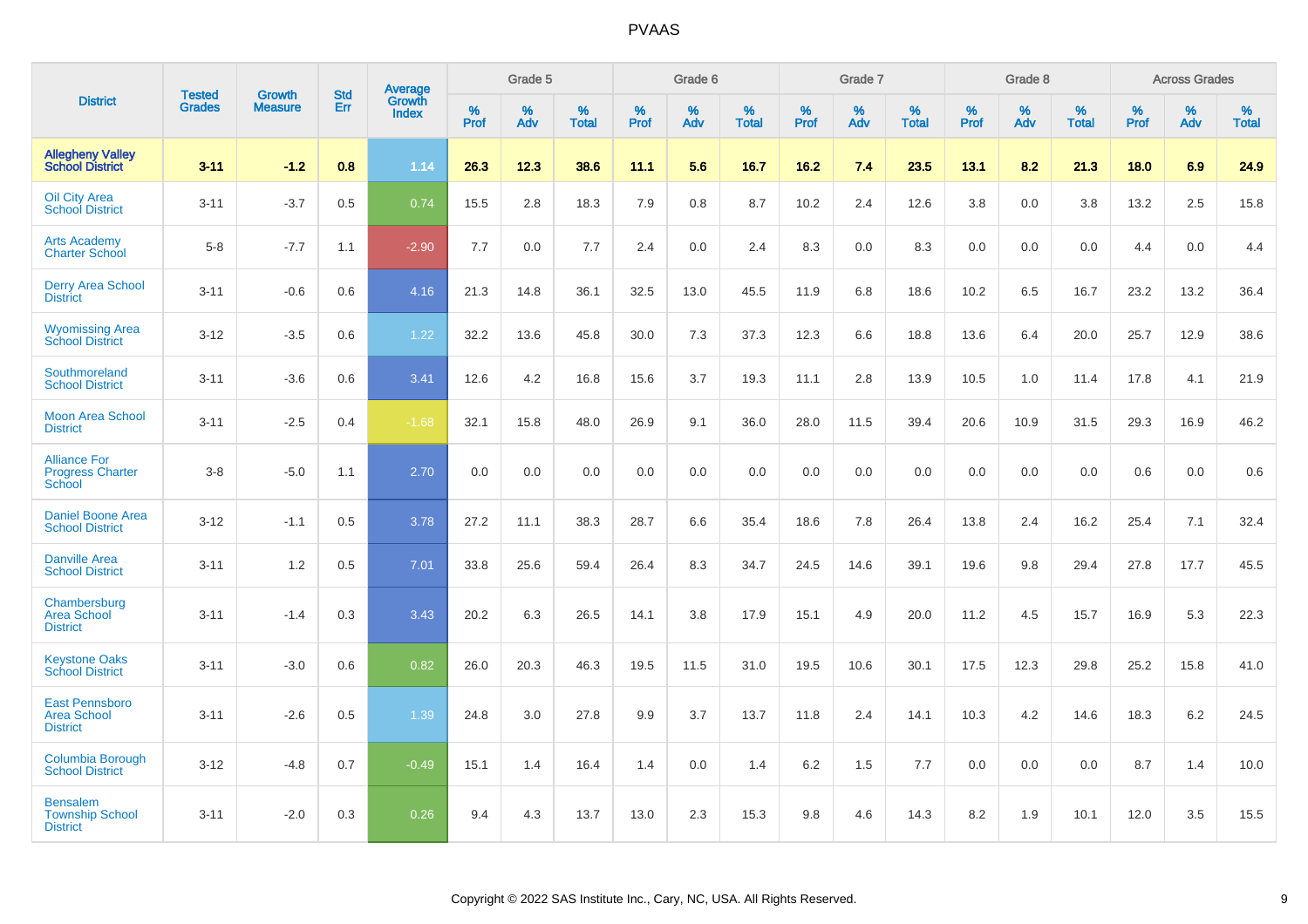|                                                                         |                                |                                 | <b>Std</b> | Average                       |              | Grade 5  |                   |           | Grade 6  |                   |              | Grade 7  |                   |           | Grade 8  |                   |           | <b>Across Grades</b> |                   |
|-------------------------------------------------------------------------|--------------------------------|---------------------------------|------------|-------------------------------|--------------|----------|-------------------|-----------|----------|-------------------|--------------|----------|-------------------|-----------|----------|-------------------|-----------|----------------------|-------------------|
| <b>District</b>                                                         | <b>Tested</b><br><b>Grades</b> | <b>Growth</b><br><b>Measure</b> | Err        | <b>Growth</b><br><b>Index</b> | $\%$<br>Prof | %<br>Adv | %<br><b>Total</b> | %<br>Prof | %<br>Adv | %<br><b>Total</b> | $\%$<br>Prof | %<br>Adv | %<br><b>Total</b> | %<br>Prof | %<br>Adv | %<br><b>Total</b> | %<br>Prof | %<br>Adv             | %<br><b>Total</b> |
| <b>Allegheny Valley</b><br><b>School District</b>                       | $3 - 11$                       | $-1.2$                          | 0.8        | 1.14                          | 26.3         | 12.3     | 38.6              | 11.1      | 5.6      | 16.7              | 16.2         | 7.4      | 23.5              | 13.1      | 8.2      | 21.3              | 18.0      | 6.9                  | 24.9              |
| Mechanicsburg<br><b>Area School</b><br><b>District</b>                  | $3 - 11$                       | $-1.3$                          | 0.4        | 1.94                          | 27.0         | 14.7     | 41.8              | 16.3      | 2.8      | 19.1              | 20.3         | 5.4      | 25.8              | 14.5      | 4.6      | 19.1              | 24.3      | 10.0                 | 34.2              |
| <b>Armstrong School</b><br><b>District</b>                              | $3 - 11$                       | 0.7                             | 0.3        | 11.41                         | 25.3         | 10.5     | 35.8              | 26.6      | 13.3     | 39.9              | 21.4         | 4.3      | 25.7              | 20.5      | 3.8      | 24.3              | 25.7      | 9.4                  | 35.1              |
| <b>People For People</b><br><b>Charter School</b>                       | $3 - 12$                       | $-1.1$                          | 1.0        | 3.27                          | 0.0          | 0.0      | 0.0               | 0.0       | 0.0      | 0.0               | 2.4          | 0.0      | 2.4               | 0.0       | 0.0      | 0.0               | 1.3       | 0.0                  | 1.3               |
| <b>Peters Township</b><br><b>School District</b>                        | $3 - 11$                       | 0.5                             | 0.4        | 5.86                          | 37.8         | 32.6     | 70.4              | 35.7      | 24.9     | 60.6              | 33.1         | 29.1     | 62.2              | 35.1      | 13.0     | 48.2              | 35.8      | 30.6                 | 66.3              |
| Elizabethtown<br><b>Area School</b><br><b>District</b>                  | $3 - 12$                       | 0.2                             | 0.4        | 10.73                         | 29.9         | 22.6     | 52.6              | 22.2      | 10.9     | 33.1              | 20.8         | 2.8      | 23.7              | 20.8      | 3.3      | 24.1              | 26.7      | 14.6                 | 41.2              |
| <b>Tulpehocken Area</b><br><b>School District</b>                       | $3 - 12$                       | $-1.2$                          | 0.6        | 1.70                          | 29.9         | 18.4     | 48.3              | 15.7      | 11.8     | 27.4              | 18.4         | 5.8      | 24.3              | 14.3      | 2.7      | 17.0              | 21.6      | 11.0                 | 32.6              |
| <b>Weatherly Area</b><br><b>School District</b>                         | $3 - 11$                       | $-6.9$                          | 1.1        | $-1.18$                       | 26.9         | 7.7      | 34.6              | 12.1      | 0.0      | 12.1              | 6.9          | $0.0\,$  | 6.9               | 5.6       | $0.0\,$  | 5.6               | 15.1      | 4.0                  | 19.1              |
| <b>Community</b><br>Academy Of<br>Philadelphia<br><b>Charter School</b> | $3 - 11$                       | $-5.7$                          | 0.9        | $-0.37$                       | 4.9          | 2.4      | 7.3               | 0.0       | 0.0      | 0.0               | 0.0          | 0.0      | 0.0               | 0.0       | 0.0      | 0.0               | 2.4       | 1.0                  | 3.5               |
| Shenandoah<br><b>Valley School</b><br><b>District</b>                   | $3 - 11$                       | $-5.1$                          | 0.8        | 0.47                          | 11.9         | 3.0      | 14.9              | 19.6      | 2.0      | 21.6              | 1.7          | 3.4      | 5.1               | 3.6       | 0.0      | 3.6               | 12.0      | 3.5                  | 15.5              |
| <b>Neshannock</b><br><b>Township School</b><br><b>District</b>          | $3 - 10$                       | $-3.2$                          | 0.7        | 0.96                          | 26.7         | 15.6     | 42.2              | 30.9      | 13.2     | 44.1              | 20.0         | 7.0      | 27.0              | 15.6      | 3.9      | 19.5              | 23.6      | 9.2                  | 32.8              |
| <b>Harbor Creek</b><br><b>School District</b>                           | $3 - 11$                       | $-3.0$                          | 0.5        | 0.88                          | 35.1         | 17.5     | 52.6              | 35.8      | 14.2     | 50.0              | 25.9         | 13.3     | 39.2              | 20.8      | 7.1      | 27.9              | 32.8      | 17.9                 | 50.6              |
| <b>West Jefferson</b><br><b>Hills School District</b>                   | $3 - 11$                       | $-1.1$                          | 0.4        | 3.34                          | 35.0         | 17.5     | 52.5              | 24.8      | 3.3      | 28.0              | 22.8         | 6.3      | 29.1              | 21.7      | 4.4      | 26.1              | 30.8      | 13.4                 | 44.3              |
| <b>Ambridge Area</b><br><b>School District</b>                          | $3 - 12$                       | $-3.4$                          | 0.6        | $-0.98$                       | 17.8         | 5.1      | 22.9              | 13.2      | 0.9      | 14.2              | 11.9         | 0.8      | 12.7              | 10.7      | 0.8      | 11.6              | 15.7      | 5.2                  | 20.8              |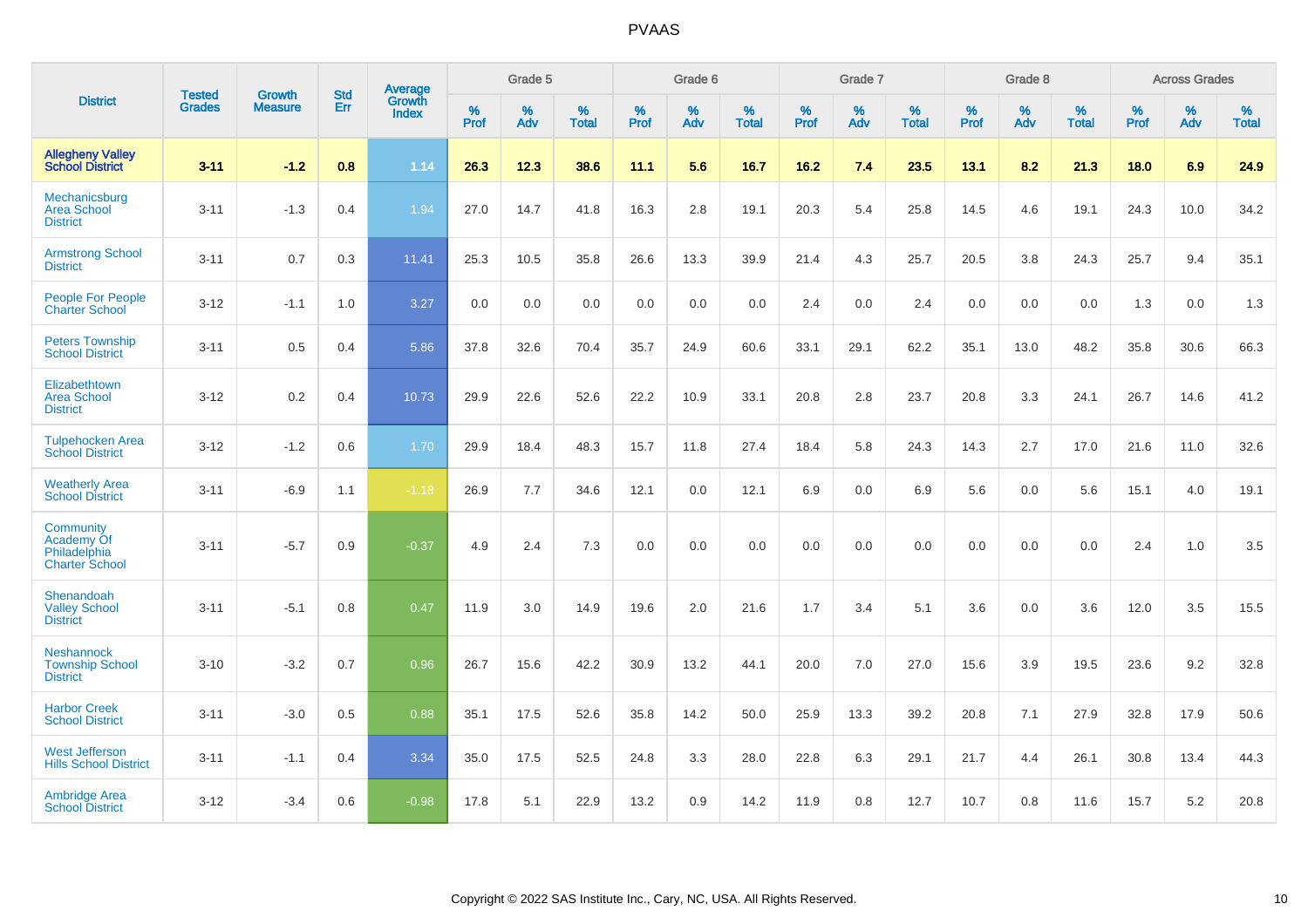|                                                                        | <b>Tested</b> | <b>Growth</b>  | <b>Std</b> | Average                       |           | Grade 5  |                   |           | Grade 6  |                   |           | Grade 7  |                   |           | Grade 8  |                   |           | <b>Across Grades</b> |                   |
|------------------------------------------------------------------------|---------------|----------------|------------|-------------------------------|-----------|----------|-------------------|-----------|----------|-------------------|-----------|----------|-------------------|-----------|----------|-------------------|-----------|----------------------|-------------------|
| <b>District</b>                                                        | <b>Grades</b> | <b>Measure</b> | Err        | <b>Growth</b><br><b>Index</b> | %<br>Prof | %<br>Adv | %<br><b>Total</b> | %<br>Prof | %<br>Adv | %<br><b>Total</b> | %<br>Prof | %<br>Adv | %<br><b>Total</b> | %<br>Prof | %<br>Adv | %<br><b>Total</b> | %<br>Prof | %<br>Adv             | %<br><b>Total</b> |
| <b>Allegheny Valley</b><br><b>School District</b>                      | $3 - 11$      | $-1.2$         | 0.8        | 1.14                          | 26.3      | 12.3     | 38.6              | 11.1      | 5.6      | 16.7              | 16.2      | 7.4      | 23.5              | 13.1      | 8.2      | 21.3              | 18.0      | 6.9                  | 24.9              |
| <b>Lincoln Park</b><br><b>Performing Arts</b><br><b>Charter School</b> | $7 - 11$      | $-4.4$         | 1.0        | $-0.45$                       |           |          |                   |           |          |                   | 33.9      | 5.4      | 39.3              | 11.5      | 3.4      | 14.9              | 20.3      | 4.2                  | 24.5              |
| <b>Lakeland School</b><br><b>District</b>                              | $3 - 11$      | $-2.1$         | 0.6        | 0.56                          | 29.3      | 2.7      | 32.0              | 25.5      | 6.4      | 31.9              | 26.9      | 4.8      | 31.7              | 5.7       | 0.0      | 5.7               | 24.0      | 5.5                  | 29.5              |
| <b>Penn Cambria</b><br><b>School District</b>                          | $3 - 11$      | $-1.7$         | 0.6        | 3.05                          | 23.8      | 1.8      | 25.7              | 20.6      | 2.0      | 22.6              | 12.3      | 0.0      | 12.3              | 11.8      | 1.6      | 13.4              | 18.9      | 3.5                  | 22.5              |
| <b>Collegium Charter</b><br>School                                     | $3 - 10$      | $-1.0$         | 0.4        | 2.29                          | 15.6      | 3.0      | 18.6              | 10.6      | 1.1      | 11.6              | 8.0       | 2.3      | 10.3              | 7.6       | 2.8      | 10.3              | 14.4      | 3.4                  | 17.8              |
| <b>Wyoming Valley</b><br>West School<br><b>District</b>                | $3 - 11$      | $-0.6$         | 0.5        | 1.83                          | 9.2       | 2.7      | 11.9              | 13.8      | 2.1      | 15.9              | 10.8      | 0.0      | 10.8              | 10.5      | 2.9      | 13.4              | 11.8      | 2.4                  | 14.3              |
| <b>Millersburg Area</b><br><b>School District</b>                      | $3 - 11$      | $-2.3$         | 0.8        | 3.45                          | 37.2      | 19.6     | 56.9              | 15.1      | 3.8      | 18.9              | 18.8      | 1.6      | 20.3              | 8.1       | 1.6      | 9.7               | 23.6      | 9.2                  | 32.8              |
| <b>Propel Charter</b><br>School - East                                 | $3 - 8$       | $-4.2$         | 1.0        | 1.61                          | 2.5       | 0.0      | 2.5               | 11.4      | 0.0      | 11.4              | 9.4       | 3.1      | 12.5              | 0.0       | 0.0      | 0.0               | 9.4       | 0.5                  | 9.9               |
| <b>West Allegheny</b><br><b>School District</b>                        | $3 - 12$      | 1.0            | 0.4        | 10.83                         | 32.7      | 40.9     | 73.6              | 33.6      | 21.4     | 55.0              | 27.5      | 20.6     | 48.1              | 23.4      | 11.2     | 34.6              | 31.3      | 30.8                 | 62.1              |
| <b>Wyalusing Area</b><br><b>School District</b>                        | $3 - 12$      | 1.6            | 0.6        | 7.67                          | 12.0      | 4.8      | 16.9              | 17.8      | 4.0      | 21.8              | 14.6      | 7.9      | 22.5              | 9.6       | 1.0      | 10.6              | 16.5      | 5.1                  | 21.5              |
| <b>Palisades School</b><br><b>District</b>                             | $3 - 11$      | 1.0            | 0.6        | 4.66                          | 33.3      | 16.7     | 50.0              | 27.6      | 4.1      | 31.6              | 32.4      | 6.9      | 39.2              | 19.3      | 1.1      | 20.4              | 31.4      | 13.6                 | 45.0              |
| <b>West Shore School</b><br><b>District</b>                            | $3 - 12$      | $-1.6$         | 0.3        | $-1.96$                       | 26.7      | 11.3     | 38.1              | 24.5      | 4.3      | 28.8              | 13.5      | 7.4      | 20.9              | 16.1      | 7.2      | 23.3              | 22.8      | 10.8                 | 33.5              |
| <b>South Allegheny</b><br><b>School District</b>                       | $3 - 11$      | $-5.4$         | 0.9        | $-1.61$                       | 25.9      | 1.7      | 27.6              | 2.0       | 2.0      | 4.1               | 7.9       | 2.6      | 10.5              | 12.5      | 2.5      | 15.0              | 16.9      | 2.7                  | 19.6              |
| <b>New Kensington-</b><br><b>Arnold School</b><br><b>District</b>      | $3 - 11$      | $-1.9$         | 0.6        | 6.23                          | 9.1       | 0.9      | 10.0              | 12.5      | 5.8      | 18.3              | 4.4       | $0.0\,$  | 4.4               | 1.2       | $0.0\,$  | 1.2               | 11.4      | 2.6                  | 14.0              |
| <b>East Allegheny</b><br><b>School District</b>                        | $3 - 11$      | $-3.9$         | 0.7        | $-0.28$                       | 9.1       | 3.4      | 12.5              | 8.5       | 2.4      | 11.0              | 13.8      | 0.0      | 13.8              | 5.8       | 0.0      | 5.8               | 9.0       | 2.1                  | 11.1              |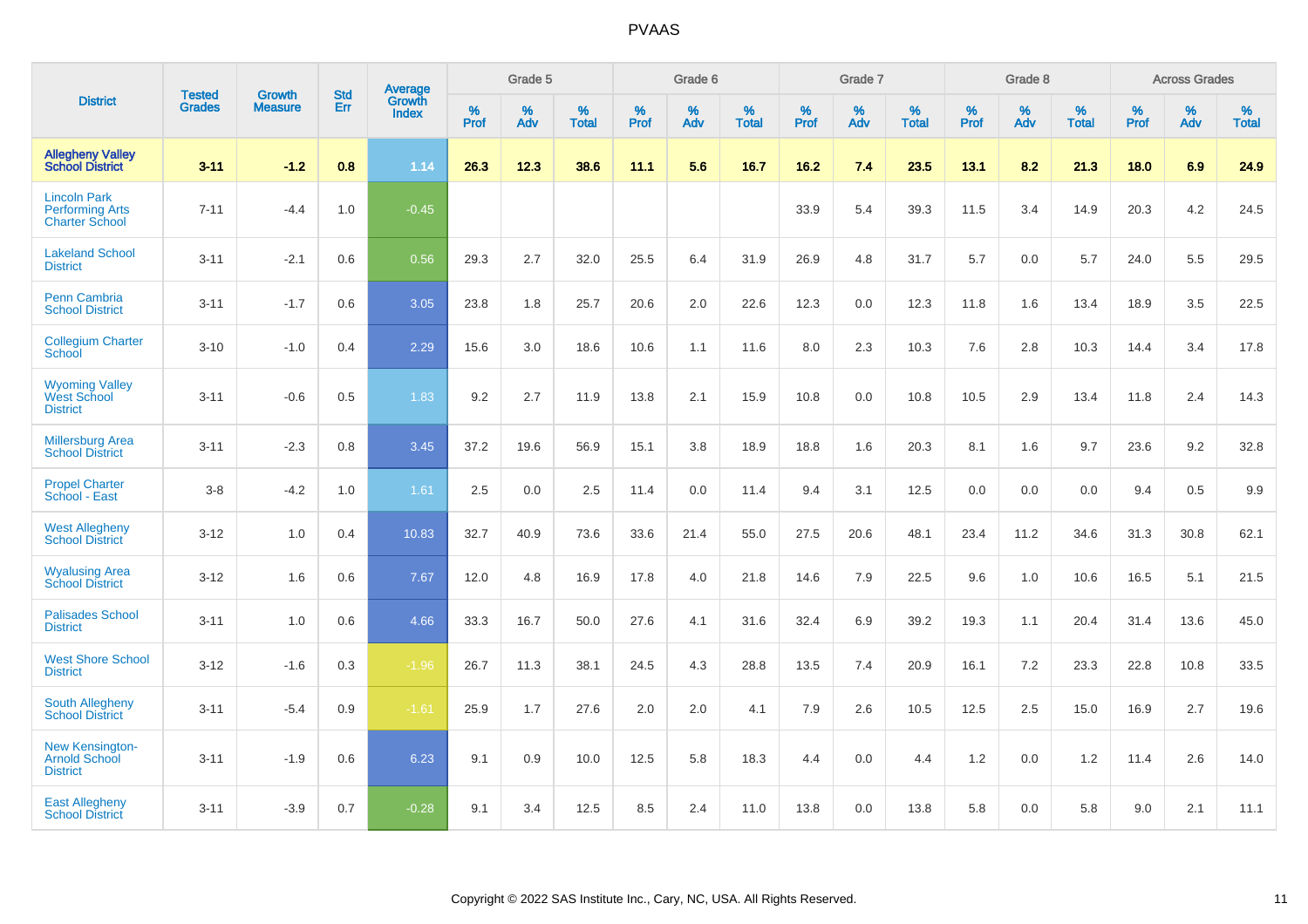|                                                                  | <b>Tested</b> | <b>Growth</b>  | <b>Std</b> | Average                |           | Grade 5  |                   |                  | Grade 6  |                   |           | Grade 7  |                   |           | Grade 8  |                   |           | <b>Across Grades</b> |                   |
|------------------------------------------------------------------|---------------|----------------|------------|------------------------|-----------|----------|-------------------|------------------|----------|-------------------|-----------|----------|-------------------|-----------|----------|-------------------|-----------|----------------------|-------------------|
| <b>District</b>                                                  | <b>Grades</b> | <b>Measure</b> | Err        | Growth<br><b>Index</b> | %<br>Prof | %<br>Adv | %<br><b>Total</b> | %<br><b>Prof</b> | %<br>Adv | %<br><b>Total</b> | %<br>Prof | %<br>Adv | %<br><b>Total</b> | %<br>Prof | %<br>Adv | %<br><b>Total</b> | %<br>Prof | %<br>Adv             | %<br><b>Total</b> |
| <b>Allegheny Valley</b><br><b>School District</b>                | $3 - 11$      | $-1.2$         | 0.8        | 1.14                   | 26.3      | 12.3     | 38.6              | 11.1             | 5.6      | 16.7              | 16.2      | 7.4      | 23.5              | 13.1      | 8.2      | 21.3              | 18.0      | 6.9                  | 24.9              |
| <b>Steel Valley</b><br><b>School District</b>                    | $3 - 11$      | $-2.8$         | 0.7        | 4.51                   | 12.0      | 2.4      | 14.5              | 11.3             | 6.4      | 17.7              | 18.1      | 4.8      | 22.9              | 9.5       | 4.0      | 13.5              | 18.3      | 7.3                  | 25.6              |
| <b>Schuylkill Haven</b><br><b>Area School</b><br><b>District</b> | $3 - 11$      | $-3.0$         | 0.7        | 2.62                   | 11.9      | 1.2      | 13.1              | 4.9              | 1.2      | 6.2               | 20.0      | 4.2      | 24.2              | 5.8       | 0.0      | 5.8               | 17.6      | 5.5                  | 23.1              |
| <b>Abington Heights</b><br><b>School District</b>                | $3 - 11$      | $-1.7$         | 0.5        | 0.31                   | 29.2      | 13.3     | 42.5              | 21.1             | 6.7      | 27.8              | 31.5      | 7.9      | 39.4              |           |          |                   | 30.5      | 14.3                 | 44.8              |
| <b>Fairview School</b><br><b>District</b>                        | $3 - 11$      | $-0.6$         | 0.5        | 3.58                   | 31.8      | 12.7     | 44.4              | 24.8             | 11.3     | 36.1              | 29.4      | 11.6     | 41.1              | 30.8      | 12.0     | 42.9              | 32.4      | 15.4                 | 47.7              |
| <b>Dover Area School</b><br><b>District</b>                      | $3 - 12$      | $-1.9$         | 0.4        | 0.24                   | 24.5      | 8.2      | 32.7              | 24.5             | 3.6      | 28.1              | 22.4      | 9.0      | 31.4              | 14.1      | $6.2\,$  | 20.3              | 24.8      | 10.2                 | 35.0              |
| <b>Mifflin County</b><br><b>School District</b>                  | $3 - 11$      | 1.8            | 0.3        | 8.99                   | 26.6      | 10.4     | 37.0              | 13.8             | 4.6      | 18.4              | 10.3      | 3.8      | 14.1              | 10.7      | 1.5      | 12.2              | 17.7      | 5.5                  | 23.2              |
| <b>Roberto Clemente</b><br><b>Charter School</b>                 | $3 - 12$      | $-4.0$         | 0.9        | 1.79                   | 5.6       | 0.0      | 5.6               | 0.0              | 0.0      | 0.0               | 0.0       | 0.0      | 0.0               | 0.0       | 0.0      | 0.0               | 3.0       | 0.0                  | 3.0               |
| <b>Spring Grove Area</b><br><b>School District</b>               | $3 - 11$      | $-1.9$         | 0.4        | 1.46                   | 30.9      | 11.5     | 42.4              | 31.2             | 15.8     | 47.0              | 23.2      | 11.2     | 34.4              | 5.2       | 3.2      | 8.4               | 26.1      | 15.4                 | 41.5              |
| <b>Garnet Valley</b><br><b>School District</b>                   | $3 - 10$      | $-2.1$         | 0.4        | $-2.57$                | 26.5      | 22.8     | 49.3              | 30.8             | 18.2     | 49.0              | 28.0      | 20.7     | 48.7              | 21.5      | 10.3     | 31.8              | 29.2      | 18.6                 | 47.8              |
| Lampeter-<br><b>Strasburg School</b><br><b>District</b>          | $3 - 12$      | $-0.2$         | 0.4        | 3.38                   | 38.6      | 13.5     | 52.2              | 32.4             | 4.9      | 37.2              | 36.0      | 7.1      | 43.2              | 22.6      | 10.6     | 33.2              | 34.5      | 12.8                 | 47.4              |
| <b>Butler Area School</b><br><b>District</b>                     | $3 - 11$      | 0.7            | 0.3        | 9.95                   | 36.3      | 13.7     | 50.0              | 23.1             | 5.4      | 28.5              | 15.2      | 9.0      | 24.2              | 16.4      | 9.0      | 25.4              | 25.4      | 11.6                 | 37.0              |
| <b>Cornell School</b><br><b>District</b>                         | $3 - 11$      | $-3.1$         | 1.1        | 4.74                   | 10.0      | 6.7      | 16.7              | 14.0             | 0.0      | 14.0              | $7.7$     | 0.0      | 7.7               | 0.0       | 0.0      | 0.0               | 12.2      | $2.8\,$              | 15.0              |
| <b>South Middleton</b><br><b>School District</b>                 | $3 - 11$      | $-1.1$         | 0.5        | 2.74                   | 28.8      | 22.7     | 51.5              | 23.8             | 4.0      | 27.8              | 20.7      | 7.1      | 27.8              | 16.8      | 9.2      | 26.0              | 25.9      | 15.1                 | 41.0              |
| Wissahickon<br><b>School District</b>                            | $3 - 10$      | $-0.4$         | 0.3        | 4.99                   | 32.3      | 30.1     | 62.4              | 34.5             | 16.2     | 50.7              | 31.3      | 19.5     | 50.8              | 20.0      | 17.9     | 37.9              | 30.3      | 27.2                 | 57.4              |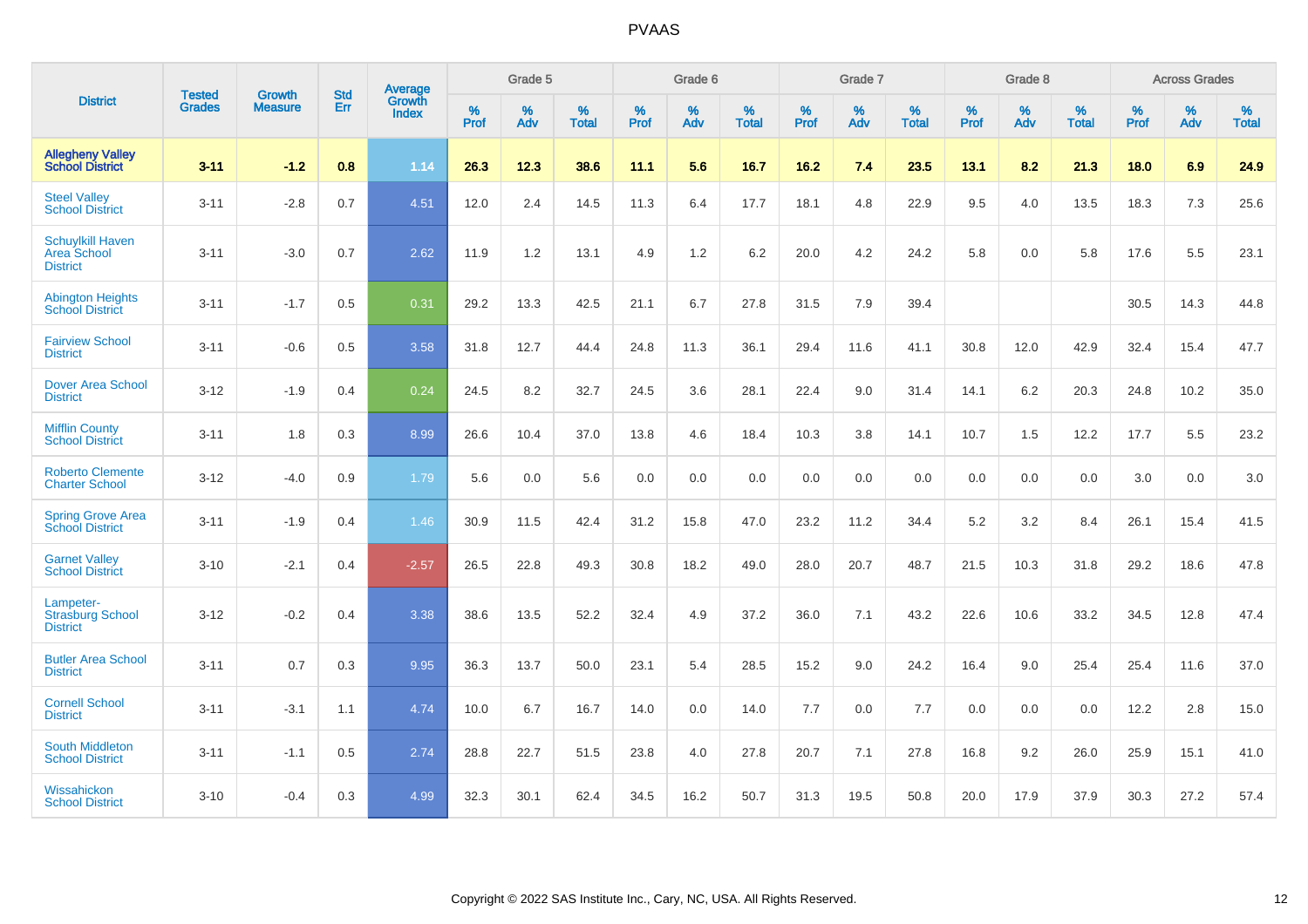|                                                                          |                                |                                 | <b>Std</b> |                                          |                     | Grade 5  |                   |              | Grade 6  |                   |           | Grade 7  |                   |           | Grade 8  |                   |              | <b>Across Grades</b> |                   |
|--------------------------------------------------------------------------|--------------------------------|---------------------------------|------------|------------------------------------------|---------------------|----------|-------------------|--------------|----------|-------------------|-----------|----------|-------------------|-----------|----------|-------------------|--------------|----------------------|-------------------|
| <b>District</b>                                                          | <b>Tested</b><br><b>Grades</b> | <b>Growth</b><br><b>Measure</b> | Err        | <b>Average</b><br>Growth<br><b>Index</b> | $\%$<br><b>Prof</b> | %<br>Adv | %<br><b>Total</b> | $\%$<br>Prof | %<br>Adv | %<br><b>Total</b> | %<br>Prof | %<br>Adv | %<br><b>Total</b> | %<br>Prof | %<br>Adv | %<br><b>Total</b> | $\%$<br>Prof | %<br>Adv             | %<br><b>Total</b> |
| <b>Allegheny Valley</b><br><b>School District</b>                        | $3 - 11$                       | $-1.2$                          | 0.8        | 1.14                                     | 26.3                | 12.3     | 38.6              | 11.1         | 5.6      | 16.7              | $16.2$    | 7.4      | 23.5              | 13.1      | 8.2      | 21.3              | 18.0         | 6.9                  | 24.9              |
| <b>Lehigh Valley</b><br><b>Academy Regional</b><br><b>Charter School</b> | $3 - 11$                       | $-3.0$                          | 0.5        | $-1.04$                                  | 22.5                | 7.5      | 30.0              | 16.4         | 3.1      | 19.5              | 7.4       | 1.8      | 9.3               | 5.5       | 0.9      | 6.4               | 17.4         | 4.4                  | 21.8              |
| <b>Southern York</b><br><b>County School</b><br><b>District</b>          | $3 - 11$                       | $-0.3$                          | 0.5        | 7.16                                     | 25.6                | 7.0      | 32.7              | 36.1         | 8.9      | 45.0              | 18.8      | 5.4      | 24.3              | 11.5      | 3.0      | 14.5              | 25.1         | 8.0                  | 33.0              |
| <b>Central Greene</b><br><b>School District</b>                          | $3 - 11$                       | $-1.8$                          | 0.6        | 2.52                                     | 16.5                | 2.9      | 19.4              | 17.1         | 0.0      | 17.1              | 11.7      | 5.8      | 17.5              | 9.3       | 0.9      | 10.2              | 14.7         | 3.7                  | 18.4              |
| <b>Blairsville-</b><br><b>Saltsburg School</b><br><b>District</b>        | $3 - 11$                       | $-2.7$                          | 0.6        | 2.20                                     | 28.9                | 20.6     | 49.5              | 15.4         | 9.9      | 25.3              | 19.4      | 8.2      | 27.6              | 18.8      | 8.2      | 27.1              | 22.2         | 12.6                 | 34.8              |
| <b>Upper Merion Area</b><br><b>School District</b>                       | $3 - 11$                       | $-1.3$                          | 0.4        | 3.72                                     | 34.4                | 16.7     | 51.1              | 27.9         | 11.7     | 39.6              | 26.4      | 7.1      | 33.5              | 11.7      | 7.8      | 19.4              | 26.8         | 17.0                 | 43.8              |
| <b>Upper Darby</b><br><b>School District</b>                             | $3 - 12$                       | $-0.4$                          | 0.3        | 5.21                                     | 12.6                | 3.0      | 15.6              | 6.9          | 0.7      | 7.6               | 5.4       | 2.9      | 8.3               | 7.5       | 1.4      | 8.8               | 10.5         | 2.2                  | 12.8              |
| <b>Moniteau School</b><br><b>District</b>                                | $3 - 11$                       | $-2.7$                          | 0.7        | $-0.13$                                  | 32.5                | 8.4      | 41.0              | 22.9         | 8.4      | 31.3              | 11.0      | 2.4      | 13.4              | 11.1      | 0.0      | 11.1              | 23.7         | 9.2                  | 32.9              |
| <b>York Academy</b><br><b>Regional Charter</b><br>School                 | $3 - 11$                       | $-4.4$                          | 0.8        | 1.08                                     | 10.0                | 11.7     | 21.7              | 13.6         | 6.8      | 20.3              | 7.3       | 5.4      | 12.7              | 19.3      | 0.0      | 19.3              | 18.4         | 9.5                  | 27.9              |
| <b>Propel Charter</b><br>School-Montour                                  | $3 - 10$                       | $-2.8$                          | 0.7        | 1.07                                     | 4.9                 | 1.6      | 6.6               | 4.6          | 0.0      | 4.6               | 3.1       | 0.0      | 3.1               | 3.2       | 0.0      | 3.2               | 4.8          | 1.6                  | 6.4               |
| <b>North Allegheny</b><br><b>School District</b>                         | $3 - 11$                       | 0.3                             | 0.3        | 4.51                                     | 38.5                | 35.1     | 73.5              | 35.2         | 13.4     | 48.6              | 31.8      | 23.8     | 55.6              | 25.9      | 16.5     | 42.4              | 34.1         | 26.8                 | 60.9              |
| <b>South Fayette</b><br><b>Township School</b><br><b>District</b>        | $3 - 11$                       | 0.2                             | 0.4        | 6.88                                     | 37.5                | 23.5     | 61.0              | 40.8         | 18.4     | 59.2              | 35.5      | 24.3     | 59.8              | 30.9      | 20.9     | 51.8              | 35.4         | 28.3                 | 63.7              |
| <b>Chichester School</b><br><b>District</b>                              | $3 - 11$                       | $-3.7$                          | 0.7        | 1.84                                     | 6.7                 | 1.1      | 7.9               | 6.8          | 2.7      | 9.5               | 5.0       | 6.2      | 11.2              | 4.2       | 0.0      | 4.2               | 9.0          | 3.2                  | 12.2              |
| <b>Valley View School</b><br><b>District</b>                             | $3 - 11$                       | $-2.3$                          | 0.8        | 1.14                                     | 26.2                | 0.9      | 27.1              | 5.8          | 1.2      | 6.9               | 9.8       | 2.4      | 12.2              | 7.9       | 0.0      | 7.9               | 18.2         | 2.7                  | 20.9              |
| <b>Mid Valley School</b><br><b>District</b>                              | $3 - 10$                       | 1.5                             | 0.6        | 5.23                                     | 22.9                | 10.4     | 33.3              | 15.0         | 2.4      | 17.3              | 15.3      | 0.0      | 15.3              | 6.7       | 0.7      | 7.4               | 17.5         | 4.6                  | 22.0              |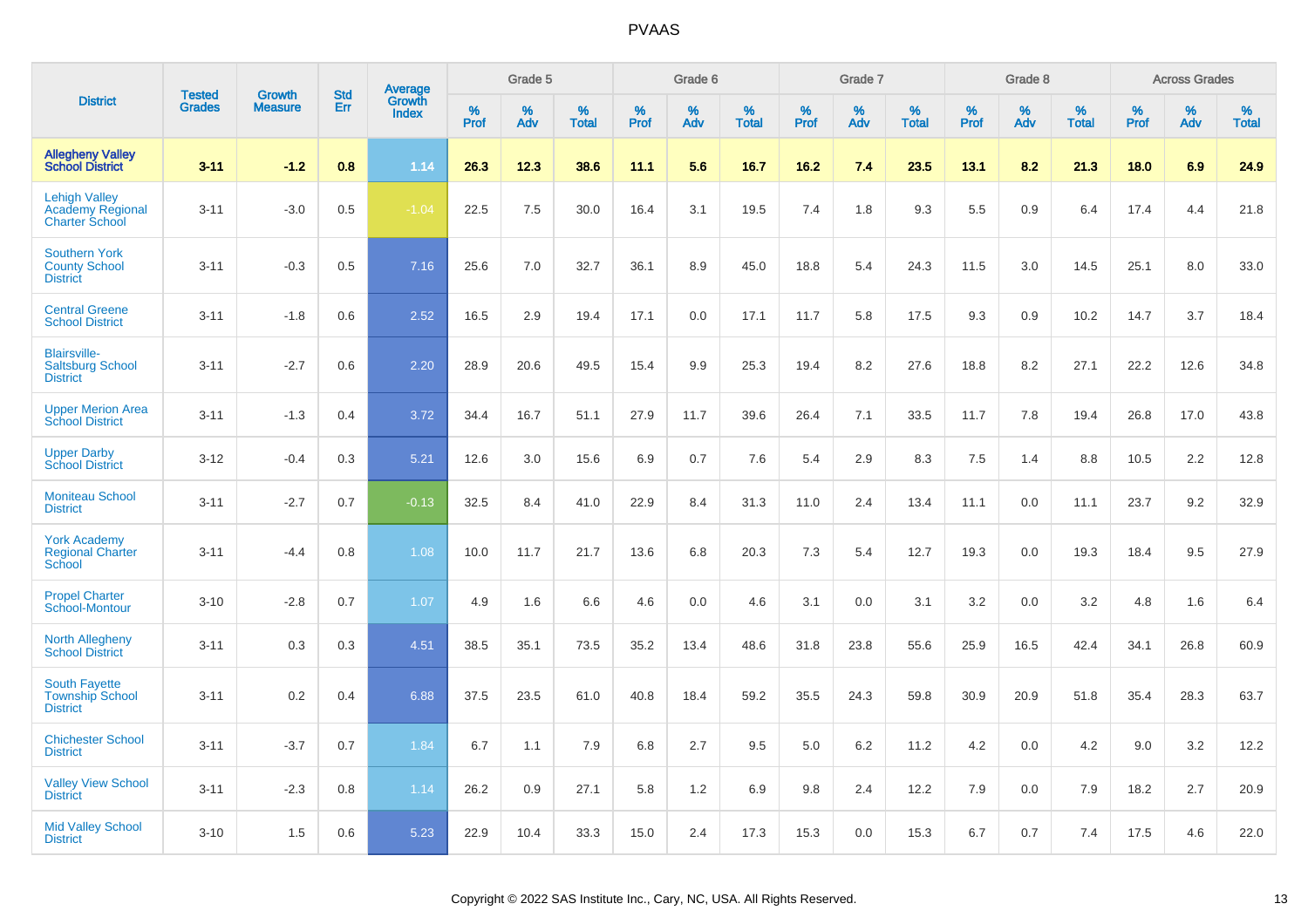|                                                              | <b>Tested</b> |                                 | <b>Std</b> |                                          |              | Grade 5  |                   |              | Grade 6  |                   |              | Grade 7  |                   |              | Grade 8  |                   |              | <b>Across Grades</b> |                   |
|--------------------------------------------------------------|---------------|---------------------------------|------------|------------------------------------------|--------------|----------|-------------------|--------------|----------|-------------------|--------------|----------|-------------------|--------------|----------|-------------------|--------------|----------------------|-------------------|
| <b>District</b>                                              | <b>Grades</b> | <b>Growth</b><br><b>Measure</b> | Err        | <b>Average</b><br>Growth<br><b>Index</b> | $\%$<br>Prof | %<br>Adv | %<br><b>Total</b> | $\%$<br>Prof | %<br>Adv | %<br><b>Total</b> | $\%$<br>Prof | %<br>Adv | %<br><b>Total</b> | $\%$<br>Prof | %<br>Adv | %<br><b>Total</b> | $\%$<br>Prof | %<br>Adv             | %<br><b>Total</b> |
| <b>Allegheny Valley</b><br><b>School District</b>            | $3 - 11$      | $-1.2$                          | 0.8        | 1.14                                     | 26.3         | 12.3     | 38.6              | 11.1         | 5.6      | 16.7              | 16.2         | 7.4      | 23.5              | 13.1         | 8.2      | 21.3              | 18.0         | 6.9                  | 24.9              |
| <b>Commodore Perry</b><br><b>School District</b>             | $3 - 11$      | $-5.2$                          | 1.1        | 0.56                                     | 38.7         | 9.7      | 48.4              | 9.7          | 0.0      | 9.7               | 8.1          | 2.7      | 10.8              | 20.0         | 8.0      | 28.0              | 20.6         | 7.2                  | 27.8              |
| Northwood<br><b>Academy Charter</b><br><b>School</b>         | $3 - 8$       | $-3.7$                          | 0.7        | $-0.69$                                  | 6.6          | 1.3      | 7.9               | 5.2          | 0.0      | 5.2               | 8.7          | 1.4      | 10.1              | 10.7         | 1.8      | 12.5              | 6.3          | 0.9                  | 7.2               |
| <b>Franklin Towne</b><br>Charter<br><b>Elementary School</b> | $3 - 8$       | $-6.2$                          | 1.2        | $-2.25$                                  | 24.1         | 10.3     | 34.5              | 18.5         | 14.8     | 33.3              | 14.3         | 3.6      | 17.9              | 4.6          | 0.0      | 4.6               | 24.3         | 9.6                  | 33.9              |
| <b>North Star School</b><br><b>District</b>                  | $3 - 11$      | $-2.8$                          | 0.7        | $-0.18$                                  | 12.5         | 12.5     | 25.0              | 23.4         | 4.7      | 28.1              | 11.1         | 1.4      | 12.5              | 14.1         | 2.2      | 16.3              | 22.6         | 10.0                 | 32.6              |
| Spring-Ford Area<br><b>School District</b>                   | $3 - 11$      | 1.6                             | 0.3        | 9.56                                     | 36.6         | 13.0     | 49.6              | 33.2         | 16.5     | 49.7              | 34.3         | 16.3     | 50.6              | 23.1         | 9.8      | 32.9              | 34.2         | 19.2                 | 53.4              |
| <b>Propel Charter</b><br>School-Pitcairn                     | $3 - 8$       | $-5.7$                          | 1.1        | $-1.88$                                  | 0.0          | 0.0      | 0.0               | 7.4          | 0.0      | 7.4               | 0.0          | 0.0      | 0.0               | 0.0          | 0.0      | 0.0               | 5.5          | 0.0                  | 5.5               |
| Pocono Mountain<br><b>School District</b>                    | $3 - 12$      | $-3.0$                          | 0.6        | 0.33                                     | 23.9         | 8.1      | 32.0              | 12.4         | 4.3      | 16.7              | 10.6         | 3.5      | 14.2              | 7.8          | 2.9      | 10.8              | 18.3         | 6.6                  | 24.9              |
| 21st Century Cyber<br><b>Charter School</b>                  | $6 - 12$      | $-3.4$                          | 0.7        | $-1.54$                                  |              |          |                   | 19.1         | 9.1      | 28.2              | 21.6         | 6.0      | 27.6              | 11.3         | 3.3      | 14.7              | 17.0         | 5.8                  | 22.8              |
| <b>Lakeview School</b><br><b>District</b>                    | $3 - 11$      | $-3.9$                          | 0.8        | 0.54                                     | 28.6         | 18.4     | 46.9              | 30.0         | 7.1      | 37.1              | 22.2         | 1.6      | 23.8              | 21.0         | 1.6      | 22.6              | 28.3         | 13.3                 | 41.6              |
| <b>Norwin School</b><br><b>District</b>                      | $3 - 11$      | $-0.5$                          | 0.3        | 3.82                                     | 31.7         | 25.2     | 56.9              | 37.2         | 20.7     | 58.0              | 42.6         | 14.9     | 57.4              | 32.4         | 5.4      | 37.7              | 36.5         | 21.0                 | 57.4              |
| <b>Conewago Valley</b><br><b>School District</b>             | $3 - 12$      | 1.2                             | 0.4        | 6.92                                     | 26.3         | 8.6      | 35.0              | 29.9         | 10.6     | 40.5              | 19.9         | 3.8      | 23.6              | 17.4         | 1.1      | 18.4              | 25.3         | 8.6                  | 33.9              |
| Independence<br><b>Charter School</b>                        | $3 - 8$       | 1.4                             | 0.7        | 5.93                                     | 13.7         | 4.1      | 17.8              | 26.8         | 4.9      | 31.7              | 21.0         | 4.9      | 25.9              | 24.1         | 8.6      | 32.8              | 19.7         | 7.2                  | 26.9              |
| <b>Williams Valley</b><br><b>School District</b>             | $3 - 11$      | 0.1                             | 0.8        | 3.83                                     | 31.8         | 6.8      | 38.6              | 5.2          | 0.0      | 5.2               | 8.0          | 1.3      | 9.3               | 9.4          | 1.6      | 10.9              | 12.8         | 1.6                  | 14.4              |
| <b>Rockwood Area</b><br><b>School District</b>               | $3 - 11$      | $-2.1$                          | 0.9        | 2.50                                     | 34.2         | 12.2     | 46.3              | 16.7         | 21.4     | 38.1              | 15.6         | 2.2      | 17.8              | 12.7         | 7.9      | 20.6              | 19.1         | 9.4                  | 28.5              |
| <b>Montoursville Area</b><br><b>School District</b>          | $3 - 12$      | $-1.9$                          | 0.5        | $-0.02$                                  | 31.1         | 12.9     | 43.9              | 28.8         | 8.0      | 36.8              | 25.2         | 6.7      | 31.8              | 19.9         | 8.5      | 28.4              | 28.2         | 11.2                 | 39.4              |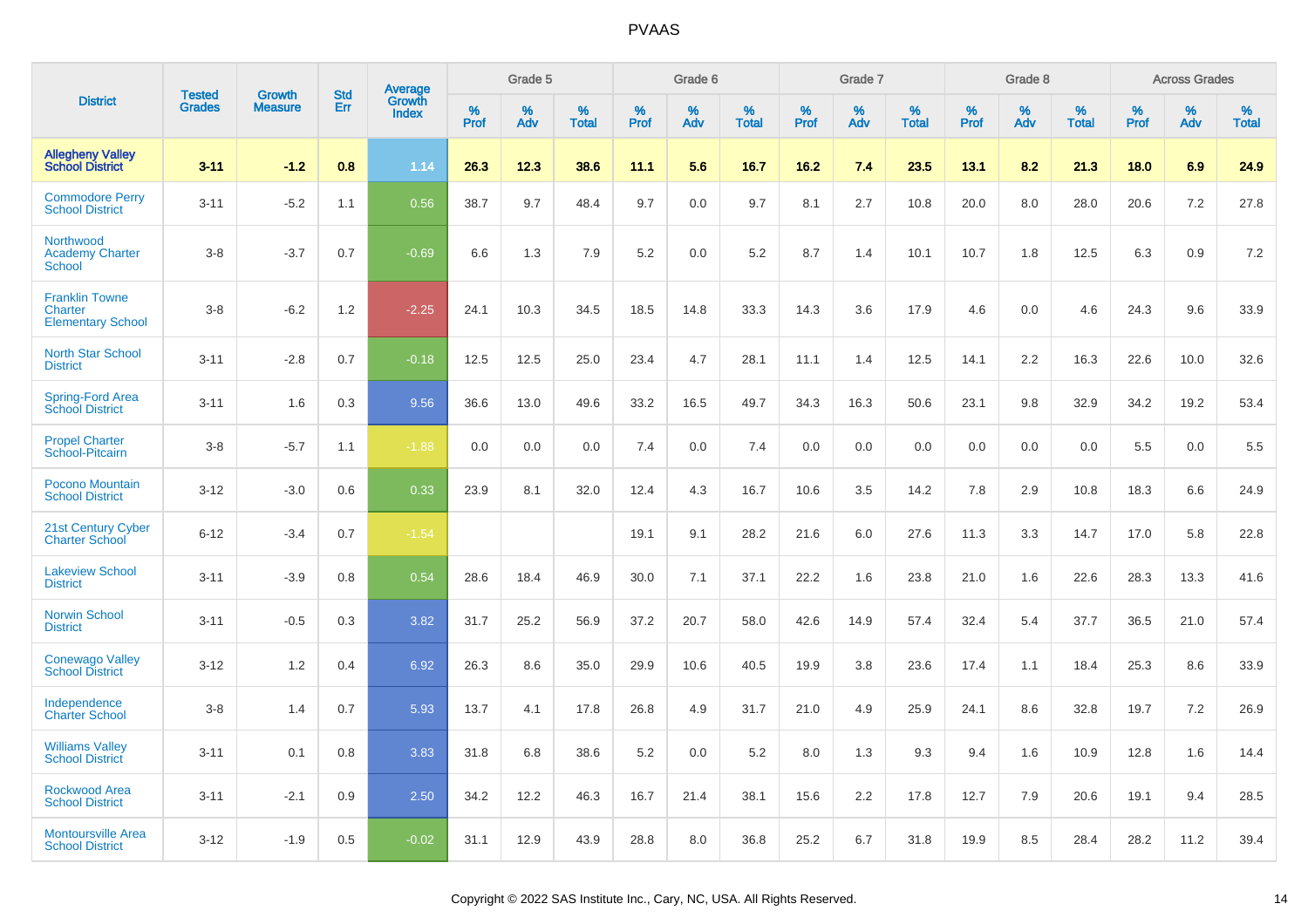|                                                                    | <b>Tested</b> | <b>Growth</b>  | <b>Std</b> | Average                |                     | Grade 5  |                   |                     | Grade 6  |                   |              | Grade 7  |                   |                     | Grade 8  |                   |                     | <b>Across Grades</b> |                   |
|--------------------------------------------------------------------|---------------|----------------|------------|------------------------|---------------------|----------|-------------------|---------------------|----------|-------------------|--------------|----------|-------------------|---------------------|----------|-------------------|---------------------|----------------------|-------------------|
| <b>District</b>                                                    | <b>Grades</b> | <b>Measure</b> | Err        | Growth<br><b>Index</b> | $\%$<br><b>Prof</b> | %<br>Adv | %<br><b>Total</b> | $\%$<br><b>Prof</b> | %<br>Adv | %<br><b>Total</b> | $\%$<br>Prof | %<br>Adv | %<br><b>Total</b> | $\%$<br><b>Prof</b> | %<br>Adv | %<br><b>Total</b> | $\%$<br><b>Prof</b> | %<br>Adv             | %<br><b>Total</b> |
| <b>Allegheny Valley</b><br><b>School District</b>                  | $3 - 11$      | $-1.2$         | 0.8        | 1.14                   | 26.3                | 12.3     | 38.6              | 11.1                | 5.6      | 16.7              | 16.2         | 7.4      | 23.5              | 13.1                | 8.2      | 21.3              | 18.0                | 6.9                  | 24.9              |
| <b>Jenkintown School</b><br><b>District</b>                        | $3 - 11$      | $-5.2$         | 1.0        | $-0.07$                | 35.4                | 12.5     | 47.9              | 18.9                | 8.1      | 27.0              | 16.0         | 0.0      | 16.0              | 8.0                 | 4.0      | 12.0              | 29.0                | 16.2                 | 45.2              |
| <b>Pan American</b><br><b>Academy Charter</b><br>School            | $3 - 8$       | 0.3            | 0.8        | 2.25                   | 1.7                 | 0.0      | 1.7               | 2.3                 | 0.0      | 2.3               | 3.4          | 0.0      | 3.4               | 0.0                 | 0.0      | 0.0               | 2.4                 | 0.3                  | 2.7               |
| <b>Green Woods</b><br><b>Charter School</b>                        | $3 - 8$       | $-0.3$         | 0.8        | 2.38                   | 16.7                | 3.3      | 20.0              | 27.1                | 11.9     | 39.0              | 16.1         | 5.4      | 21.4              | 17.3                | 3.8      | 21.2              | 21.3                | 8.3                  | 29.6              |
| <b>Mcguffey School</b><br><b>District</b>                          | $3 - 11$      | $-2.0$         | 0.6        | 2.55                   | 25.9                | 2.8      | 28.7              | 13.7                | 2.0      | 15.7              | 4.7          | 0.0      | 4.7               | 5.6                 | 3.2      | 8.9               | 17.6                | 5.0                  | 22.6              |
| <b>Upper Moreland</b><br><b>Township School</b><br><b>District</b> | $3 - 11$      | $-0.1$         | 0.4        | 4.58                   | 28.5                | 10.6     | 39.1              | 16.1                | 10.8     | 26.9              | 21.7         | 10.6     | 32.3              | 18.9                | 12.1     | 31.1              | 23.9                | 11.6                 | 35.5              |
| <b>Belmont Charter</b><br><b>School</b>                            | $3 - 10$      | $-0.8$         | 0.8        | 2.15                   | 1.6                 | 0.0      | 1.6               | 4.0                 | 0.0      | 4.0               | 0.0          | 0.0      | 0.0               | 5.6                 | 0.0      | 5.6               | 2.8                 | 0.6                  | 3.4               |
| <b>Big Beaver Falls</b><br>Area School<br><b>District</b>          | $3 - 11$      | $-1.7$         | 0.6        | 1.44                   | 19.6                | 2.0      | 21.6              | 5.4                 | 0.9      | 6.4               | 8.3          | 1.0      | 9.4               | 1.0                 | 1.0      | 2.1               | 12.5                | 1.1                  | 13.6              |
| <b>Innovative Arts</b><br><b>Academy Charter</b><br>School         | $6 - 11$      | $-1.5$         | 0.8        | 5.73                   |                     |          |                   | 0.0                 | 0.0      | 0.0               | 0.0          | 0.0      | 0.0               | 3.4                 | 0.0      | 3.4               | 1.4                 | 0.0                  | 1.4               |
| <b>Fort Cherry School</b><br><b>District</b>                       | $3 - 10$      | $-3.8$         | 0.8        | $-0.22$                | 19.3                | 19.3     | 38.6              | 29.8                | 8.8      | 38.6              | 14.3         | 5.4      | 19.6              | 9.3                 | 4.6      | 14.0              | 21.9                | 9.6                  | 31.5              |
| <b>Chartiers-Houston</b><br><b>School District</b>                 | $3 - 10$      | $-2.5$         | 0.7        | 1.15                   | 25.6                | 12.2     | 37.8              | 35.1                | 2.6      | 37.7              | 20.5         | 1.3      | 21.8              | 18.3                | 5.6      | 23.9              | 28.7                | 8.2                  | 36.9              |
| <b>First Philadelphia</b><br>Preparatory<br><b>Charter School</b>  | $3 - 8$       | $-2.3$         | 0.6        | 1.67                   | 1.2                 | 0.0      | 1.2               | 1.1                 | 0.0      | 1.1               | 1.3          | 0.0      | 1.3               | 4.0                 | 0.0      | 4.0               | 2.4                 | 0.0                  | 2.4               |
| <b>Western Wayne</b><br><b>School District</b>                     | $3 - 11$      | $-2.5$         | 0.6        | 0.99                   | 28.3                | 9.4      | 37.7              | 18.7                | 0.9      | 19.6              | 21.6         | 2.9      | 24.5              | 14.1                | 5.4      | 19.6              | 23.6                | 9.6                  | 33.2              |
| Altoona Area<br><b>School District</b>                             | $3 - 12$      | $-0.5$         | 0.3        | 1.50                   | 24.7                | 8.0      | 32.7              | 17.8                | 5.2      | 23.0              | 14.6         | 4.9      | 19.5              | 15.8                | 4.3      | 20.1              | 19.6                | 6.6                  | 26.2              |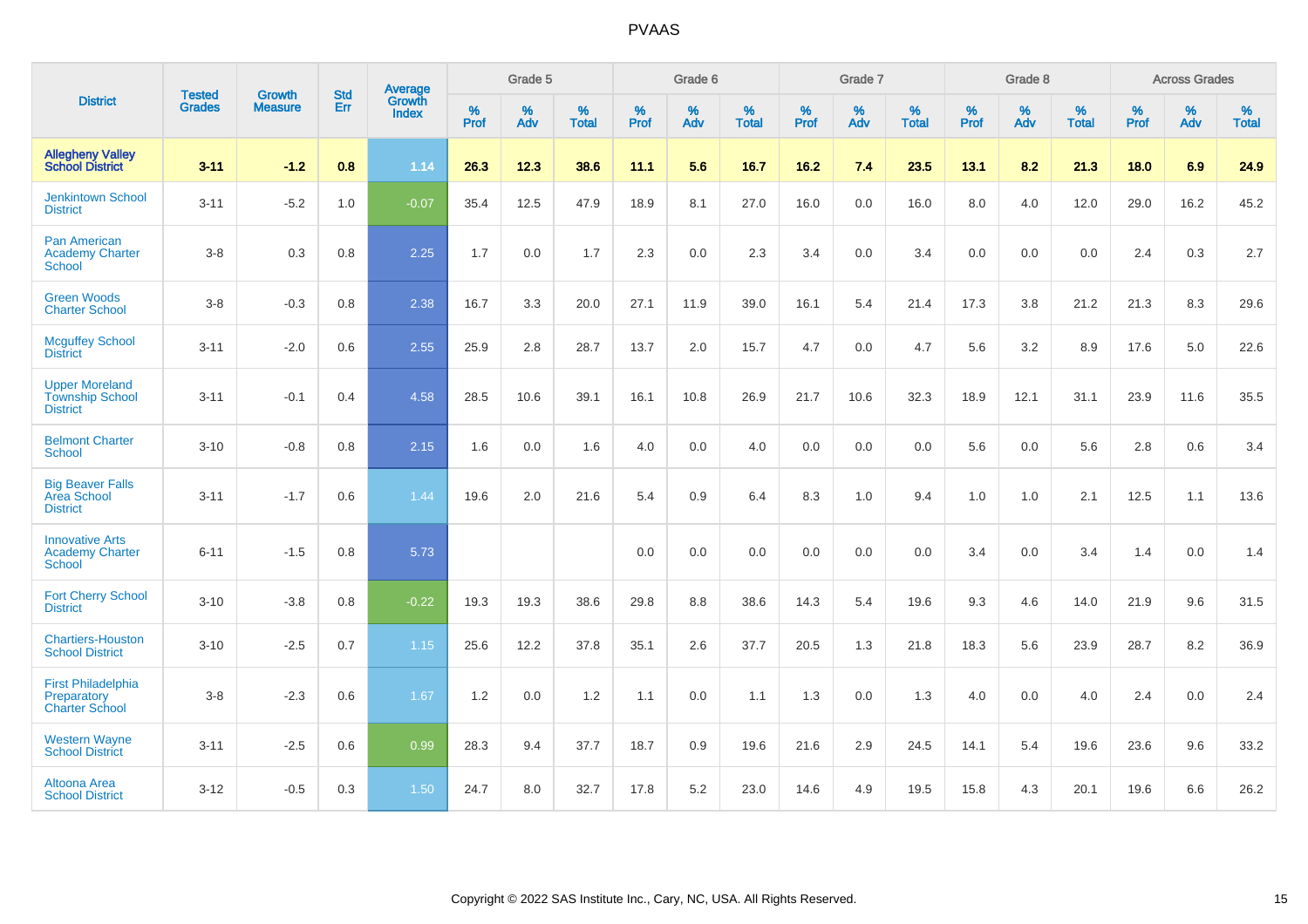|                                                                   | <b>Tested</b> | <b>Growth</b>  | <b>Std</b> | Average                |              | Grade 5  |                   |              | Grade 6  |                   |           | Grade 7  |                   |           | Grade 8  |                   |              | <b>Across Grades</b> |                   |
|-------------------------------------------------------------------|---------------|----------------|------------|------------------------|--------------|----------|-------------------|--------------|----------|-------------------|-----------|----------|-------------------|-----------|----------|-------------------|--------------|----------------------|-------------------|
| <b>District</b>                                                   | <b>Grades</b> | <b>Measure</b> | Err        | Growth<br><b>Index</b> | $\%$<br>Prof | %<br>Adv | %<br><b>Total</b> | $\%$<br>Prof | %<br>Adv | %<br><b>Total</b> | %<br>Prof | %<br>Adv | %<br><b>Total</b> | %<br>Prof | %<br>Adv | %<br><b>Total</b> | $\%$<br>Prof | %<br>Adv             | %<br><b>Total</b> |
| <b>Allegheny Valley</b><br><b>School District</b>                 | $3 - 11$      | $-1.2$         | 0.8        | 1.14                   | 26.3         | 12.3     | 38.6              | 11.1         | 5.6      | 16.7              | $16.2$    | 7.4      | 23.5              | 13.1      | 8.2      | 21.3              | 18.0         | 6.9                  | 24.9              |
| Southern<br><b>Huntingdon County</b><br><b>School District</b>    | $3 - 11$      | $-2.5$         | 0.7        | $-0.14$                | 18.8         | 10.1     | 29.0              | 9.0          | 1.3      | 10.3              | 10.1      | 1.1      | 11.2              | 6.1       | 0.0      | 6.1               | 15.5         | 3.9                  | 19.4              |
| <b>New Brighton Area</b><br><b>School District</b>                | $3 - 11$      | $-2.4$         | 0.6        | 1.31                   | 18.0         | 1.1      | 19.1              | 7.9          | 0.0      | 7.9               | 8.9       | 3.0      | 11.9              | 4.8       | 1.0      | 5.8               | 11.1         | 1.9                  | 13.0              |
| <b>Northampton Area</b><br><b>School District</b>                 | $3 - 11$      | $-3.1$         | 0.7        | 0.02                   | 28.5         | 9.3      | 37.8              | 23.7         | 5.3      | 29.0              | 18.7      | 5.3      | 24.0              | 13.3      | 1.7      | 15.0              | 29.6         | 9.8                  | 39.4              |
| Philadelphia<br><b>Performing Arts</b><br><b>Charter School</b>   | $3-9$         | $-0.4$         | 0.7        | 4.01                   | 19.2         | 9.0      | 28.2              | 19.6         | 3.6      | 23.2              | 23.0      | 14.9     | 37.9              | 18.0      | 8.0      | 26.0              | 25.2         | 9.7                  | 34.9              |
| <b>Oxford Area</b><br><b>School District</b>                      | $3 - 11$      | 2.0            | 0.4        | 10.25                  | 24.0         | 8.0      | 32.0              | 28.3         | 7.3      | 35.6              | 20.2      | 9.9      | 30.0              | 11.5      | 5.5      | 17.0              | 21.8         | 8.2                  | 30.0              |
| <b>Hazleton Area</b><br><b>School District</b>                    | $3 - 11$      | $-0.5$         | 0.4        | 1.77                   | 5.8          | 1.7      | 7.5               | 5.2          | 1.1      | 6.3               | 2.8       | 0.5      | 3.3               | 6.6       | 0.6      | 7.1               | 6.4          | 1.2                  | 7.7               |
| Wallingford-<br>Swarthmore<br><b>School District</b>              | $3 - 10$      | 0.4            | 0.4        | 8.13                   | 38.3         | 33.9     | 72.2              | 29.9         | 20.5     | 50.4              | 27.6      | 17.6     | 45.3              | 29.4      | 14.7     | 44.2              | 33.9         | 27.8                 | 61.7              |
| <b>Coatesville Area</b><br><b>School District</b>                 | $3 - 11$      | $-0.5$         | 0.4        | 1.87                   | 14.8         | 4.8      | 19.6              | 8.5          | 0.0      | 8.5               | 8.9       | 1.3      | 10.1              | 6.9       | 0.5      | 7.4               | 10.9         | 3.9                  | 14.8              |
| Jim Thorpe Area<br><b>School District</b>                         | $3 - 11$      | $-2.3$         | 0.6        | 0.76                   | 14.1         | 1.0      | 15.2              | 12.3         | 0.9      | 13.2              | 9.2       | 8.5      | 17.7              | 10.0      | 1.5      | 11.5              | 14.9         | 4.3                  | 19.2              |
| Pennsylvania<br><b>Leadership Charter</b><br><b>School</b>        | $3 - 11$      | $-1.4$         | 0.5        | 2.15                   | 24.7         | 11.5     | 36.2              | 24.9         | 6.4      | 31.2              | 13.4      | 19.6     | 33.0              | 16.7      | 6.2      | 22.9              | 23.9         | 12.4                 | 36.4              |
| <b>Ad Prima Charter</b><br>School                                 | $3 - 8$       | 1.5            | 0.8        | 4.76                   | 8.3          | 0.0      | 8.3               | 15.7         | 0.0      | 15.7              | 8.2       | 1.6      | 9.8               | 9.8       | 1.6      | 11.5              | 10.9         | 0.7                  | 11.6              |
| <b>Clarion-Limestone</b><br><b>Area School</b><br><b>District</b> | $3 - 12$      | $-1.1$         | 0.9        | 4.00                   | 40.0         | 27.3     | 67.3              | 36.5         | 5.8      | 42.3              | 27.9      | 11.6     | 39.5              | 7.8       | 3.9      | 11.8              | 28.4         | 13.2                 | 41.6              |
| <b>Freeport Area</b><br><b>School District</b>                    | $3 - 10$      | 0.9            | 0.5        | 6.32                   | 30.5         | 9.9      | 40.5              | 26.6         | 15.3     | 41.9              | 34.3      | 12.7     | 47.0              | 19.1      | 9.9      | 29.0              | 29.3         | 13.4                 | 42.8              |
| <b>MaST Community</b><br><b>Charter School III</b>                | $3-6$         | $-3.6$         | 0.8        | $-2.16$                | 3.8          | 0.0      | 3.8               | 6.8          | 1.5      | 8.3               |           |          |                   |           |          |                   | 8.3          | 2.2                  | 10.5              |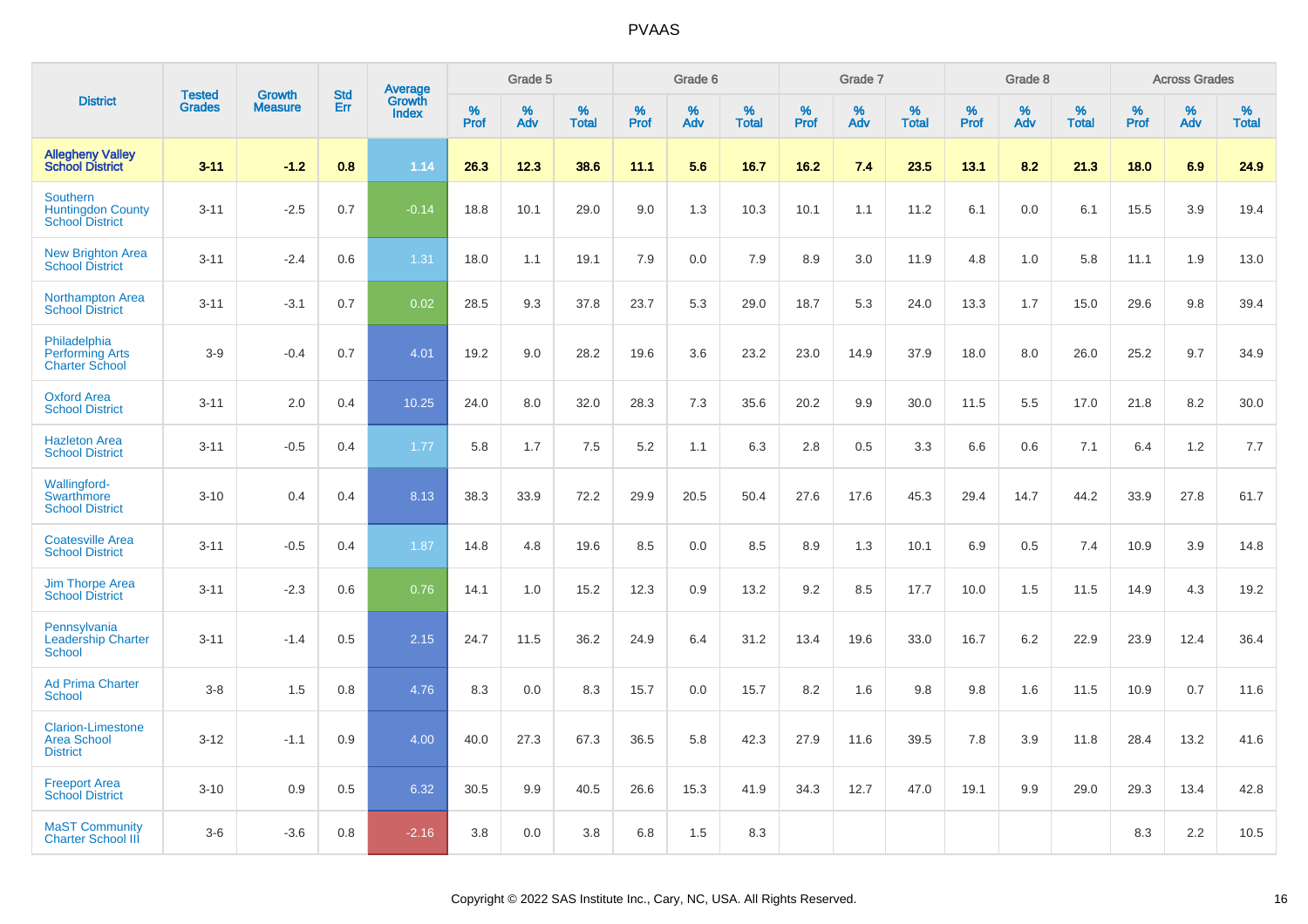|                                                                     |                                | <b>Growth</b>  | <b>Std</b> |                                          |              | Grade 5  |                   |           | Grade 6  |                   |              | Grade 7  |                   |              | Grade 8  |                   |              | <b>Across Grades</b> |                   |
|---------------------------------------------------------------------|--------------------------------|----------------|------------|------------------------------------------|--------------|----------|-------------------|-----------|----------|-------------------|--------------|----------|-------------------|--------------|----------|-------------------|--------------|----------------------|-------------------|
| <b>District</b>                                                     | <b>Tested</b><br><b>Grades</b> | <b>Measure</b> | <b>Err</b> | <b>Average</b><br>Growth<br><b>Index</b> | $\%$<br>Prof | %<br>Adv | %<br><b>Total</b> | %<br>Prof | %<br>Adv | %<br><b>Total</b> | $\%$<br>Prof | %<br>Adv | %<br><b>Total</b> | $\%$<br>Prof | %<br>Adv | %<br><b>Total</b> | $\%$<br>Prof | %<br>Adv             | %<br><b>Total</b> |
| <b>Allegheny Valley</b><br><b>School District</b>                   | $3 - 11$                       | $-1.2$         | 0.8        | 1.14                                     | 26.3         | 12.3     | 38.6              | 11.1      | 5.6      | 16.7              | 16.2         | 7.4      | 23.5              | 13.1         | 8.2      | 21.3              | 18.0         | 6.9                  | 24.9              |
| <b>Delaware Valley</b><br><b>School District</b>                    | $3 - 11$                       | 0.1            | 0.4        | 4.58                                     | 26.1         | 11.6     | 37.8              | 19.0      | 8.6      | 27.6              | 21.8         | 8.2      | 30.0              | 17.9         | 3.4      | 21.3              | 25.0         | 9.4                  | 34.4              |
| <b>Lindley Academy</b><br><b>Charter School At</b><br><b>Birney</b> | $3 - 8$                        | $-3.0$         | 0.7        | 0.43                                     | 1.3          | 0.0      | 1.3               | 2.6       | 0.0      | 2.6               | 0.0          | 0.0      | 0.0               | 0.0          | 1.6      | 1.6               | 1.0          | 0.3                  | 1.3               |
| Antonia Pantoja<br>Community<br><b>Charter School</b>               | $3 - 8$                        | $-3.9$         | 0.8        | $-1.30$                                  | 1.5          | 0.0      | 1.5               | 0.0       | 0.0      | 0.0               | 4.6          | 2.3      | 7.0               | 5.6          | 0.0      | 5.6               | 1.8          | 0.9                  | 2.8               |
| <b>Towanda Area</b><br><b>School District</b>                       | $3 - 11$                       | 2.2            | 0.6        | 7.65                                     | 22.7         | 15.1     | 37.8              | 22.6      | 11.3     | 34.0              | 14.5         | 7.7      | 22.2              | 17.1         | 8.6      | 25.6              | 19.2         | 10.3                 | 29.5              |
| Environmental<br><b>Charter School At</b><br><b>Frick Park</b>      | $3-9$                          | $-0.2$         | 0.7        | 3.70                                     | 18.2         | 10.4     | 28.6              | 17.0      | 4.3      | 21.3              | 16.3         | 10.9     | 27.2              | 10.0         | 4.3      | 14.3              | 22.6         | 13.4                 | 36.0              |
| <b>Sharpsville Area</b><br><b>School District</b>                   | $3 - 11$                       | $-2.3$         | 0.8        | 2.39                                     | 29.0         | 9.7      | 38.7              | 16.4      | 1.5      | 17.9              | 21.9         | 3.1      | 25.0              | 20.0         | 7.1      | 27.1              | 27.3         | 8.8                  | 36.1              |
| <b>Saint Marys Area</b><br><b>School District</b>                   | $3 - 11$                       | $-2.5$         | 0.5        | $-0.36$                                  | 35.6         | 8.7      | 44.4              | 21.8      | 1.6      | 23.4              | 10.0         | 5.4      | 15.4              | 13.3         | 1.3      | 14.7              | 24.9         | 7.3                  | 32.3              |
| <b>Southern Fulton</b><br><b>School District</b>                    | $3 - 11$                       | $-2.2$         | 0.9        | 0.85                                     | 21.3         | 6.4      | 27.7              | 15.2      | 10.2     | 25.4              | 12.3         | 1.8      | 14.0              | 5.9          | 3.9      | 9.8               | 18.9         | 4.4                  | 23.3              |
| <b>Mariana Bracetti</b><br><b>Academy Charter</b><br><b>School</b>  | $3 - 10$                       | $-3.1$         | 0.9        | 2.21                                     | 8.6          | 0.0      | 8.6               | 2.2       | 0.0      | 2.2               | 7.3          | 0.0      | 7.3               | 0.0          | 0.0      | 0.0               | 4.4          | 0.0                  | 4.4               |
| <b>Southern Lehigh</b><br><b>School District</b>                    | $3 - 11$                       | $-1.1$         | 0.4        | 2.10                                     | 33.9         | 21.0     | 54.8              | 28.3      | 16.8     | 45.1              | 40.2         | 13.1     | 53.3              | 32.0         | 12.7     | 44.8              | 35.0         | 20.7                 | 55.8              |
| <b>Forbes Road</b><br><b>School District</b>                        | $3 - 11$                       | $-5.7$         | 1.4        | $-0.81$                                  | 38.7         | 3.2      | 41.9              | 26.7      | 0.0      | 26.7              | 44.4         | 0.0      | 44.4              | 15.0         | 0.0      | 15.0              | 31.9         | 2.9                  | 34.8              |
| <b>Glendale School</b><br><b>District</b>                           | $3 - 10$                       | 1.2            | 0.8        | 3.21                                     | 42.9         | 4.8      | 47.6              | 26.4      | 5.7      | 32.1              | 22.7         | 15.2     | 37.9              | 7.8          | 2.0      | 9.8               | 27.0         | 7.8                  | 34.8              |
| Canon-Mcmillan<br><b>School District</b>                            | $3 - 11$                       | $-1.3$         | 0.3        | 2.20                                     | 29.4         | 22.3     | 51.7              | 28.2      | 9.8      | 38.0              | 26.1         | 10.4     | 36.5              | 27.7         | 10.6     | 38.4              | 30.0         | 14.6                 | 44.6              |
| <b>Burrell School</b><br><b>District</b>                            | $3 - 11$                       | $-3.1$         | 0.7        | 1.18                                     | 22.5         | 1.8      | 24.3              | 15.4      | 3.8      | 19.2              | 21.5         | 7.6      | 29.1              | 17.2         | 0.0      | 17.2              | 25.3         | 6.1                  | 31.4              |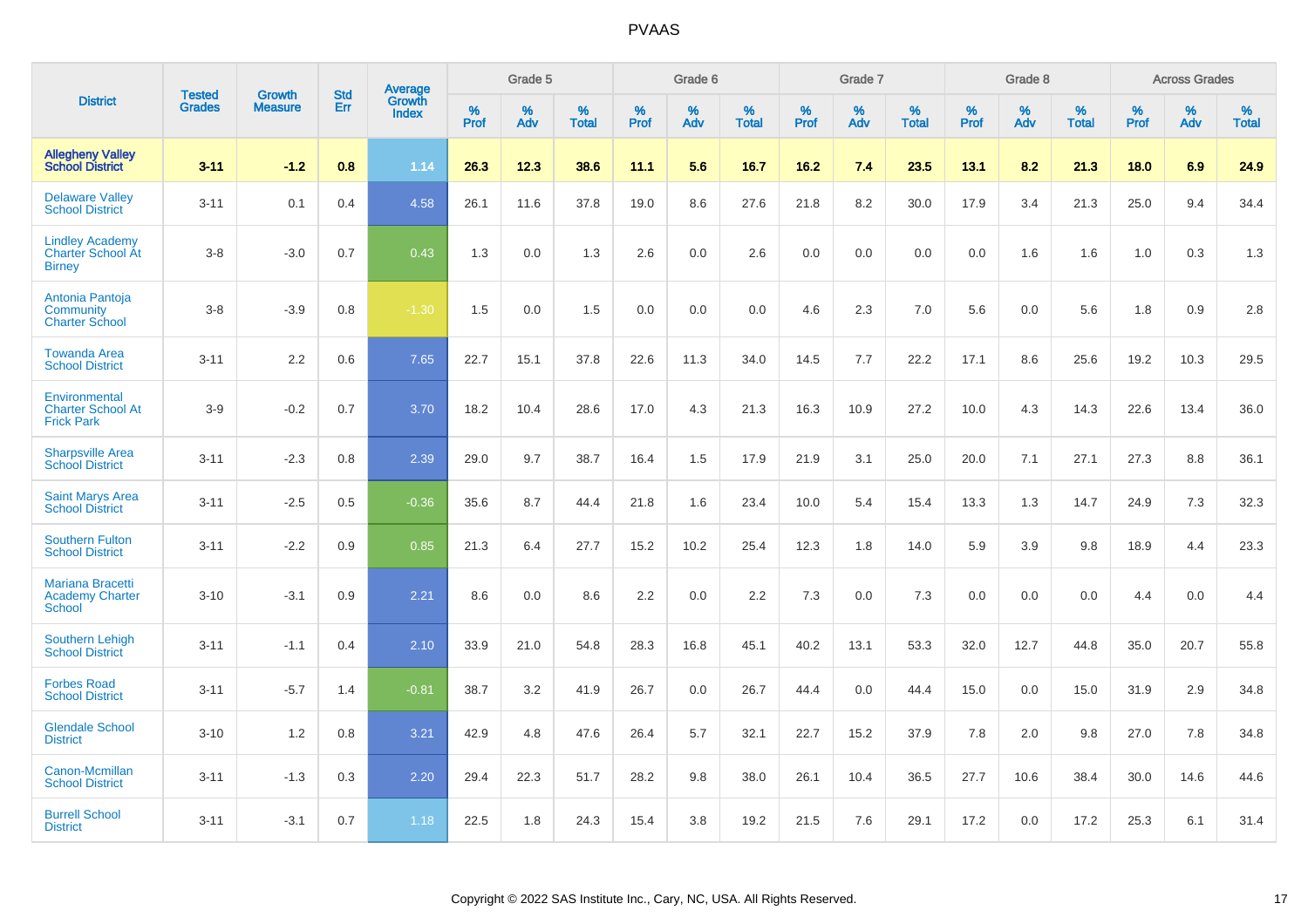|                                                                                 | <b>Tested</b> | <b>Growth</b>  | <b>Std</b> | Average                |              | Grade 5  |                   |           | Grade 6  |                   |              | Grade 7  |                   |              | Grade 8  |                   |              | <b>Across Grades</b> |                   |
|---------------------------------------------------------------------------------|---------------|----------------|------------|------------------------|--------------|----------|-------------------|-----------|----------|-------------------|--------------|----------|-------------------|--------------|----------|-------------------|--------------|----------------------|-------------------|
| <b>District</b>                                                                 | <b>Grades</b> | <b>Measure</b> | Err        | Growth<br><b>Index</b> | $\%$<br>Prof | %<br>Adv | %<br><b>Total</b> | %<br>Prof | %<br>Adv | %<br><b>Total</b> | $\%$<br>Prof | %<br>Adv | %<br><b>Total</b> | $\%$<br>Prof | %<br>Adv | %<br><b>Total</b> | $\%$<br>Prof | %<br>Adv             | %<br><b>Total</b> |
| <b>Allegheny Valley</b><br><b>School District</b>                               | $3 - 11$      | $-1.2$         | 0.8        | 1.14                   | 26.3         | 12.3     | 38.6              | 11.1      | 5.6      | 16.7              | 16.2         | 7.4      | 23.5              | 13.1         | 8.2      | 21.3              | 18.0         | 6.9                  | 24.9              |
| <b>Hanover Public</b><br><b>School District</b>                                 | $3 - 11$      | $-2.3$         | 0.5        | $-0.22$                | 24.4         | 4.6      | 29.0              | 19.7      | 2.2      | 21.9              | 17.8         | 5.4      | 23.3              | 11.4         | 4.9      | 16.3              | 20.4         | 9.6                  | 30.0              |
| <b>Williamsport Area</b><br><b>School District</b>                              | $3 - 11$      | 2.8            | 0.3        | 10.28                  | 24.6         | 10.7     | 35.3              | 20.4      | 12.0     | 32.4              | 21.5         | 8.3      | 29.8              | 16.1         | 5.1      | 21.2              | 22.0         | 11.0                 | 33.1              |
| John B. Stetson<br><b>Charter School</b>                                        | $5-8$         | 0.5            | 0.6        | 4.84                   | 1.6          | 0.0      | 1.6               | 0.8       | 0.0      | 0.8               | 0.0          | 0.0      | 0.0               | 0.0          | 0.0      | 0.0               | 0.4          | 0.0                  | 0.4               |
| <b>Methacton School</b><br><b>District</b>                                      | $3 - 11$      | $-1.5$         | 0.3        | 2.62                   | 30.5         | 14.2     | 44.7              | 28.2      | 9.9      | 38.1              | 27.0         | 11.2     | 38.2              | 20.1         | 12.5     | 32.6              | 30.9         | 13.6                 | 44.5              |
| <b>Insight PA Cyber</b><br><b>Charter School</b>                                | $3 - 11$      | $-6.7$         | 1.5        | $-1.06$                | 5.6          | 11.1     | 16.7              | 0.0       | 0.0      | 0.0               | 3.7          | 3.7      | 7.4               | 11.1         | 3.7      | 14.8              | 9.0          | 3.7                  | 12.7              |
| Quakertown<br><b>Community School</b><br><b>District</b>                        | $3 - 12$      | $-0.7$         | 0.3        | 3.64                   | 31.8         | 16.7     | 48.5              | 31.0      | 7.5      | 38.4              | 17.8         | 8.4      | 26.2              | 21.0         | 9.1      | 30.1              | 26.2         | 12.7                 | 38.9              |
| <b>Elizabeth Forward</b><br><b>School District</b>                              | $3 - 11$      | $-1.6$         | 0.5        | 2.70                   | 29.4         | 11.4     | 40.8              | 29.6      | 10.5     | 40.1              | 21.6         | 5.2      | 26.8              | 16.8         | 2.9      | 19.6              | 27.0         | 11.3                 | 38.3              |
| <b>Fort Leboeuf</b><br><b>School District</b>                                   | $3 - 11$      | $-0.7$         | 0.5        | 1.49                   | 33.8         | 31.2     | 64.9              | 25.7      | 18.8     | 44.4              | 21.6         | 14.4     | 35.9              | 22.6         | 11.6     | 34.2              | 28.5         | 22.7                 | 51.2              |
| <b>Pine Grove Area</b><br><b>School District</b>                                | $3 - 11$      | $-2.2$         | 0.6        | 0.60                   | 23.2         | 4.2      | 27.4              | 19.7      | 3.4      | 23.1              | 17.1         | 0.8      | 17.9              | 20.9         | 0.8      | 21.7              | 24.6         | 7.8                  | 32.4              |
| <b>Executive</b><br><b>Education</b><br><b>Academy Charter</b><br><b>School</b> | $3 - 10$      | $-2.5$         | 1.7        | 1.63                   | 0.0          | 0.0      | 0.0               |           |          |                   | 18.2         | 0.0      | 18.2              | 4.8          | 0.0      | 4.8               | 9.1          | 1.7                  | 10.9              |
| <b>Minersville Area</b><br><b>School District</b>                               | $3 - 11$      | $-0.9$         | 0.7        | 4.90                   | 9.6          | 4.1      | 13.7              | 20.8      | 2.6      | 23.4              | 10.4         | 0.0      | 10.4              | 2.7          | 1.3      | 4.0               | 15.1         | 3.2                  | 18.3              |
| <b>Conemaugh Valley</b><br><b>School District</b>                               | $3 - 12$      | $-2.6$         | 0.8        | 1.06                   | 13.7         | 3.9      | 17.6              | 22.0      | 4.0      | 26.0              | 18.9         | 7.6      | 26.4              | 9.4          | 1.9      | 11.3              | 20.1         | 6.4                  | 26.5              |
| <b>Avon Grove</b><br><b>School District</b>                                     | $3 - 10$      | 0.8            | 0.4        | 5.13                   | 28.6         | 23.2     | 51.8              | 30.5      | 19.3     | 49.8              | 35.4         | 20.3     | 55.7              | 27.6         | 14.2     | 41.8              | 30.8         | 18.2                 | 49.0              |
| <b>Rose Tree Media</b><br><b>School District</b>                                | $3 - 10$      | $-1.7$         | 0.4        | $-0.25$                | 29.7         | 19.6     | 49.3              | 31.4      | 15.3     | 46.7              | 31.6         | 20.9     | 52.4              | 18.4         | 13.9     | 32.3              | 31.5         | 20.2                 | 51.8              |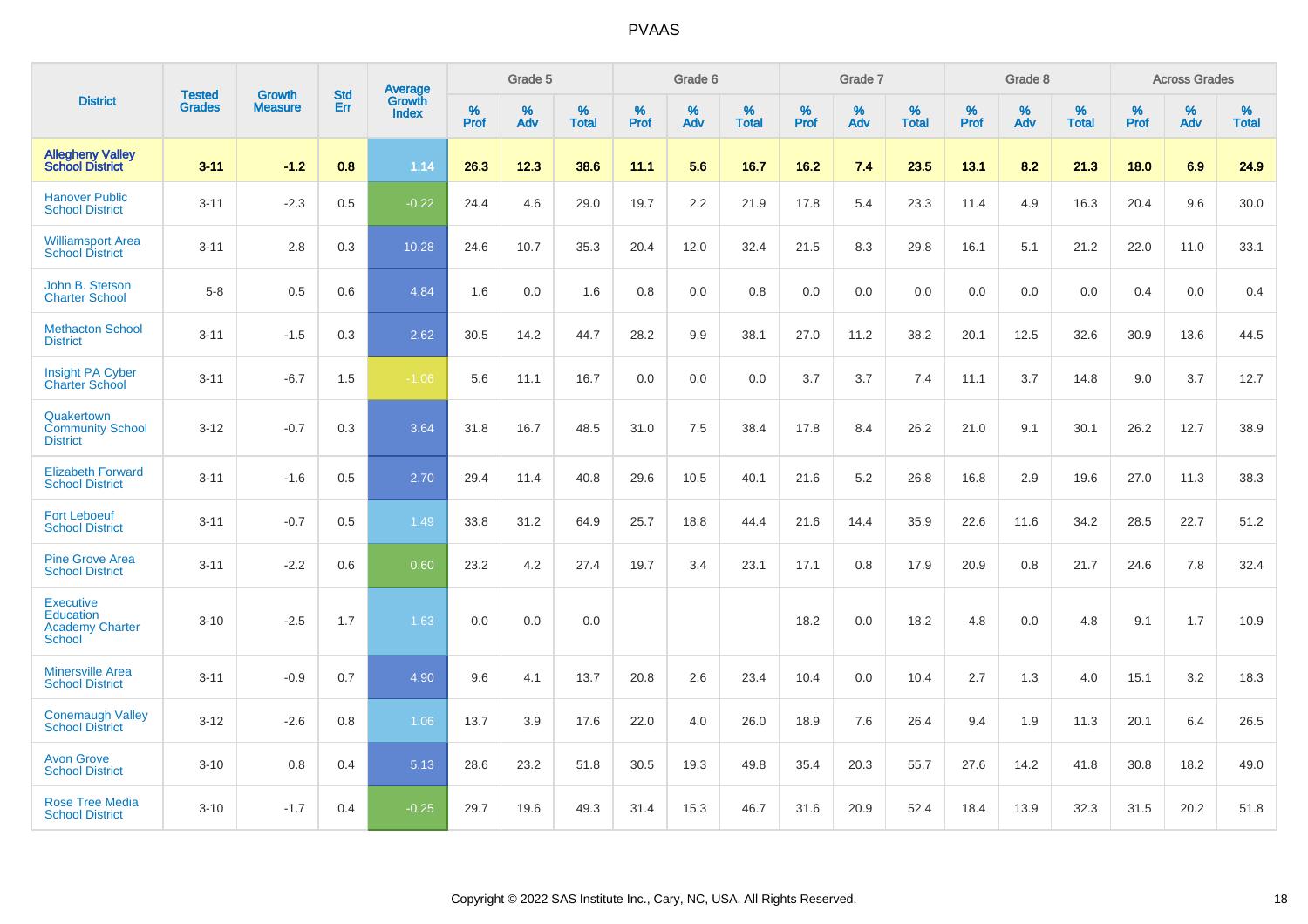|                                                                       |                                |                                 |                   | Average                |                     | Grade 5  |                   |           | Grade 6  |                   |           | Grade 7  |                   |           | Grade 8  |                   |           | <b>Across Grades</b> |                   |
|-----------------------------------------------------------------------|--------------------------------|---------------------------------|-------------------|------------------------|---------------------|----------|-------------------|-----------|----------|-------------------|-----------|----------|-------------------|-----------|----------|-------------------|-----------|----------------------|-------------------|
| <b>District</b>                                                       | <b>Tested</b><br><b>Grades</b> | <b>Growth</b><br><b>Measure</b> | <b>Std</b><br>Err | Growth<br><b>Index</b> | $\%$<br><b>Prof</b> | %<br>Adv | %<br><b>Total</b> | %<br>Prof | %<br>Adv | %<br><b>Total</b> | %<br>Prof | %<br>Adv | %<br><b>Total</b> | %<br>Prof | %<br>Adv | %<br><b>Total</b> | %<br>Prof | %<br>Adv             | %<br><b>Total</b> |
| <b>Allegheny Valley</b><br><b>School District</b>                     | $3 - 11$                       | $-1.2$                          | 0.8               | 1.14                   | 26.3                | 12.3     | 38.6              | 11.1      | 5.6      | 16.7              | 16.2      | 7.4      | 23.5              | 13.1      | 8.2      | 21.3              | 18.0      | 6.9                  | 24.9              |
| <b>Perseus House</b><br><b>Charter School Of</b><br><b>Excellence</b> | $6 - 11$                       | $-4.8$                          | 1.1               | $-1.31$                |                     |          |                   | 0.0       | 0.0      | 0.0               | 1.8       | 0.0      | 1.8               | 1.5       | 0.0      | 1.5               | 1.4       | 0.0                  | 1.4               |
| <b>Schuylkill Valley</b><br><b>School District</b>                    | $3 - 11$                       | $-1.0$                          | 0.5               | 3.23                   | 24.8                | 8.5      | 33.3              | 25.6      | 5.8      | 31.4              | 15.3      | 9.9      | 25.2              | 8.2       | 2.7      | 10.9              | 21.3      | 7.6                  | 29.0              |
| Apollo-Ridge<br><b>School District</b>                                | $3 - 12$                       | $-2.9$                          | 0.7               | $-0.77$                | 18.8                | 0.0      | 18.8              | 12.0      | 1.2      | 13.2              | 8.5       | 1.2      | 9.8               | 10.4      | 2.6      | 13.0              | 14.8      | 3.0                  | 17.7              |
| <b>Harrisburg City</b><br><b>School District</b>                      | $3 - 11$                       | 1.3                             | 0.3               | 7.16                   | 2.0                 | 0.8      | 2.8               | 2.0       | 1.0      | 3.0               | 2.9       | 0.8      | 3.7               | 2.7       | 0.3      | 3.0               | 2.7       | 0.7                  | 3.4               |
| Cornwall-Lebanon<br><b>School District</b>                            | $3 - 11$                       | $-0.5$                          | 0.3               | 2.53                   | 31.1                | 9.0      | 40.1              | 18.2      | 6.2      | 24.4              | 16.1      | 4.9      | 21.0              | 16.4      | 9.4      | 25.8              | 23.1      | 8.6                  | 31.8              |
| <b>Kutztown Area</b><br><b>School District</b>                        | $3 - 12$                       | $-1.4$                          | 0.8               | 3.35                   | 40.3                | 11.9     | 52.2              | 24.2      | 3.2      | 27.4              | 25.6      | 10.3     | 35.9              | 10.8      | 10.8     | 21.5              | 30.0      | 13.3                 | 43.3              |
| <b>Upper Dauphin</b><br>Area School<br><b>District</b>                | $3 - 11$                       | 1.0                             | 0.7               | 6.60                   | 9.7                 | 4.8      | 14.5              | 18.3      | 8.4      | 26.8              | 18.9      | 6.8      | 25.7              | 24.3      | 7.1      | 31.4              | 22.1      | 9.5                  | 31.6              |
| Salisbury<br><b>Township School</b><br><b>District</b>                | $3 - 11$                       | $-2.3$                          | 0.6               | 0.96                   | 14.9                | 8.5      | 23.4              | 14.3      | 2.2      | 16.5              | 13.0      | 1.1      | 14.1              | 17.2      | 3.4      | 20.7              | 18.4      | 6.3                  | 24.7              |
| <b>Clairton City</b><br><b>School District</b>                        | $3 - 11$                       | 0.5                             | 0.8               | 3.14                   | 6.1                 | 2.0      | 8.2               | 1.5       | 0.0      | 1.5               | 1.6       | 0.0      | 1.6               | 0.0       | 0.0      | 0.0               | 3.5       | 0.3                  | 3.8               |
| <b>Frazier School</b><br><b>District</b>                              | $3 - 11$                       | $-2.4$                          | 0.8               | 2.50                   | 7.8                 | 0.0      | 7.8               | 17.5      | 2.5      | 20.0              | 15.1      | 10.5     | 25.6              | 3.9       | 0.0      | 3.9               | 16.1      | 4.2                  | 20.3              |
| <b>New Foundations</b><br><b>Charter School</b>                       | $3 - 11$                       | $-1.5$                          | 0.7               | 2.37                   | 18.5                | 5.6      | 24.1              | 6.4       | 0.0      | 6.4               | 21.3      | 3.3      | 24.6              | 13.1      | 2.4      | 15.5              | 17.1      | 2.9                  | 20.0              |
| Commonwealth<br><b>Charter Academy</b><br><b>Charter School</b>       | $3 - 10$                       | $-2.6$                          | 0.8               | 1.49                   | 25.4                | 3.4      | 28.8              | 26.0      | 4.0      | 30.0              | 17.2      | 3.4      | 20.7              | 14.6      | 2.1      | 16.7              | 23.9      | 5.7                  | 29.6              |
| <b>Tussey Mountain</b><br><b>School District</b>                      | $3 - 12$                       | 0.2                             | 0.7               | 2.41                   | 20.7                | 1.7      | 22.4              | 12.4      | 0.0      | 12.4              | 11.3      | 3.2      | 14.5              | 12.5      | 1.4      | 13.9              | 16.3      | 5.5                  | 21.8              |
| <b>Lincoln Leadership</b><br><b>Academy Charter</b><br><b>School</b>  | $3 - 12$                       | $-1.2$                          | 0.9               | 2.09                   | 0.0                 | 0.0      | 0.0               | 2.0       | 0.0      | 2.0               | 4.0       | 2.0      | 6.0               | 0.0       | 0.0      | 0.0               | 3.8       | 0.7                  | 4.4               |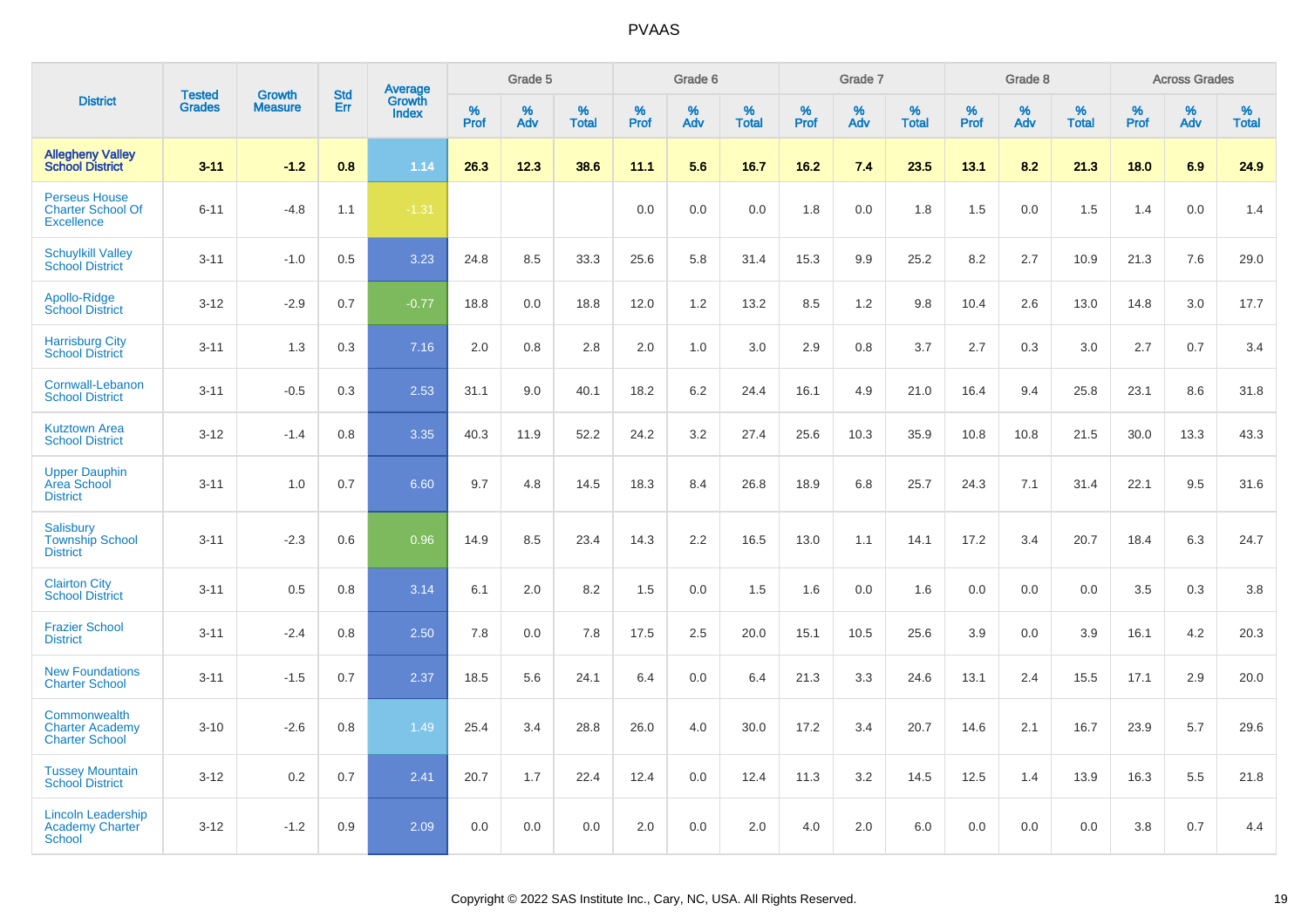|                                                                               | <b>Tested</b> | <b>Growth</b>  | <b>Std</b> | Average                       |              | Grade 5  |                   |           | Grade 6  |                   |           | Grade 7  |                   |           | Grade 8  |                   |           | <b>Across Grades</b> |                   |
|-------------------------------------------------------------------------------|---------------|----------------|------------|-------------------------------|--------------|----------|-------------------|-----------|----------|-------------------|-----------|----------|-------------------|-----------|----------|-------------------|-----------|----------------------|-------------------|
| <b>District</b>                                                               | <b>Grades</b> | <b>Measure</b> | <b>Err</b> | <b>Growth</b><br><b>Index</b> | $\%$<br>Prof | %<br>Adv | %<br><b>Total</b> | %<br>Prof | %<br>Adv | %<br><b>Total</b> | %<br>Prof | %<br>Adv | %<br><b>Total</b> | %<br>Prof | %<br>Adv | %<br><b>Total</b> | %<br>Prof | %<br>Adv             | %<br><b>Total</b> |
| <b>Allegheny Valley</b><br><b>School District</b>                             | $3 - 11$      | $-1.2$         | 0.8        | 1.14                          | 26.3         | 12.3     | 38.6              | 11.1      | 5.6      | 16.7              | 16.2      | 7.4      | 23.5              | 13.1      | 8.2      | 21.3              | 18.0      | 6.9                  | 24.9              |
| <b>Rochester Area</b><br><b>School District</b>                               | $3 - 11$      | $-1.6$         | 0.9        | 3.19                          | 27.1         | 6.2      | 33.3              | 24.5      | 3.8      | 28.3              | 2.0       | 0.0      | 2.0               | 15.4      | 0.0      | 15.4              | 20.6      | 7.5                  | 28.1              |
| <b>Urban Academy Of</b><br><b>Greater Pittsburgh</b><br><b>Charter School</b> | $3-5$         | $-7.6$         | 1.9        | $-4.05$                       | 2.7          | 0.0      | 2.7               |           |          |                   |           |          |                   |           |          |                   | 7.3       | 0.0                  | 7.3               |
| <b>Propel Charter</b><br>School-Mckeesport                                    | $3 - 8$       | $-3.2$         | 1.0        | 1.02                          | 5.6          | 0.0      | 5.6               | 2.7       | 0.0      | 2.7               | 5.3       | 7.9      | 13.2              | 2.7       | 2.7      | 5.4               | 5.4       | 2.3                  | 7.7               |
| <b>Bentworth School</b><br><b>District</b>                                    | $3 - 11$      | $-1.7$         | 0.7        | 1.37                          | 29.9         | 7.8      | 37.7              | 9.6       | 0.0      | 9.6               | 16.9      | 7.8      | 24.7              | 21.2      | 1.5      | 22.7              | 22.6      | 9.6                  | 32.3              |
| <b>Northern Lehigh</b><br><b>School District</b>                              | $3 - 12$      | $-2.6$         | 0.7        | 0.19                          | 22.7         | 6.2      | 28.9              | 13.8      | 0.0      | 13.8              | 15.0      | 1.7      | 16.7              | 12.5      | 0.0      | 12.5              | 18.6      | 3.9                  | 22.5              |
| <b>Northgate School</b><br><b>District</b>                                    | $3 - 11$      | $-1.8$         | 0.8        | 1.33                          | 19.6         | 7.8      | 27.4              | 15.2      | 1.7      | 17.0              | 10.2      | 0.0      | 10.2              | 12.5      | 4.2      | 16.7              | 15.8      | 4.3                  | 20.1              |
| La Academia<br>Partnership<br><b>Charter School</b>                           | $6 - 11$      | $-5.6$         | 1.8        | $-0.91$                       |              |          |                   | 0.0       | 0.0      | 0.0               | 0.0       | 0.0      | 0.0               | 0.0       | 0.0      | 0.0               | 0.0       | 0.0                  | 0.0               |
| <b>Bristol Borough</b><br><b>School District</b>                              | $3 - 12$      | $-2.4$         | 0.7        | $-0.27$                       | 21.3         | 2.7      | 24.0              | 17.8      | 7.8      | 25.6              | 15.0      | 1.2      | 16.2              | 7.6       | 1.3      | 8.9               | 16.2      | 4.2                  | 20.3              |
| <b>Mercer Area</b><br><b>School District</b>                                  | $3 - 11$      | $-1.2$         | 0.7        | 2.42                          | 32.8         | 15.5     | 48.3              | 35.3      | 8.8      | 44.1              | 25.0      | 11.8     | 36.8              | 18.7      | 4.0      | 22.7              | 29.0      | 12.7                 | 41.7              |
| <b>Shamokin Area</b><br><b>School District</b>                                | $3 - 11$      | $-2.1$         | 0.5        | 0.50                          | 17.1         | 4.3      | 21.4              | 8.8       | 2.9      | 11.8              | 10.3      | 0.7      | 11.0              | 8.4       | 3.9      | 12.3              | 12.1      | 4.8                  | 16.9              |
| Pennsylvania<br><b>Distance Learning</b><br><b>Charter School</b>             | $3 - 12$      | $-1.7$         | 0.7        | 0.39                          | 6.5          | 0.0      | 6.5               | 1.3       | 0.0      | 1.3               | 4.6       | 1.2      | 5.8               | 2.3       | 0.0      | 2.3               | 5.4       | 0.4                  | 5.8               |
| <b>Perkiomen Valley</b><br><b>School District</b>                             | $3 - 11$      | $-0.2$         | 0.3        | 7.20                          | 35.2         | 22.4     | 57.5              | 21.5      | 11.3     | 32.7              | 27.3      | 16.9     | 44.2              | 21.6      | 7.2      | 28.7              | 30.6      | 16.6                 | 47.1              |
| <b>Belle Vernon Area</b><br><b>School District</b>                            | $3 - 11$      | $-1.7$         | 0.6        | 1.65                          | 22.5         | 6.3      | 28.8              | 27.6      | 7.8      | 35.3              | 11.0      | 0.9      | 11.9              | 10.6      | 2.4      | 12.9              | 22.3      | 6.8                  | 29.0              |
| <b>Cambria Heights</b><br><b>School District</b>                              | $3 - 10$      | $-2.3$         | 0.6        | $-0.70$                       | 23.3         | 4.4      | 27.8              | 16.8      | 0.0      | 16.8              | 13.5      | 1.0      | 14.6              | 4.4       | 0.9      | 5.3               | 18.3      | 2.8                  | 21.2              |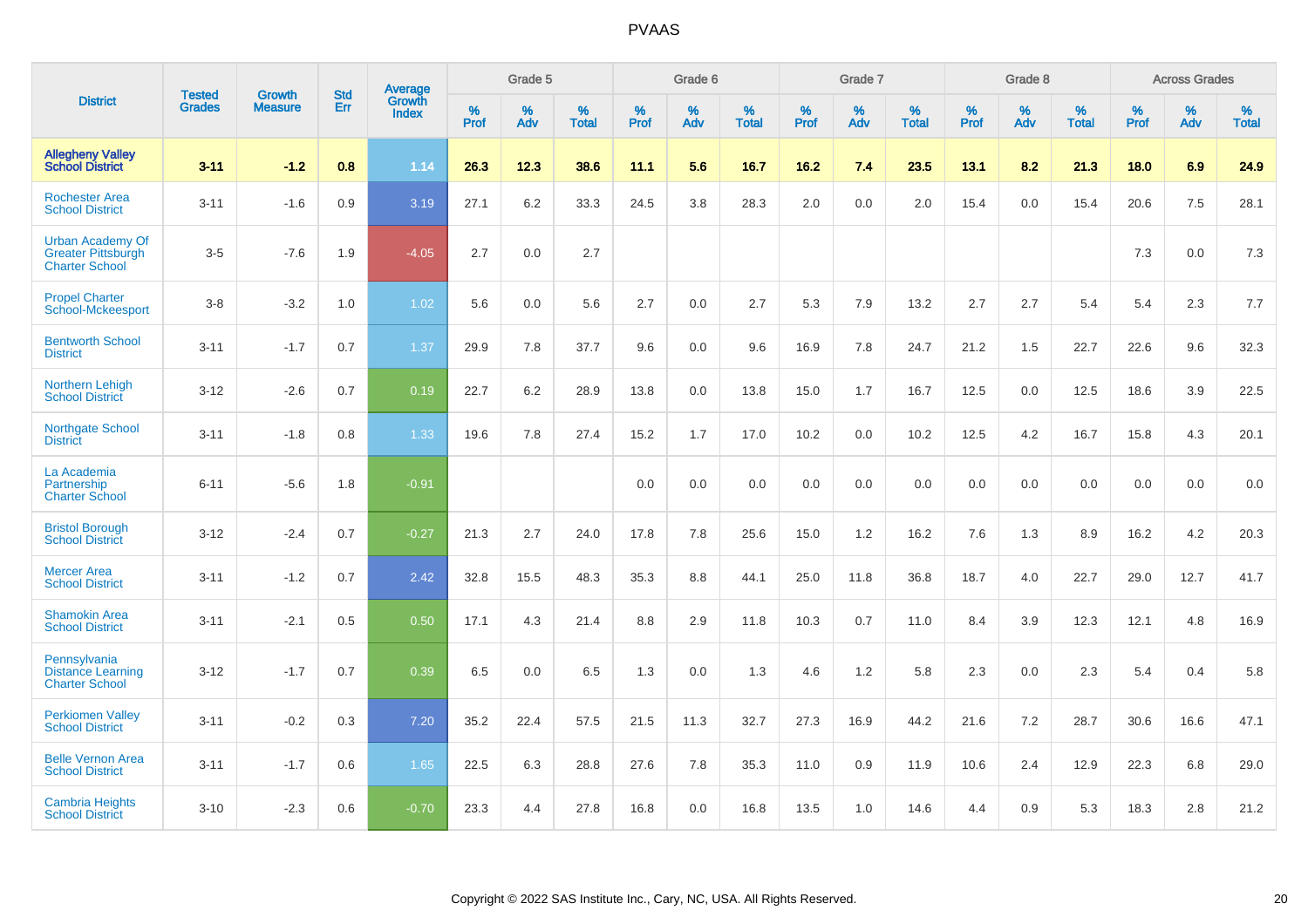|                                                                   |                                |                                 | <b>Std</b> | <b>Average</b>         |                     | Grade 5  |                   |                     | Grade 6  |                   |              | Grade 7  |                   |                     | Grade 8  |                   |              | <b>Across Grades</b> |                   |
|-------------------------------------------------------------------|--------------------------------|---------------------------------|------------|------------------------|---------------------|----------|-------------------|---------------------|----------|-------------------|--------------|----------|-------------------|---------------------|----------|-------------------|--------------|----------------------|-------------------|
| <b>District</b>                                                   | <b>Tested</b><br><b>Grades</b> | <b>Growth</b><br><b>Measure</b> | Err        | Growth<br><b>Index</b> | $\%$<br><b>Prof</b> | %<br>Adv | %<br><b>Total</b> | $\%$<br><b>Prof</b> | %<br>Adv | %<br><b>Total</b> | $\%$<br>Prof | %<br>Adv | %<br><b>Total</b> | $\%$<br><b>Prof</b> | %<br>Adv | %<br><b>Total</b> | $\%$<br>Prof | %<br>Adv             | %<br><b>Total</b> |
| <b>Allegheny Valley</b><br><b>School District</b>                 | $3 - 11$                       | $-1.2$                          | 0.8        | 1.14                   | 26.3                | 12.3     | 38.6              | 11.1                | 5.6      | 16.7              | 16.2         | 7.4      | 23.5              | 13.1                | 8.2      | 21.3              | 18.0         | 6.9                  | 24.9              |
| <b>Unionville-Chadds</b><br><b>Ford School</b><br><b>District</b> | $3 - 11$                       | 0.5                             | 0.4        | 5.10                   | 38.8                | 29.9     | 68.7              | 38.4                | 17.1     | 55.5              | 37.6         | 16.8     | 54.5              | 29.8                | 24.9     | 54.7              | 36.9         | 27.5                 | 64.4              |
| <b>Leechburg Area</b><br><b>School District</b>                   | $3 - 11$                       | $-3.5$                          | 0.9        | $-0.64$                | 15.6                | 2.2      | 17.8              | 16.2                | 5.4      | 21.6              | 8.0          | 0.0      | 8.0               | 23.8                | 7.1      | 31.0              | 22.5         | 5.9                  | 28.5              |
| <b>Hollidaysburg Area</b><br>School District                      | $3 - 11$                       | 2.9                             | 0.4        | 8.32                   | 33.2                | 16.0     | 49.2              | 26.4                | 12.8     | 39.2              | 27.3         | 14.7     | 42.0              | 23.2                | 8.0      | 31.2              | 28.7         | 12.7                 | 41.4              |
| <b>Warrior Run</b><br><b>School District</b>                      | $3 - 11$                       | $-0.7$                          | 0.6        | 1.21                   | 29.0                | 17.1     | 46.0              | 25.7                | 1.8      | 27.5              | 16.8         | 11.2     | 28.0              | 15.6                | 12.2     | 27.8              | 23.2         | 10.7                 | 34.0              |
| <b>Greater Johnstown</b><br><b>School District</b>                | $3 - 11$                       | $-1.7$                          | 0.5        | 2.59                   | 5.9                 | 0.7      | 6.6               | 4.8                 | 0.0      | 4.8               | 7.4          | 0.0      | 7.4               | 0.6                 | 0.6      | 1.3               | 6.8          | 1.2                  | 8.0               |
| Washington<br><b>School District</b>                              | $3 - 11$                       | $-2.6$                          | 0.7        | $-0.09$                | 13.5                | 2.9      | 16.4              | 5.2                 | 2.1      | 7.2               | 15.0         | 1.2      | 16.2              | 0.0                 | 1.5      | 1.5               | 11.8         | 3.4                  | 15.2              |
| <b>Canton Area</b><br><b>School District</b>                      | $3 - 11$                       | $-0.5$                          | 0.8        | 3.67                   | 34.6                | 11.5     | 46.2              | 32.3                | 3.2      | 35.5              | 9.1          | 1.8      | 10.9              | 4.8                 | 0.0      | 4.8               | 23.4         | 6.2                  | 29.6              |
| <b>Somerset Area</b><br><b>School District</b>                    | $3 - 11$                       | 0.0                             | 0.5        | 4.78                   | 27.4                | 11.1     | 38.5              | 28.2                | 9.2      | 37.4              | 20.4         | 9.5      | 29.9              | 24.5                | 4.9      | 29.4              | 26.3         | 10.2                 | 36.6              |
| <b>Central Fulton</b><br><b>School District</b>                   | $3 - 11$                       | $-0.7$                          | 0.8        | 3.45                   | 30.3                | 6.6      | 36.8              | 15.9                | 1.4      | 17.4              | 13.0         | 14.5     | 27.5              | 12.7                | 14.6     | 27.3              | 24.6         | 8.3                  | 32.8              |
| <b>Hermitage School</b><br><b>District</b>                        | $3 - 12$                       | 1.0                             | 0.5        | 4.16                   | 39.7                | 7.8      | 47.5              | 34.3                | 21.7     | 55.9              | 30.8         | 19.6     | 50.4              | 26.2                | 4.1      | 30.3              | 33.8         | 16.8                 | 50.6              |
| <b>Propel Charter</b><br><b>School-Northside</b>                  | $3-8$                          | $-1.6$                          | 0.9        | 0.88                   | 0.0                 | 0.0      | 0.0               | 2.4                 | 0.0      | 2.4               | 0.0          | 0.0      | 0.0               | 0.0                 | 0.0      | 0.0               | 0.4          | 0.0                  | 0.4               |
| <b>Pottsville Area</b><br><b>School District</b>                  | $3 - 12$                       | $-0.7$                          | 0.5        | 1.25                   | 21.4                | 12.2     | 33.6              | 17.6                | 4.7      | 22.3              | 14.2         | 4.3      | 18.5              | 16.1                | 2.4      | 18.4              | 18.0         | 6.0                  | 23.9              |
| Wallenpaupack<br>Area School<br><b>District</b>                   | $3 - 11$                       | 0.7                             | 0.5        | 7.55                   | 27.0                | 6.1      | 33.1              | 11.1                | 3.7      | 14.8              | 30.6         | 8.2      | 38.8              | 13.2                | 3.5      | 16.7              | 24.0         | 7.0                  | 31.1              |
| <b>Fleetwood Area</b><br><b>School District</b>                   | $3 - 10$                       | $-1.9$                          | 0.5        | 0.68                   | 21.5                | 3.7      | 25.2              | 19.9                | 4.0      | 23.8              | 20.7         | 4.8      | 25.5              | 21.4                | 2.5      | 23.9              | 21.9         | 5.2                  | 27.1              |
| <b>Greater Latrobe</b><br><b>School District</b>                  | $3 - 11$                       | 1.6                             | 0.4        | 8.54                   | 36.4                | 15.5     | 51.9              | 37.0                | 5.3      | 42.3              | 32.2         | 18.5     | 50.7              | 23.4                | 8.0      | 31.4              | 34.1         | 15.0                 | 49.1              |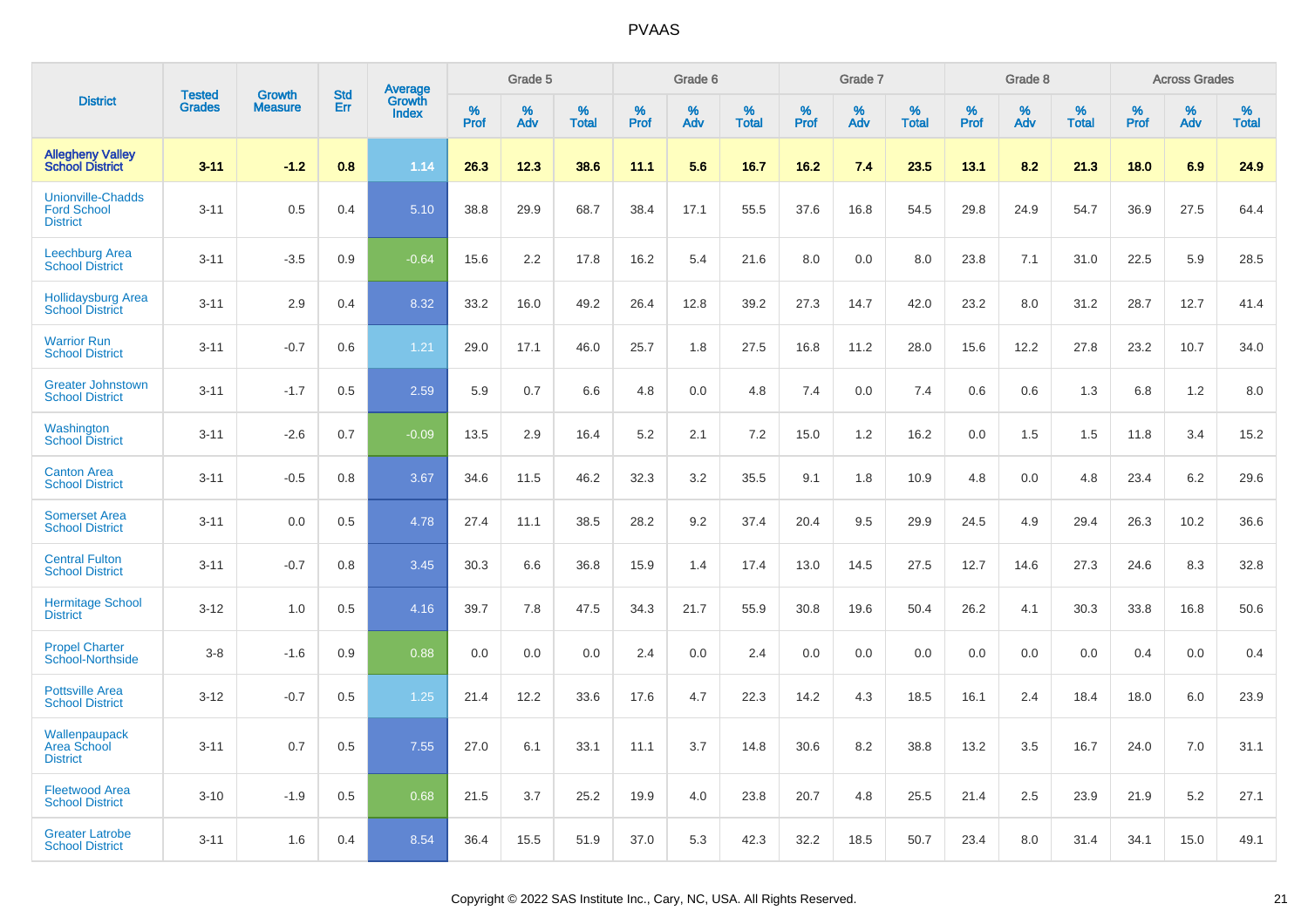|                                                                    |                                |                                 | <b>Std</b> | Average                |                  | Grade 5  |                   |           | Grade 6  |                   |           | Grade 7  |                   |                  | Grade 8  |                   |           | <b>Across Grades</b> |                   |
|--------------------------------------------------------------------|--------------------------------|---------------------------------|------------|------------------------|------------------|----------|-------------------|-----------|----------|-------------------|-----------|----------|-------------------|------------------|----------|-------------------|-----------|----------------------|-------------------|
| <b>District</b>                                                    | <b>Tested</b><br><b>Grades</b> | <b>Growth</b><br><b>Measure</b> | Err        | Growth<br><b>Index</b> | %<br><b>Prof</b> | %<br>Adv | %<br><b>Total</b> | %<br>Prof | %<br>Adv | %<br><b>Total</b> | %<br>Prof | %<br>Adv | %<br><b>Total</b> | %<br><b>Prof</b> | %<br>Adv | %<br><b>Total</b> | %<br>Prof | %<br>Adv             | %<br><b>Total</b> |
| <b>Allegheny Valley</b><br><b>School District</b>                  | $3 - 11$                       | $-1.2$                          | 0.8        | 1.14                   | 26.3             | 12.3     | 38.6              | 11.1      | 5.6      | 16.7              | 16.2      | 7.4      | 23.5              | 13.1             | 8.2      | 21.3              | 18.0      | 6.9                  | 24.9              |
| <b>Propel Charter</b><br>School - Braddock<br><b>Hills</b>         | $3 - 11$                       | $-2.4$                          | 0.8        | 3.05                   | 1.8              | 1.8      | 3.5               | 1.7       | 0.0      | 1.7               | 0.0       | 0.0      | 0.0               | 2.9              | 0.0      | 2.9               | 1.9       | 0.6                  | 2.5               |
| <b>Great Valley</b><br><b>School District</b>                      | $3 - 11$                       | 0.1                             | 0.4        | 2.46                   | 31.0             | 24.2     | 55.2              | 38.1      | 8.6      | 46.6              | 26.8      | 17.2     | 44.1              | 26.4             | 17.4     | 43.8              | 31.1      | 20.1                 | 51.2              |
| <b>Girard School</b><br><b>District</b>                            | $3 - 11$                       | 0.0                             | 0.6        | 2.99                   | 33.9             | 15.2     | 49.1              | 27.4      | 13.7     | 41.0              | 22.7      | 20.9     | 43.6              | 15.6             | $5.5\,$  | 21.1              | 25.6      | 18.0                 | 43.6              |
| <b>Propel Charter</b><br>School-Homestead                          | $3 - 11$                       | $-2.7$                          | 1.0        | $-0.17$                | 2.7              | 0.0      | 2.7               | 0.0       | 5.4      | 5.4               | 2.9       | 0.0      | 2.9               | 0.0              | 0.0      | 0.0               | 2.7       | 1.4                  | 4.1               |
| <b>Southeast Delco</b><br><b>School District</b>                   | $3 - 10$                       | $-0.4$                          | 0.6        | 4.21                   | 3.3              | 1.7      | 5.0               | 1.8       | 0.0      | 1.8               | 3.0       | 0.8      | 3.8               | 6.9              | 0.8      | 7.7               | 5.7       | 0.7                  | 6.3               |
| <b>Penns Manor Area</b><br><b>School District</b>                  | $3 - 12$                       | 1.5                             | 0.8        | 4.02                   | 12.7             | 4.8      | 17.5              | 14.6      | 0.0      | 14.6              | 18.5      | 1.8      | 20.4              | 16.7             | 8.3      | 25.0              | 19.0      | 3.6                  | 22.6              |
| <b>Blue Ridge School</b><br><b>District</b>                        | $3 - 11$                       | $-1.1$                          | 0.7        | 2.21                   | 23.3             | 5.5      | 28.8              | 14.9      | 0.0      | 14.9              | 25.8      | 3.2      | 29.0              | 12.9             | 4.3      | 17.1              | 23.5      | 4.1                  | 27.7              |
| <b>Sullivan County</b><br><b>School District</b>                   | $3 - 10$                       | $-2.9$                          | 1.0        | 0.92                   | 21.4             | 0.0      | 21.4              | 30.0      | 4.0      | 34.0              | 18.8      | 0.0      | 18.8              | 9.1              | 0.0      | 9.1               | 22.0      | 4.1                  | 26.0              |
| <b>Windber Area</b><br><b>School District</b>                      | $3 - 11$                       | $-1.8$                          | 0.7        | 2.80                   | 28.8             | 20.0     | 48.8              | 20.9      | 9.0      | 29.8              | 14.7      | 9.3      | 24.0              | 28.6             | 13.1     | 41.7              | 24.4      | 15.1                 | 39.6              |
| <b>Northern Bedford</b><br><b>County School</b><br><b>District</b> | $3 - 11$                       | $-1.5$                          | 0.8        | 1.00                   | 24.5             | 8.2      | 32.6              | 30.5      | 1.7      | 32.2              | 19.0      | 1.7      | 20.7              | 9.4              | 3.1      | 12.5              | 24.6      | 5.2                  | 29.8              |
| <b>Penn Hills Charter</b><br>School of<br>Entrepreneurship         | $3 - 8$                        | $-0.2$                          | 0.9        | 1.98                   | 11.6             | 2.3      | 14.0              | 13.5      | 10.8     | 24.3              | 15.4      | 2.6      | 18.0              | 5.3              | 0.0      | 5.3               | 17.0      | 3.8                  | 20.8              |
| <b>Meyersdale Area</b><br><b>School District</b>                   | $3 - 11$                       | 1.9                             | 0.8        | 4.25                   | 35.2             | 9.3      | 44.4              | 26.6      | 15.6     | 42.2              | 18.9      | 0.0      | 18.9              | 11.9             | 8.5      | 20.3              | 24.6      | 9.4                  | 34.0              |
| <b>Manchester</b><br><b>Academic Charter</b><br><b>School</b>      | $3-8$                          | 0.6                             | 1.1        | 3.37                   | 3.6              | 0.0      | 3.6               | 3.4       | 0.0      | 3.4               | 3.6       | 0.0      | 3.6               | 0.0              | 0.0      | 0.0               | 4.9       | 0.5                  | 5.4               |
| Philadelphia<br><b>Academy Charter</b><br><b>School</b>            | $3 - 11$                       | $-2.5$                          | 0.7        | 0.18                   | 22.1             | 6.5      | 28.6              | 25.0      | 7.9      | 32.9              | 13.2      | 19.1     | 32.4              | 22.2             | 16.7     | 38.9              | 24.3      | 9.8                  | 34.2              |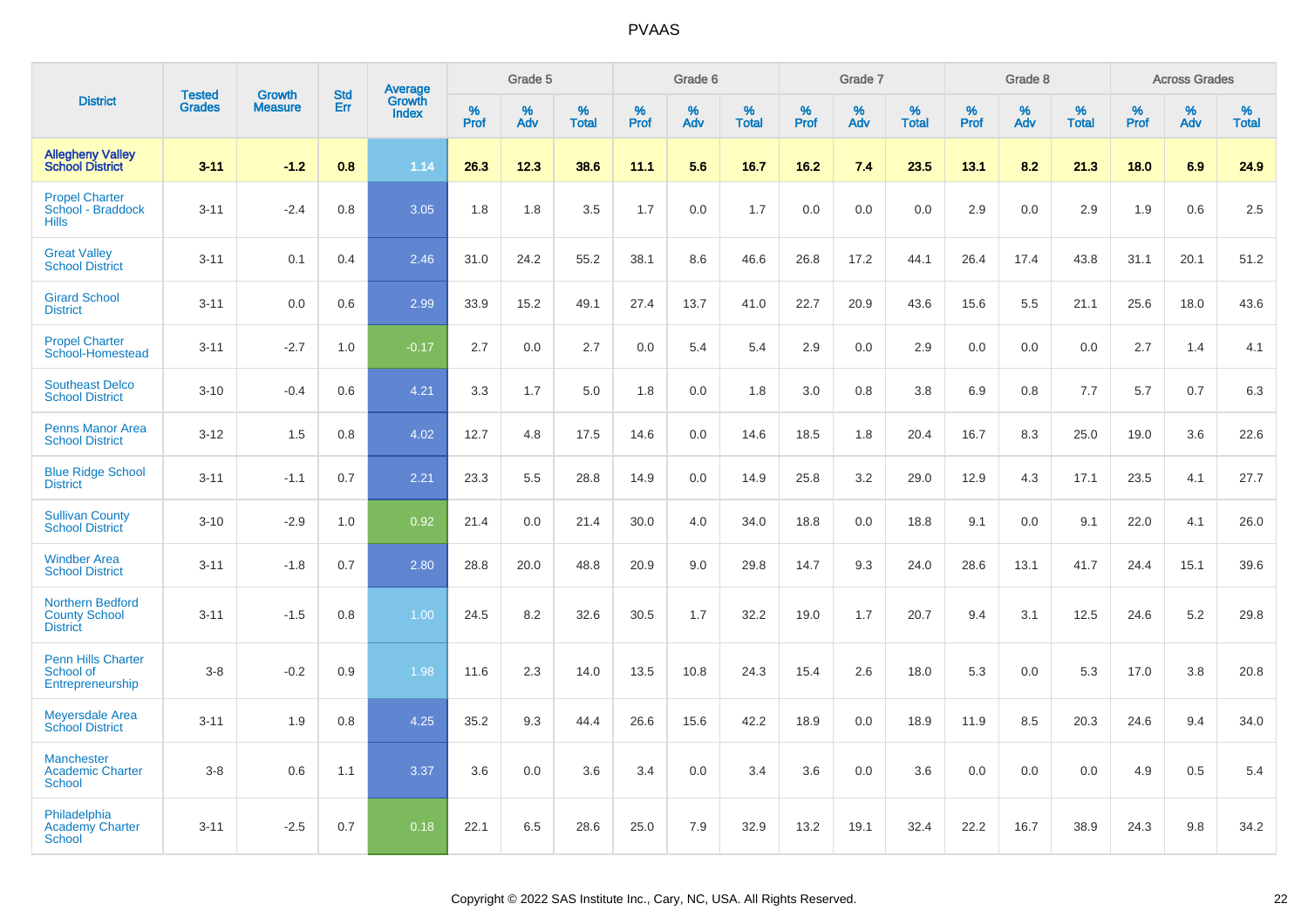|                                                                               |                                | <b>Growth</b>  | <b>Std</b> | Average                |                     | Grade 5  |                      |                     | Grade 6  |                      |                     | Grade 7  |                      |              | Grade 8  |                      |                  | <b>Across Grades</b> |                      |
|-------------------------------------------------------------------------------|--------------------------------|----------------|------------|------------------------|---------------------|----------|----------------------|---------------------|----------|----------------------|---------------------|----------|----------------------|--------------|----------|----------------------|------------------|----------------------|----------------------|
| <b>District</b>                                                               | <b>Tested</b><br><b>Grades</b> | <b>Measure</b> | Err        | Growth<br><b>Index</b> | $\%$<br><b>Prof</b> | %<br>Adv | $\%$<br><b>Total</b> | $\%$<br><b>Prof</b> | %<br>Adv | $\%$<br><b>Total</b> | $\%$<br><b>Prof</b> | %<br>Adv | $\%$<br><b>Total</b> | $\%$<br>Prof | %<br>Adv | $\%$<br><b>Total</b> | %<br><b>Prof</b> | %<br>Adv             | $\%$<br><b>Total</b> |
| <b>Allegheny Valley</b><br><b>School District</b>                             | $3 - 11$                       | $-1.2$         | 0.8        | 1.14                   | 26.3                | 12.3     | 38.6                 | 11.1                | 5.6      | 16.7                 | 16.2                | 7.4      | 23.5                 | 13.1         | 8.2      | 21.3                 | 18.0             | 6.9                  | 24.9                 |
| <b>Redbank Valley</b><br><b>School District</b>                               | $3 - 11$                       | $-2.5$         | 0.7        | 1.94                   | 34.3                | 20.0     | 54.3                 | 12.7                | 0.0      | 12.7                 | 19.5                | 9.2      | 28.7                 | 9.5          | 0.0      | 9.5                  | 21.8             | 10.1                 | 31.9                 |
| <b>Mckeesport Area</b><br><b>School District</b>                              | $3 - 12$                       | $-0.2$         | 0.5        | 1.94                   | 8.9                 | 3.0      | 11.9                 | 3.9                 | 0.0      | 3.9                  | 1.0                 | 0.0      | 1.0                  | 1.0          | 0.0      | 1.0                  | 7.7              | 2.1                  | 9.7                  |
| <b>State College Area</b><br><b>School District</b>                           | $3 - 11$                       | 0.6            | 0.4        | 6.90                   | 29.6                | 33.7     | 63.3                 | 27.4                | 15.3     | 42.7                 | 28.9                | 16.3     | 45.2                 | 20.8         | 8.9      | 29.7                 | 29.0             | 27.0                 | 56.1                 |
| <b>Young Scholars of</b><br><b>Greater Allegheny</b><br><b>Charter School</b> | $3-8$                          | $-1.4$         | 1.6        | 1.32                   | 10.0                | 0.0      | 10.0                 | $6.2\,$             | 0.0      | 6.2                  | 10.0                | 0.0      | 10.0                 |              |          |                      | 6.6              | 0.0                  | 6.6                  |
| <b>Freire Charter</b><br><b>School</b>                                        | $5 - 11$                       | 1.2            | 0.6        | 3.54                   | 0.0                 | 0.0      | 0.0                  | 1.5                 | 0.0      | 1.5                  | 3.0                 | 0.0      | 3.0                  | 7.6          | 0.0      | 7.6                  | 3.3              | 0.0                  | 3.3                  |
| <b>West Greene</b><br><b>School District</b>                                  | $3 - 11$                       | $-1.6$         | 0.9        | 2.26                   | 20.5                | 7.7      | 28.2                 | 7.7                 | 7.7      | 15.4                 | 9.3                 | 11.1     | 20.4                 | 11.8         | 0.0      | 11.8                 | 19.6             | 10.7                 | 30.2                 |
| <b>Reading School</b><br><b>District</b>                                      | $3 - 11$                       | 0.0            | 0.4        | 4.14                   | 3.8                 | 1.2      | 5.0                  | 1.5                 | 0.2      | 1.8                  | 1.9                 | 0.0      | 1.9                  | 1.5          | 0.4      | 1.9                  | 3.6              | 1.1                  | 4.7                  |
| <b>Wilkes-Barre Area</b><br><b>School District</b>                            | $3 - 11$                       | $-0.9$         | 0.5        | 1.33                   | 8.1                 | 1.7      | 9.8                  | 10.1                | 4.4      | 14.5                 | $6.0\,$             | 1.8      | 7.8                  | 3.1          | 1.3      | 4.4                  | 9.8              | 3.0                  | 12.7                 |
| <b>Universal Institute</b><br><b>Charter School</b>                           | $3-8$                          | $-2.3$         | 0.7        | 0.12                   | 1.5                 | 0.0      | 1.5                  | 1.3                 | 0.0      | 1.3                  | 0.0                 | 0.0      | 0.0                  | 2.3          | 0.0      | 2.3                  | 1.7              | $0.2\,$              | 2.0                  |
| <b>Laboratory Charter</b><br><b>School</b>                                    | $3-8$                          | $-0.7$         | 1.1        | 2.78                   | 3.2                 | 0.0      | 3.2                  | 2.3                 | 0.0      | 2.3                  | 6.4                 | 0.0      | 6.4                  | 5.0          | 0.0      | 5.0                  | 5.3              | 0.0                  | 5.3                  |
| South Side Area<br><b>School District</b>                                     | $3 - 11$                       | 1.2            | 0.8        | 4.65                   | 23.3                | 18.3     | 41.7                 | 17.7                | 0.0      | 17.7                 | 26.6                | 7.8      | 34.4                 | 12.7         | 2.8      | 15.5                 | 21.2             | 6.3                  | 27.6                 |
| <b>Shenango Area</b><br><b>School District</b>                                | $3 - 11$                       | 0.1            | 0.7        | 4.17                   | 25.0                | 7.1      | 32.1                 | 40.4                | 8.8      | 49.1                 | 16.5                | 1.0      | 17.5                 | 14.4         | 1.1      | 15.6                 | 22.5             | 7.6                  | 30.1                 |
| <b>Panther Valley</b><br><b>School District</b>                               | $3 - 12$                       | 0.8            | 0.6        | 5.00                   | 11.5                | 1.9      | 13.5                 | 10.2                | 1.7      | 11.9                 | 11.1                | 1.8      | 13.0                 | 4.7          | 0.0      | 4.7                  | 12.1             | 1.6                  | 13.6                 |
| <b>Forest Hills School</b><br><b>District</b>                                 | $3 - 11$                       | 0.8            | 0.5        | 4.44                   | 34.1                | 21.2     | 55.3                 | 20.8                | 3.3      | 24.2                 | 18.6                | 5.6      | 24.2                 | 10.6         | 3.2      | 13.8                 | 24.0             | 11.0                 | 35.1                 |
| Cheltenham<br><b>School District</b>                                          | $3 - 11$                       | $-1.7$         | 0.6        | 1.03                   | 19.8                | 16.7     | 36.5                 | 21.7                | 4.7      | 26.4                 | 26.7                | 11.0     | 37.7                 | 12.1         | 3.3      | 15.4                 | 23.0             | 11.2                 | 34.2                 |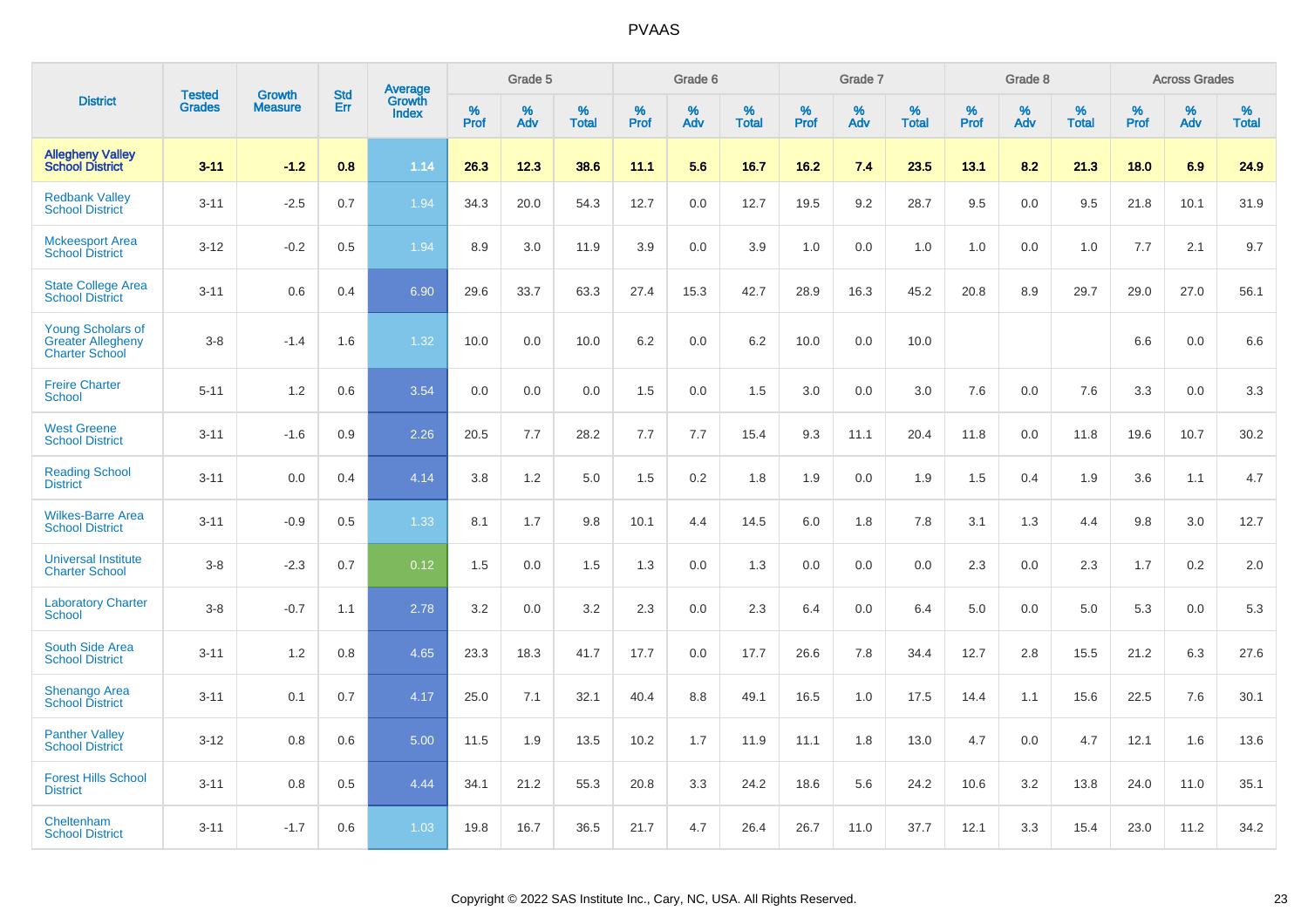|                                                                                   | <b>Tested</b> | <b>Growth</b>  | <b>Std</b> | <b>Average</b><br>Growth |                     | Grade 5  |                   |           | Grade 6  |                   |                  | Grade 7  |                   |           | Grade 8  |                   |           | <b>Across Grades</b> |                   |
|-----------------------------------------------------------------------------------|---------------|----------------|------------|--------------------------|---------------------|----------|-------------------|-----------|----------|-------------------|------------------|----------|-------------------|-----------|----------|-------------------|-----------|----------------------|-------------------|
| <b>District</b>                                                                   | <b>Grades</b> | <b>Measure</b> | Err        | <b>Index</b>             | $\%$<br><b>Prof</b> | %<br>Adv | %<br><b>Total</b> | %<br>Prof | %<br>Adv | %<br><b>Total</b> | %<br><b>Prof</b> | %<br>Adv | %<br><b>Total</b> | %<br>Prof | %<br>Adv | %<br><b>Total</b> | %<br>Prof | %<br>Adv             | %<br><b>Total</b> |
| <b>Allegheny Valley</b><br><b>School District</b>                                 | $3 - 11$      | $-1.2$         | 0.8        | 1.14                     | 26.3                | 12.3     | 38.6              | 11.1      | 5.6      | 16.7              | 16.2             | 7.4      | 23.5              | 13.1      | 8.2      | 21.3              | 18.0      | 6.9                  | 24.9              |
| <b>Blue Mountain</b><br><b>School District</b>                                    | $3 - 10$      | 0.1            | 0.5        | 3.24                     | 33.3                | 19.2     | 52.6              | 24.3      | 0.6      | 24.8              | 16.3             | 10.1     | 26.4              | 20.3      | 6.1      | 26.4              | 27.5      | 11.1                 | 38.6              |
| <b>Titusville Area</b><br><b>School District</b>                                  | $3 - 11$      | $-1.7$         | 0.5        | 0.12                     | 28.5                | 13.8     | 42.3              | 18.9      | 4.2      | 23.1              | 18.0             | 3.9      | 21.9              | 8.0       | 3.6      | 11.6              | 21.8      | 10.0                 | 31.8              |
| <b>Agora Cyber</b><br><b>Charter School</b>                                       | $3 - 11$      | $-0.3$         | 0.6        | 3.62                     | 9.8                 | 2.0      | 11.8              | 7.8       | 0.7      | 8.5               | 6.2              | 2.1      | 8.3               | 3.3       | 1.3      | 4.6               | 9.7       | 2.4                  | 12.1              |
| <b>Sharon City School</b><br><b>District</b>                                      | $3 - 11$      | $-0.3$         | 0.5        | 1.32                     | 14.1                | 2.1      | 16.2              | 13.9      | 4.1      | 18.0              | 6.0              | 1.7      | 7.8               | 5.9       | 1.5      | 7.4               | 12.0      | 2.8                  | 14.8              |
| <b>Indiana Area</b><br><b>School District</b>                                     | $3 - 11$      | 1.8            | 0.4        | 7.21                     | 29.3                | 17.7     | 47.0              | 23.9      | 11.7     | 35.5              | 36.0             | 10.3     | 46.3              | 23.2      | 14.2     | 37.4              | 30.1      | 15.1                 | 45.2              |
| Susquehanna<br><b>Community School</b><br><b>District</b>                         | $3 - 11$      | $-2.8$         | 0.9        | $-1.20$                  | 19.6                | 9.8      | 29.4              | 15.5      | 1.7      | 17.2              | 13.3             | 11.1     | 24.4              | 2.0       | 2.0      | 4.1               | 19.6      | 6.3                  | 25.9              |
| Palmyra Area<br><b>School District</b>                                            | $3 - 11$      | 0.0            | 0.4        | 5.60                     | 36.2                | 17.5     | 53.8              | 27.2      | 8.3      | 35.4              | 25.5             | 12.2     | 37.6              | 29.8      | 12.2     | 42.0              | 31.5      | 15.7                 | 47.2              |
| <b>Manheim Central</b><br><b>School District</b>                                  | $3 - 11$      | 2.8            | 0.4        | 9.93                     | 25.4                | 7.6      | 33.0              | 23.6      | 5.8      | 29.3              | 15.0             | 5.2      | 20.2              | 20.9      | 6.2      | 27.1              | 22.8      | 9.4                  | 32.2              |
| <b>Highlands School</b><br><b>District</b>                                        | $3 - 11$      | 0.4            | 0.5        | $\overline{2.41}$        | 20.4                | 4.6      | 25.0              | 16.6      | 1.4      | 17.9              | 28.5             | 4.9      | 33.3              | 13.2      | 8.6      | 21.8              | 20.4      | 5.9                  | 26.3              |
| <b>Howard Gardner</b><br><b>Multiple</b><br>Intelligence<br><b>Charter School</b> | $3-8$         | $-3.7$         | 1.1        | $-1.27$                  | 16.7                | 6.7      | 23.3              | 9.4       | 0.0      | 9.4               | 9.1              | 0.0      | 9.1               | 7.4       | 11.1     | 18.5              | 14.7      | 3.5                  | 18.2              |
| <b>Inquiry Charter</b><br>School                                                  | $3-5$         | $-6.8$         | 2.1        | $-3.27$                  | 8.8                 | 2.9      | 11.8              |           |          |                   |                  |          |                   |           |          |                   | 11.1      | 2.8                  | 13.9              |
| <b>Purchase Line</b><br><b>School District</b>                                    | $3 - 12$      | 1.0            | 0.8        | 4.29                     | 28.8                | 7.7      | 36.5              | 6.1       | 3.0      | 9.1               | 7.5              | 3.0      | 10.4              | 5.3       | 0.0      | 5.3               | 16.1      | 3.3                  | 19.4              |
| <b>Haverford</b><br><b>Township School</b><br><b>District</b>                     | $3 - 11$      | $-0.7$         | 0.3        | $-0.06$                  | 30.7                | 27.3     | 58.0              | 26.4      | 15.0     | 41.4              | 28.5             | 12.8     | 41.3              | 33.9      | 15.2     | 49.1              | 31.6      | 23.1                 | 54.7              |
| <b>Easton Area</b><br><b>School District</b>                                      | $3 - 12$      | $-1.1$         | 0.3        | $-0.56$                  | 22.4                | 5.9      | 28.3              | 14.6      | 3.3      | 17.9              | 11.0             | 6.9      | 18.0              | 10.3      | 2.2      | 12.4              | 18.5      | 8.4                  | 26.9              |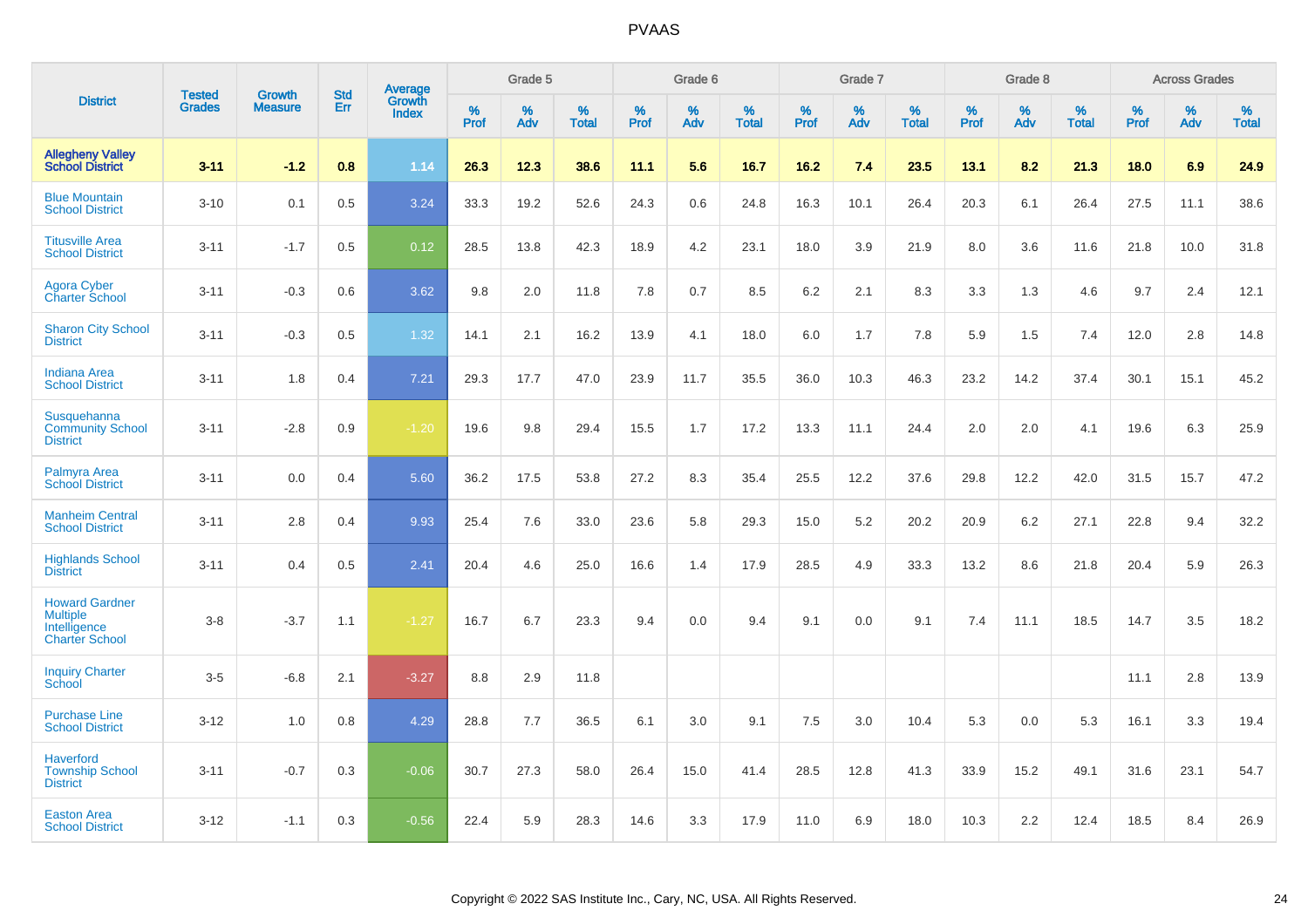|                                                                   |                                |                          |                   |                                          |                     | Grade 5  |                   |           | Grade 6  |                   |           | Grade 7  |                   |                  | Grade 8  |                   |           | <b>Across Grades</b> |                   |
|-------------------------------------------------------------------|--------------------------------|--------------------------|-------------------|------------------------------------------|---------------------|----------|-------------------|-----------|----------|-------------------|-----------|----------|-------------------|------------------|----------|-------------------|-----------|----------------------|-------------------|
| <b>District</b>                                                   | <b>Tested</b><br><b>Grades</b> | Growth<br><b>Measure</b> | <b>Std</b><br>Err | <b>Average</b><br>Growth<br><b>Index</b> | $\%$<br><b>Prof</b> | %<br>Adv | %<br><b>Total</b> | %<br>Prof | %<br>Adv | %<br><b>Total</b> | %<br>Prof | %<br>Adv | %<br><b>Total</b> | %<br><b>Prof</b> | %<br>Adv | %<br><b>Total</b> | %<br>Prof | %<br>Adv             | %<br><b>Total</b> |
| <b>Allegheny Valley</b><br><b>School District</b>                 | $3 - 11$                       | $-1.2$                   | 0.8               | 1.14                                     | 26.3                | 12.3     | 38.6              | 11.1      | 5.6      | 16.7              | 16.2      | 7.4      | 23.5              | 13.1             | 8.2      | 21.3              | 18.0      | 6.9                  | 24.9              |
| <b>Mastery Charter</b><br>School - Harrity<br>Campus              | $3-8$                          | $-0.7$                   | 1.1               | 2.42                                     | 4.6                 | 4.6      | 9.1               | 2.3       | 0.0      | 2.3               | 0.0       | 0.0      | 0.0               | 3.1              | 0.0      | 3.1               | 5.5       | 1.0                  | 6.5               |
| Salisbury-Elk Lick<br><b>School District</b>                      | $3 - 11$                       | $-4.2$                   | 1.3               | 0.13                                     | 29.2                | 12.5     | 41.7              | 37.5      | 0.0      | 37.5              | 15.8      | 0.0      | 15.8              | 14.3             | 4.8      | 19.0              | 28.9      | 5.8                  | 34.7              |
| <b>Albert Gallatin</b><br><b>Area School</b><br><b>District</b>   | $3 - 11$                       | $-1.4$                   | 0.5               | 0.97                                     | 19.0                | 10.2     | 29.3              | 18.6      | 1.6      | 20.2              | 12.8      | 2.8      | 15.6              | 14.8             | 2.0      | 16.8              | 17.4      | 4.9                  | 22.3              |
| <b>Carbondale Area</b><br><b>School District</b>                  | $3 - 10$                       | 1.1                      | 0.6               | 5.95                                     | 10.3                | 1.2      | 11.5              | 4.2       | 0.0      | 4.2               | 4.8       | 3.6      | 8.4               | 13.9             | 0.0      | 13.9              | 9.4       | 0.8                  | 10.1              |
| <b>Fannett-Metal</b><br><b>School District</b>                    | $3 - 11$                       | $-2.4$                   | 1.0               | 2.68                                     | 17.2                | 6.9      | 24.1              | 10.3      | 0.0      | 10.3              | 9.4       | 0.0      | 9.4               | 8.9              | 2.2      | 11.1              | 15.5      | 5.8                  | 21.3              |
| <b>Freedom Area</b><br><b>School District</b>                     | $3 - 11$                       | $-0.8$                   | 0.7               | 1.59                                     | 13.6                | 3.7      | 17.3              | 21.4      | 2.4      | 23.8              | 18.6      | 2.9      | 21.6              | 10.7             | 1.3      | 12.0              | 17.8      | 3.7                  | 21.6              |
| <b>Richard Allen</b><br>Preparatory<br><b>Charter School</b>      | $5 - 8$                        | 0.8                      | 0.7               | 3.33                                     | 0.0                 | 0.0      | 0.0               | 1.0       | 0.0      | 1.0               | 1.8       | 0.9      | 2.7               | 0.9              | 0.0      | 0.9               | 1.1       | 0.3                  | 1.4               |
| <b>Troy Area School</b><br><b>District</b>                        | $3 - 10$                       | $-1.8$                   | 0.6               | 0.45                                     | 11.1                | 4.0      | 15.2              | 4.0       | 4.0      | 8.0               | 14.1      | 0.0      | 14.1              | 6.8              | 0.8      | 7.7               | 11.9      | 2.1                  | 14.0              |
| <b>North Schuylkill</b><br><b>School District</b>                 | $3 - 11$                       | 0.5                      | 0.5               | 4.31                                     | 8.2                 | 3.0      | 11.2              | 4.8       | 0.8      | 5.6               | 5.8       | 3.9      | 9.7               | 11.8             | 6.7      | 18.5              | 12.1      | 4.1                  | 16.1              |
| <b>Middletown Area</b><br><b>School District</b>                  | $3 - 11$                       | $-1.6$                   | 0.5               | 0.08                                     | 19.5                | 5.0      | 24.5              | 6.1       | 0.8      | 6.9               | 16.1      | 9.8      | 25.9              | 11.8             | 2.0      | 13.7              | 18.4      | 7.5                  | 25.9              |
| <b>Selinsgrove Area</b><br><b>School District</b>                 | $3 - 12$                       | 4.7                      | 0.5               | 11.20                                    | 26.0                | 6.1      | 32.0              | 32.0      | 17.0     | 49.0              | 26.4      | 18.7     | 45.2              | 25.6             | 10.5     | 36.1              | 25.8      | 14.6                 | 40.4              |
| <b>Greater Nanticoke</b><br><b>Area School</b><br><b>District</b> | $3 - 12$                       | $-0.5$                   | 0.6               | 4.36                                     | 13.6                | 2.7      | 16.4              | 2.6       | 0.0      | 2.6               | 3.6       | 0.0      | 3.6               | 4.2              | 1.7      | 5.9               | 7.6       | 2.0                  | 9.6               |
| Portage Area<br><b>School District</b>                            | $3 - 10$                       | 0.3                      | 0.8               | 2.06                                     | 28.6                | 7.1      | 35.7              | 30.0      | 10.0     | 40.0              | 25.4      | 9.5      | 34.9              | 17.0             | 7.6      | 24.5              | 29.8      | 12.9                 | 42.6              |
| <b>Mount Carmel</b><br><b>Area School</b><br><b>District</b>      | $3 - 11$                       | 0.2                      | 0.6               | 3.89                                     | 10.8                | 2.7      | 13.5              | 12.5      | 7.1      | 19.6              | 13.6      | 3.6      | 17.3              | 8.8              | 2.6      | 11.5              | 12.2      | 4.5                  | 16.7              |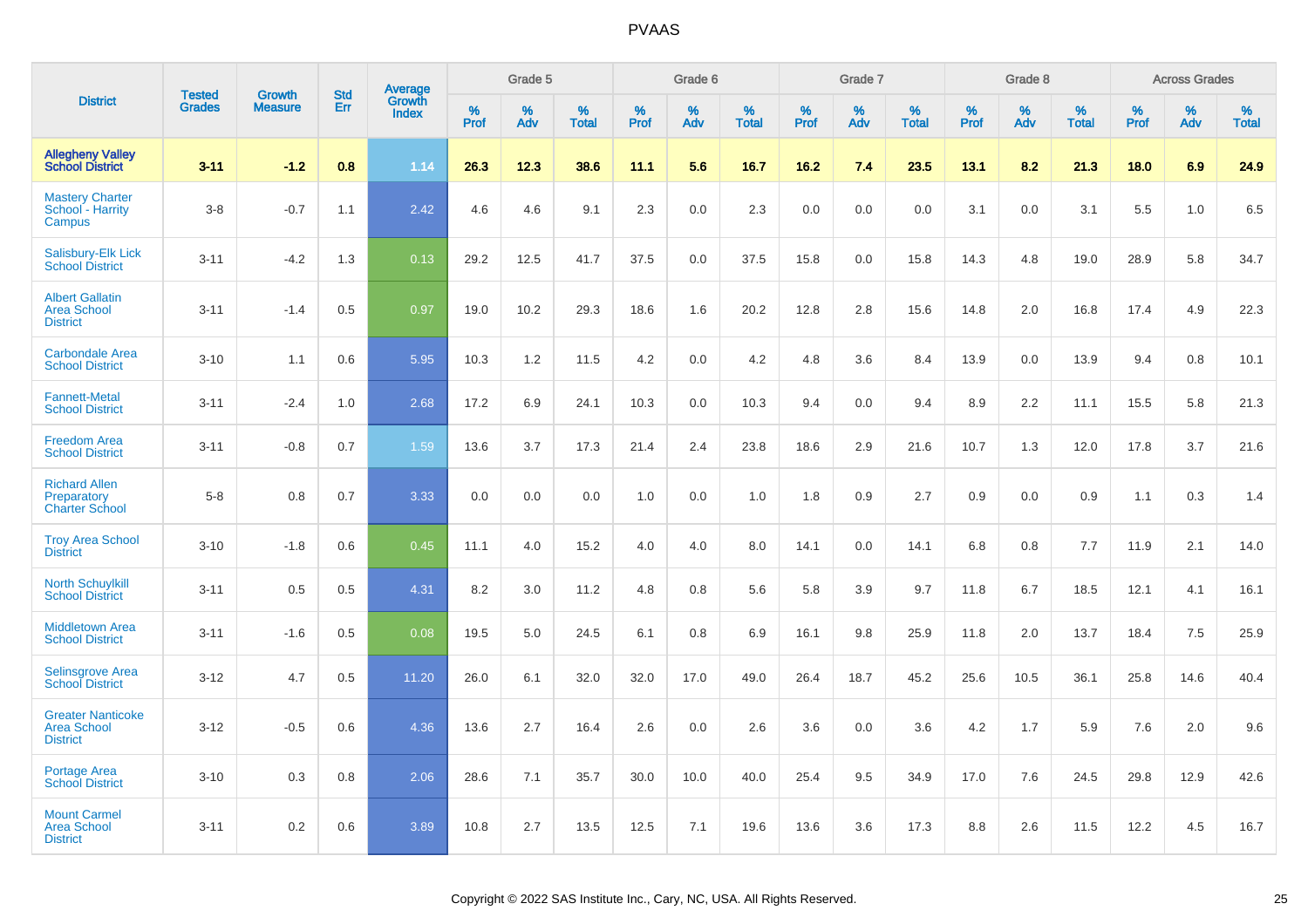|                                                                                            | <b>Tested</b> | <b>Growth</b>    | <b>Std</b> | Average                |                     | Grade 5  |                   |                     | Grade 6  |                   |              | Grade 7  |                   |                     | Grade 8  |                   |                     | <b>Across Grades</b> |                   |
|--------------------------------------------------------------------------------------------|---------------|------------------|------------|------------------------|---------------------|----------|-------------------|---------------------|----------|-------------------|--------------|----------|-------------------|---------------------|----------|-------------------|---------------------|----------------------|-------------------|
| <b>District</b>                                                                            | <b>Grades</b> | <b>Measure</b>   | <b>Err</b> | Growth<br><b>Index</b> | $\%$<br><b>Prof</b> | %<br>Adv | %<br><b>Total</b> | $\%$<br><b>Prof</b> | %<br>Adv | %<br><b>Total</b> | $\%$<br>Prof | %<br>Adv | %<br><b>Total</b> | $\%$<br><b>Prof</b> | %<br>Adv | %<br><b>Total</b> | $\%$<br><b>Prof</b> | %<br>Adv             | %<br><b>Total</b> |
| <b>Allegheny Valley</b><br><b>School District</b>                                          | $3 - 11$      | $-1.2$           | 0.8        | 1.14                   | 26.3                | 12.3     | 38.6              | 11.1                | 5.6      | 16.7              | 16.2         | 7.4      | 23.5              | 13.1                | 8.2      | 21.3              | 18.0                | 6.9                  | 24.9              |
| <b>Lebanon School</b><br><b>District</b>                                                   | $3 - 11$      | 0.1              | 0.3        | 4.53                   | 10.8                | 2.5      | 13.2              | 5.4                 | 1.6      | 7.0               | 3.4          | 0.6      | 4.1               | 4.5                 | 0.8      | 5.4               | 7.2                 | 1.6                  | 8.8               |
| <b>Mastery Charter</b><br>School - Hardy<br><b>Williams</b>                                | $3 - 11$      | $-0.1$           | 1.2        | 1.30                   | 4.9                 | 0.0      | 4.9               | 11.4                | 2.9      | 14.3              | 5.6          | 0.0      | 5.6               |                     |          |                   | 6.9                 | 0.6                  | 7.5               |
| <b>Cameron County</b><br><b>School District</b>                                            | $3 - 12$      | 1.0              | 1.0        | 4.16                   | 48.4                | 0.0      | 48.4              | 29.0                | 2.6      | 31.6              | 7.3          | 2.4      | 9.8               | 13.5                | $0.0\,$  | 13.5              | 30.3                | 6.8                  | 37.2              |
| Johnsonburg Area<br><b>School District</b>                                                 | $3 - 11$      | $2.2\phantom{0}$ | 1.0        | 5.07                   | 17.5                | 7.5      | 25.0              | 21.2                | 12.1     | 33.3              | 18.6         | 7.0      | 25.6              | 15.6                | 2.2      | 17.8              | 25.5                | 10.2                 | 35.7              |
| <b>Marion Center</b><br><b>Area School</b><br><b>District</b>                              | $3 - 10$      | 0.9              | 0.7        | 5.76                   | 24.4                | 7.7      | 32.0              | 37.2                | 11.8     | 49.0              | 19.0         | 10.7     | 29.8              | 22.6                | 8.6      | 31.2              | 27.9                | 10.6                 | 38.4              |
| The Philadelphia<br><b>Charter School for</b><br><b>Arts and Sciences</b><br>at HR Edmunds | $3 - 8$       | 1.7              | 0.6        | 4.09                   | 6.4                 | 0.0      | 6.4               | 0.0                 | 0.0      | 0.0               | 2.1          | 0.0      | 2.1               | 2.2                 | 0.0      | 2.2               | 2.1                 | 0.2                  | 2.3               |
| Montgomery Area<br><b>School District</b>                                                  | $3 - 11$      | 0.8              | 0.8        | 4.18                   | 25.7                | 10.8     | 36.5              | 29.0                | 30.6     | 59.7              | 33.3         | 6.9      | 40.3              | 17.2                | 1.7      | 19.0              | 28.4                | 13.2                 | 41.6              |
| <b>Camp Hill School</b><br><b>District</b>                                                 | $3 - 12$      | $-2.0$           | 0.7        | $-0.33$                | 40.7                | 27.2     | 67.9              | 24.0                | 4.0      | 28.0              | 17.6         | 9.9      | 27.5              | 22.0                | 3.7      | 25.7              | 30.7                | 15.4                 | 46.1              |
| <b>Antietam School</b><br><b>District</b>                                                  | $3 - 10$      | $-2.5$           | 0.8        | $-0.25$                | 9.4                 | 1.6      | 10.9              | 10.0                | 3.3      | 13.3              | 5.6          | 0.0      | 5.6               | 5.8                 | 0.0      | 5.8               | 8.3                 | 1.2                  | 9.5               |
| <b>Franklin Area</b><br><b>School District</b>                                             | $3 - 11$      | 0.9              | 0.5        | 5.84                   | 22.0                | 7.1      | 29.1              | 25.8                | 3.1      | 28.9              | 10.1         | 4.2      | 14.3              | 8.2                 | 0.7      | 8.9               | 19.0                | 4.3                  | 23.2              |
| South Williamsport<br><b>Area School</b><br><b>District</b>                                | $3 - 10$      | $-0.6$           | 0.6        | 3.18                   | 20.4                | 1.1      | 21.5              | 25.8                | 4.5      | 30.3              | 15.5         | 2.4      | 17.9              | 15.1                | 0.0      | 15.1              | 20.2                | 2.8                  | 23.0              |
| <b>Deep Roots</b><br><b>Charter School</b>                                                 | $3-6$         | $-0.9$           | 1.3        | 2.28                   | 0.0                 | 0.0      | 0.0               | 0.0                 | 0.0      | 0.0               |              |          |                   |                     |          |                   | 1.3                 | 0.0                  | 1.3               |
| <b>Ellwood City Area</b><br><b>School District</b>                                         | $3 - 11$      | $-1.7$           | 0.6        | 1.08                   | 20.6                | 7.8      | 28.4              | 19.0                | 2.6      | 21.6              | 21.7         | 2.5      | 24.2              | 5.5                 | 2.8      | 8.3               | 17.5                | 4.7                  | 22.2              |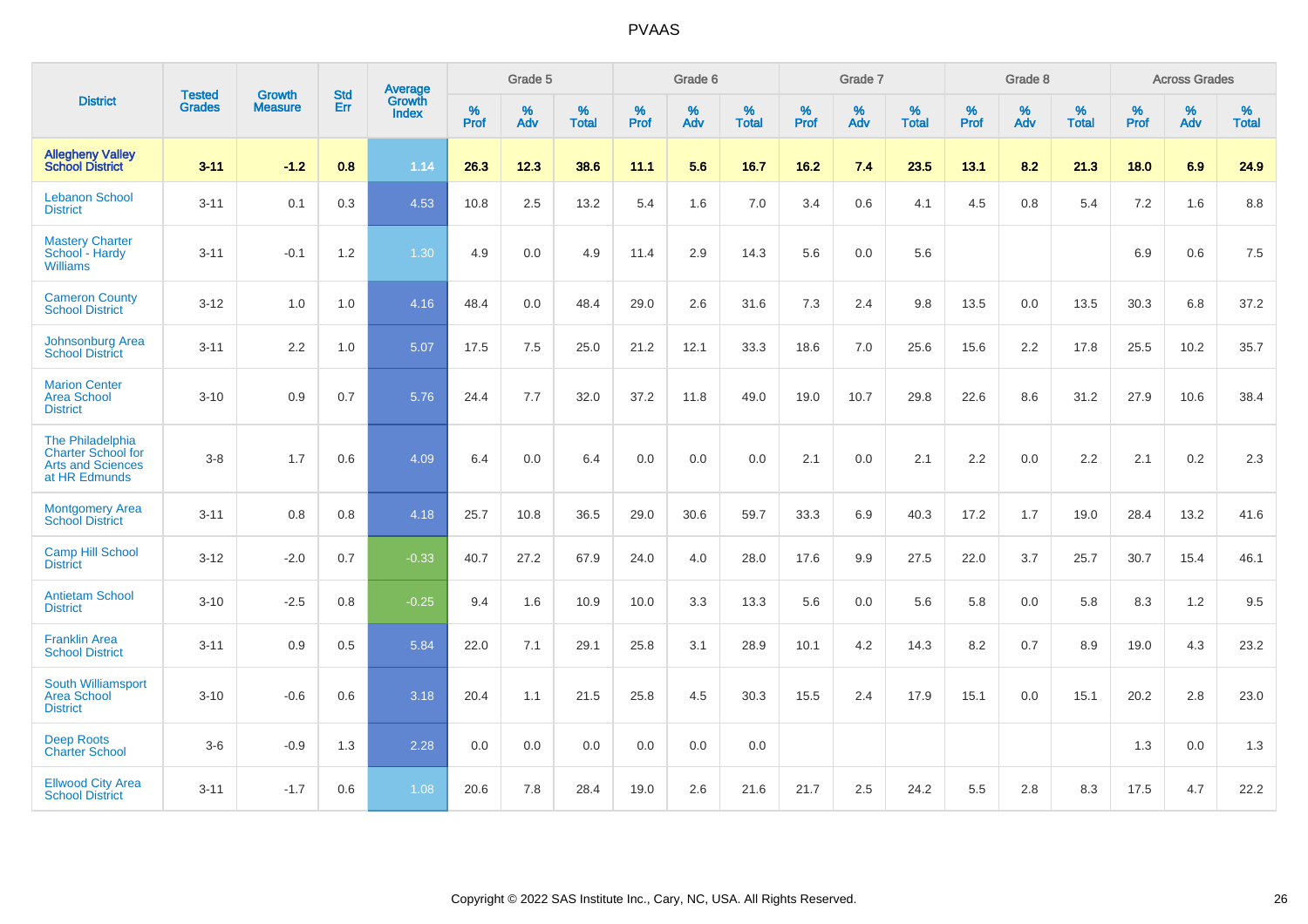|                                                                 |                                | <b>Growth</b>  | <b>Std</b> | Average                |                     | Grade 5  |                   |           | Grade 6  |                   |                  | Grade 7  |                   |           | Grade 8  |                   |              | <b>Across Grades</b> |                   |
|-----------------------------------------------------------------|--------------------------------|----------------|------------|------------------------|---------------------|----------|-------------------|-----------|----------|-------------------|------------------|----------|-------------------|-----------|----------|-------------------|--------------|----------------------|-------------------|
| <b>District</b>                                                 | <b>Tested</b><br><b>Grades</b> | <b>Measure</b> | Err        | Growth<br><b>Index</b> | $\%$<br><b>Prof</b> | %<br>Adv | %<br><b>Total</b> | %<br>Prof | %<br>Adv | %<br><b>Total</b> | %<br><b>Prof</b> | %<br>Adv | %<br><b>Total</b> | %<br>Prof | %<br>Adv | %<br><b>Total</b> | $\%$<br>Prof | %<br>Adv             | %<br><b>Total</b> |
| <b>Allegheny Valley</b><br><b>School District</b>               | $3 - 11$                       | $-1.2$         | 0.8        | 1.14                   | 26.3                | 12.3     | 38.6              | 11.1      | 5.6      | 16.7              | 16.2             | 7.4      | 23.5              | 13.1      | 8.2      | 21.3              | 18.0         | 6.9                  | 24.9              |
| <b>West Middlesex</b><br><b>Area School</b><br><b>District</b>  | $3 - 10$                       | 0.9            | 0.9        | 4.10                   | 21.7                | 21.7     | 43.5              | 39.3      | 4.9      | 44.3              | 30.0             | 2.0      | 32.0              | 7.1       | 0.0      | 7.1               | 30.3         | 7.4                  | 37.7              |
| <b>Gillingham Charter</b><br>School                             | $3 - 11$                       | $-5.9$         | 2.0        | $-1.16$                | 9.1                 | 0.0      | 9.1               | 0.0       | 0.0      | 0.0               |                  |          |                   | 0.0       | 0.0      | 0.0               | 4.4          | 1.4                  | 5.8               |
| <b>Ferndale Area</b><br><b>School District</b>                  | $3 - 10$                       | $-0.9$         | 0.9        | 1.11                   | 27.3                | 0.0      | 27.3              | 19.5      | 7.3      | 26.8              | 31.6             | 2.6      | 34.2              | 11.1      | 8.9      | 20.0              | 21.3         | 7.9                  | 29.1              |
| <b>Mastery Charter</b><br>School - Pickett<br>Campus            | $6 - 10$                       | 1.2            | 1.1        | 2.33                   |                     |          |                   | 0.0       | 0.0      | 0.0               | 0.0              | 0.0      | 0.0               | 2.8       | 0.0      | 2.8               | 0.9          | 0.0                  | 0.9               |
| <b>Big Spring School</b><br><b>District</b>                     | $3 - 11$                       | $-1.2$         | 0.5        | 0.68                   | 26.7                | 13.0     | 39.7              | 22.0      | 3.8      | 25.8              | 20.9             | 6.7      | 27.6              | 10.9      | 3.3      | 14.1              | 24.6         | 10.4                 | 35.0              |
| <b>Elk Lake School</b><br><b>District</b>                       | $3 - 11$                       | 1.9            | 0.7        | 7.96                   | 17.5                | 3.8      | 21.2              | 35.8      | 12.6     | 48.4              | 11.4             | 3.4      | 14.8              | 8.5       | 4.9      | 13.4              | 21.4         | 7.2                  | 28.5              |
| <b>Forest City</b><br><b>Regional School</b><br><b>District</b> | $3 - 12$                       | 1.5            | 0.9        | 4.76                   | 22.2                | 11.1     | 33.3              | 14.3      | 2.0      | 16.3              | 18.9             | 10.8     | 29.7              | 31.9      | 10.6     | 42.6              | 22.1         | 10.7                 | 32.8              |
| <b>Hamburg Area</b><br><b>School District</b>                   | $3 - 11$                       | $-0.0$         | 0.5        | 1.79                   | 29.1                | 6.4      | 35.5              | 28.4      | 2.4      | 30.7              | 10.1             | 3.8      | 13.8              | 9.9       | 2.1      | 12.1              | 20.9         | 6.6                  | 27.5              |
| <b>United School</b><br><b>District</b>                         | $3 - 11$                       | 0.3            | 0.8        | 3.96                   | 27.0                | 1.6      | 28.6              | 31.8      | 12.7     | 44.4              | 29.2             | 10.8     | 40.0              | 20.9      | 9.0      | 29.8              | 28.1         | 9.4                  | 37.5              |
| <b>Valley Grove</b><br><b>School District</b>                   | $3 - 10$                       | $-2.4$         | 0.8        | $-1.21$                | 35.4                | 8.3      | 43.8              | 27.6      | 1.7      | 29.3              | 18.5             | 5.6      | 24.1              | 14.3      | 1.8      | 16.1              | 25.5         | 6.8                  | 32.2              |
| <b>Hanover Area</b><br><b>School District</b>                   | $3 - 11$                       | $-2.5$         | 0.9        | $-0.79$                | 3.4                 | 3.4      | 6.8               | 10.0      | 4.0      | 14.0              | 5.3              | 1.8      | 7.0               | 0.0       | 0.0      | 0.0               | 7.4          | 1.9                  | 9.3               |
| <b>Gettysburg Area</b><br><b>School District</b>                | $3 - 11$                       | 1.3            | 0.4        | 5.96                   | 36.4                | 17.3     | 53.7              | 22.0      | 12.0     | 34.0              | 15.9             | 5.7      | 21.6              | 21.4      | 7.3      | 28.6              | 25.4         | 14.7                 | 40.1              |
| <b>Folk Arts-Cultural</b><br><b>Treasures Charter</b><br>School | $3 - 7$                        | $-1.8$         | 1.0        | 1.12                   | 22.7                | 6.8      | 29.6              | 28.9      | 4.4      | 33.3              | 20.4             | 2.3      | 22.7              |           |          |                   | 28.1         | 6.2                  | 34.4              |
| <b>Sayre Area School</b><br><b>District</b>                     | $3 - 11$                       | 1.9            | 0.7        | 6.31                   | 21.3                | 6.6      | 27.9              | 36.2      | 5.0      | 41.2              | 21.4             | 3.6      | 25.0              | 13.4      | 0.0      | 13.4              | 25.9         | 6.1                  | 32.0              |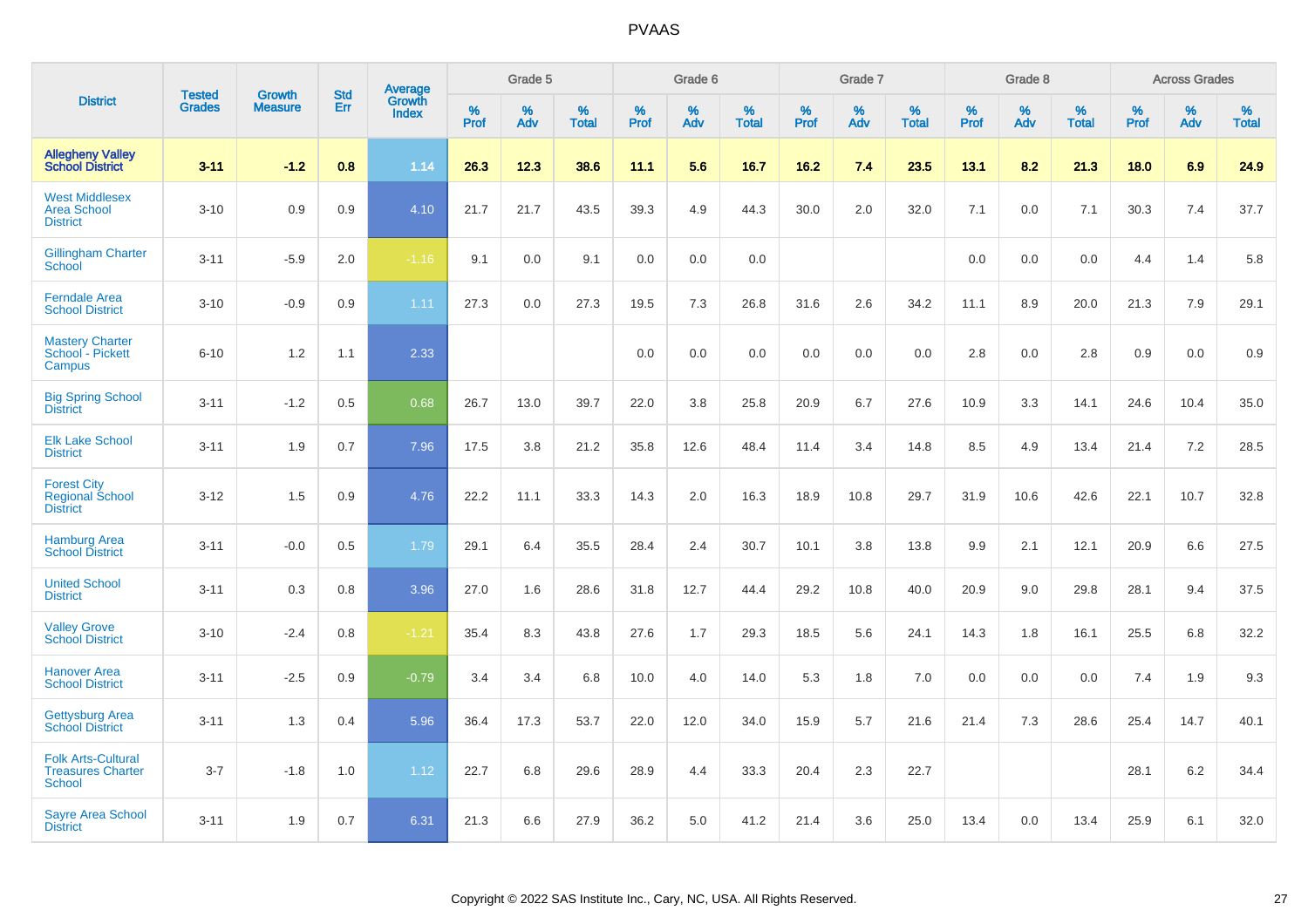|                                                                       | <b>Tested</b> | <b>Growth</b>  | <b>Std</b> | Average                |              | Grade 5  |                   |           | Grade 6  |                   |           | Grade 7  |                   |           | Grade 8  |                   |              | <b>Across Grades</b> |                   |
|-----------------------------------------------------------------------|---------------|----------------|------------|------------------------|--------------|----------|-------------------|-----------|----------|-------------------|-----------|----------|-------------------|-----------|----------|-------------------|--------------|----------------------|-------------------|
| <b>District</b>                                                       | <b>Grades</b> | <b>Measure</b> | Err        | Growth<br><b>Index</b> | $\%$<br>Prof | %<br>Adv | %<br><b>Total</b> | %<br>Prof | %<br>Adv | %<br><b>Total</b> | %<br>Prof | %<br>Adv | %<br><b>Total</b> | %<br>Prof | %<br>Adv | %<br><b>Total</b> | $\%$<br>Prof | $\%$<br>Adv          | %<br><b>Total</b> |
| <b>Allegheny Valley</b><br><b>School District</b>                     | $3 - 11$      | $-1.2$         | 0.8        | 1.14                   | 26.3         | 12.3     | 38.6              | 11.1      | 5.6      | 16.7              | 16.2      | 7.4      | 23.5              | 13.1      | 8.2      | 21.3              | 18.0         | 6.9                  | 24.9              |
| <b>Harmony Area</b><br><b>School District</b>                         | $3 - 10$      | 0.9            | 1.7        | 2.79                   | 31.2         | 6.2      | 37.5              | 41.7      | 4.2      | 45.8              | 0.0       | 0.0      | 0.0               |           |          |                   | 27.4         | 7.4                  | 34.7              |
| <b>Laurel School</b><br><b>District</b>                               | $3 - 11$      | $-0.4$         | 0.7        | 1.59                   | 25.7         | 5.4      | 31.1              | 23.9      | 12.7     | 36.6              | 29.5      | 5.1      | 34.6              | 18.8      | 8.7      | 27.5              | 28.6         | 13.6                 | 42.2              |
| <b>Old Forge School</b><br><b>District</b>                            | $3 - 12$      | $-2.1$         | 0.8        | 0.34                   | 11.8         | 2.9      | 14.7              | 11.3      | 0.0      | 11.3              | 19.0      | 4.8      | 23.8              | 5.9       | 0.0      | 5.9               | 14.0         | 2.9                  | 16.9              |
| <b>Universal Alcorn</b><br><b>Charter School</b>                      | $3-8$         | $-0.7$         | 0.8        | 0.93                   | 7.7          | 1.9      | 9.6               | 3.9       | 0.0      | 3.9               | 8.8       | 0.0      | 8.8               | 5.1       | 0.0      | 5.1               | 6.4          | 1.7                  | 8.1               |
| <b>Reach Cyber</b><br><b>Charter School</b>                           | $3 - 11$      | $-2.4$         | 0.9        | $-0.45$                | 19.4         | 9.7      | 29.0              | 9.1       | 0.0      | 9.1               | 17.0      | 3.8      | 20.8              | 17.5      | 5.3      | 22.8              | 21.3         | 4.7                  | 26.0              |
| <b>Cocalico School</b><br><b>District</b>                             | $3 - 11$      | 2.0            | 0.4        | 5.70                   | 27.4         | 17.4     | 44.8              | 25.2      | 17.5     | 42.7              | 27.3      | 4.0      | 31.3              | 22.2      | 6.2      | 28.4              | 28.3         | 12.1                 | 40.4              |
| <b>Waynesboro Area</b><br><b>School District</b>                      | $3 - 12$      | $-0.5$         | 0.4        | 2.30                   | 25.0         | 9.2      | 34.2              | 20.4      | 10.5     | 31.0              | 19.2      | 6.0      | 25.2              | 20.1      | 4.8      | 24.8              | 22.3         | 9.3                  | 31.6              |
| <b>Spring Cove</b><br><b>School District</b>                          | $3 - 11$      | 0.9            | 0.5        | 5.97                   | 18.5         | 8.4      | 26.9              | 15.1      | 4.8      | 19.8              | 11.0      | 3.9      | 15.0              | 12.7      | 4.0      | 16.7              | 20.0         | 7.4                  | 27.4              |
| Young Scholars Of<br>Western<br>Pennsylvania<br><b>Charter School</b> | $3 - 8$       | $-0.4$         | 1.1        | 1.25                   | 6.7          | 6.7      | 13.3              | 5.9       | 5.9      | 11.8              | 20.7      | 3.4      | 24.1              | 8.7       | 0.0      | 8.7               | 12.3         | 4.8                  | 17.1              |
| <b>Keystone School</b><br><b>District</b>                             | $3 - 11$      | $-1.0$         | 0.8        | 1.11                   | 28.4         | 19.4     | 47.8              | 32.1      | 1.9      | 34.0              | 12.3      | 1.4      | 13.7              | 6.4       | 0.0      | 6.4               | 24.1         | 7.6                  | 31.6              |
| <b>New Castle Area</b><br><b>School District</b>                      | $3 - 12$      | $-0.5$         | 0.4        | 2.63                   | 4.3          | 0.5      | 4.8               | 3.3       | 1.9      | 5.2               | 7.7       | 1.4      | 9.1               | 3.3       | 0.9      | 4.2               | 4.4          | 1.1                  | 5.5               |
| <b>Vision Academy</b><br>Charter School                               | $3-8$         | 1.7            | 1.1        | 3.72                   | 11.1         | 0.0      | 11.1              | 0.0       | 0.0      | 0.0               | 2.9       | 2.9      | 5.9               | 9.5       | 4.8      | 14.3              | 6.4          | 1.6                  | 8.0               |
| <b>Lower Moreland</b><br><b>Township School</b><br><b>District</b>    | $3 - 11$      | 2.2            | 0.5        | 4.65                   | 27.3         | 27.3     | 54.6              | 38.8      | 19.4     | 58.2              | 30.7      | 17.2     | 47.8              | 25.1      | 15.0     | 40.1              | 32.4         | 17.7                 | 50.0              |
| <b>Fairfield Area</b><br><b>School District</b>                       | $3 - 11$      | $-1.2$         | 0.8        | 1.99                   | 32.3         | 1.6      | 33.9              | 19.7      | 1.6      | 21.3              | 18.5      | 0.0      | 18.5              | 16.7      | 3.7      | 20.4              | 25.3         | 6.7                  | 32.0              |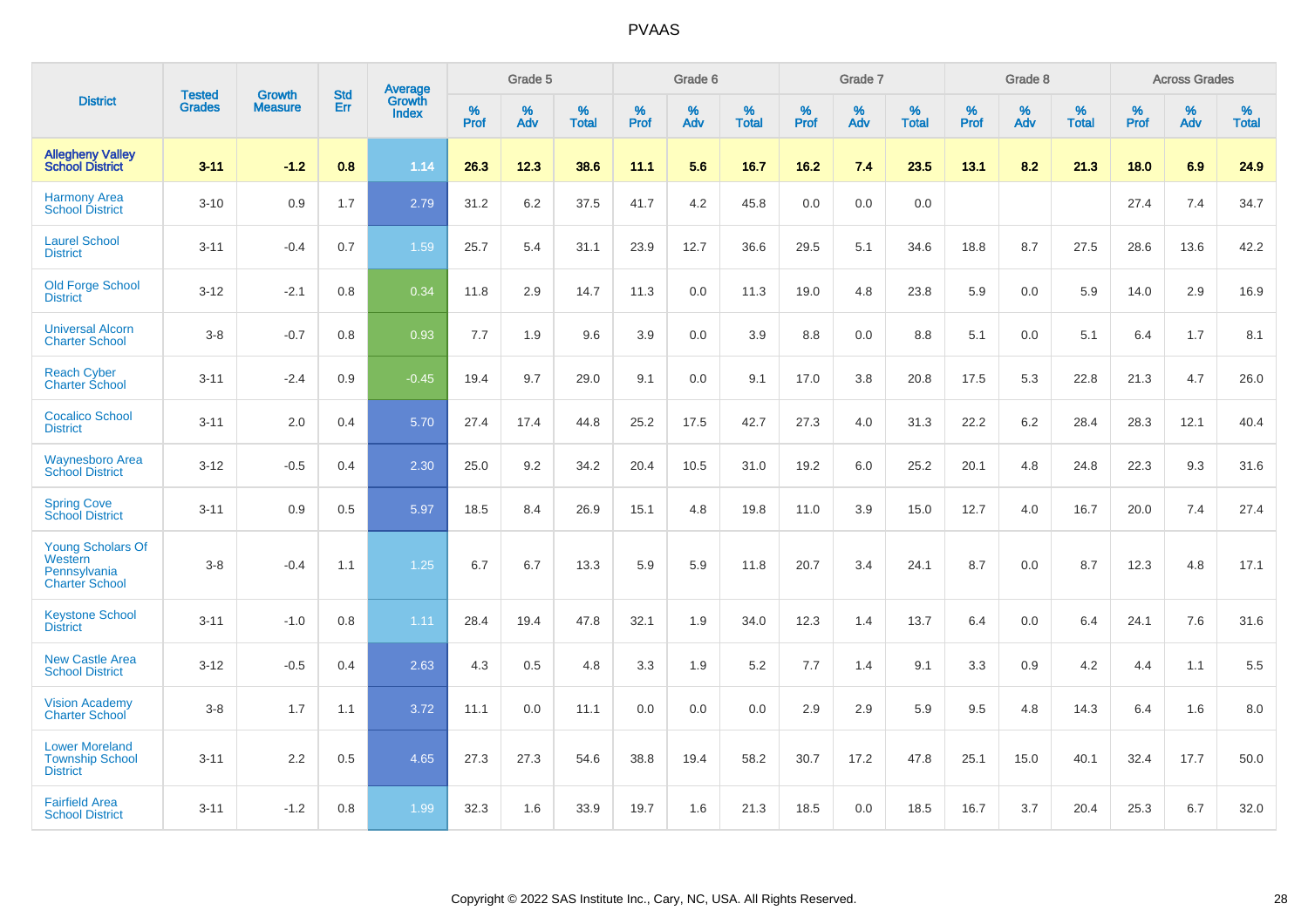|                                                             | <b>Tested</b> | <b>Growth</b>  | <b>Std</b> | Average                |              | Grade 5  |                   |              | Grade 6  |                   |              | Grade 7     |                   |              | Grade 8     |                   |              | <b>Across Grades</b> |                   |
|-------------------------------------------------------------|---------------|----------------|------------|------------------------|--------------|----------|-------------------|--------------|----------|-------------------|--------------|-------------|-------------------|--------------|-------------|-------------------|--------------|----------------------|-------------------|
| <b>District</b>                                             | <b>Grades</b> | <b>Measure</b> | Err        | Growth<br><b>Index</b> | $\%$<br>Prof | %<br>Adv | %<br><b>Total</b> | $\%$<br>Prof | %<br>Adv | %<br><b>Total</b> | $\%$<br>Prof | $\%$<br>Adv | %<br><b>Total</b> | $\%$<br>Prof | $\%$<br>Adv | %<br><b>Total</b> | $\%$<br>Prof | $\%$<br>Adv          | %<br><b>Total</b> |
| <b>Allegheny Valley</b><br><b>School District</b>           | $3 - 11$      | $-1.2$         | 0.8        | 1.14                   | 26.3         | 12.3     | 38.6              | 11.1         | 5.6      | 16.7              | 16.2         | 7.4         | 23.5              | 13.1         | 8.2         | 21.3              | 18.0         | 6.9                  | 24.9              |
| <b>Grove City Area</b><br><b>School District</b>            | $3 - 12$      | $-0.0$         | 0.6        | 1.93                   | 21.8         | 16.8     | 38.6              | 29.0         | 12.1     | 41.1              | 28.1         | 13.2        | 41.2              | 19.5         | 8.5         | 28.0              | 27.6         | 16.8                 | 44.3              |
| <b>Russell Bvers</b><br><b>Charter School</b>               | $3 - 8$       | 1.5            | 0.8        | 5.07                   | 3.6          | 0.0      | 3.6               | 0.0          | 0.0      | 0.0               | 0.0          | 0.0         | 0.0               | 0.0          | 0.0         | 0.0               | 3.2          | 1.9                  | 5.2               |
| <b>Upper Dublin</b><br><b>School District</b>               | $3 - 12$      | 0.6            | 0.4        | 2.59                   | 41.8         | 29.3     | 71.1              | 38.5         | 24.8     | 63.3              | 30.8         | 29.7        | 60.5              | 24.1         | 14.8        | 38.9              | 35.7         | 29.8                 | 65.5              |
| <b>Everett Area</b><br><b>School District</b>               | $3 - 11$      | $-1.4$         | 0.7        | 1.92                   | 27.6         | 6.9      | 34.5              | 19.8         | 2.3      | 22.1              | 13.9         | 1.0         | 14.8              | 10.7         | 6.7         | 17.3              | 19.7         | 5.5                  | 25.2              |
| <b>Dunmore School</b><br><b>District</b>                    | $3 - 11$      | $-0.4$         | 0.7        | 1.48                   | 26.4         | 9.7      | 36.1              | 20.9         | 2.2      | 23.1              | 10.4         | 0.9         | 11.3              | 9.5          | 3.6         | 13.1              | 18.9         | 6.1                  | 25.0              |
| <b>Carlynton School</b><br><b>District</b>                  | $3 - 11$      | $-1.3$         | 0.7        | 0.95                   | 16.3         | 10.9     | 27.2              | 35.7         | 7.1      | 42.9              | 9.5          | 3.8         | 13.3              | 11.7         | 0.0         | 11.7              | 20.9         | 6.7                  | 27.6              |
| <b>Upper Perkiomen</b><br><b>School District</b>            | $3 - 11$      | 2.0            | 0.4        | 6.80                   | 26.0         | 11.8     | 37.8              | 23.0         | 6.1      | 29.1              | 28.0         | 11.6        | 39.6              | 22.9         | 10.0        | 32.8              | 24.8         | 10.4                 | 35.1              |
| <b>Bellwood-Antis</b><br><b>School District</b>             | $3 - 10$      | 2.2            | 0.6        | 5.68                   | 18.9         | 4.4      | 23.3              | 12.4         | 9.0      | 21.4              | 29.4         | 15.3        | 44.7              | 14.1         | 6.5         | 20.6              | 21.6         | 9.9                  | 31.5              |
| <b>Mars Area School</b><br><b>District</b>                  | $3 - 10$      | 0.5            | 0.4        | 6.45                   | 31.3         | 20.9     | 52.2              | 32.6         | 24.5     | 57.1              | 23.8         | 16.5        | 40.4              | 24.5         | 6.4         | 30.8              | 32.3         | 21.1                 | 53.4              |
| <b>Ephrata Area</b><br><b>School District</b>               | $3 - 11$      | 0.9            | 0.4        | 5.20                   | 34.6         | 12.9     | 47.5              | 24.8         | 8.0      | 32.8              | 18.0         | 4.2         | 22.2              | 18.9         | 4.3         | 23.1              | 25.6         | 12.5                 | 38.1              |
| <b>Bethel Park School</b><br><b>District</b>                | $3 - 11$      | $-0.2$         | 0.4        | 1.45                   | 31.6         | 17.7     | 49.3              | 27.0         | 17.1     | 44.1              | 29.6         | 13.0        | 42.6              | 27.1         | 8.9         | 36.0              | 30.4         | 17.5                 | 48.0              |
| <b>Stroudsburg Area</b><br><b>School District</b>           | $3 - 11$      | $-0.2$         | 0.4        | 3.95                   | 17.5         | 9.2      | 26.8              | 18.8         | 4.9      | 23.8              | 21.6         | 2.7         | 24.3              | 15.4         | 1.8         | 17.1              | 20.2         | 6.4                  | 26.6              |
| Conemaugh<br><b>Township Area</b><br><b>School District</b> | $3 - 12$      | $-1.5$         | 0.8        | 2.85                   | 51.6         | 22.6     | 74.2              | 23.0         | 16.4     | 39.3              | 29.2         | 20.8        | 50.0              | 28.8         | 5.5         | 34.2              | 34.8         | 23.6                 | 58.4              |
| <b>Brockway Area</b><br><b>School District</b>              | $3 - 11$      | 2.7            | 0.7        | 9.15                   | 35.4         | 17.7     | 53.2              | 29.4         | 36.8     | 66.2              | 22.5         | 7.5         | 30.0              | 20.8         | 5.6         | 26.4              | 28.7         | 18.6                 | 47.4              |
| <b>Clarion Area</b><br><b>School District</b>               | $3 - 11$      | $-0.1$         | 0.8        | 2.20                   | 31.2         | 8.3      | 39.6              | 32.1         | 7.1      | 39.3              | 17.9         | 10.4        | 28.4              | 28.1         | 3.5         | 31.6              | 26.5         | 10.2                 | 36.8              |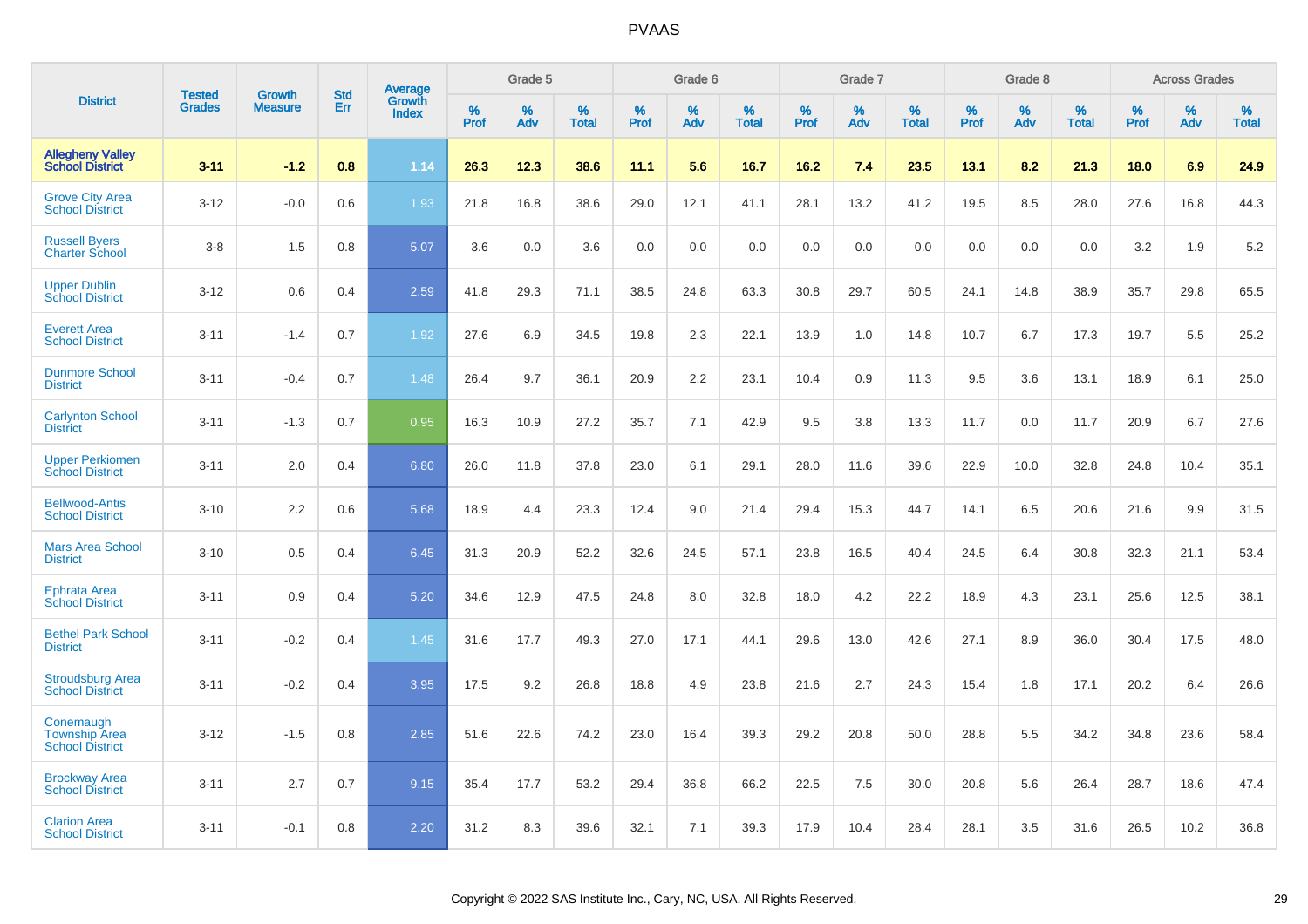|                                                                 | <b>Tested</b> | <b>Growth</b>  | <b>Std</b> | Average                |              | Grade 5  |                   |           | Grade 6  |                   |           | Grade 7  |                   |           | Grade 8  |                   |           | <b>Across Grades</b> |                   |
|-----------------------------------------------------------------|---------------|----------------|------------|------------------------|--------------|----------|-------------------|-----------|----------|-------------------|-----------|----------|-------------------|-----------|----------|-------------------|-----------|----------------------|-------------------|
| <b>District</b>                                                 | <b>Grades</b> | <b>Measure</b> | Err        | Growth<br><b>Index</b> | $\%$<br>Prof | %<br>Adv | %<br><b>Total</b> | %<br>Prof | %<br>Adv | %<br><b>Total</b> | %<br>Prof | %<br>Adv | %<br><b>Total</b> | %<br>Prof | %<br>Adv | %<br><b>Total</b> | %<br>Prof | %<br>Adv             | %<br><b>Total</b> |
| <b>Allegheny Valley</b><br><b>School District</b>               | $3 - 11$      | $-1.2$         | 0.8        | 1.14                   | 26.3         | 12.3     | 38.6              | 11.1      | 5.6      | 16.7              | 16.2      | 7.4      | 23.5              | 13.1      | 8.2      | 21.3              | 18.0      | 6.9                  | 24.9              |
| <b>Ridgway Area</b><br><b>School District</b>                   | $3 - 11$      | 4.4            | 0.8        | 5.42                   | 36.7         | 20.0     | 56.7              | 42.6      | 18.0     | 60.7              | 25.0      | 13.3     | 38.3              | 28.3      | 5.0      | 33.3              | 30.2      | 18.4                 | 48.6              |
| Montessori<br><b>Regional Charter</b><br>School                 | $3-6$         | $-2.6$         | 1.1        | $-1.45$                | 15.0         | 5.0      | 20.0              | 5.1       | 1.7      | 6.8               |           |          |                   |           |          |                   | 11.1      | 6.3                  | 17.3              |
| <b>Greencastle-Antrim</b><br><b>School District</b>             | $3 - 11$      | $-0.1$         | 0.4        | 2.26                   | 28.2         | 15.8     | 44.1              | 31.2      | 8.1      | 39.3              | 24.8      | 7.8      | 32.6              | 18.7      | 5.6      | 24.4              | 26.8      | 11.4                 | 38.2              |
| <b>Northwest Area</b><br><b>School District</b>                 | $3 - 10$      | 0.9            | 0.8        | 2.73                   | 17.3         | 1.9      | 19.2              | 19.3      | 3.5      | 22.8              | 7.3       | 1.8      | 9.1               | 5.4       | 0.0      | 5.4               | 13.2      | 1.5                  | 14.8              |
| <b>Aliquippa School</b><br><b>District</b>                      | $3 - 11$      | 0.1            | 0.8        | 2.83                   | 1.5          | 0.0      | 1.5               | 0.0       | 1.6      | 1.6               | 6.9       | 0.0      | 6.9               | 0.0       | 0.0      | 0.0               | 2.0       | 0.5                  | 2.6               |
| <b>Bethlehem Area</b><br><b>School District</b>                 | $3 - 11$      | 0.4            | 0.4        | 3.53                   | 16.6         | 11.7     | 28.3              | 13.0      | 2.9      | 15.9              | 14.3      | 5.3      | 19.6              | 9.9       | 3.9      | 13.8              | 18.1      | 8.8                  | 26.8              |
| <b>Propel Charter</b><br>School-Hazelwood                       | $3 - 8$       | $-1.6$         | 1.2        | 1.36                   | 3.4          | 0.0      | 3.4               | 0.0       | 0.0      | 0.0               | 0.0       | 4.8      | 4.8               | 0.0       | 0.0      | 0.0               | 0.6       | 0.6                  | 1.3               |
| <b>Sto-Rox School</b><br><b>District</b>                        | $3 - 10$      | $-0.5$         | 0.9        | 2.11                   | 4.4          | 1.1      | 5.4               | 1.2       | 0.0      | 1.2               | 0.0       | 0.0      | 0.0               | 0.0       | 0.0      | 0.0               | 2.8       | 0.5                  | 3.3               |
| <b>Tamaqua Area</b><br><b>School District</b>                   | $3 - 12$      | 2.4            | 0.5        | 6.23                   | 28.7         | 9.3      | 38.0              | 18.6      | 1.6      | 20.2              | 19.7      | 7.2      | 27.0              | 11.4      | 2.1      | 13.5              | 22.6      | 5.9                  | 28.4              |
| <b>Susquenita School</b><br><b>District</b>                     | $3 - 11$      | 1.6            | 0.6        | 3.26                   | 23.8         | 15.6     | 39.3              | 15.4      | 5.8      | 21.2              | 19.2      | 5.0      | 24.2              | 12.3      | 5.7      | 17.9              | 23.0      | 9.7                  | 32.7              |
| <b>Northern York</b><br><b>County School</b><br><b>District</b> | $3 - 11$      | 1.3            | 0.4        | 6.31                   | 26.3         | 11.1     | 37.4              | 24.5      | 8.2      | 32.7              | 20.4      | 5.3      | 25.7              | 10.9      | 0.9      | 11.8              | 23.2      | 8.9                  | 32.1              |
| Independence<br><b>Charter School</b><br>West                   | $3 - 7$       | $-1.0$         | 1.7        | 1.35                   | 0.0          | 0.0      | 0.0               | 16.7      | 0.0      | 16.7              | 5.6       | 0.0      | 5.6               |           |          |                   | 6.2       | 1.8                  | 8.0               |
| <b>Sugar Valley Rural</b><br><b>Charter School</b>              | $3 - 11$      | $-0.5$         | 1.0        | 1.21                   | 26.3         | 5.3      | 31.6              | 8.3       | 0.0      | 8.3               | 5.1       | 2.6      | 7.7               | 2.8       | 0.0      | 2.8               | 16.0      | 2.8                  | 18.9              |
| <b>Mahanoy Area</b><br><b>School District</b>                   | $3 - 10$      | $-0.3$         | 0.8        | 3.34                   | 7.3          | 0.0      | 7.3               | 4.0       | 0.0      | 4.0               | 7.7       | 0.0      | 7.7               | 4.6       | 0.0      | 4.6               | 10.4      | 0.8                  | 11.1              |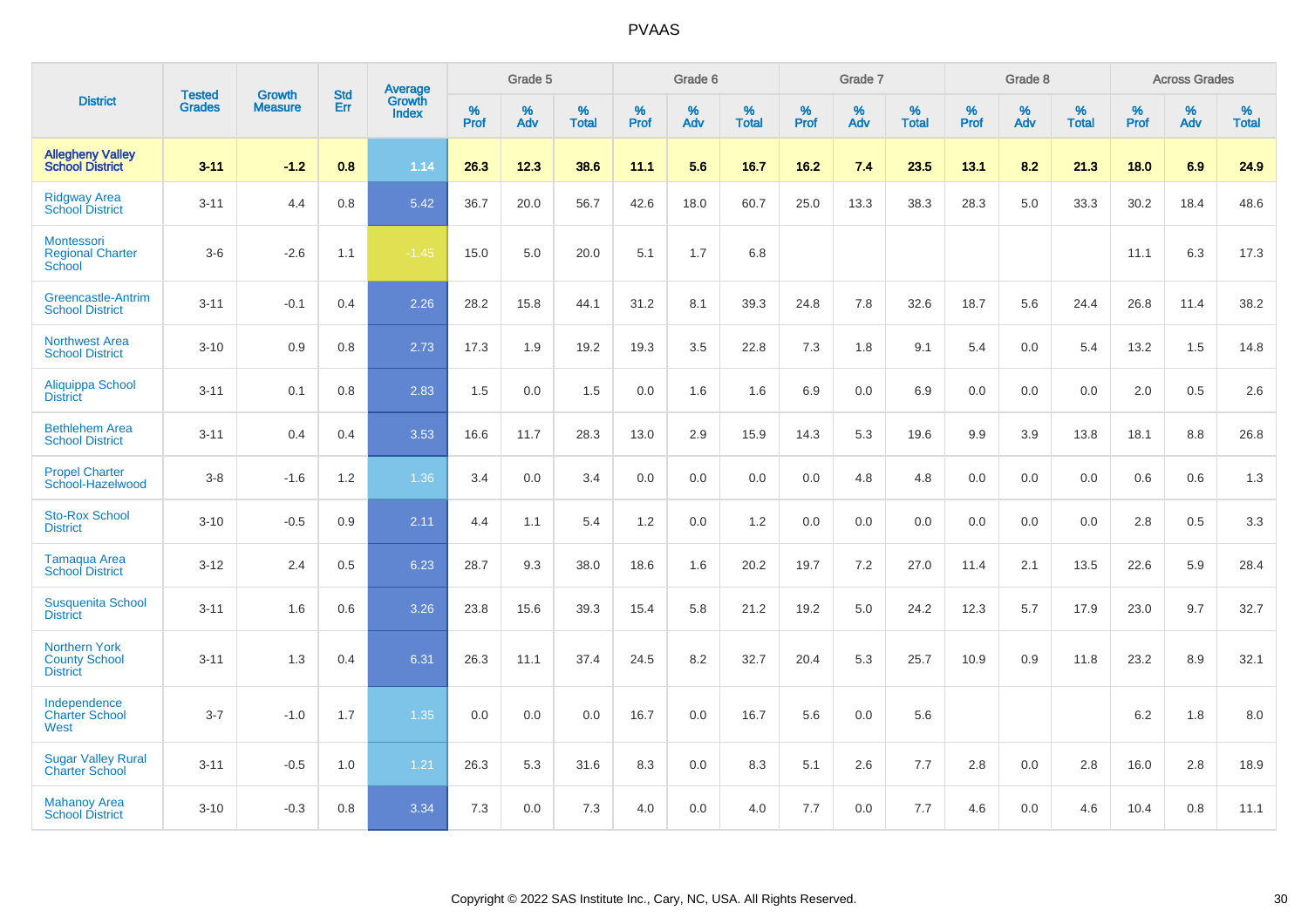|                                                                   |                                |                                 | <b>Std</b> |                                          |                     | Grade 5  |                   |              | Grade 6  |                   |              | Grade 7  |                   |              | Grade 8  |                   |              | <b>Across Grades</b> |                   |
|-------------------------------------------------------------------|--------------------------------|---------------------------------|------------|------------------------------------------|---------------------|----------|-------------------|--------------|----------|-------------------|--------------|----------|-------------------|--------------|----------|-------------------|--------------|----------------------|-------------------|
| <b>District</b>                                                   | <b>Tested</b><br><b>Grades</b> | <b>Growth</b><br><b>Measure</b> | Err        | <b>Average</b><br>Growth<br><b>Index</b> | $\%$<br><b>Prof</b> | %<br>Adv | %<br><b>Total</b> | $\%$<br>Prof | %<br>Adv | %<br><b>Total</b> | $\%$<br>Prof | %<br>Adv | %<br><b>Total</b> | $\%$<br>Prof | %<br>Adv | %<br><b>Total</b> | $\%$<br>Prof | %<br>Adv             | %<br><b>Total</b> |
| <b>Allegheny Valley</b><br><b>School District</b>                 | $3 - 11$                       | $-1.2$                          | 0.8        | 1.14                                     | 26.3                | 12.3     | 38.6              | 11.1         | 5.6      | 16.7              | 16.2         | 7.4      | 23.5              | 13.1         | 8.2      | 21.3              | 18.0         | 6.9                  | 24.9              |
| <b>Turkeyfoot Valley</b><br><b>Area School</b><br><b>District</b> | $3 - 12$                       | $-0.8$                          | 1.3        | 1.22                                     | 18.2                | 0.0      | 18.2              | 14.3         | 0.0      | 14.3              | 30.0         | 0.0      | 30.0              | 12.5         | 4.2      | 16.7              | 20.0         | 2.6                  | 22.6              |
| <b>Saint Clair Area</b><br><b>School District</b>                 | $3-8$                          | 1.1                             | 0.9        | 4.46                                     | 28.3                | 13.2     | 41.5              | 24.0         | 4.0      | 28.0              | 19.2         | 7.7      | 26.9              | 12.5         | 2.5      | 15.0              | 24.2         | 7.2                  | 31.4              |
| <b>Tidioute</b><br><b>Community</b><br><b>Charter School</b>      | $3 - 11$                       | $-0.3$                          | 1.4        | 2.22                                     | 15.4                | 0.0      | 15.4              | 27.8         | 0.0      | 27.8              | 10.5         | 0.0      | 10.5              | 7.4          | 0.0      | 7.4               | 16.0         | 1.6                  | 17.6              |
| <b>Curwensville Area</b><br><b>School District</b>                | $3 - 11$                       | 1.8                             | 0.8        | 4.90                                     | 43.9                | 17.1     | 61.0              | 21.4         | 7.1      | 28.6              | 27.1         | 4.3      | 31.4              | 21.7         | 2.9      | 24.6              | 32.0         | 11.2                 | 43.3              |
| <b>Deer Lakes School</b><br><b>District</b>                       | $3 - 11$                       | 1.8                             | 0.6        | 7.57                                     | 21.1                | 6.5      | 27.6              | 24.4         | 10.6     | 35.0              | 25.4         | 19.2     | 44.6              | 24.5         | 3.9      | 28.4              | 26.2         | 10.7                 | 36.9              |
| <b>Mohawk Area</b><br><b>School District</b>                      | $3 - 11$                       | 1.9                             | 0.6        | 3.98                                     | 26.2                | 4.8      | 31.1              | 19.2         | 13.8     | 33.0              | 27.4         | 11.8     | 39.2              | 22.8         | 8.7      | 31.5              | 27.0         | 10.4                 | 37.4              |
| <b>East Penn School</b><br><b>District</b>                        | $3 - 11$                       | 0.8                             | 0.3        | 4.48                                     | 32.6                | 12.6     | 45.2              | 20.7         | 7.8      | 28.4              | 23.5         | 11.3     | 34.8              | 17.8         | 8.6      | 26.5              | 26.4         | 13.0                 | 39.4              |
| <b>Wellsboro Area</b><br><b>School District</b>                   | $3 - 11$                       | 3.0                             | 0.6        | 6.61                                     | 30.4                | 7.0      | 37.4              | 16.2         | 5.0      | 21.2              | 20.5         | 13.7     | 34.2              | 24.5         | 13.3     | 37.8              | 24.3         | 8.8                  | 33.1              |
| <b>California Area</b><br><b>School District</b>                  | $3 - 10$                       | $-1.0$                          | 0.8        | 3.04                                     | 27.3                | 5.4      | 32.7              | 13.8         | 0.0      | 13.8              | 24.6         | 1.8      | 26.3              | 20.4         | 5.6      | 25.9              | 22.4         | 4.3                  | 26.6              |
| <b>West Branch Area</b><br><b>School District</b>                 | $3 - 11$                       | 0.5                             | 0.8        | 1.82                                     | 16.1                | 3.2      | 19.4              | 7.8          | 4.7      | 12.5              | 19.7         | 14.5     | 34.2              | 18.8         | 6.2      | 25.0              | 18.7         | 7.8                  | 26.5              |
| <b>Union City Area</b><br><b>School District</b>                  | $3 - 12$                       | 0.2                             | 0.7        | 1.91                                     | 18.8                | 8.7      | 27.5              | 19.4         | 11.3     | 30.6              | 23.4         | 3.9      | 27.3              | 10.1         | 5.6      | 15.7              | 21.6         | 9.8                  | 31.4              |
| <b>West Oak Lane</b><br><b>Charter School</b>                     | $3-8$                          | 0.7                             | 0.7        | 1.55                                     | 2.6                 | 1.3      | 3.8               | 6.1          | 0.0      | 6.1               | 6.9          | 1.4      | 8.3               | 0.0          | 1.9      | 1.9               | 6.1          | 0.7                  | 6.8               |
| <b>Littlestown Area</b><br><b>School District</b>                 | $3 - 11$                       | 1.5                             | 0.6        | 5.61                                     | 18.6                | 2.6      | 21.2              | 16.3         | 1.6      | 17.9              | 14.0         | 4.7      | 18.7              | 21.0         | 4.0      | 25.0              | 23.5         | 4.6                  | 28.1              |
| <b>Corry Area School</b><br><b>District</b>                       | $3 - 11$                       | $-1.0$                          | 0.5        | 0.08                                     | 25.4                | 7.9      | 33.3              | 25.2         | 3.6      | 28.8              | 17.4         | 5.1      | 22.5              | 15.8         | 1.4      | 17.1              | 23.2         | 7.5                  | 30.7              |
| <b>Northeast Bradford</b><br><b>School District</b>               | $3 - 10$                       | 1.9                             | 0.9        | 4.85                                     | 40.0                | 12.5     | 52.5              | 34.8         | 2.2      | 37.0              | 24.0         | 2.0      | 26.0              | 13.8         | 5.2      | 19.0              | 29.7         | 6.0                  | 35.7              |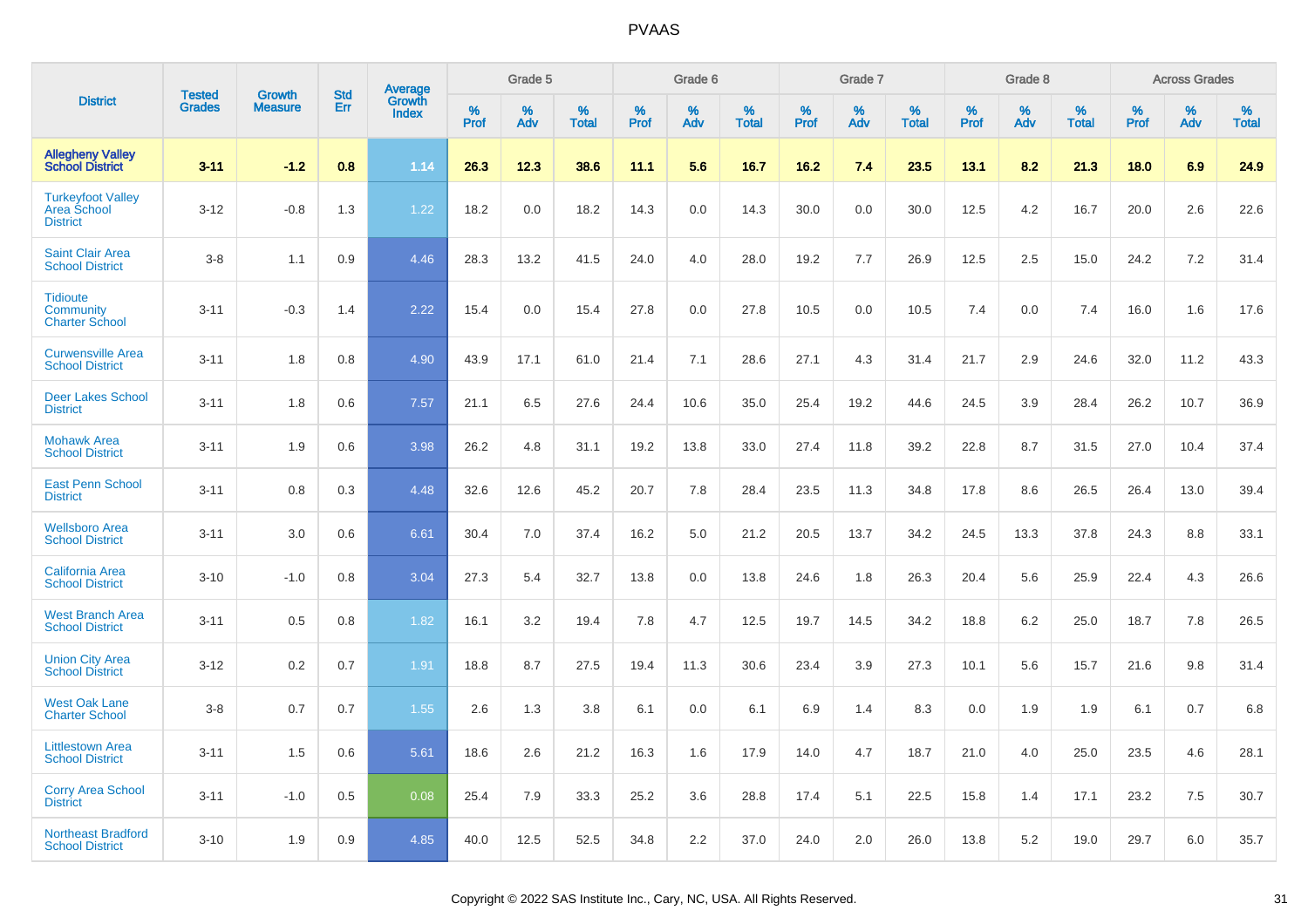|                                                                    |                                | <b>Growth</b>  | <b>Std</b> | Average                |              | Grade 5  |                   |           | Grade 6  |                   |              | Grade 7  |                   |              | Grade 8  |                   |              | <b>Across Grades</b> |                   |
|--------------------------------------------------------------------|--------------------------------|----------------|------------|------------------------|--------------|----------|-------------------|-----------|----------|-------------------|--------------|----------|-------------------|--------------|----------|-------------------|--------------|----------------------|-------------------|
| <b>District</b>                                                    | <b>Tested</b><br><b>Grades</b> | <b>Measure</b> | Err        | Growth<br><b>Index</b> | $\%$<br>Prof | %<br>Adv | %<br><b>Total</b> | %<br>Prof | %<br>Adv | %<br><b>Total</b> | $\%$<br>Prof | %<br>Adv | %<br><b>Total</b> | $\%$<br>Prof | %<br>Adv | %<br><b>Total</b> | $\%$<br>Prof | %<br>Adv             | %<br><b>Total</b> |
| <b>Allegheny Valley</b><br><b>School District</b>                  | $3 - 11$                       | $-1.2$         | 0.8        | 1.14                   | 26.3         | 12.3     | 38.6              | 11.1      | 5.6      | 16.7              | 16.2         | 7.4      | 23.5              | 13.1         | 8.2      | 21.3              | 18.0         | 6.9                  | 24.9              |
| <b>Carlisle Area</b><br><b>School District</b>                     | $3 - 11$                       | 0.5            | 0.4        | 3.54                   | 22.0         | 8.3      | 30.3              | 20.5      | 3.3      | 23.8              | 18.9         | 7.6      | 26.5              | 11.6         | 5.6      | 17.1              | 21.3         | 7.2                  | 28.5              |
| <b>Greenville Area</b><br><b>School District</b>                   | $3 - 11$                       | 0.3            | 0.7        | 2.17                   | 34.4         | 4.4      | 38.9              | 19.2      | 5.1      | 24.4              | 16.7         | 5.9      | 22.6              | 10.0         | 2.5      | 12.5              | 23.6         | 5.4                  | 29.1              |
| <b>Cranberry Area</b><br><b>School District</b>                    | $3 - 12$                       | 0.9            | 0.7        | 2.03                   | 27.3         | 10.4     | 37.7              | 26.0      | 2.1      | 28.1              | 14.7         | 3.2      | 17.9              | 18.7         | 2.7      | 21.3              | 22.6         | 3.9                  | 26.5              |
| <b>Avon Grove</b><br><b>Charter School</b>                         | $3 - 11$                       | 1.8            | 0.6        | 4.32                   | 22.1         | 6.6      | 28.7              | 29.9      | 11.7     | 41.6              | 27.2         | 9.8      | 37.0              | 13.9         | 2.0      | 15.8              | 24.3         | 10.2                 | 34.6              |
| <b>Penns Valley Area</b><br><b>School District</b>                 | $3 - 12$                       | 5.2            | 0.6        | 10.29                  | 43.9         | 18.4     | 62.2              | 38.8      | 17.5     | 56.3              | 25.7         | 9.5      | 35.2              | 16.0         | 9.4      | 25.5              | 32.5         | 14.3                 | 46.8              |
| <b>Mifflinburg Area</b><br><b>School District</b>                  | $3 - 11$                       | 2.1            | 0.6        | 5.49                   | 32.0         | 12.0     | 44.0              | 29.7      | 4.5      | 34.2              | 17.4         | 8.3      | 25.6              | 25.2         | 7.8      | 33.0              | 29.9         | 8.8                  | 38.6              |
| <b>Avella Area School</b><br><b>District</b>                       | $3 - 12$                       | 1.2            | 1.0        | 2.47                   | 17.1         | 2.4      | 19.5              | 36.4      | 6.1      | 42.4              | 17.1         | 2.9      | 20.0              | 21.4         | 10.7     | 32.1              | 22.4         | 9.4                  | 31.8              |
| <b>Jersey Shore Area</b><br><b>School District</b>                 | $3 - 11$                       | 1.3            | 0.5        | 4.52                   | 24.0         | 10.8     | 34.7              | 32.5      | 7.1      | 39.7              | 22.6         | 6.9      | 29.6              | 18.1         | 1.6      | 19.8              | 27.4         | 10.1                 | 37.6              |
| <b>Chester-Upland</b><br><b>School District</b>                    | $3 - 11$                       | 0.1            | 0.7        | 2.70                   | 3.7          | 0.0      | 3.7               | 2.6       | 1.3      | 3.9               | 0.0          | 0.0      | 0.0               | 0.0          | 0.0      | 0.0               | 3.1          | 0.4                  | 3.4               |
| <b>Western Beaver</b><br><b>County School</b><br><b>District</b>   | $3 - 11$                       | 3.4            | 1.1        | 5.38                   | 12.5         | 12.5     | 25.0              | 32.6      | 11.6     | 44.2              | 29.2         | 4.2      | 33.3              | 27.8         | 2.8      | 30.6              | 26.5         | 9.8                  | 36.3              |
| <b>Mastery Charter</b><br>School-Cleveland<br>Elementary           | $3-8$                          | $-1.3$         | 1.2        | 0.25                   | 3.8          | 7.7      | 11.5              | 5.9       | 0.0      | 5.9               | 3.6          | 0.0      | 3.6               | 3.8          | 3.8      | 7.7               | 2.4          | 1.8                  | 4.3               |
| <b>Erie Rise</b><br>Leadership<br><b>Academy Charter</b><br>School | $3-8$                          | $-0.6$         | 1.1        | 2.06                   | 6.9          | 0.0      | 6.9               | 0.0       | 0.0      | 0.0               | 0.0          | 0.0      | 0.0               | 0.0          | 0.0      | 0.0               | 1.6          | 1.0                  | 2.6               |
| <b>KIPP Philadelphia</b><br><b>Charter School</b>                  | $3-8$                          | 0.0            | 0.9        | 3.74                   | 2.0          | 0.0      | 2.0               | 0.0       | 0.0      | 0.0               | 2.6          | 0.0      | 2.6               | 6.8          | 0.0      | 6.8               | 3.6          | 0.0                  | 3.6               |
| <b>Fox Chapel Area</b><br><b>School District</b>                   | $3 - 11$                       | 1.4            | 0.4        | 5.89                   | 35.9         | 45.1     | 81.0              | 31.9      | 28.4     | 60.2              | 32.7         | 30.2     | 62.9              | 28.3         | 27.6     | 55.8              | 30.3         | 40.6                 | 70.9              |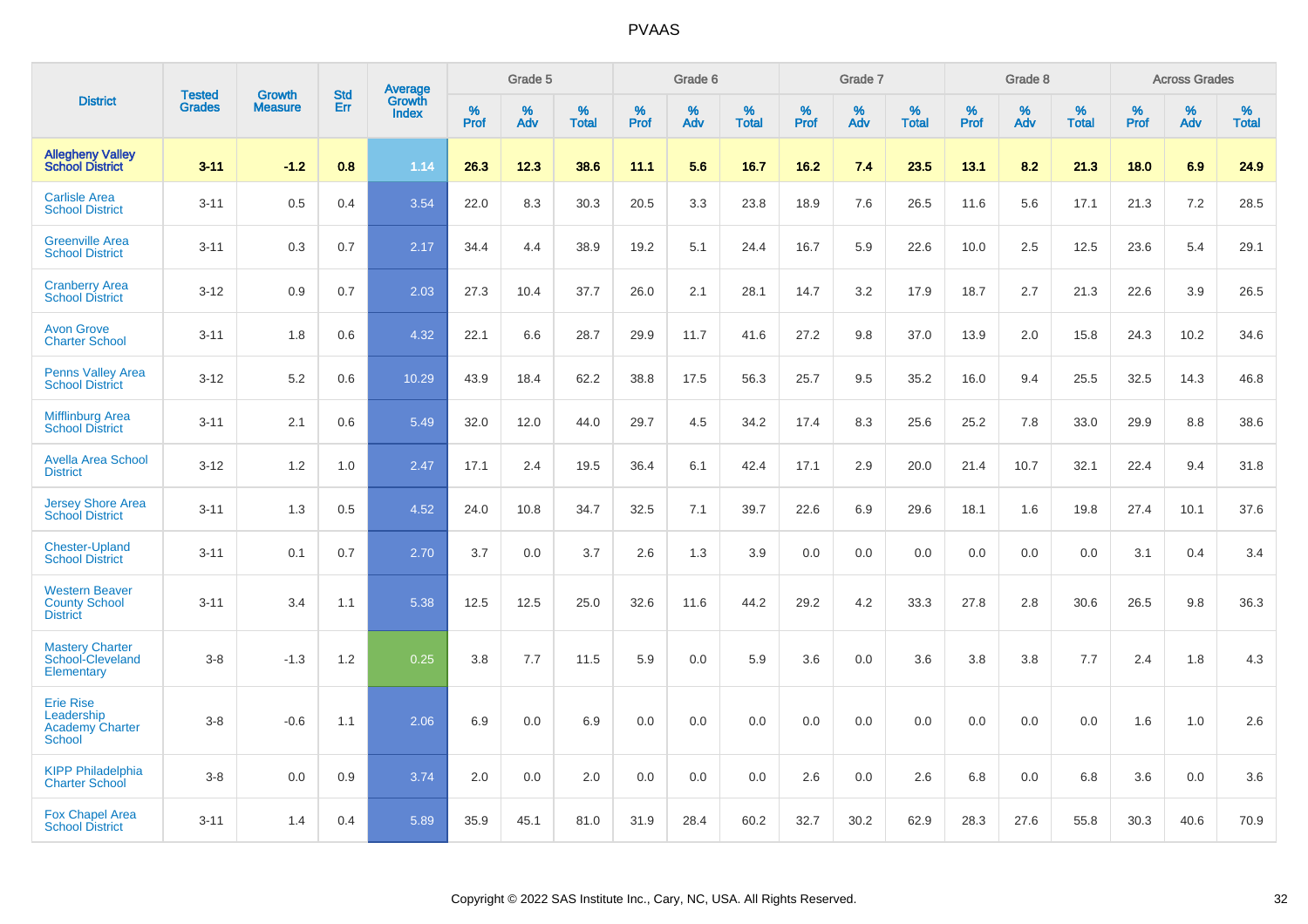|                                                                      | <b>Tested</b> | <b>Growth</b>  | <b>Std</b> | Average                |                     | Grade 5  |                   |              | Grade 6  |                   |              | Grade 7  |                   |              | Grade 8  |                   |           | <b>Across Grades</b> |                   |
|----------------------------------------------------------------------|---------------|----------------|------------|------------------------|---------------------|----------|-------------------|--------------|----------|-------------------|--------------|----------|-------------------|--------------|----------|-------------------|-----------|----------------------|-------------------|
| <b>District</b>                                                      | <b>Grades</b> | <b>Measure</b> | Err        | Growth<br><b>Index</b> | $\%$<br><b>Prof</b> | %<br>Adv | %<br><b>Total</b> | $\%$<br>Prof | %<br>Adv | %<br><b>Total</b> | $\%$<br>Prof | %<br>Adv | %<br><b>Total</b> | $\%$<br>Prof | %<br>Adv | %<br><b>Total</b> | %<br>Prof | $\%$<br>Adv          | %<br><b>Total</b> |
| <b>Allegheny Valley</b><br><b>School District</b>                    | $3 - 11$      | $-1.2$         | 0.8        | 1.14                   | 26.3                | 12.3     | 38.6              | 11.1         | 5.6      | 16.7              | 16.2         | 7.4      | 23.5              | 13.1         | 8.2      | 21.3              | 18.0      | 6.9                  | 24.9              |
| <b>Palmerton Area</b><br><b>School District</b>                      | $3 - 11$      | 3.0            | 0.6        | 9.28                   | 27.7                | 15.7     | 43.4              | 30.6         | 9.3      | 39.8              | 20.8         | 6.2      | 26.9              | 17.9         | 4.7      | 22.6              | 24.8      | 8.0                  | 32.8              |
| Eugenio Maria De<br><b>Hostos Charter</b><br><b>School</b>           | $3-8$         | $-1.0$         | 1.4        | 0.68                   | 13.0                | 0.0      | 13.0              | 5.6          | 5.6      | 11.1              | 4.4          | 8.7      | 13.0              | 28.6         | 7.1      | 35.7              | 9.3       | 3.4                  | 12.7              |
| <b>Mastery Charter</b><br>School - Gratz<br>Campus                   | $7 - 10$      | 1.0            | 1.4        | 3.30                   |                     |          |                   |              |          |                   | $6.2\,$      | $0.0\,$  | 6.2               | 2.4          | 0.0      | 2.4               | 4.1       | 0.0                  | 4.1               |
| <b>Frederick Douglass</b><br><b>Mastery Charter</b><br><b>School</b> | $3-8$         | $-1.0$         | 1.2        | 2.52                   | 4.8                 | 0.0      | 4.8               | $0.0\,$      | 0.0      | 0.0               | $0.0\,$      | 0.0      | 0.0               | 3.4          | 3.4      | 6.9               | 1.5       | 0.8                  | 2.3               |
| <b>Wilmington Area</b><br><b>School District</b>                     | $3 - 11$      | $-0.8$         | 0.8        | 1.83                   | 36.8                | 10.5     | 47.4              | 12.7         | 1.6      | 14.3              | 29.4         | 3.9      | 33.3              | 13.6         | 3.4      | 17.0              | 26.8      | 7.9                  | 34.7              |
| <b>Mastery Charter</b><br>School-Mann<br>Campus                      | $3-6$         | 1.8            | 1.6        | 4.14                   | 4.0                 | 4.0      | 8.0               | 5.4          | 2.7      | 8.1               |              |          |                   |              |          |                   | 2.2       | 1.4                  | 3.6               |
| <b>Allegheny Valley</b><br><b>School District</b>                    | $3 - 11$      | $-1.2$         | 0.8        | 1.14                   | 26.3                | 12.3     | 38.6              | 11.1         | 5.6      | 16.7              | $16.2$       | 7.4      | 23.5              | 13.1         | 8.2      | 21.3              | 18.0      | 6.9                  | 24.9              |
| <b>Exeter Township</b><br><b>School District</b>                     | $3 - 11$      | 2.9            | 0.4        | 7.68                   | 28.6                | 10.1     | 38.7              | 26.9         | 9.0      | 35.9              | 23.5         | 6.7      | 30.2              | 19.9         | 8.5      | 28.4              | 25.7      | 9.5                  | 35.3              |
| <b>Lincoln Charter</b><br><b>School</b>                              | $3-5$         | $-2.5$         | 1.4        | $-1.78$                | 1.3                 | 1.3      | 2.6               |              |          |                   |              |          |                   |              |          |                   | 3.6       | 0.8                  | 4.4               |
| <b>KIPP West</b><br>Philadelphia<br><b>Charter School</b>            | $3-8$         | $-2.0$         | 1.2        | 0.29                   | 3.2                 | 0.0      | 3.2               | 0.0          | 0.0      | 0.0               | 0.0          | 0.0      | 0.0               | 0.0          | 0.0      | 0.0               | 2.6       | 0.0                  | 2.6               |
| <b>Galeton Area</b><br><b>School District</b>                        | $3 - 11$      | 2.7            | 1.3        | 4.78                   | 29.2                | 20.8     | 50.0              | 23.8         | 4.8      | 28.6              | 16.0         | 0.0      | 16.0              | 0.0          | 0.0      | 0.0               | 19.4      | 7.0                  | 26.4              |
| <b>Muncy School</b><br><b>District</b>                               | $3 - 11$      | 2.4            | 0.7        | 5.81                   | 36.7                | 8.3      | 45.0              | 32.5         | 14.3     | 46.8              | 29.0         | 15.9     | 44.9              | 23.3         | 6.7      | 30.0              | 31.5      | 13.1                 | 44.6              |
| <b>Northwestern</b><br><b>Lehigh School</b><br><b>District</b>       | $3 - 11$      | 0.6            | 0.5        | 3.03                   | 26.0                | 11.0     | 37.0              | 28.7         | 9.3      | 38.0              | 25.2         | 8.4      | 33.6              | 20.4         | 15.9     | 36.3              | 26.4      | 10.7                 | 37.2              |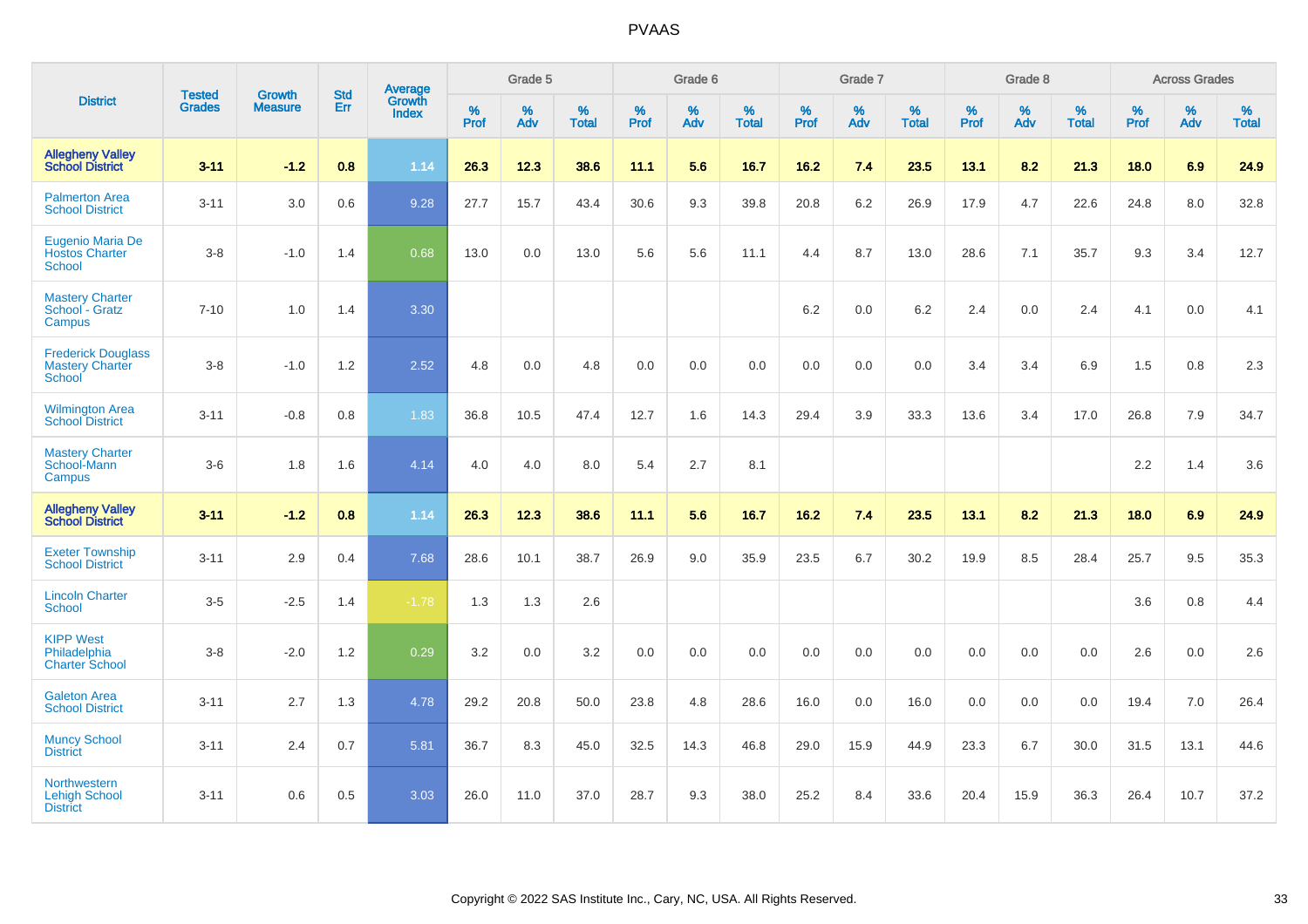|                                                                     | <b>Tested</b> | <b>Growth</b>  | <b>Std</b> |                                          |              | Grade 5  |                   |           | Grade 6  |                   |           | Grade 7  |                   |           | Grade 8  |                   |              | <b>Across Grades</b> |                   |
|---------------------------------------------------------------------|---------------|----------------|------------|------------------------------------------|--------------|----------|-------------------|-----------|----------|-------------------|-----------|----------|-------------------|-----------|----------|-------------------|--------------|----------------------|-------------------|
| <b>District</b>                                                     | <b>Grades</b> | <b>Measure</b> | Err        | <b>Average</b><br>Growth<br><b>Index</b> | $\%$<br>Prof | %<br>Adv | %<br><b>Total</b> | %<br>Prof | %<br>Adv | %<br><b>Total</b> | %<br>Prof | %<br>Adv | %<br><b>Total</b> | %<br>Prof | %<br>Adv | %<br><b>Total</b> | $\%$<br>Prof | %<br>Adv             | %<br><b>Total</b> |
| <b>Allegheny Valley</b><br><b>School District</b>                   | $3 - 11$      | $-1.2$         | 0.8        | 1.14                                     | 26.3         | 12.3     | 38.6              | 11.1      | 5.6      | 16.7              | 16.2      | 7.4      | 23.5              | 13.1      | 8.2      | 21.3              | 18.0         | 6.9                  | 24.9              |
| <b>Twin Valley School</b><br><b>District</b>                        | $3 - 12$      | 1.9            | 0.4        | 5.97                                     | 37.8         | 14.0     | 51.9              | 28.6      | 8.2      | 36.9              | 29.5      | 15.0     | 44.5              | 24.9      | 11.2     | 36.1              | 32.2         | 17.8                 | 50.0              |
| <b>Bermudian Springs</b><br><b>School District</b>                  | $3 - 11$      | 0.4            | 0.6        | 2.79                                     | 22.1         | 12.4     | 34.5              | 17.5      | 3.9      | 21.4              | 20.5      | 5.1      | 25.6              | 11.1      | 4.3      | 15.4              | 19.0         | 9.1                  | 28.1              |
| <b>Boys Latin Of</b><br>Philadelphia<br><b>Charter School</b>       | $6 - 12$      | 0.1            | 0.8        | 2.29                                     |              |          |                   | 0.0       | 0.0      | 0.0               | 3.3       | 0.0      | 3.3               | 1.0       | 0.0      | 1.0               | 1.5          | 0.0                  | 1.5               |
| <b>Halifax Area</b><br><b>School District</b>                       | $3 - 11$      | 0.1            | 0.7        | 3.46                                     | 26.8         | 14.1     | 40.8              | 18.5      | 3.7      | 22.2              | 9.1       | 3.9      | 13.0              | 5.3       | 1.3      | 6.6               | 17.3         | 7.4                  | 24.8              |
| <b>Brownsville Area</b><br><b>School District</b>                   | $3 - 12$      | $-0.6$         | 0.7        | 1.53                                     | 17.3         | 4.0      | 21.3              | 7.2       | $1.2$    | 8.4               | 6.4       | 1.3      | 7.7               | 4.2       | 1.4      | 5.6               | 10.2         | 1.5                  | 11.7              |
| <b>Milton Area School</b><br><b>District</b>                        | $3 - 11$      | 0.2            | 0.5        | 2.24                                     | 24.4         | 11.8     | 36.1              | 17.3      | 3.2      | 20.5              | 20.2      | 7.5      | 27.6              | 19.8      | 12.7     | 32.5              | 22.0         | 8.8                  | 30.9              |
| <b>Juniata County</b><br><b>School District</b>                     | $3 - 12$      | $-0.1$         | 0.5        | 1.50                                     | 19.4         | 5.3      | 24.7              | 11.1      | 3.7      | 14.8              | 13.1      | 2.2      | 15.3              | 11.9      | 1.8      | 13.7              | 16.9         | 4.3                  | 21.2              |
| <b>Global Leadership</b><br><b>Academy Charter</b><br><b>School</b> | $3-8$         | $-3.1$         | 1.9        | $-0.47$                                  | 0.0          | 0.0      | 0.0               |           |          |                   | 0.0       | 0.0      | 0.0               | 9.1       | 0.0      | 9.1               | 2.5          | 0.0                  | 2.5               |
| <b>Southern Tioga</b><br><b>School District</b>                     | $3 - 11$      | 0.3            | 0.6        | 3.78                                     | 23.7         | 1.0      | 24.7              | 17.9      | 1.9      | 19.8              | 8.0       | 2.2      | 10.2              | 10.8      | 2.5      | 13.3              | 18.0         | 4.1                  | 22.1              |
| <b>Eastern Lancaster</b><br><b>County School</b><br><b>District</b> | $3 - 12$      | 1.1            | 0.4        | 4.40                                     | 23.8         | 8.3      | 32.0              | 14.7      | 3.1      | 17.8              | 15.7      | 3.6      | 19.3              | 16.7      | 5.9      | 22.6              | 21.1         | 6.7                  | 27.8              |
| Pennsylvania<br><b>Virtual Charter</b><br>School                    | $3 - 11$      | 3.5            | 0.6        | 6.19                                     | 20.8         | 3.8      | 24.5              | 17.6      | 3.3      | 20.9              | 10.1      | 6.1      | 16.2              | 14.8      | 5.7      | 20.4              | 18.4         | 5.2                  | 23.5              |
| Loyalsock<br><b>Township School</b><br><b>District</b>              | $3 - 12$      | 3.7            | 0.6        | 7.24                                     | 33.0         | 18.3     | 51.3              | 32.6      | 10.2     | 42.9              | 23.4      | 9.4      | 32.8              | 27.0      | 9.0      | 36.0              | 31.1         | 13.2                 | 44.4              |
| <b>Northern Cambria</b><br><b>School District</b>                   | $3 - 11$      | $-0.4$         | 0.8        | 3.23                                     | 16.4         | 3.6      | 20.0              | 3.8       | 0.0      | 3.8               | 19.6      | 1.8      | 21.4              | 18.2      | 1.5      | 19.7              | 17.9         | 3.6                  | 21.4              |
| <b>Benton Area</b><br><b>School District</b>                        | $3 - 10$      | $-0.9$         | 0.9        | 0.54                                     | 24.6         | 11.5     | 36.1              | 17.4      | 4.4      | 21.7              | 13.6      | 3.4      | 17.0              | 10.3      | 2.6      | 12.8              | 21.6         | 7.1                  | 28.7              |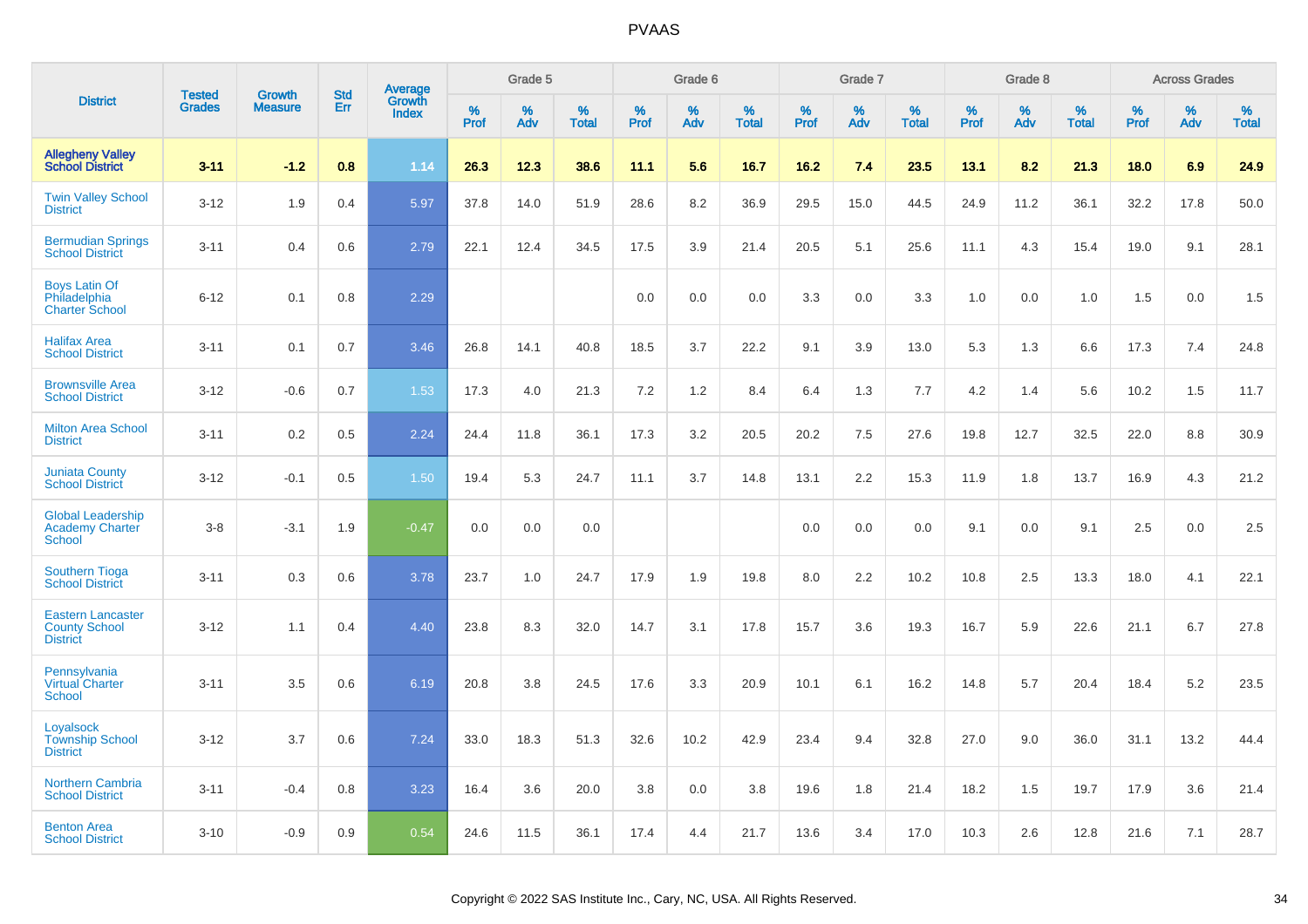|                                                                     |                                |                                 | <b>Std</b> | <b>Average</b>                |                  | Grade 5  |                   |           | Grade 6  |                   |                  | Grade 7  |                   |           | Grade 8  |                   |           | <b>Across Grades</b> |                   |
|---------------------------------------------------------------------|--------------------------------|---------------------------------|------------|-------------------------------|------------------|----------|-------------------|-----------|----------|-------------------|------------------|----------|-------------------|-----------|----------|-------------------|-----------|----------------------|-------------------|
| <b>District</b>                                                     | <b>Tested</b><br><b>Grades</b> | <b>Growth</b><br><b>Measure</b> | Err        | <b>Growth</b><br><b>Index</b> | %<br><b>Prof</b> | %<br>Adv | %<br><b>Total</b> | %<br>Prof | %<br>Adv | %<br><b>Total</b> | %<br><b>Prof</b> | %<br>Adv | %<br><b>Total</b> | %<br>Prof | %<br>Adv | %<br><b>Total</b> | %<br>Prof | %<br>Adv             | %<br><b>Total</b> |
| <b>Allegheny Valley</b><br><b>School District</b>                   | $3 - 11$                       | $-1.2$                          | 0.8        | 1.14                          | 26.3             | 12.3     | 38.6              | 11.1      | 5.6      | 16.7              | 16.2             | 7.4      | 23.5              | 13.1      | 8.2      | 21.3              | 18.0      | 6.9                  | 24.9              |
| <b>Riverside Beaver</b><br><b>County School</b><br><b>District</b>  | $3 - 11$                       | 1.0                             | 0.6        | 4.05                          | 21.9             | 12.5     | 34.4              | 23.8      | 4.0      | 27.7              | 22.8             | 10.1     | 32.9              | 25.5      | 3.2      | 28.7              | 28.3      | 10.4                 | 38.7              |
| Claysburg-Kimmel<br><b>School District</b>                          | $3 - 11$                       | 3.0                             | 0.8        | 3.68                          | 29.7             | 6.2      | 35.9              | 30.0      | 2.0      | 32.0              | 21.8             | 1.8      | 23.6              | 10.5      | 1.8      | 12.3              | 24.4      | 5.7                  | 30.1              |
| <b>Union School</b><br><b>District</b>                              | $3 - 12$                       | 3.8                             | 1.0        | 7.42                          | 18.2             | 0.0      | 18.2              | 22.0      | 14.6     | 36.6              | 10.5             | 0.0      | 10.5              | 18.2      | 11.4     | 29.6              | 18.6      | 7.7                  | 26.3              |
| <b>Keystone</b><br><b>Education Center</b><br><b>Charter School</b> | $3 - 12$                       | $-4.8$                          | 3.2        | $-1.50$                       |                  |          |                   |           |          |                   |                  |          |                   | 0.0       | 0.0      | 0.0               | 0.0       | 0.0                  | 0.0               |
| <b>Line Mountain</b><br><b>School District</b>                      | $3 - 11$                       | $-0.5$                          | 0.7        | 0.25                          | 19.7             | 12.1     | 31.8              | 15.3      | 2.8      | 18.1              | 13.3             | 6.1      | 19.4              | 9.9       | 2.8      | 12.7              | 17.8      | 7.7                  | 25.5              |
| <b>Quaker Valley</b><br><b>School District</b>                      | $3 - 11$                       | 0.6                             | 0.5        | 4.37                          | 36.4             | 23.6     | 60.0              | 32.5      | 20.8     | 53.3              | 36.4             | 11.2     | 47.6              | 26.5      | 7.6      | 34.1              | 34.0      | 24.3                 | 58.3              |
| <b>William Penn</b><br><b>School District</b>                       | $3 - 12$                       | 1.5                             | 0.5        | 5.98                          | 7.8              | 1.9      | 9.7               | 2.2       | 0.0      | 2.2               | 3.0              | 0.6      | 3.6               | 5.6       | 1.2      | 6.9               | 6.3       | 1.6                  | 7.9               |
| <b>Monessen City</b><br><b>School District</b>                      | $3 - 10$                       | $-1.5$                          | 1.1        | $-0.31$                       | 5.3              | 0.0      | 5.3               | 2.6       | 0.0      | 2.6               | 0.0              | 0.0      | 0.0               | 0.0       | 0.0      | 0.0               | 3.9       | 0.6                  | 4.4               |
| <b>South Butler</b><br><b>County School</b><br><b>District</b>      | $3 - 10$                       | 0.6                             | 0.5        | 3.34                          | 35.1             | 12.8     | 48.0              | 22.9      | 5.0      | 27.9              | 21.2             | 11.4     | 32.6              | 13.3      | 1.6      | 14.8              | 27.0      | 11.2                 | 38.3              |
| <b>Hempfield Area</b><br><b>School District</b>                     | $3 - 12$                       | 2.3                             | 0.3        | 7.58                          | 34.6             | 13.8     | 48.4              | 24.6      | 14.9     | 39.6              | 30.2             | 13.5     | 43.7              | 26.8      | 10.7     | 37.5              | 30.5      | 16.4                 | 46.9              |
| <b>Tunkhannock Area</b><br><b>School District</b>                   | $3 - 11$                       | 1.2                             | 0.5        | 3.18                          | 19.8             | 8.8      | 28.7              | 22.7      | 2.3      | 25.0              | 12.6             | 5.5      | 18.1              | 14.7      | 1.4      | 16.1              | 18.1      | 5.2                  | 23.3              |
| <b>Forest Area School</b><br><b>District</b>                        | $3 - 11$                       | $-0.4$                          | 1.2        | 1.03                          | 43.5             | 4.4      | 47.8              | 19.0      | 0.0      | 19.0              | 13.8             | 0.0      | 13.8              | 3.1       | 0.0      | 3.1               | 23.4      | 5.5                  | 29.0              |
| <b>Franklin Regional</b><br><b>School District</b>                  | $3 - 11$                       | 0.3                             | 0.4        | 1.98                          | 39.6             | 22.0     | 61.7              | 33.2      | 19.3     | 52.5              | 27.9             | 18.3     | 46.2              | 25.8      | 8.1      | 33.9              | 31.7      | 25.0                 | 56.7              |
| Wilkinsburg<br><b>Borough School</b><br><b>District</b>             | $3-6$                          | 3.5                             | 1.4        | 5.04                          | 22.5             | 0.0      | 22.5              | 0.0       | 2.4      | 2.4               |                  |          |                   |           |          |                   | 12.1      | 2.0                  | 14.1              |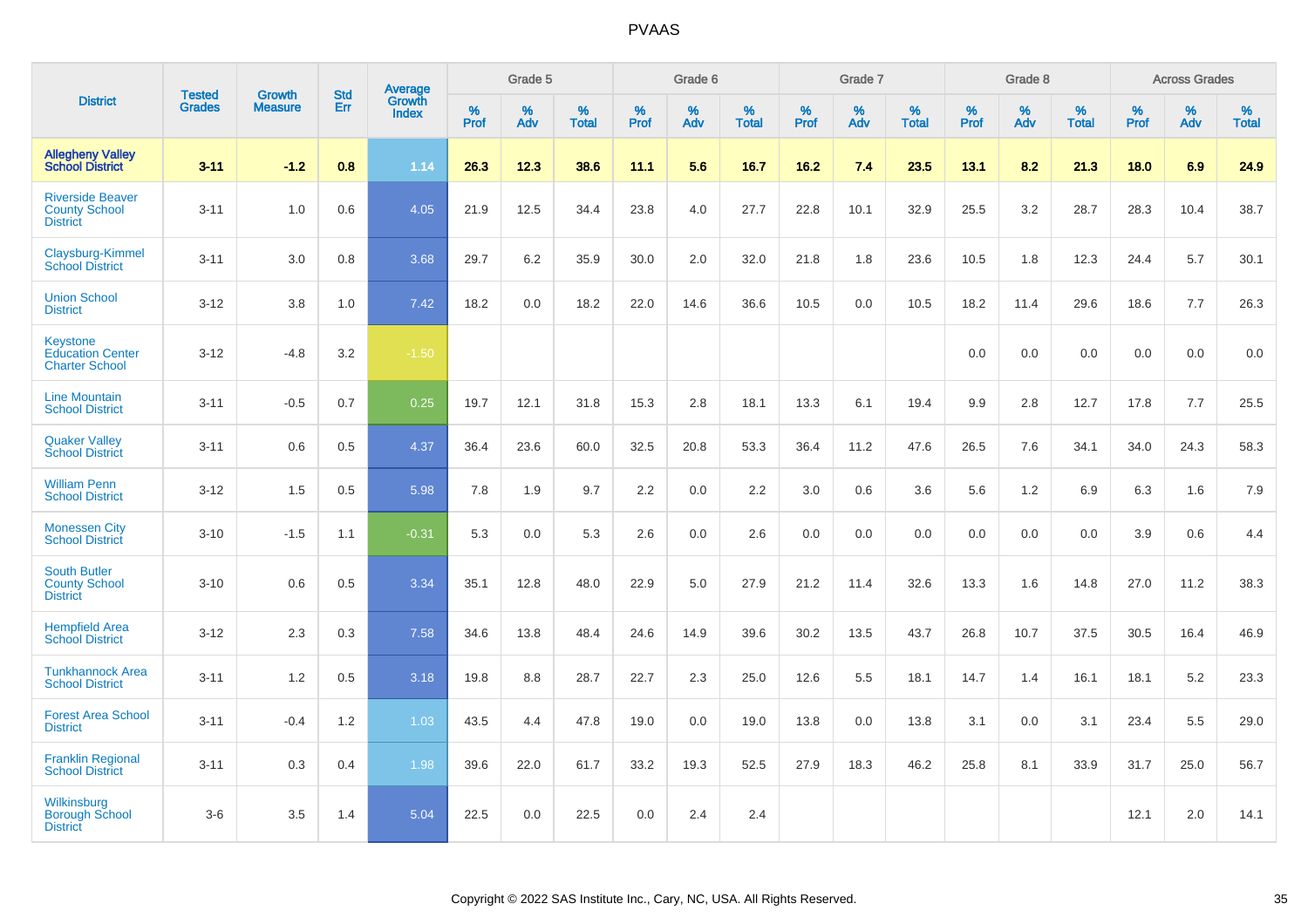|                                                                           | <b>Tested</b> | <b>Growth</b>  | <b>Std</b> | Average                |                     | Grade 5     |                   |                     | Grade 6  |                   |                     | Grade 7  |                   |              | Grade 8  |                   |                     | <b>Across Grades</b> |                   |
|---------------------------------------------------------------------------|---------------|----------------|------------|------------------------|---------------------|-------------|-------------------|---------------------|----------|-------------------|---------------------|----------|-------------------|--------------|----------|-------------------|---------------------|----------------------|-------------------|
| <b>District</b>                                                           | <b>Grades</b> | <b>Measure</b> | Err        | Growth<br><b>Index</b> | $\%$<br><b>Prof</b> | $\%$<br>Adv | %<br><b>Total</b> | $\%$<br><b>Prof</b> | %<br>Adv | %<br><b>Total</b> | $\%$<br><b>Prof</b> | %<br>Adv | %<br><b>Total</b> | $\%$<br>Prof | %<br>Adv | %<br><b>Total</b> | $\%$<br><b>Prof</b> | %<br>Adv             | %<br><b>Total</b> |
| <b>Allegheny Valley</b><br><b>School District</b>                         | $3 - 11$      | $-1.2$         | 0.8        | 1.14                   | 26.3                | 12.3        | 38.6              | 11.1                | 5.6      | 16.7              | 16.2                | 7.4      | 23.5              | 13.1         | 8.2      | 21.3              | 18.0                | 6.9                  | 24.9              |
| Allegheny-Clarion<br><b>Valley School</b><br><b>District</b>              | $3 - 10$      | 0.1            | 0.9        | 2.43                   | 19.5                | 7.3         | 26.8              | 14.6                | 1.8      | 16.4              | 4.8                 | 0.0      | 4.8               | 8.6          | 0.0      | 8.6               | 14.2                | 8.1                  | 22.3              |
| <b>Brookville Area</b><br><b>School District</b>                          | $3 - 11$      | 4.3            | 0.6        | 11.53                  | 16.8                | 13.9        | 30.7              | 28.1                | 16.8     | 44.9              | 13.8                | 2.4      | 16.3              | 19.4         | 9.3      | 28.7              | 21.6                | 9.4                  | 31.0              |
| <b>Southwest</b><br>Leadership<br><b>Academy Charter</b><br><b>School</b> | $3-8$         | 0.7            | 1.0        | 2.49                   | 2.2                 | 0.0         | $2.2\,$           | 2.9                 | 0.0      | 2.9               | 5.1                 | 0.0      | 5.1               | 0.0          | 0.0      | 0.0               | 5.7                 | 1.5                  | $7.2\,$           |
| <b>Oswayo Valley</b><br><b>School District</b>                            | $3 - 12$      | 0.2            | 1.1        | 2.50                   | 27.6                | 20.7        | 48.3              | 25.9                | 7.4      | 33.3              | 25.9                | 11.1     | 37.0              | 25.8         | 16.1     | 41.9              | 30.6                | 20.6                 | 51.2              |
| <b>South Eastern</b><br><b>School District</b>                            | $3 - 11$      | 1.8            | 0.5        | 5.70                   | 21.6                | 15.9        | 37.5              | 25.4                | 14.4     | 39.9              | 20.8                | 3.9      | 24.7              | 20.4         | 5.2      | 25.6              | 26.2                | 11.6                 | 37.7              |
| <b>Union Area School</b><br><b>District</b>                               | $3 - 11$      | $-0.6$         | 0.9        | 1.34                   | 40.0                | 12.5        | 52.5              | 32.8                | 5.2      | 37.9              | 26.3                | 3.5      | 29.8              | 17.8         | 0.0      | 17.8              | 30.2                | 7.4                  | 37.6              |
| Williamsburg<br><b>Community School</b><br><b>District</b>                | $3 - 11$      | 4.8            | 1.0        | 6.37                   | 25.0                | 12.5        | 37.5              | 34.3                | 8.6      | 42.9              | 26.2                | 4.8      | 31.0              | 40.6         | 0.0      | 40.6              | 28.1                | 8.4                  | 36.4              |
| <b>Slippery Rock Area</b><br><b>School District</b>                       | $3 - 11$      | 1.4            | 0.5        | 3.52                   | 37.0                | 20.5        | 57.5              | 28.6                | 26.3     | 54.9              | 26.4                | 13.2     | 39.7              | 26.2         | 10.3     | 36.5              | 32.4                | 20.5                 | 53.0              |
| <b>Jeannette City</b><br><b>School District</b>                           | $3 - 11$      | 3.0            | 0.8        | 3.70                   | 12.5                | 0.0         | 12.5              | 22.6                | 1.9      | 24.5              | 12.9                | 4.8      | 17.7              | 15.4         | 3.8      | 19.2              | 16.1                | 3.6                  | 19.7              |
| Urban Pathways 6-<br>12 Charter School                                    | $6 - 11$      | $-1.8$         | 1.6        | 0.00                   |                     |             |                   | 0.0                 | $0.0\,$  | 0.0               | 0.0                 | $0.0\,$  | 0.0               | 0.0          | $0.0\,$  | 0.0               | 0.0                 | $0.0\,$              | $0.0\,$           |
| <b>Mastery Charter</b><br>School - Thomas<br>Campus                       | $3 - 10$      | 1.5            | 0.9        | 4.14                   | 10.8                | 0.0         | 10.8              | 7.1                 | 2.4      | 9.5               | 7.0                 | 0.0      | 7.0               | 2.2          | 0.0      | 2.2               | 8.6                 | 0.8                  | 9.4               |
| <b>Iroquois School</b><br><b>District</b>                                 | $3 - 11$      | 2.5            | 0.7        | 5.99                   | 36.7                | 10.1        | 46.8              | 20.7                | 17.1     | 37.8              | 11.5                | 9.4      | 20.8              | 21.0         | 6.0      | 27.0              | 23.5                | 11.1                 | 34.6              |
| <b>Red Lion Area</b><br><b>School District</b>                            | $3 - 11$      | 1.0            | 0.4        | 5.19                   | 24.8                | 8.9         | 33.7              | 20.6                | 5.3      | 25.9              | 16.7                | 9.1      | 25.8              | 14.5         | 6.6      | 21.0              | 23.3                | 8.6                  | 31.9              |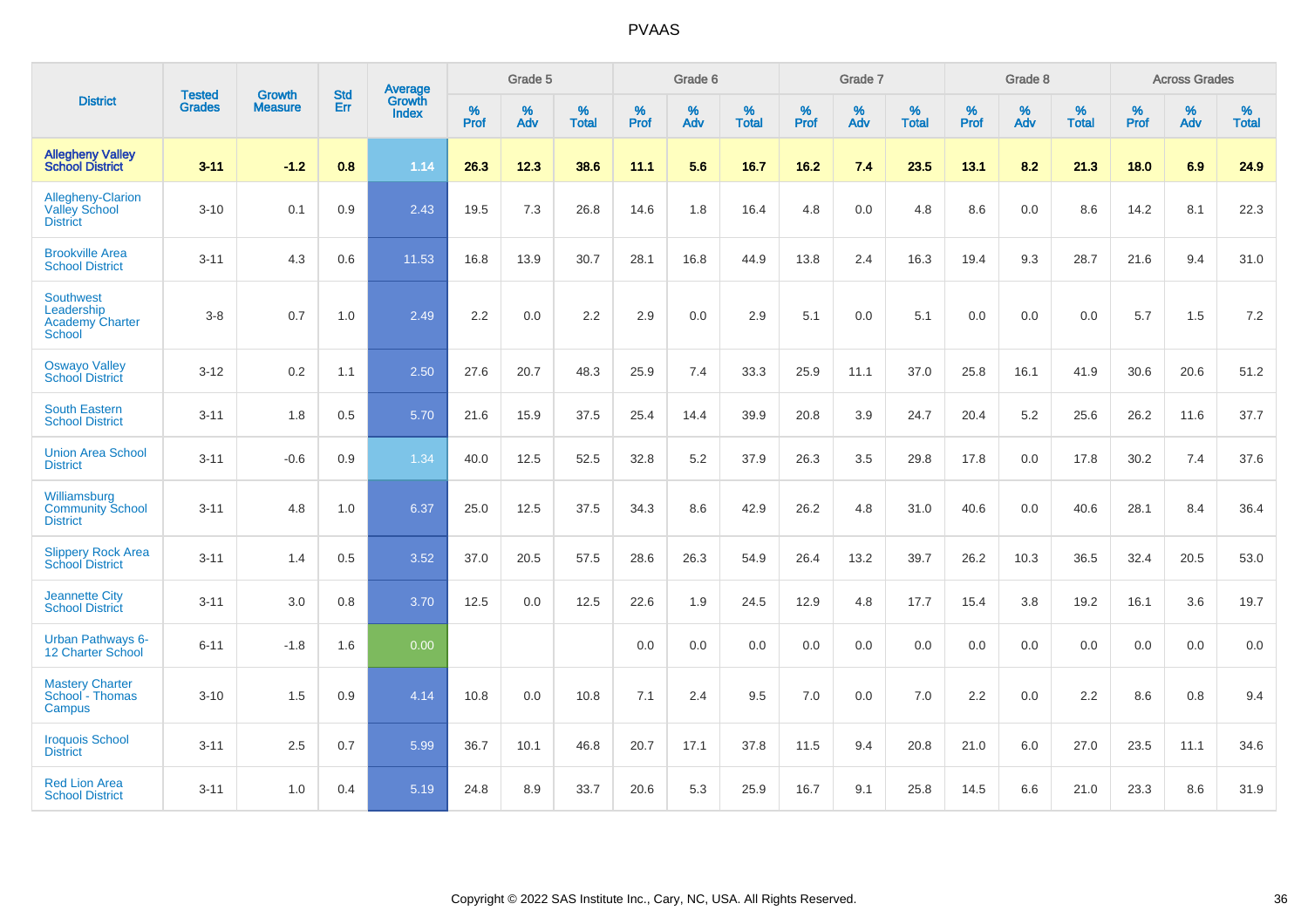|                                                      |                                |                                 | <b>Std</b> | Average                |           | Grade 5  |                   |           | Grade 6  |                   |           | Grade 7  |                   |           | Grade 8  |                   |           | <b>Across Grades</b> |                   |
|------------------------------------------------------|--------------------------------|---------------------------------|------------|------------------------|-----------|----------|-------------------|-----------|----------|-------------------|-----------|----------|-------------------|-----------|----------|-------------------|-----------|----------------------|-------------------|
| <b>District</b>                                      | <b>Tested</b><br><b>Grades</b> | <b>Growth</b><br><b>Measure</b> | Err        | Growth<br><b>Index</b> | %<br>Prof | %<br>Adv | %<br><b>Total</b> | %<br>Prof | %<br>Adv | %<br><b>Total</b> | %<br>Prof | %<br>Adv | %<br><b>Total</b> | %<br>Prof | %<br>Adv | %<br><b>Total</b> | %<br>Prof | %<br>Adv             | %<br><b>Total</b> |
| <b>Allegheny Valley</b><br><b>School District</b>    | $3 - 11$                       | $-1.2$                          | 0.8        | 1.14                   | 26.3      | 12.3     | 38.6              | 11.1      | 5.6      | 16.7              | 16.2      | 7.4      | 23.5              | 13.1      | 8.2      | 21.3              | 18.0      | 6.9                  | 24.9              |
| Achievement<br><b>House Charter</b><br><b>School</b> | $7 - 11$                       | $-0.3$                          | 1.5        | 0.79                   |           |          |                   |           |          |                   | 20.0      | 0.0      | 20.0              | 7.1       | 2.4      | 9.5               | 11.9      | 1.5                  | 13.4              |
| <b>Solanco School</b><br><b>District</b>             | $3 - 11$                       | 0.3                             | 0.4        | 2.53                   | 21.5      | 5.0      | 26.5              | 12.6      | 5.6      | 18.1              | 17.0      | 7.4      | 24.4              | 11.9      | 2.9      | 14.8              | 20.0      | 7.2                  | 27.1              |
| <b>Annville-Cleona</b><br><b>School District</b>     | $3 - 12$                       | 0.4                             | 0.6        | 3.81                   | 33.8      | 12.5     | 46.2              | 16.7      | 2.1      | 18.8              | 29.1      | 11.8     | 40.9              | 27.8      | 9.3      | 37.0              | 27.5      | 9.4                  | 36.9              |
| Steelton-Highspire<br><b>School District</b>         | $3 - 11$                       | 2.5                             | 0.7        | 4.46                   | 2.9       | 0.0      | 2.9               | 0.0       | 0.0      | 0.0               | 0.0       | 0.0      | 0.0               | 0.0       | 0.0      | 0.0               | 0.8       | 0.4                  | 1.3               |
| <b>Dallastown Area</b><br><b>School District</b>     | $3 - 11$                       | 0.6                             | 0.3        | 3.62                   | 25.8      | 13.0     | 38.8              | 31.1      | 11.5     | 42.6              | 23.7      | 7.8      | 31.6              | 19.0      | 9.4      | 28.4              | 27.7      | 14.8                 | 42.4              |
| <b>Newport School</b><br><b>District</b>             | $3 - 12$                       | 2.2                             | 0.8        | 4.70                   | 22.2      | 11.1     | 33.3              | 25.0      | 6.9      | 31.9              | 15.9      | 0.0      | 15.9              | 27.4      | 4.8      | 32.3              | 24.8      | 6.9                  | 31.7              |
| <b>Juniata Valley</b><br><b>School District</b>      | $3 - 11$                       | 2.4                             | 0.9        | 4.64                   | 23.3      | 4.6      | 27.9              | 5.4       | 3.6      | 8.9               | 21.0      | 5.3      | 26.3              | 12.5      | 2.1      | 14.6              | 18.7      | 5.0                  | 23.8              |
| <b>East Lycoming</b><br><b>School District</b>       | $3 - 11$                       | 2.6                             | 0.6        | 7.47                   | 36.1      | 23.5     | 59.7              | 26.2      | 26.2     | 52.3              | 26.4      | 20.7     | 47.1              | 27.9      | 14.8     | 42.6              | 31.5      | 19.5                 | 51.0              |
| <b>Penn Manor</b><br><b>School District</b>          | $3 - 11$                       | 3.2                             | 0.3        | 9.54                   | 33.8      | 14.9     | 48.6              | 28.7      | 15.2     | 43.9              | 25.5      | 13.2     | 38.7              | 30.2      | 11.0     | 41.2              | 31.4      | 16.9                 | 48.2              |
| <b>Baden Academy</b><br><b>Charter School</b>        | $3-6$                          | 0.1                             | 1.1        | 1.04                   | 20.6      | 4.8      | 25.4              | 22.4      | 8.6      | 31.0              |           |          |                   |           |          |                   | 20.8      | 6.4                  | 27.2              |
| <b>Millcreek Township</b><br><b>School District</b>  | $3 - 11$                       | 1.1                             | 0.3        | 8.82                   | 26.5      | 20.8     | 47.3              | 23.1      | 9.4      | 32.4              | 22.1      | 14.3     | 36.4              | 21.6      | 13.0     | 34.7              | 25.4      | 15.9                 | 41.3              |
| <b>Jamestown Area</b><br><b>School District</b>      | $3 - 11$                       | 0.7                             | 1.2        | 2.23                   | 18.4      | 10.5     | 29.0              | 16.7      | 0.0      | 16.7              | 24.1      | 3.4      | 27.6              | 19.0      | 0.0      | 19.0              | 18.3      | 6.1                  | 24.4              |
| <b>Eastern York</b><br><b>School District</b>        | $3 - 11$                       | $-0.5$                          | 0.5        | $-0.16$                | 29.5      | 11.0     | 40.5              | 23.5      | 6.0      | 29.5              | 23.2      | 14.1     | 37.3              | 17.3      | 9.7      | 27.0              | 24.8      | 10.7                 | 35.4              |
| <b>Upper Adams</b><br><b>School District</b>         | $3 - 11$                       | 1.7                             | 0.6        | 5.68                   | 30.0      | 9.2      | 39.2              | 18.0      | 7.7      | 25.6              | 18.1      | 1.9      | 20.0              | 11.4      | 3.8      | 15.3              | 22.6      | 6.3                  | 28.9              |
| <b>Discovery Charter</b><br><b>School</b>            | $3 - 8$                        | 2.6                             | 0.9        | 2.98                   | 8.5       | 2.1      | 10.6              | 0.0       | 0.0      | 0.0               | 6.6       | 1.6      | 8.2               | 5.4       | $0.0\,$  | 5.4               | 5.2       | 1.1                  | 6.2               |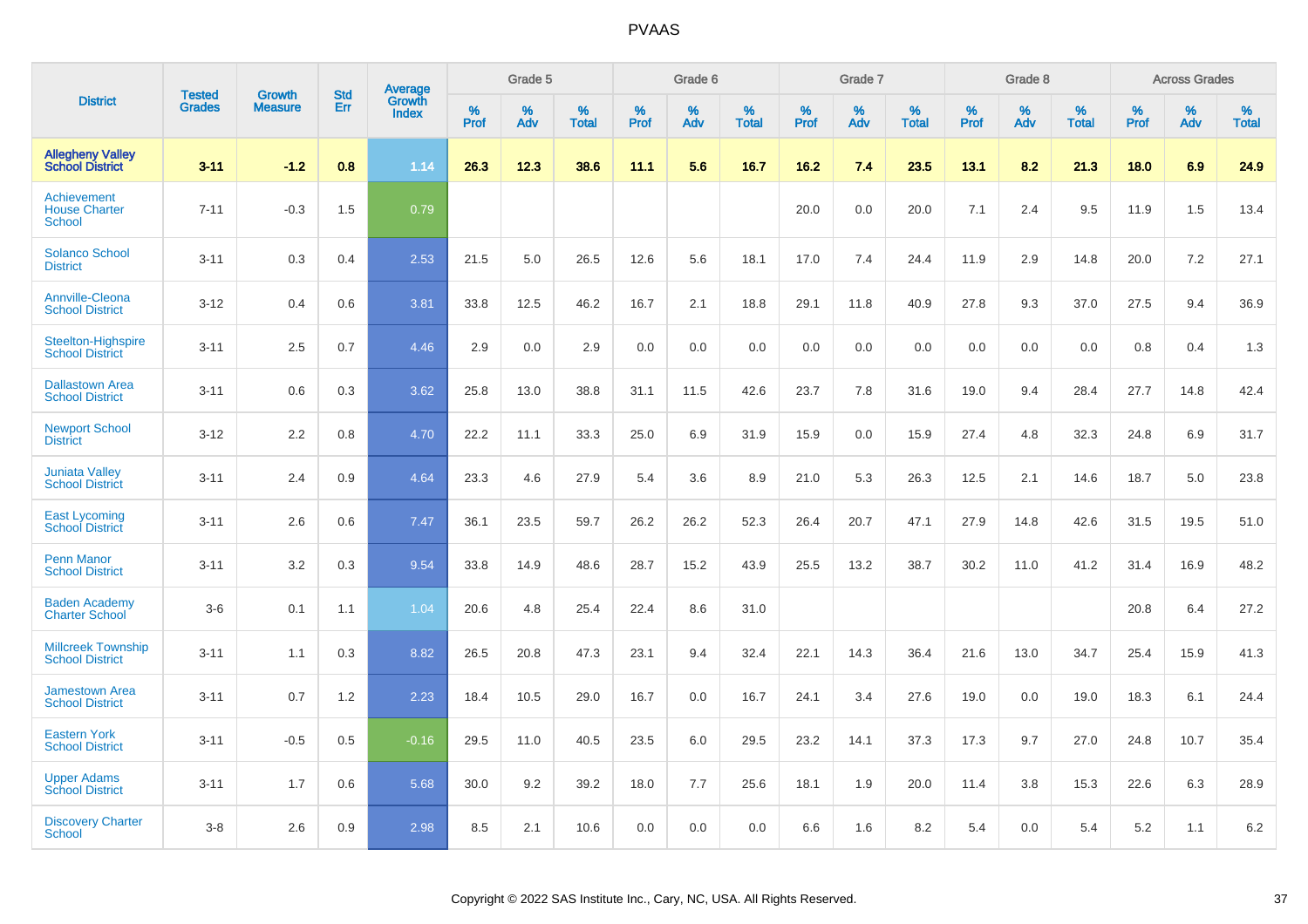|                                                                   | <b>Tested</b> | <b>Growth</b>  | <b>Std</b> | <b>Average</b>         |              | Grade 5  |                   |           | Grade 6  |                   |              | Grade 7  |                   |              | Grade 8  |                   |              | <b>Across Grades</b> |                   |
|-------------------------------------------------------------------|---------------|----------------|------------|------------------------|--------------|----------|-------------------|-----------|----------|-------------------|--------------|----------|-------------------|--------------|----------|-------------------|--------------|----------------------|-------------------|
| <b>District</b>                                                   | <b>Grades</b> | <b>Measure</b> | <b>Err</b> | Growth<br><b>Index</b> | $\%$<br>Prof | %<br>Adv | %<br><b>Total</b> | %<br>Prof | %<br>Adv | %<br><b>Total</b> | $\%$<br>Prof | %<br>Adv | %<br><b>Total</b> | $\%$<br>Prof | %<br>Adv | %<br><b>Total</b> | $\%$<br>Prof | %<br>Adv             | %<br><b>Total</b> |
| <b>Allegheny Valley</b><br><b>School District</b>                 | $3 - 11$      | $-1.2$         | 0.8        | 1.14                   | 26.3         | 12.3     | 38.6              | 11.1      | 5.6      | 16.7              | 16.2         | 7.4      | 23.5              | 13.1         | 8.2      | 21.3              | 18.0         | 6.9                  | 24.9              |
| <b>Bloomsburg Area</b><br><b>School District</b>                  | $3 - 10$      | 1.2            | 0.6        | 3.43                   | 25.0         | 13.0     | 38.0              | 16.7      | 3.3      | 20.0              | 14.7         | 3.9      | 18.6              | 16.8         | 9.9      | 26.7              | 21.5         | 8.7                  | 30.2              |
| <b>Westmont Hilltop</b><br><b>School District</b>                 | $3 - 11$      | 2.7            | 0.6        | 6.24                   | 28.0         | 11.0     | 39.0              | 18.4      | 8.2      | 26.5              | 22.2         | 6.2      | 28.4              | 26.1         | 8.7      | 34.8              | 24.1         | 11.7                 | 35.7              |
| <b>Montrose Area</b><br><b>School District</b>                    | $3 - 10$      | 1.4            | 0.7        | 4.16                   | 19.4         | 19.4     | 38.8              | 27.2      | 4.4      | 31.5              | 25.0         | 4.4      | 29.4              | 14.5         | 2.4      | 16.9              | 24.4         | 7.4                  | 31.8              |
| <b>Universal</b><br><b>Creighton Charter</b><br>School            | $3 - 8$       | 1.1            | 0.7        | 2.15                   | 11.9         | 1.2      | 13.1              | 3.5       | 1.2      | 4.7               | 7.7          | 6.2      | 13.8              | 4.7          | 4.7      | 9.4               | 8.6          | 4.4                  | 13.1              |
| <b>Southern Columbia</b><br><b>Area School</b><br><b>District</b> | $3 - 11$      | 1.8            | 0.7        | 7.30                   | 34.7         | 9.7      | 44.4              | 18.8      | 5.2      | 24.0              | 29.0         | 14.0     | 43.0              | 15.4         | 2.2      | 17.6              | 28.0         | 10.6                 | 38.6              |
| <b>Shade-Central City</b><br><b>School District</b>               | $3 - 11$      | 1.4            | 1.4        | 2.94                   | 18.8         | 0.0      | 18.8              | 26.9      | 0.0      | 26.9              | 20.0         | 10.0     | 30.0              | 34.8         | 0.0      | 34.8              | 29.0         | 3.0                  | 32.1              |
| <b>Derry Township</b><br><b>School District</b>                   | $3 - 10$      | 4.3            | 1.3        | 7.27                   | 39.1         | 28.5     | 67.6              | 51.5      | 21.2     | 72.7              | 30.8         | 34.6     | 65.4              | 14.3         | 71.4     | 85.7              | 37.5         | 30.3                 | 67.8              |
| <b>Berlin</b><br><b>Brothersvalley</b><br><b>School District</b>  | $3 - 11$      | 2.2            | 0.8        | 3.87                   | 34.0         | 15.1     | 49.1              | 21.2      | 3.0      | 24.2              | 30.8         | 3.8      | 34.6              | 18.8         | 8.3      | 27.1              | 25.8         | 10.8                 | 36.6              |
| <b>Chestnut Ridge</b><br><b>School District</b>                   | $3 - 12$      | 4.2            | 0.6        | 7.56                   | 30.4         | 6.5      | 37.0              | 22.2      | 3.7      | 25.9              | 36.8         | 4.2      | 41.0              | 18.4         | 10.2     | 28.6              | 26.7         | 9.7                  | 36.4              |
| Springfield<br><b>Township School</b><br><b>District</b>          | $3 - 11$      | 1.7            | 0.5        | 5.78                   | 31.3         | 12.3     | 43.6              | 26.9      | 11.1     | 38.0              | 28.4         | 21.9     | 50.3              | 31.7         | 17.2     | 49.0              | 33.1         | 15.4                 | 48.5              |
| <b>Esperanza Cyber</b><br><b>Charter School</b>                   | $3 - 11$      | 0.4            | 1.3        | 1.00                   | 0.0          | 0.0      | 0.0               | 0.0       | 0.0      | 0.0               | 2.6          | 0.0      | 2.6               | 0.0          | 0.0      | 0.0               | 1.6          | 0.0                  | 1.6               |
| <b>Northern Tioga</b><br><b>School District</b>                   | $3 - 12$      | 3.4            | 0.5        | 10.12                  | 22.7         | 5.2      | 27.9              | 32.2      | 4.2      | 36.4              | 16.8         | 2.6      | 19.4              | 23.8         | 6.2      | 30.0              | 25.9         | 7.0                  | 32.8              |
| Lackawanna Trail<br><b>School District</b>                        | $3 - 10$      | 1.4            | 0.7        | 3.97                   | 21.8         | 9.1      | 30.9              | 34.3      | 10.4     | 44.8              | 12.7         | 11.3     | 23.9              | 11.8         | 6.6      | 18.4              | 24.2         | 11.5                 | 35.8              |
| <b>Pequea Valley</b><br><b>School District</b>                    | $3 - 11$      | 2.4            | 0.6        | 6.27                   | 15.6         | 6.4      | 22.0              | 14.0      | 2.2      | 16.1              | 11.7         | 2.3      | 14.1              | 13.1         | 2.0      | 15.2              | 16.9         | 3.8                  | 20.7              |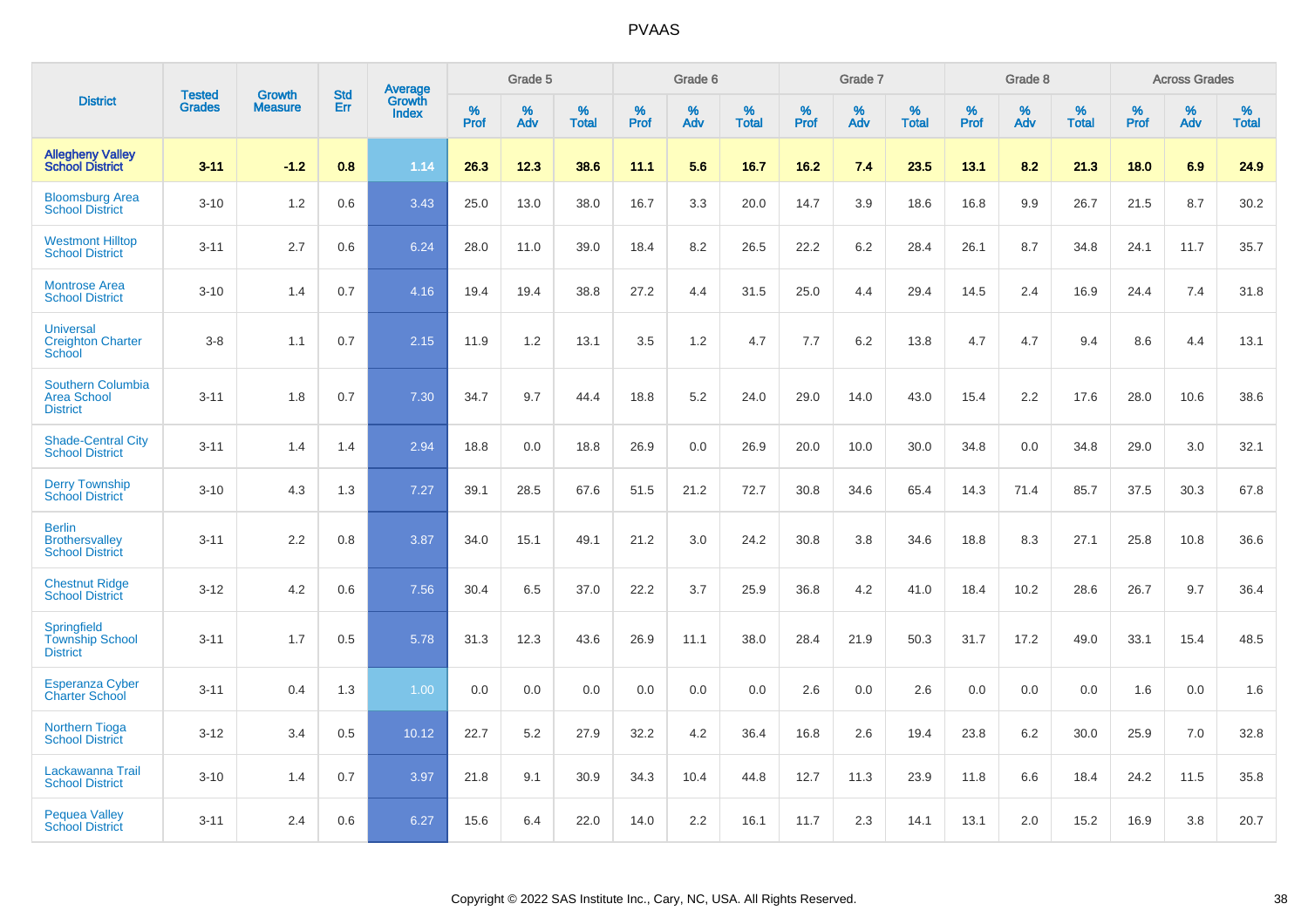|                                                                         |                                |                                 | <b>Std</b>       | Average                |           | Grade 5  |                   |           | Grade 6  |                   |           | Grade 7  |                   |           | Grade 8  |                   |              | <b>Across Grades</b> |                   |
|-------------------------------------------------------------------------|--------------------------------|---------------------------------|------------------|------------------------|-----------|----------|-------------------|-----------|----------|-------------------|-----------|----------|-------------------|-----------|----------|-------------------|--------------|----------------------|-------------------|
| <b>District</b>                                                         | <b>Tested</b><br><b>Grades</b> | <b>Growth</b><br><b>Measure</b> | Err              | Growth<br><b>Index</b> | %<br>Prof | %<br>Adv | %<br><b>Total</b> | %<br>Prof | %<br>Adv | %<br><b>Total</b> | %<br>Prof | %<br>Adv | %<br><b>Total</b> | %<br>Prof | %<br>Adv | %<br><b>Total</b> | $\%$<br>Prof | %<br>Adv             | %<br><b>Total</b> |
| <b>Allegheny Valley</b><br><b>School District</b>                       | $3 - 11$                       | $-1.2$                          | 0.8              | 1.14                   | 26.3      | 12.3     | 38.6              | 11.1      | 5.6      | 16.7              | 16.2      | 7.4      | 23.5              | 13.1      | 8.2      | 21.3              | 18.0         | 6.9                  | 24.9              |
| <b>Centennial School</b><br><b>District</b>                             | $3 - 10$                       | 1.6                             | 0.3              | 5.91                   | 23.7      | 5.4      | 29.1              | 18.3      | 3.0      | 21.3              | 22.2      | 5.1      | 27.4              | 13.0      | 8.2      | 21.2              | 21.7         | 6.7                  | 28.4              |
| Kennett<br>Consolidated<br><b>School District</b>                       | $3 - 11$                       | 1.3                             | 0.4              | 6.12                   | 29.8      | 15.1     | 44.9              | 20.2      | 8.3      | 28.5              | 20.2      | 11.6     | 31.7              | 10.9      | 6.9      | 17.8              | 22.4         | 12.3                 | 34.7              |
| <b>Crawford Central</b><br><b>School District</b>                       | $3 - 11$                       | 1.9                             | 0.4              | 4.77                   | 24.2      | 7.9      | 32.1              | 15.7      | 3.8      | 19.6              | 16.7      | 3.7      | 20.4              | 9.0       | 2.6      | 11.6              | 18.4         | 5.5                  | 23.8              |
| <b>Memphis Street</b><br><b>Academy Charter</b><br>School @ JP<br>Jones | $5 - 8$                        | 0.7                             | 0.7              | 1.39                   | 0.0       | 3.2      | 3.2               | 0.0       | 0.0      | 0.0               | 0.0       | 0.0      | 0.0               | 0.0       | 0.0      | 0.0               | 0.0          | 0.6                  | 0.6               |
| <b>Universal Vare</b><br><b>Charter School</b>                          | $6 - 8$                        | 1.8                             | 1.3              | 3.30                   |           |          |                   | 0.0       | 6.2      | 6.2               | 3.6       | 0.0      | 3.6               | 6.4       | 0.0      | 6.4               | 4.7          | 0.9                  | 5.7               |
| <b>Radnor Township</b><br><b>School District</b>                        | $3 - 12$                       | 4.4                             | 0.4              | 11.22                  | 34.0      | 41.4     | 75.4              | 41.7      | 25.4     | 67.1              | 34.3      | 31.8     | 66.2              | 35.0      | 21.5     | 56.5              | 36.8         | 31.8                 | 68.6              |
| Catasaugua Area<br><b>School District</b>                               | $3 - 12$                       | 1.1                             | 0.6              | 2.87                   | 12.0      | 5.4      | 17.4              | 22.7      | 4.0      | 26.7              | 9.8       | 4.9      | 14.7              | 8.9       | 3.3      | 12.2              | 15.4         | 4.4                  | 19.8              |
| Pennsylvania<br><b>Cyber Charter</b><br>School                          | $3 - 11$                       | 1.9                             | 0.5              | 4.83                   | 14.1      | 4.9      | 19.0              | 10.8      | 3.4      | 14.2              | 11.7      | 3.5      | 15.2              | 6.5       | 1.6      | 8.1               | 12.6         | 4.4                  | 17.1              |
| <b>Northern Potter</b><br><b>School District</b>                        | $3 - 12$                       | 2.0                             | 1.1              | 2.34                   | 26.7      | 3.3      | 30.0              | 9.3       | 2.3      | 11.6              | 29.0      | 12.9     | 41.9              | 11.1      | 0.0      | 11.1              | 18.7         | 7.4                  | 26.1              |
| <b>Greenwood School</b><br><b>District</b>                              | $3 - 11$                       | 3.3                             | 0.8              | 4.78                   | 30.3      | 13.6     | 43.9              | 32.1      | 7.6      | 39.6              | 9.1       | 1.8      | 10.9              | 25.9      | 14.8     | 40.7              | 28.8         | 15.4                 | 44.2              |
| <b>Mastery Charter</b><br>School - Smedley<br>Campus                    | $3-6$                          | $-0.6$                          | 1.2              | $-0.35$                | 1.9       | 0.0      | 1.9               | 3.5       | 0.0      | 3.5               |           |          |                   |           |          |                   | 3.5          | 0.0                  | 3.5               |
| <b>Millville Area</b><br><b>School District</b>                         | $3 - 12$                       | 3.8                             | 0.9              | 5.21                   | 34.0      | 0.0      | 34.0              | 18.9      | 1.9      | 20.8              | 15.9      | 9.1      | 25.0              | 18.4      | 2.6      | 21.0              | 24.6         | 4.7                  | 29.3              |
| <b>Fell Charter School</b>                                              | $3 - 8$                        | 1.1                             | $2.2\phantom{0}$ | 1.36                   | 25.0      | 0.0      | 25.0              | 6.7       | 0.0      | 6.7               |           |          |                   |           |          |                   | 17.1         | 4.0                  | 21.0              |
| <b>Midland Borough</b><br><b>School District</b>                        | $3 - 8$                        | 2.3                             | 1.3              | 2.65                   | 10.3      | 6.9      | 17.2              | 13.6      | 0.0      | 13.6              | 14.3      | 0.0      | 14.3              | 9.5       | 4.8      | 14.3              | 15.7         | 2.9                  | 18.6              |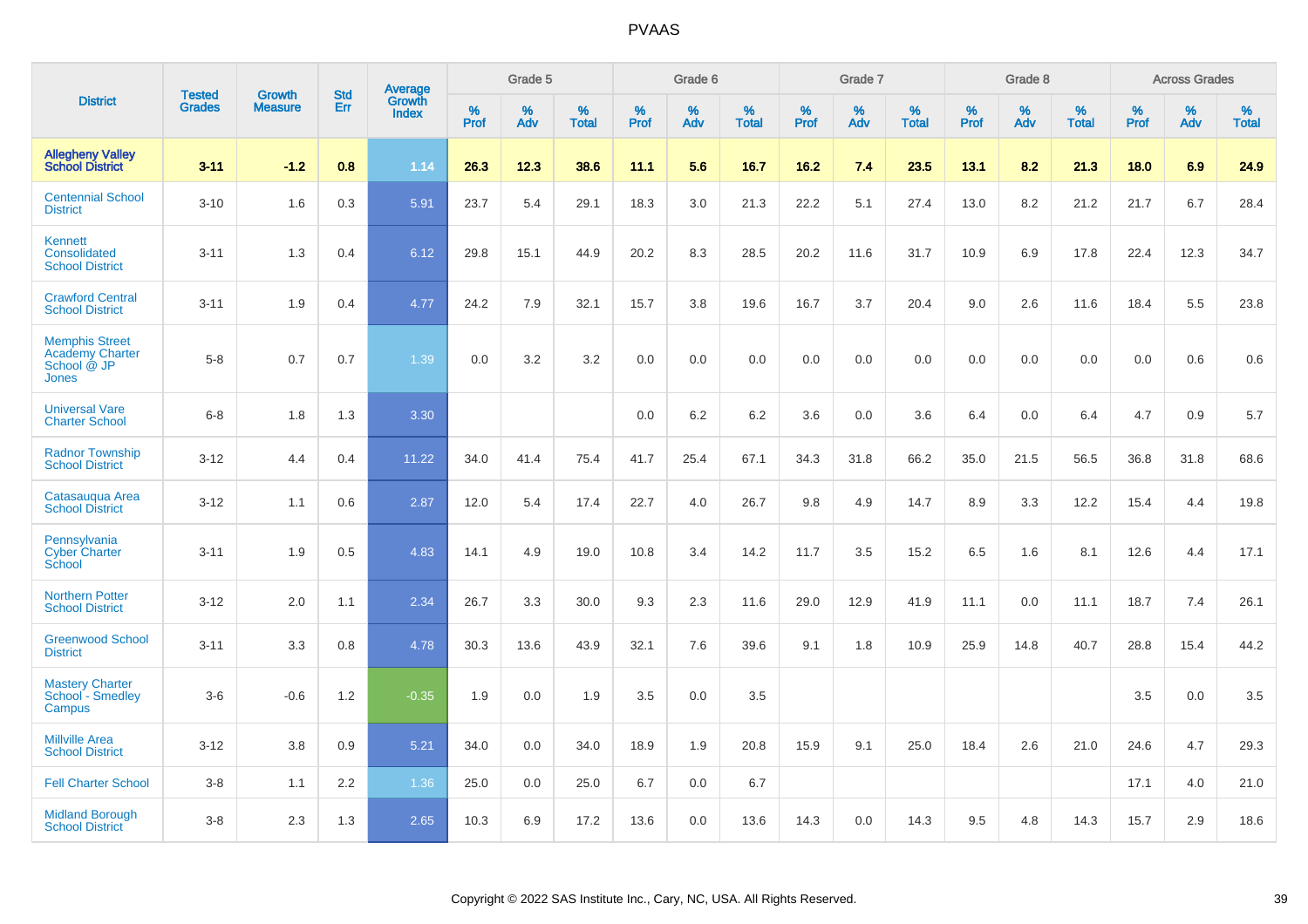|                                                                 |                                | <b>Growth</b>  | <b>Std</b> |                                          |              | Grade 5  |                   |              | Grade 6  |                   |              | Grade 7  |                   |              | Grade 8  |                   |              | <b>Across Grades</b> |                   |
|-----------------------------------------------------------------|--------------------------------|----------------|------------|------------------------------------------|--------------|----------|-------------------|--------------|----------|-------------------|--------------|----------|-------------------|--------------|----------|-------------------|--------------|----------------------|-------------------|
| <b>District</b>                                                 | <b>Tested</b><br><b>Grades</b> | <b>Measure</b> | <b>Err</b> | <b>Average</b><br>Growth<br><b>Index</b> | $\%$<br>Prof | %<br>Adv | %<br><b>Total</b> | $\%$<br>Prof | %<br>Adv | %<br><b>Total</b> | $\%$<br>Prof | %<br>Adv | %<br><b>Total</b> | $\%$<br>Prof | %<br>Adv | %<br><b>Total</b> | $\%$<br>Prof | %<br>Adv             | %<br><b>Total</b> |
| <b>Allegheny Valley</b><br><b>School District</b>               | $3 - 11$                       | $-1.2$         | 0.8        | 1.14                                     | 26.3         | 12.3     | 38.6              | 11.1         | 5.6      | 16.7              | 16.2         | 7.4      | 23.5              | 13.1         | 8.2      | 21.3              | 18.0         | 6.9                  | 24.9              |
| <b>York City School</b><br><b>District</b>                      | $3 - 12$                       | 1.6            | 0.3        | 5.64                                     | 2.5          | 1.0      | 3.5               | 2.0          | $0.2\,$  | 2.2               | 2.6          | 0.5      | 3.1               | 1.4          | 0.2      | 1.6               | 2.8          | 0.6                  | 3.4               |
| <b>Coudersport Area</b><br><b>School District</b>               | $3 - 11$                       | 1.4            | 0.9        | 1.96                                     | 35.7         | 3.6      | 39.3              | 16.7         | 4.8      | 21.4              | 18.9         | 5.7      | 24.5              | 15.1         | 3.8      | 18.9              | 22.0         | 5.7                  | 27.7              |
| <b>Duquesne City</b><br><b>School District</b>                  | $3 - 8$                        | 1.2            | 1.3        | 1.95                                     | 6.0          | 2.0      | 8.0               | 5.6          | 0.0      | 5.6               |              |          |                   |              |          |                   | 3.4          | 1.7                  | 5.0               |
| Hatboro-Horsham<br><b>School District</b>                       | $3 - 11$                       | 0.6            | 0.4        | 1.72                                     | 26.2         | 8.5      | 34.7              | 30.0         | 11.1     | 41.1              | 20.8         | 5.2      | 26.0              | 19.7         | 5.7      | 25.4              | 25.9         | 8.7                  | 34.6              |
| <b>Keystone</b><br><b>Academy Charter</b><br>School             | $3 - 8$                        | 0.8            | 0.8        | 2.54                                     | 12.3         | 5.3      | 17.5              | 9.7          | 4.8      | 14.5              | 12.3         | 1.8      | 14.0              | 6.8          | 1.7      | 8.5               | 12.4         | 2.8                  | 15.1              |
| Northeastern York<br><b>School District</b>                     | $3 - 11$                       | 1.4            | 0.4        | 3.99                                     | 32.1         | 13.8     | 46.0              | 21.2         | 8.1      | 29.3              | 21.9         | 6.0      | 27.9              | 29.2         | 15.0     | 44.1              | 27.8         | 13.2                 | 41.0              |
| <b>West Perry School</b><br><b>District</b>                     | $3 - 11$                       | 2.7            | 0.5        | 6.23                                     | 22.5         | 15.9     | 38.4              | 20.9         | 5.7      | 26.6              | 14.0         | 6.7      | 20.7              | 15.2         | 8.5      | 23.6              | 21.6         | 10.7                 | 32.3              |
| Punxsutawney<br><b>Area School</b><br><b>District</b>           | $3 - 11$                       | 4.6            | 0.6        | 8.24                                     | 37.0         | 6.5      | 43.5              | 36.3         | 10.6     | 46.9              | 22.4         | 4.8      | 27.2              | 20.5         | 7.1      | 27.6              | 27.8         | 11.1                 | 38.8              |
| <b>General Mclane</b><br><b>School District</b>                 | $3 - 11$                       | 3.9            | 0.5        | 7.89                                     | 36.9         | 15.4     | 52.4              | 27.3         | 12.4     | 39.8              | 25.8         | 23.1     | 49.0              | 26.9         | 7.7      | 34.6              | 30.2         | 16.6                 | 46.8              |
| Widener<br>Partnership<br><b>Charter School</b>                 | $3 - 7$                        | 2.8            | 1.0        | 2.67                                     | 0.0          | 0.0      | 0.0               | 2.5          | 0.0      | 2.5               | 0.0          | 2.3      | 2.3               |              |          |                   | 1.4          | 0.5                  | 1.9               |
| <b>Keystone Central</b><br><b>School District</b>               | $3 - 11$                       | 1.5            | 0.4        | 3.98                                     | 18.6         | 8.5      | 27.1              | 20.9         | 8.6      | 29.5              | 10.9         | 3.3      | 14.1              | 10.5         | 2.2      | 12.6              | 19.2         | 8.0                  | 27.2              |
| Pen Argyl Area<br><b>School District</b>                        | $3 - 12$                       | 0.7            | 0.6        | 1.46                                     | 27.3         | 12.5     | 39.8              | 26.8         | 0.0      | 26.8              | 17.1         | 5.4      | 22.5              | 14.8         | 5.9      | 20.8              | 23.5         | 8.4                  | 32.0              |
| <b>Young Scholars Of</b><br>Central PA Charter<br><b>School</b> | $3 - 8$                        | 1.7            | $1.2$      | 2.40                                     | 31.8         | 9.1      | 40.9              | 8.0          | 4.0      | 12.0              | 28.6         | 14.3     | 42.9              | 0.0          | 0.0      | 0.0               | 21.7         | 11.1                 | 32.8              |
| <b>Oley Valley School</b><br><b>District</b>                    | $3 - 11$                       | 0.7            | 0.6        | 2.38                                     | 19.8         | 5.0      | 24.8              | 30.8         | 11.2     | 42.1              | 19.0         | 7.8      | 26.7              | 12.8         | 2.3      | 15.1              | 25.2         | 6.6                  | 31.8              |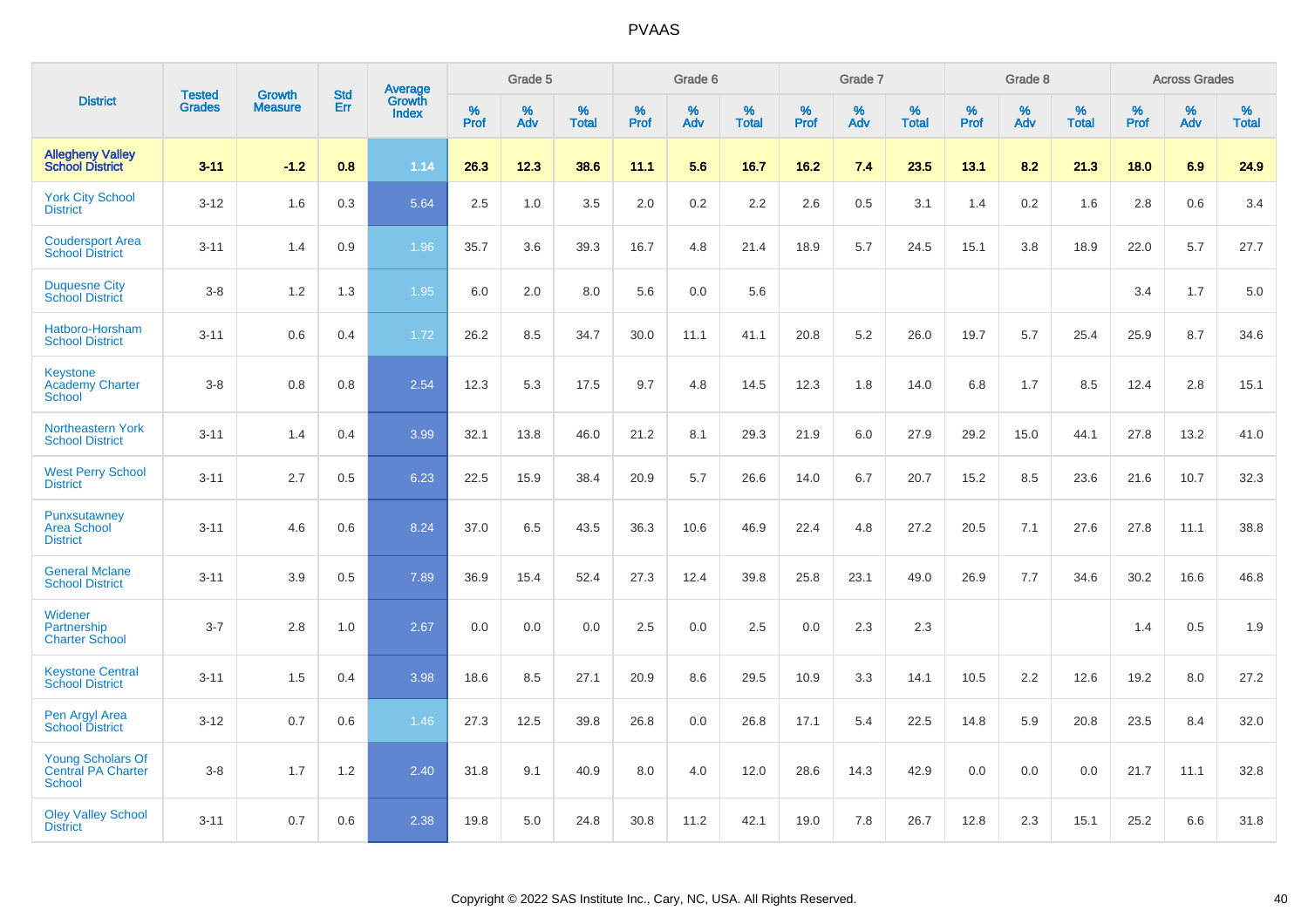|                                                                                          | <b>Tested</b> | <b>Growth</b>  | <b>Std</b> |                                   |                     | Grade 5  |                   |                     | Grade 6  |                   |              | Grade 7  |                   |              | Grade 8  |                   |              | <b>Across Grades</b> |                   |
|------------------------------------------------------------------------------------------|---------------|----------------|------------|-----------------------------------|---------------------|----------|-------------------|---------------------|----------|-------------------|--------------|----------|-------------------|--------------|----------|-------------------|--------------|----------------------|-------------------|
| <b>District</b>                                                                          | <b>Grades</b> | <b>Measure</b> | Err        | Average<br>Growth<br><b>Index</b> | $\%$<br><b>Prof</b> | %<br>Adv | %<br><b>Total</b> | $\%$<br><b>Prof</b> | %<br>Adv | %<br><b>Total</b> | $\%$<br>Prof | %<br>Adv | %<br><b>Total</b> | $\%$<br>Prof | %<br>Adv | %<br><b>Total</b> | $\%$<br>Prof | %<br>Adv             | %<br><b>Total</b> |
| <b>Allegheny Valley</b><br><b>School District</b>                                        | $3 - 11$      | $-1.2$         | 0.8        | 1.14                              | 26.3                | 12.3     | 38.6              | 11.1                | 5.6      | 16.7              | 16.2         | 7.4      | 23.5              | 13.1         | 8.2      | 21.3              | 18.0         | 6.9                  | 24.9              |
| <b>Mastery Charter</b><br>School-Francis D.<br><b>Pastorius</b><br>Elementary            | $3-8$         | 0.3            | 1.3        | 0.60                              | 3.8                 | 0.0      | 3.8               | 3.7                 | 0.0      | 3.7               | 0.0          | 0.0      | 0.0               | 0.0          | 0.0      | 0.0               | 3.1          | 0.0                  | 3.1               |
| <b>Mount Union Area</b><br><b>School District</b>                                        | $3 - 10$      | 3.0            | 0.7        | 5.20                              | 11.7                | 4.3      | 16.0              | 12.4                | 0.0      | 12.4              | 13.4         | 2.4      | 15.8              | 0.0          | 1.2      | 1.2               | 12.2         | 3.3                  | 15.5              |
| <b>Robert Benjamin</b><br><b>Wiley Community</b><br><b>Charter School</b>                | $3-8$         | 2.8            | 0.8        | 3.93                              | 7.0                 | 2.3      | 9.3               | 0.0                 | 0.0      | 0.0               | 7.3          | 0.0      | 7.3               | 4.4          | 0.0      | 4.4               | 5.7          | 1.7                  | 7.4               |
| <b>Center For Student</b><br><b>Learning Charter</b><br>School At<br>Pennsbury           | $6 - 12$      | $-0.6$         | 3.1        | $-0.20$                           |                     |          |                   |                     |          |                   |              |          |                   | 0.0          | 0.0      | 0.0               | 3.4          | 0.0                  | 3.4               |
| <b>North East School</b><br><b>District</b>                                              | $3 - 11$      | 1.4            | 0.5        | 2.92                              | 33.3                | 9.4      | 42.7              | 23.1                | 9.7      | 32.8              | 26.4         | 9.3      | 35.7              | 31.4         | 13.1     | 44.5              | 29.8         | 12.1                 | 41.8              |
| <b>Global Leadership</b><br><b>Academy Charter</b><br><b>School Southwest</b><br>at Huey | $3 - 8$       | 1.0            | 1.7        | 1.39                              | 0.0                 | 0.0      | 0.0               | 0.0                 | 0.0      | 0.0               |              |          |                   | 0.0          | 0.0      | 0.0               | 0.0          | 0.0                  | 0.0               |
| <b>Hope For</b><br><b>Hyndman Charter</b><br>School                                      | $3 - 11$      | 4.1            | 1.8        | 3.10                              |                     |          |                   | 6.2                 | 0.0      | 6.2               | 8.3          | 8.3      | 16.7              | 0.0          | 0.0      | 0.0               | 9.9          | $1.2$                | 11.1              |
| <b>Moshannon Valley</b><br><b>School District</b>                                        | $3 - 10$      | 2.3            | 0.8        | 2.85                              | 19.6                | 13.0     | 32.6              | 14.8                | 18.5     | 33.3              | 21.0         | 4.8      | 25.8              | 16.9         | 6.2      | 23.1              | 19.9         | 8.5                  | 28.4              |
| Lake-Lehman<br><b>School District</b>                                                    | $3 - 11$      | 2.9            | 0.6        | 5.69                              | 30.6                | 9.9      | 40.5              | 21.0                | 6.7      | 27.6              | 23.7         | 6.1      | 29.8              | 14.2         | 4.4      | 18.6              | 26.3         | 6.7                  | 33.1              |
| <b>Bellefonte Area</b><br><b>School District</b>                                         | $3 - 11$      | 3.1            | 0.5        | 7.49                              | 32.7                | 22.0     | 54.8              | 31.6                | 7.3      | 39.0              | 23.4         | 5.5      | 29.0              | 14.8         | 9.9      | 24.8              | 28.6         | 15.7                 | 44.3              |
| <b>Premier Arts And</b><br><b>Science Charter</b><br>School                              | $3-5$         | $-0.1$         | 2.0        | $-0.05$                           | 0.0                 | 0.0      | 0.0               |                     |          |                   |              |          |                   |              |          |                   | 3.8          | 1.0                  | 4.8               |
| <b>Kane Area School</b><br><b>District</b>                                               | $3 - 10$      | 3.7            | 0.7        | 6.38                              | 21.1                | 19.7     | 40.8              | 14.1                | 3.1      | 17.2              | 29.8         | 17.9     | 47.8              | 6.1          | 1.2      | 7.3               | 21.5         | 9.0                  | 30.4              |
| <b>South Park School</b><br><b>District</b>                                              | $3 - 11$      | 3.3            | 0.6        | 5.37                              | 33.3                | 11.9     | 45.2              | 27.8                | 11.3     | 39.2              | 21.8         | 16.8     | 38.7              | 24.0         | 8.6      | 32.7              | 28.8         | 10.4                 | 39.2              |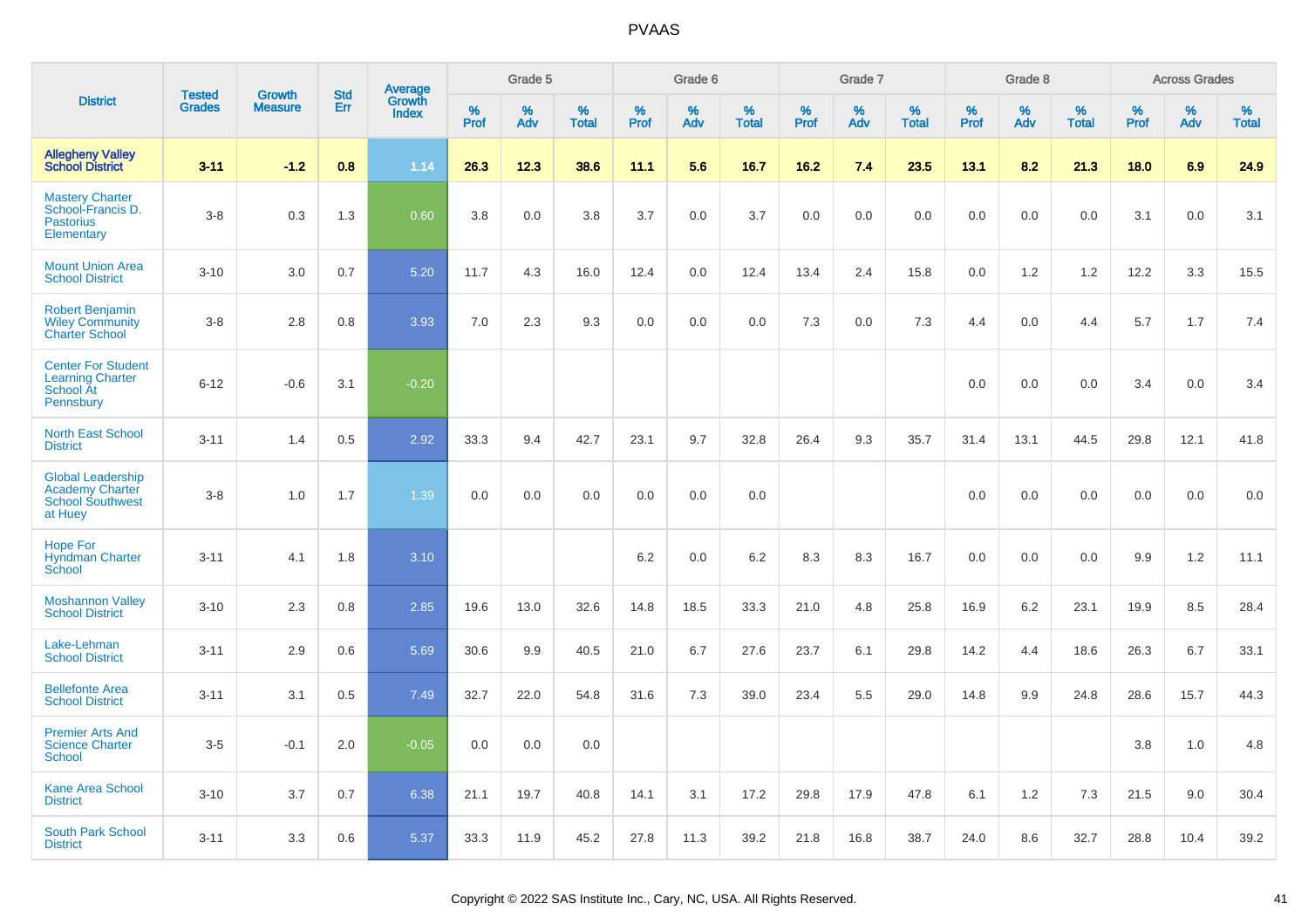|                                                            | <b>Tested</b> |                                 | <b>Std</b> | Average                |           | Grade 5  |                   |           | Grade 6  |                   |           | Grade 7  |                   |           | Grade 8  |                   |           | <b>Across Grades</b> |                   |
|------------------------------------------------------------|---------------|---------------------------------|------------|------------------------|-----------|----------|-------------------|-----------|----------|-------------------|-----------|----------|-------------------|-----------|----------|-------------------|-----------|----------------------|-------------------|
| <b>District</b>                                            | <b>Grades</b> | <b>Growth</b><br><b>Measure</b> | Err        | Growth<br><b>Index</b> | %<br>Prof | %<br>Adv | %<br><b>Total</b> | %<br>Prof | %<br>Adv | %<br><b>Total</b> | %<br>Prof | %<br>Adv | %<br><b>Total</b> | %<br>Prof | %<br>Adv | %<br><b>Total</b> | %<br>Prof | %<br>Adv             | %<br><b>Total</b> |
| <b>Allegheny Valley</b><br><b>School District</b>          | $3 - 11$      | $-1.2$                          | 0.8        | 1.14                   | 26.3      | 12.3     | 38.6              | 11.1      | 5.6      | 16.7              | 16.2      | 7.4      | 23.5              | 13.1      | 8.2      | 21.3              | 18.0      | 6.9                  | 24.9              |
| <b>Mastery Charter</b><br>School-<br>Shoemaker<br>Campus   | $7 - 10$      | 1.9                             | 1.6        | 1.76                   |           |          |                   |           |          |                   | 9.4       | 0.0      | 9.4               | 4.2       | 0.0      | 4.2               | 7.1       | 0.0                  | 7.1               |
| <b>Aspira Bilingual</b><br><b>Cyber Charter</b><br>School  | $3 - 11$      | 4.2                             | 1.5        | 3.82                   |           |          |                   | 0.0       | 0.0      | 0.0               | 0.0       | 0.0      | 0.0               | 0.0       | 0.0      | 0.0               | 1.6       | 0.0                  | 1.6               |
| <b>Bear Creek</b><br>Community<br><b>Charter School</b>    | $3 - 8$       | 4.4                             | 0.8        | 5.57                   | 30.8      | 9.6      | 40.4              | 19.6      | 13.7     | 33.3              | 23.1      | 5.8      | 28.8              | 18.4      | 0.0      | 18.4              | 27.2      | 7.9                  | 35.1              |
| <b>Souderton Charter</b><br><b>School</b><br>Collaborative | $3 - 8$       | 4.0                             | 1.3        | 4.28                   | 51.8      | 22.2     | 74.1              | 44.0      | 24.0     | 68.0              | 28.6      | 38.1     | 66.7              | 41.2      | 11.8     | 52.9              | 40.1      | 26.8                 | 66.9              |
| <b>Central Cambria</b><br><b>School District</b>           | $3 - 11$      | 2.5                             | 0.6        | 4.43                   | 32.5      | 14.5     | 47.0              | 19.5      | 8.0      | 27.4              | 20.2      | 8.8      | 29.0              | 16.5      | 10.2     | 26.8              | 23.8      | 11.4                 | 35.1              |
| <b>Farrell Area School</b><br><b>District</b>              | $3 - 11$      | 5.3                             | 1.0        | 7.64                   | 15.6      | 0.0      | 15.6              | 17.1      | 0.0      | 17.1              | 2.3       | 0.0      | 2.3               | 5.1       | 0.0      | 5.1               | 12.3      | 1.5                  | 13.8              |
| <b>Infinity Charter</b><br>School                          | $3 - 8$       | 5.9                             | 1.2        | 4.84                   | 40.9      | 31.8     | 72.7              | 46.2      | 11.5     | 57.7              | 41.7      | 45.8     | 87.5              | 38.1      | 19.0     | 57.1              | 38.7      | 29.6                 | 68.3              |
| <b>Penncrest School</b><br><b>District</b>                 | $3 - 11$      | 1.8                             | 0.4        | 4.21                   | 19.7      | 6.2      | 25.8              | 21.6      | 1.8      | 23.4              | 17.5      | 5.0      | 22.5              | 17.1      | 3.5      | 20.6              | 22.0      | 5.3                  | 27.3              |
| <b>Lehigh Valley Dual</b><br>Language Charter<br>School    | $3 - 8$       | 3.1                             | 2.3        | 1.36                   | 0.0       | 0.0      | 0.0               | 7.7       | 0.0      | 7.7               |           |          |                   |           |          |                   | 4.2       | 0.0                  | 4.2               |
| <b>Avonworth School</b><br><b>District</b>                 | $3 - 10$      | 2.8                             | 0.5        | 5.25                   | 33.8      | 25.5     | 59.3              | 37.7      | 12.3     | 50.0              | 31.5      | 13.8     | 45.4              | 35.8      | 14.2     | 50.0              | 35.2      | 20.0                 | 55.2              |
| <b>Bald Eagle Area</b><br><b>School District</b>           | $3 - 11$      | 2.6                             | 0.6        | 4.48                   | 35.2      | 14.8     | 50.0              | 25.7      | 8.9      | 34.6              | 17.0      | 6.8      | 23.7              | 15.0      | 10.6     | 25.7              | 25.1      | 13.7                 | 38.8              |
| <b>Young Scholars</b><br><b>Charter School</b>             | $6 - 8$       | 2.6                             | 0.8        | 3.60                   |           |          |                   | 1.8       | 0.0      | 1.8               | 4.6       | 0.0      | 4.6               | 0.0       | 0.0      | 0.0               | 2.0       | 0.0                  | 2.0               |
| <b>Riverside School</b><br><b>District</b>                 | $3 - 11$      | 4.3                             | 0.6        | 7.08                   | 18.6      | 7.8      | 26.5              | 13.1      | 7.1      | 20.2              | 16.5      | 13.6     | 30.1              | 16.4      | 4.6      | 20.9              | 19.2      | 7.7                  | 27.0              |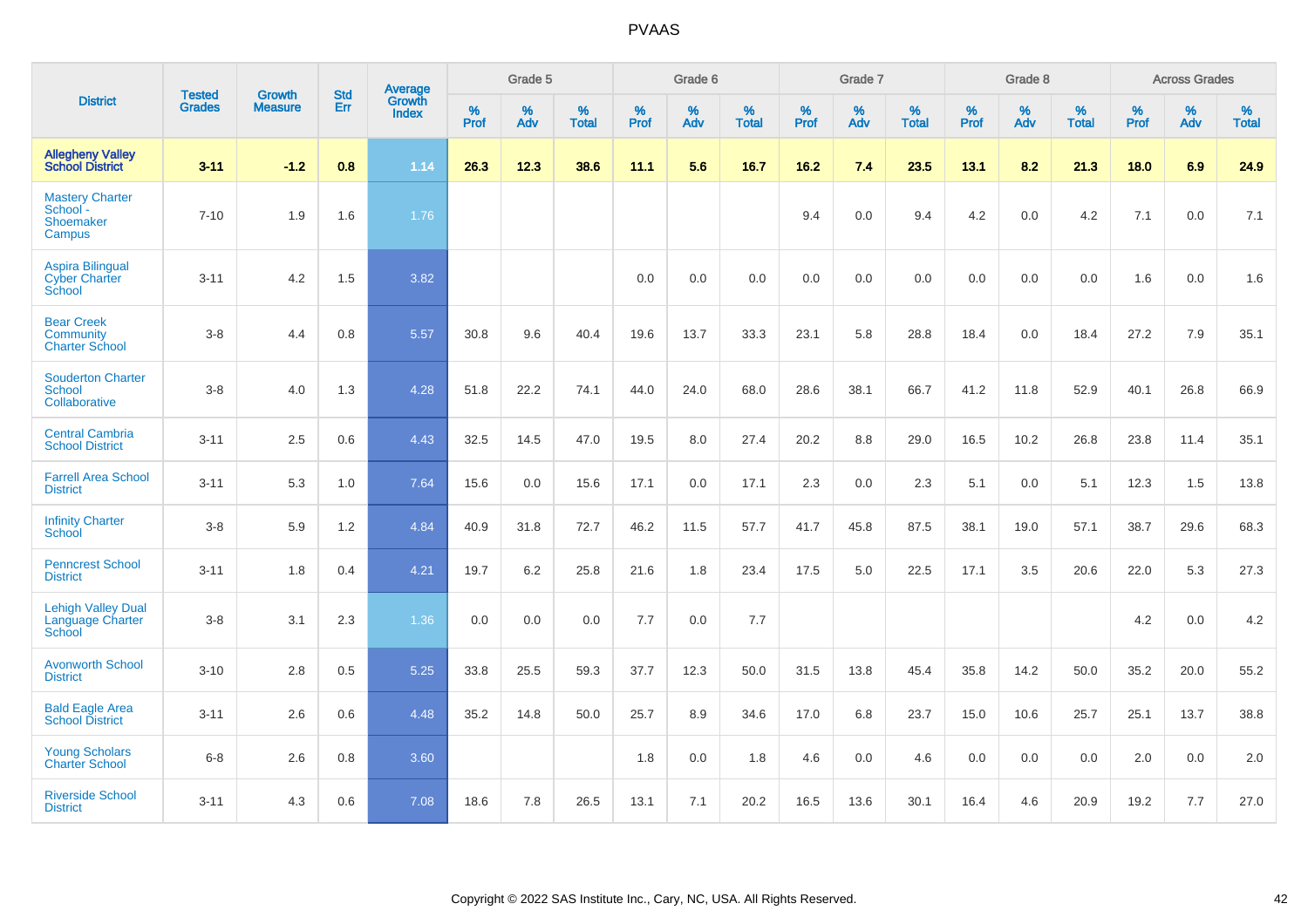|                                                                   |                                |                                 | <b>Std</b> | Average                       |                  | Grade 5  |                   |           | Grade 6  |                   |           | Grade 7  |                   |           | Grade 8  |                   |           | <b>Across Grades</b> |                   |
|-------------------------------------------------------------------|--------------------------------|---------------------------------|------------|-------------------------------|------------------|----------|-------------------|-----------|----------|-------------------|-----------|----------|-------------------|-----------|----------|-------------------|-----------|----------------------|-------------------|
| <b>District</b>                                                   | <b>Tested</b><br><b>Grades</b> | <b>Growth</b><br><b>Measure</b> | Err        | <b>Growth</b><br><b>Index</b> | %<br><b>Prof</b> | %<br>Adv | %<br><b>Total</b> | %<br>Prof | %<br>Adv | %<br><b>Total</b> | %<br>Prof | %<br>Adv | %<br><b>Total</b> | %<br>Prof | %<br>Adv | %<br><b>Total</b> | %<br>Prof | %<br>Adv             | %<br><b>Total</b> |
| <b>Allegheny Valley</b><br><b>School District</b>                 | $3 - 11$                       | $-1.2$                          | 0.8        | 1.14                          | 26.3             | 12.3     | 38.6              | 11.1      | 5.6      | 16.7              | 16.2      | 7.4      | 23.5              | 13.1      | 8.2      | 21.3              | 18.0      | 6.9                  | 24.9              |
| <b>Wayne Highlands</b><br><b>School District</b>                  | $3 - 11$                       | 2.2                             | 0.5        | 4.54                          | 36.4             | 14.3     | 50.7              | 31.5      | 11.4     | 43.0              | 25.6      | 14.3     | 39.9              | 27.6      | 4.9      | 32.5              | 29.9      | 16.0                 | 46.0              |
| <b>North Clarion</b><br><b>County School</b><br><b>District</b>   | $3-12$                         | 5.1                             | 0.9        | 5.51                          | 34.1             | 6.8      | 40.9              | 31.7      | 12.2     | 43.9              | 21.4      | 7.1      | 28.6              | 15.9      | 11.4     | 27.3              | 26.5      | 10.6                 | 37.1              |
| <b>Bradford Area</b><br><b>School District</b>                    | $3 - 12$                       | 4.4                             | 0.5        | 9.21                          | 33.5             | 10.2     | 43.7              | 23.4      | 8.8      | 32.2              | 18.9      | 13.9     | 32.8              | 27.8      | 7.6      | 35.4              | 26.9      | 11.3                 | 38.3              |
| <b>New Day Charter</b><br><b>School</b>                           | $7 - 11$                       | 2.2                             | 3.1        | 0.71                          |                  |          |                   |           |          |                   |           |          |                   | 0.0       | 0.0      | 0.0               | 0.0       | 0.0                  | 0.0               |
| <b>Port Allegany</b><br><b>School District</b>                    | $3 - 11$                       | 1.7                             | 0.7        | 2.30                          | 20.0             | 5.7      | 25.7              | 7.4       | 1.5      | 8.8               | 17.4      | 2.9      | 20.3              | 13.1      | 9.8      | 23.0              | 16.8      | 5.7                  | 22.5              |
| <b>Athens Area</b><br><b>School District</b>                      | $3 - 11$                       | 3.8                             | 0.5        | 7.01                          | 31.2             | 6.2      | 37.5              | 28.2      | 5.9      | 34.1              | 22.2      | 5.2      | 27.4              | 19.3      | 10.7     | 30.0              | 26.5      | 8.2                  | 34.6              |
| <b>Provident Charter</b><br><b>School</b>                         | $3-8$                          | 3.6                             | 1.0        | 3.98                          | 4.4              | 2.2      | 6.5               | 10.5      | 0.0      | 10.5              | 9.1       | 0.0      | 9.1               | 0.0       | 3.3      | 3.3               | 9.2       | 2.5                  | 11.7              |
| <b>Mastery Charter</b><br>School - Clymer<br>Elementary           | $3-6$                          | 1.9                             | 1.5        | 1.23                          | 0.0              | 0.0      | 0.0               | 3.8       | 0.0      | 3.8               |           |          |                   |           |          |                   | 2.6       | 0.8                  | 3.4               |
| <b>Wattsburg Area</b><br><b>School District</b>                   | $3 - 11$                       | 4.1                             | 0.6        | 6.55                          | 25.0             | 18.2     | 43.2              | 27.2      | 17.4     | 44.6              | 19.6      | 7.6      | 27.2              | 31.7      | 12.9     | 44.6              | 26.7      | 12.5                 | 39.2              |
| <b>Arts Academy</b><br><b>Elementary</b><br><b>Charter School</b> | $3-5$                          | 1.7                             | 1.9        | 0.91                          | 5.3              | 0.0      | 5.3               |           |          |                   |           |          |                   |           |          |                   | 5.1       | 0.0                  | 5.1               |
| <b>South Western</b><br><b>School District</b>                    | $3 - 12$                       | 2.8                             | 0.4        | 7.84                          | 23.7             | 5.4      | 29.2              | 15.7      | 11.7     | 27.4              | 17.8      | 6.0      | 23.8              | 19.1      | 10.1     | 29.2              | 21.6      | 8.9                  | 30.4              |
| <b>Donegal School</b><br><b>District</b>                          | $3 - 12$                       | 3.0                             | 0.5        | 6.51                          | 18.1             | 9.9      | 28.0              | 22.5      | 3.2      | 25.7              | 12.4      | 14.8     | 27.2              | 16.6      | 9.5      | 26.0              | 19.7      | 10.6                 | 30.3              |
| New Hope-<br>Solebury School<br><b>District</b>                   | $3 - 11$                       | 4.2                             | 0.6        | 6.75                          | 40.4             | 25.5     | 66.0              | 41.2      | 11.8     | 52.9              | 25.5      | 17.0     | 42.6              | 37.6      | 19.3     | 56.9              | 36.8      | 21.0                 | 57.8              |
| <b>West York Area</b><br><b>School District</b>                   | $3 - 12$                       | 2.3                             | 0.4        | 5.18                          | 19.9             | 5.6      | 25.5              | 14.8      | 4.8      | 19.6              | 15.0      | 5.8      | 20.9              | 16.3      | 4.2      | 20.5              | 19.8      | 5.9                  | 25.6              |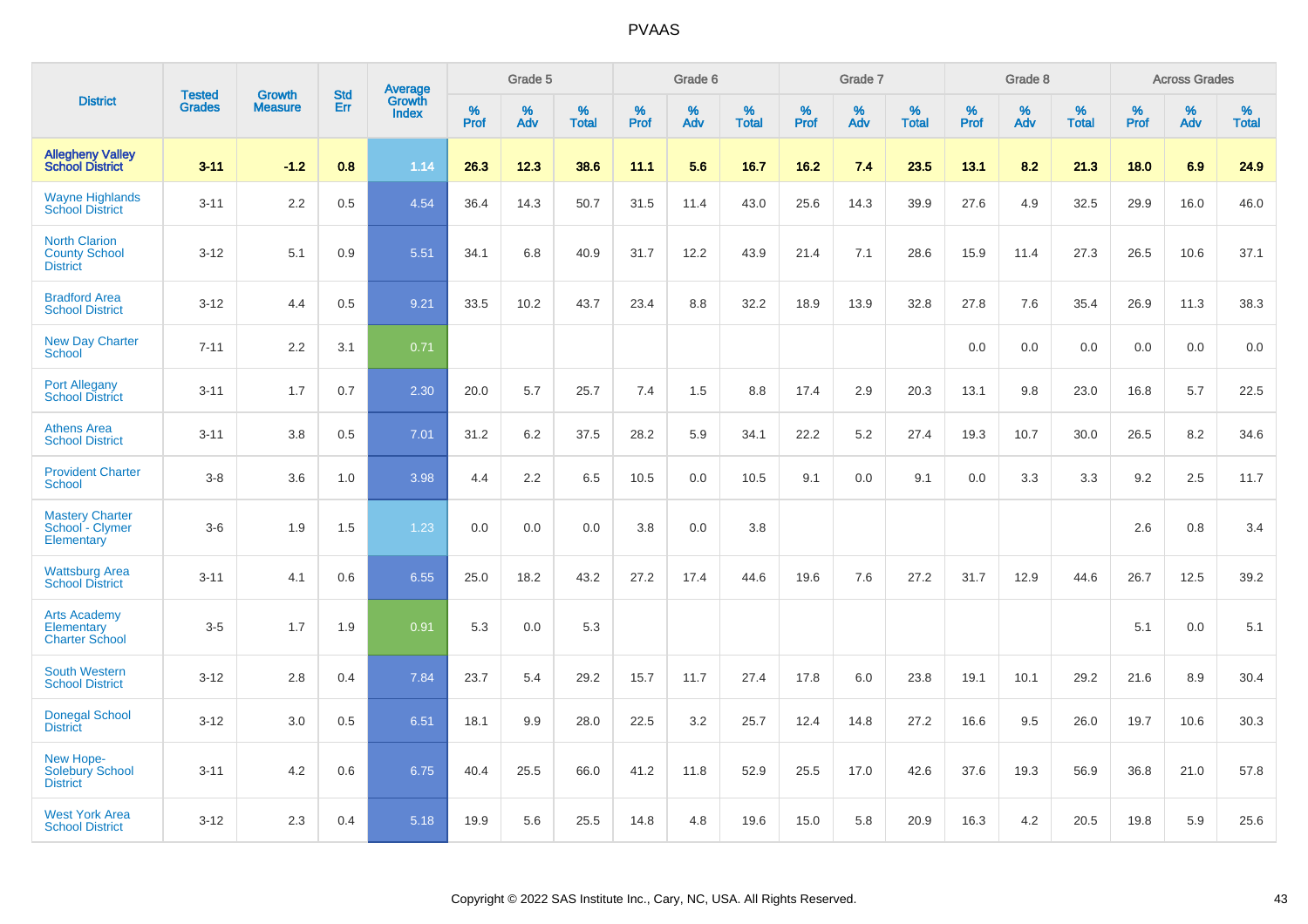|                                                              |                                |                                 | <b>Std</b> |                                   |                     | Grade 5  |                   |                     | Grade 6  |                   |              | Grade 7  |                   |                     | Grade 8  |                   |              | <b>Across Grades</b> |                      |
|--------------------------------------------------------------|--------------------------------|---------------------------------|------------|-----------------------------------|---------------------|----------|-------------------|---------------------|----------|-------------------|--------------|----------|-------------------|---------------------|----------|-------------------|--------------|----------------------|----------------------|
| <b>District</b>                                              | <b>Tested</b><br><b>Grades</b> | <b>Growth</b><br><b>Measure</b> | Err        | Average<br>Growth<br><b>Index</b> | $\%$<br><b>Prof</b> | %<br>Adv | %<br><b>Total</b> | $\%$<br><b>Prof</b> | %<br>Adv | %<br><b>Total</b> | $\%$<br>Prof | %<br>Adv | %<br><b>Total</b> | $\%$<br><b>Prof</b> | %<br>Adv | %<br><b>Total</b> | $\%$<br>Prof | %<br>Adv             | $\%$<br><b>Total</b> |
| <b>Allegheny Valley</b><br><b>School District</b>            | $3 - 11$                       | $-1.2$                          | 0.8        | 1.14                              | 26.3                | 12.3     | 38.6              | 11.1                | 5.6      | 16.7              | 16.2         | 7.4      | 23.5              | 13.1                | 8.2      | 21.3              | 18.0         | 6.9                  | 24.9                 |
| <b>Mountain View</b><br><b>School District</b>               | $3 - 11$                       | 5.6                             | 0.8        | 7.04                              | 28.3                | 1.7      | 30.0              | 16.3                | 2.0      | 18.4              | 25.9         | 7.4      | 33.3              | 27.1                | 8.5      | 35.6              | 21.4         | 4.2                  | 25.6                 |
| <b>Centre Learning</b><br>Community<br><b>Charter School</b> | $5 - 8$                        | 4.9                             | 2.0        | 2.45                              |                     |          |                   |                     |          |                   | 25.0         | 12.5     | 37.5              | 0.0                 | 17.6     | 17.6              | 24.1         | 18.5                 | 42.6                 |
| <b>Bedford Area</b><br><b>School District</b>                | $3 - 11$                       | 3.8                             | 0.6        | 7.33                              | 34.4                | 4.2      | 38.7              | 32.2                | 7.8      | 40.0              | 25.4         | 8.8      | 34.2              | 24.2                | 7.8      | 32.0              | 31.3         | 10.5                 | 41.7                 |
| <b>Seven Generations</b><br><b>Charter School</b>            | $3-5$                          | 2.5                             | 2.0        | 1.26                              | 24.3                | 5.4      | 29.7              |                     |          |                   |              |          |                   |                     |          |                   | 25.6         | 5.6                  | 31.2                 |
| <b>Richland School</b><br><b>District</b>                    | $3 - 11$                       | 3.8                             | 0.6        | 6.45                              | 40.8                | 21.4     | 62.1              | 40.4                | 10.6     | 51.1              | 39.8         | 10.9     | 50.8              | 25.5                | 13.2     | 38.7              | 36.6         | 16.5                 | 53.1                 |
| Tredyffrin-<br><b>Easttown School</b><br><b>District</b>     | $3 - 10$                       | 1.9                             | 0.4        | 4.37                              | 36.2                | 36.2     | 72.4              | 36.8                | 28.2     | 65.0              | 32.6         | 33.0     | 65.7              | 26.4                | 40.3     | 66.7              | 33.6         | 38.6                 | 72.2                 |
| <b>Karns City Area</b><br><b>School District</b>             | $3 - 11$                       | 3.6                             | 0.6        | 5.98                              | 23.6                | 9.0      | 32.6              | 29.6                | 1.1      | 30.7              | 22.4         | 3.4      | 25.9              | 16.8                | 3.7      | 20.6              | 24.0         | 3.2                  | 27.2                 |
| Shanksville-<br><b>Stonycreek School</b><br><b>District</b>  | $3 - 10$                       | 6.4                             | 1.4        | 4.61                              | 28.6                | 0.0      | 28.6              | 25.0                | 4.2      | 29.2              | 20.0         | 5.0      | 25.0              | 22.2                | 0.0      | 22.2              | 26.3         | 1.7                  | 28.0                 |
| <b>Mastery Charter</b><br>School John Wister<br>Elementary   | $3-5$                          | 3.9                             | 2.6        | 1.52                              | 5.0                 | 0.0      | 5.0               |                     |          |                   |              |          |                   |                     |          |                   | 2.9          | 0.0                  | 2.9                  |
| <b>Universal Bluford</b><br><b>Charter School</b>            | $3-6$                          | 4.8                             | 1.4        | 4.14                              | 4.4                 | 0.0      | 4.4               | 2.7                 | 0.0      | 2.7               |              |          |                   |                     |          |                   | 4.3          | 0.0                  | 4.3                  |
| <b>Dubois Area</b><br><b>School District</b>                 | $3 - 11$                       | 2.1                             | 0.4        | 5.38                              | 22.4                | 11.0     | 33.3              | 21.6                | 8.3      | 29.9              | 18.7         | 5.9      | 24.5              | 14.1                | 5.2      | 19.4              | 22.6         | 11.7                 | 34.2                 |
| Gettysburg<br><b>Montessori Charter</b><br>School            | $3-6$                          | 5.4                             | 1.9        | 2.75                              | 19.0                | 19.0     | 38.1              | 11.1                | 0.0      | 11.1              |              |          |                   |                     |          |                   | 19.2         | 9.6                  | 28.7                 |
| <b>Warren County</b><br><b>School District</b>               | $3 - 11$                       | 2.7                             | 0.4        | 7.14                              | 21.0                | 7.4      | 28.4              | 15.7                | 3.7      | 19.3              | 12.0         | 0.7      | 12.6              | 13.8                | 2.9      | 16.7              | 17.7         | 4.3                  | 22.0                 |
| <b>Conneaut School</b><br><b>District</b>                    | $3 - 12$                       | 3.7                             | 0.5        | 6.95                              | 21.8                | 7.5      | 29.3              | 23.8                | 9.8      | 33.6              | 19.4         | 6.7      | 26.1              | 17.9                | 3.4      | 21.4              | 24.4         | 10.4                 | 34.8                 |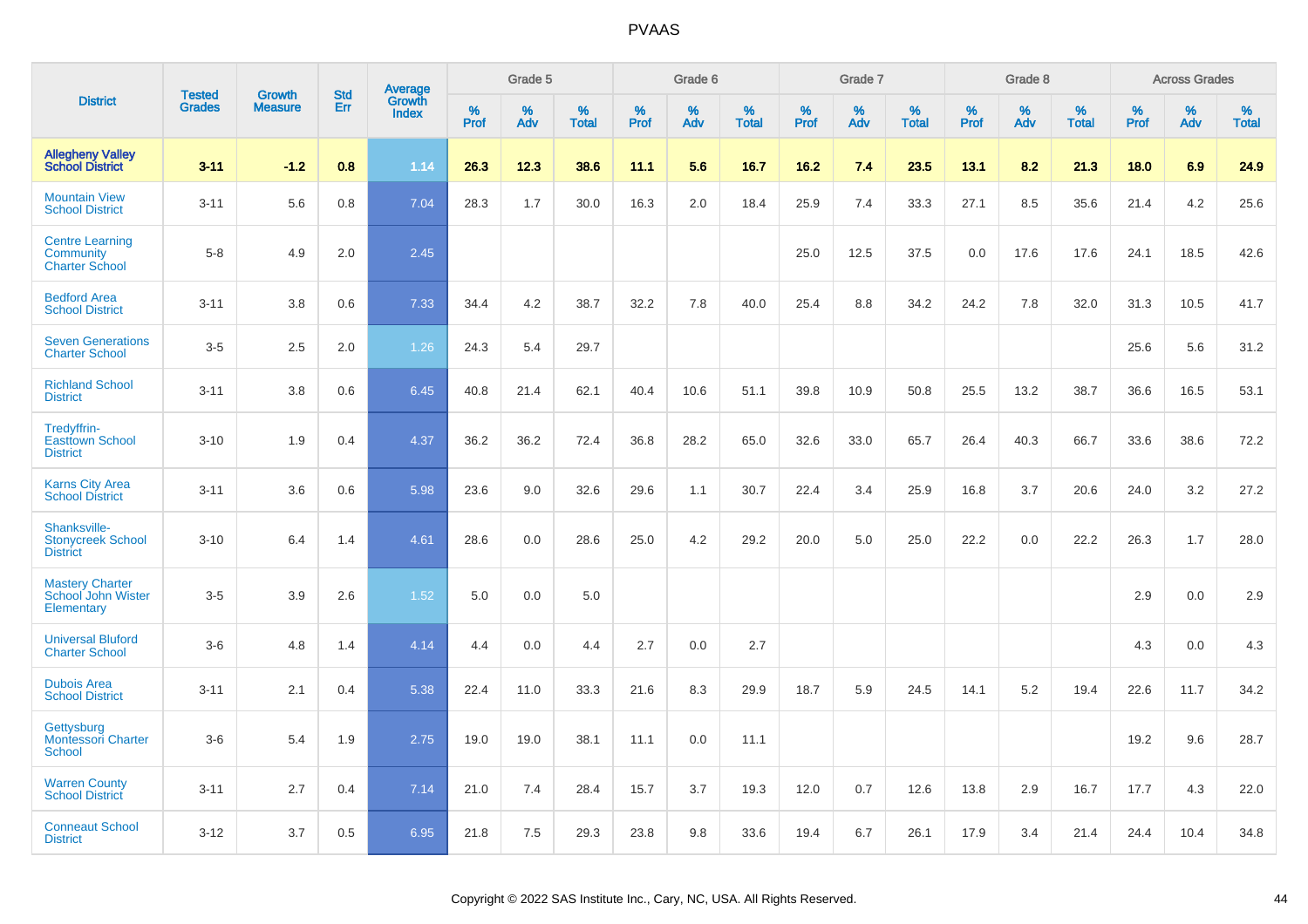|                                                                                |                                |                                 |                   | Average                |              | Grade 5  |                   |           | Grade 6  |                   |           | Grade 7  |                   |           | Grade 8  |                   |           | <b>Across Grades</b> |                   |
|--------------------------------------------------------------------------------|--------------------------------|---------------------------------|-------------------|------------------------|--------------|----------|-------------------|-----------|----------|-------------------|-----------|----------|-------------------|-----------|----------|-------------------|-----------|----------------------|-------------------|
| <b>District</b>                                                                | <b>Tested</b><br><b>Grades</b> | <b>Growth</b><br><b>Measure</b> | <b>Std</b><br>Err | Growth<br><b>Index</b> | $\%$<br>Prof | %<br>Adv | %<br><b>Total</b> | %<br>Prof | %<br>Adv | %<br><b>Total</b> | %<br>Prof | %<br>Adv | %<br><b>Total</b> | %<br>Prof | %<br>Adv | %<br><b>Total</b> | %<br>Prof | $\%$<br>Adv          | %<br><b>Total</b> |
| <b>Allegheny Valley</b><br><b>School District</b>                              | $3 - 11$                       | $-1.2$                          | 0.8               | 1.14                   | 26.3         | 12.3     | 38.6              | 11.1      | 5.6      | 16.7              | 16.2      | 7.4      | 23.5              | 13.1      | 8.2      | 21.3              | 18.0      | 6.9                  | 24.9              |
| <b>Montour School</b><br><b>District</b>                                       | $3 - 11$                       | 5.0                             | 0.4               | 11.10                  | 31.8         | 25.1     | 57.0              | 30.6      | 24.5     | 55.1              | 26.3      | 30.1     | 56.5              | 26.6      | 30.6     | 57.3              | 31.2      | 26.8                 | 58.1              |
| <b>Hempfield School</b><br><b>District</b>                                     | $3 - 11$                       | 3.5                             | 0.3               | 11.50                  | 32.6         | 14.9     | 47.5              | 27.8      | 18.0     | 45.8              | 22.6      | 18.5     | 41.1              | 24.4      | 18.7     | 43.1              | 27.9      | 18.3                 | 46.2              |
| <b>Smethport Area</b><br><b>School District</b>                                | $3 - 12$                       | 7.1                             | 0.8               | 8.76                   | 29.2         | 8.3      | 37.5              | 24.6      | 8.8      | 33.3              | 16.9      | 6.2      | 23.1              | 22.6      | 4.8      | 27.4              | 22.1      | 9.4                  | 31.5              |
| <b>Midd-West School</b><br><b>District</b>                                     | $3 - 11$                       | 4.5                             | 0.6               | 8.11                   | 29.8         | 11.2     | 41.0              | 35.1      | 9.9      | 45.0              | 18.2      | 14.1     | 32.3              | 21.6      | 8.0      | 29.6              | 27.0      | 9.8                  | 36.8              |
| <b>Austin Area School</b><br><b>District</b>                                   | $3 - 11$                       | 10.1                            | 1.6               | 6.38                   | 23.1         | 15.4     | 38.5              | 30.8      | 7.7      | 38.5              | 40.0      | 0.0      | 40.0              | 31.2      | 0.0      | 31.2              | 26.0      | 6.8                  | 32.9              |
| <b>Easton Arts</b><br>Academy<br>Elementary<br><b>Charter School</b>           | $3-5$                          | 4.8                             | 2.4               | 1.94                   | 4.2          | 16.7     | 20.8              |           |          |                   |           |          |                   |           |          |                   | 12.6      | 3.9                  | 16.5              |
| <b>Huntingdon Area</b><br><b>School District</b>                               | $3 - 11$                       | 9.5                             | 0.5               | 17.36                  | 23.7         | 13.2     | 36.8              | 17.8      | 10.2     | 28.0              | 18.0      | 4.3      | 22.3              | 13.6      | 4.8      | 18.4              | 19.7      | 9.1                  | 28.8              |
| <b>Shikellamy School</b><br><b>District</b>                                    | $3 - 10$                       | 2.8                             | 0.4               | 6.42                   | 24.3         | 11.4     | 35.7              | 18.3      | 8.4      | 26.7              | 18.0      | 7.7      | 25.8              | 11.5      | 7.8      | 19.3              | 21.2      | 9.8                  | 31.0              |
| <b>Lehighton Area</b><br><b>School District</b>                                | $3 - 11$                       | 3.8                             | 0.5               | 7.54                   | 23.0         | 5.9      | 29.0              | 26.0      | 4.1      | 30.1              | 12.0      | 5.7      | 17.7              | 14.7      | 1.8      | 16.6              | 23.4      | 5.4                  | 28.8              |
| <b>Central Columbia</b><br><b>School District</b>                              | $3 - 12$                       | 3.8                             | 0.5               | 7.42                   | 30.5         | 25.2     | 55.6              | 28.2      | 25.2     | 53.3              | 32.6      | 14.9     | 47.5              | 30.6      | 20.1     | 50.7              | 32.6      | 22.1                 | 54.7              |
| <b>Warwick School</b><br><b>District</b>                                       | $3 - 11$                       | 4.0                             | 0.4               | 10.87                  | 35.6         | 9.6      | 45.2              | 30.7      | 6.4      | 37.0              | 22.5      | 7.2      | 29.7              | 13.2      | 3.6      | 16.8              | 25.6      | 9.8                  | 35.4              |
| <b>Upper Saint Clair</b><br><b>School District</b>                             | $3 - 11$                       | 3.0                             | 0.4               | 7.98                   | 36.3         | 35.5     | 71.8              | 40.8      | 27.3     | 68.1              | 33.3      | 35.5     | 68.8              | 31.1      | 30.4     | 61.5              | 36.7      | 35.6                 | 72.3              |
| <b>Bangor Area</b><br><b>School District</b>                                   | $3 - 12$                       | 4.2                             | 0.5               | 8.44                   | 20.3         | 24.8     | 45.1              | 26.7      | 14.0     | 40.7              | 20.4      | 13.6     | 34.0              | 23.2      | 6.0      | 29.1              | 27.2      | 17.9                 | 45.2              |
| <b>West Philadelphia</b><br>Achievement<br>Charter<br><b>Elementary School</b> | $3-5$                          | 4.2                             | 1.6               | 2.63                   | 6.7          | 0.0      | 6.7               |           |          |                   |           |          |                   |           |          |                   | 2.8       | 0.5                  | 3.2               |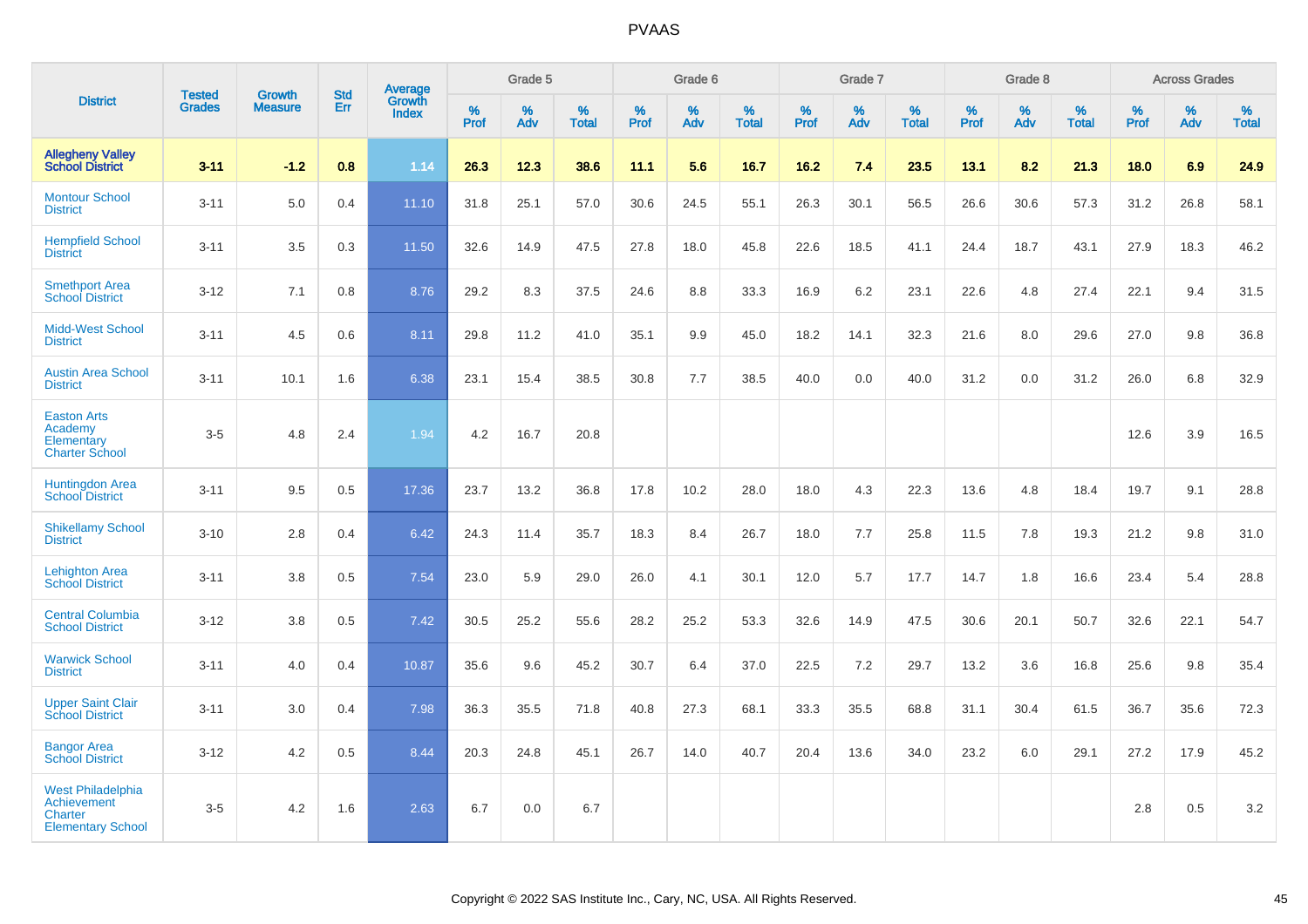|                                                                   | <b>Tested</b> | <b>Growth</b>  | <b>Std</b> | Average                       |           | Grade 5  |                   |           | Grade 6  |                   |           | Grade 7  |                   |           | Grade 8  |                   |           | <b>Across Grades</b> |                   |
|-------------------------------------------------------------------|---------------|----------------|------------|-------------------------------|-----------|----------|-------------------|-----------|----------|-------------------|-----------|----------|-------------------|-----------|----------|-------------------|-----------|----------------------|-------------------|
| <b>District</b>                                                   | <b>Grades</b> | <b>Measure</b> | Err        | <b>Growth</b><br><b>Index</b> | %<br>Prof | %<br>Adv | %<br><b>Total</b> | %<br>Prof | %<br>Adv | %<br><b>Total</b> | %<br>Prof | %<br>Adv | %<br><b>Total</b> | %<br>Prof | %<br>Adv | %<br><b>Total</b> | %<br>Prof | %<br>Adv             | %<br><b>Total</b> |
| <b>Allegheny Valley</b><br><b>School District</b>                 | $3 - 11$      | $-1.2$         | 0.8        | 1.14                          | 26.3      | 12.3     | 38.6              | 11.1      | 5.6      | 16.7              | 16.2      | 7.4      | 23.5              | 13.1      | 8.2      | 21.3              | 18.0      | 6.9                  | 24.9              |
| Esperanza<br><b>Academy Charter</b><br>School                     | $4 - 11$      | 2.8            | 0.5        | 5.89                          |           |          |                   | 1.5       | 0.0      | 1.5               | 4.2       | 0.0      | 4.2               | 0.5       | 0.0      | 0.5               | 1.8       | 0.0                  | 1.8               |
| <b>Chester</b><br>Community<br><b>Charter School</b>              | $3 - 8$       | 3.5            | 0.6        | 6.06                          | 0.7       | 0.7      | 1.5               | 3.6       | 0.0      | 3.6               | 3.2       | 1.1      | 4.3               | 2.6       | 0.0      | 2.6               | 2.1       | 0.4                  | 2.5               |
| <b>Blacklick Valley</b><br><b>School District</b>                 | $3 - 11$      | 8.2            | 1.0        | 8.15                          | 24.1      | 6.9      | 31.0              | 34.2      | 10.5     | 44.7              | 16.7      | 0.0      | 16.7              | 14.3      | 4.8      | 19.0              | 22.6      | 9.5                  | 32.1              |
| <b>Saucon Valley</b><br><b>School District</b>                    | $3 - 11$      | 6.7            | 0.5        | 12.55                         | 32.0      | 25.4     | 57.4              | 33.6      | 11.0     | 44.5              | 31.1      | 12.1     | 43.2              | 32.8      | 16.0     | 48.8              | 31.2      | 18.8                 | 50.0              |
| <b>Universal Daroff</b><br><b>Charter School</b>                  | $3 - 8$       | 6.1            | 0.8        | 7.55                          | 1.6       | 1.6      | 3.2               | 0.0       | 0.0      | 0.0               | 2.2       | 0.0      | 2.2               | 3.6       | 0.0      | 3.6               | 2.2       | 0.3                  | 2.5               |
| <b>Bucks County</b><br><b>Montessori Charter</b><br><b>School</b> | $3-6$         | 9.5            | 1.8        | 5.15                          | 16.1      | 25.8     | 41.9              | 42.9      | 28.6     | 71.4              |           |          |                   |           |          |                   | 33.0      | 29.8                 | 62.8              |
| <b>Otto-Eldred School</b><br><b>District</b>                      | $3 - 11$      | 7.8            | 0.9        | 8.33                          | 23.8      | 28.6     | 52.4              | 45.0      | 12.5     | 57.5              | 20.0      | 15.6     | 35.6              | 25.0      | 6.2      | 31.2              | 28.3      | 13.9                 | 42.2              |
| <b>Vida Charter</b><br><b>School</b>                              | $3-6$         | 10.1           | 1.8        | 5.60                          | 23.1      | 19.2     | 42.3              | 16.7      | 11.1     | 27.8              |           |          |                   |           |          |                   | 20.4      | 7.8                  | 28.2              |
| <b>Lewisburg Area</b><br><b>School District</b>                   | $3 - 11$      | 6.7            | 0.6        | 12.13                         | 33.6      | 28.3     | 62.0              | 40.0      | 24.2     | 64.2              | 33.1      | 29.4     | 62.5              | 17.9      | 31.3     | 49.2              | 31.0      | 30.1                 | 61.1              |
| <b>Conestoga Valley</b><br><b>School District</b>                 | $3 - 11$      | 4.8            | 0.4        | 12.76                         | 21.3      | 12.6     | 33.8              | 24.9      | 7.7      | 32.7              | 20.4      | 14.0     | 34.4              | 23.0      | 13.5     | 36.5              | 24.2      | 13.5                 | 37.8              |
| <b>Homer-Center</b><br><b>School District</b>                     | $3 - 11$      | 10.3           | 0.8        | 13.11                         | 31.8      | 17.5     | 49.2              | 36.4      | 4.6      | 40.9              | 20.3      | 0.0      | 20.3              | 26.9      | 13.4     | 40.3              | 27.6      | 7.4                  | 35.0              |
| <b>Cumberland Valley</b><br><b>School District</b>                | $3 - 12$      | 3.8            | 0.2        | 15.85                         | 33.5      | 27.3     | 60.8              | 31.4      | 13.8     | 45.2              | 29.0      | 18.7     | 47.6              | 26.6      | 12.4     | 39.0              | 30.7      | 22.4                 | 53.2              |
| <b>Lower Merion</b><br><b>School District</b>                     | $3 - 11$      | 3.3            | 0.3        | 12.62                         | 27.6      | 48.2     | 75.8              | 31.4      | 37.3     | 68.6              | 33.9      | 31.3     | 65.2              | 33.0      | 28.3     | 61.3              | 31.2      | 40.9                 | 72.2              |
| <b>Circle Of Seasons</b><br><b>Charter School</b>                 | $3 - 8$       | 12.3           | 1.2        | 10.35                         | 20.0      | 5.7      | 25.7              | 16.7      | 6.7      | 23.3              | 25.0      | 11.1     | 36.1              |           |          |                   | 20.9      | 7.9                  | 28.8              |